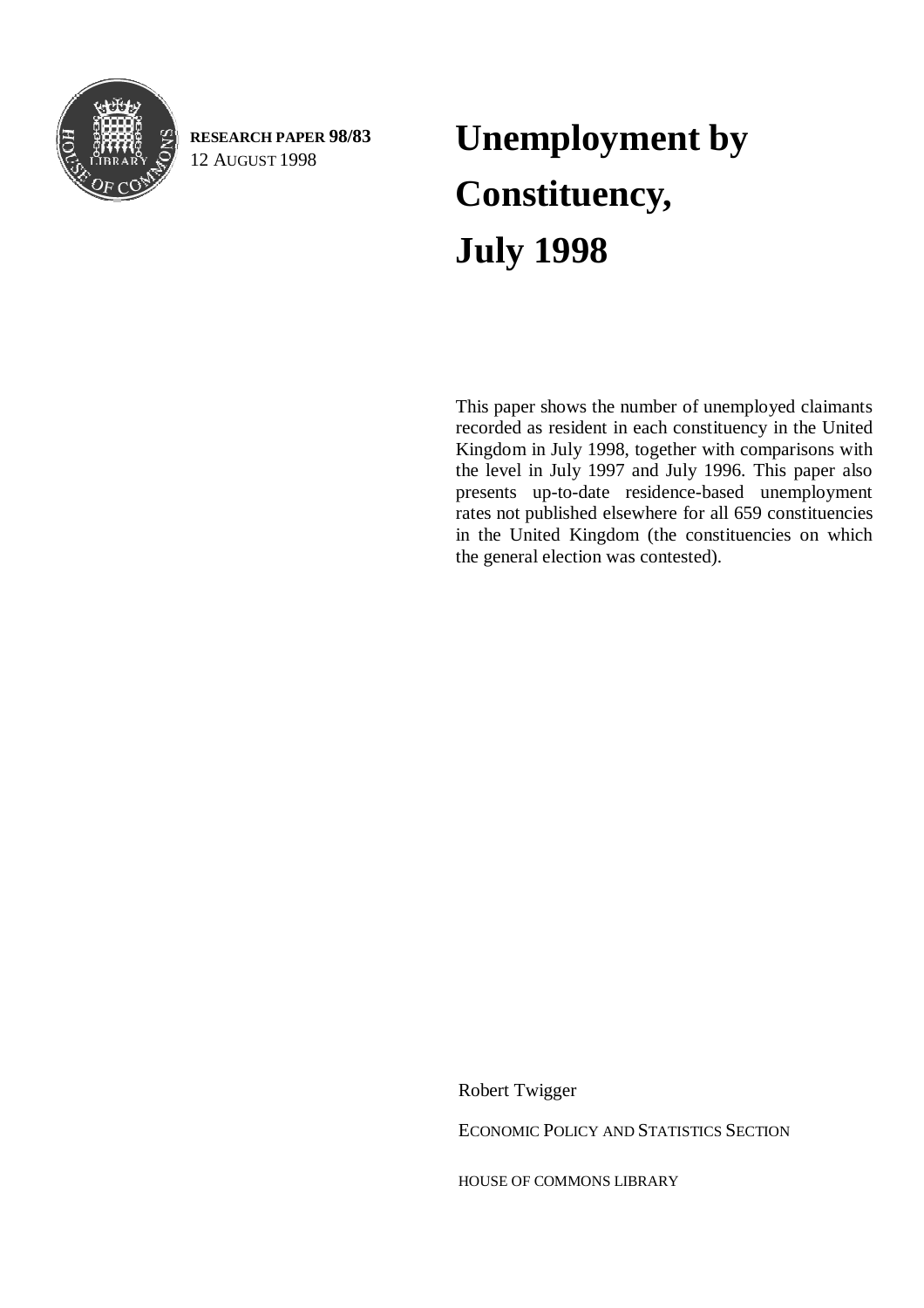#### **Recent Library Research Papers include:**

| 'Age of Consent' for Male Homosexual Acts                              | 19.06.98 |
|------------------------------------------------------------------------|----------|
| Rent levels, affordability and housing benefit                         | 22.06.98 |
| Agriculture and the Environment                                        | 24.06.98 |
| <b>Economic Indicators</b>                                             | 01.07.98 |
| The Millennium Bug                                                     | 31.06.98 |
| Kosovo                                                                 | 07.07.98 |
| The Landmines Bill Bill 220 of 1997/98                                 | 09.07.98 |
| Unemployment by Constituency - June 1998                               | 15.07.98 |
| The Northern Ireland Bill: Implementing the Belfast Agreement          | 20.07.98 |
| [Bill No 229]                                                          |          |
| The Northern Ireland Bill: Some Legislative and Operational Aspects    | 17.07.98 |
| of the Assembly                                                        |          |
| EMU: the constitutional implications                                   | 27.07.98 |
| Child Benefit                                                          | 29.07.98 |
| Voting Systems - The Government's Proposals $(2^{nd}$ revised edition) | 31.07.98 |
| <b>Cancellation of Third World Debt</b>                                | 04.08.98 |
| Working Time Regulations SI 1998 No 1833                               | 10.08.98 |
|                                                                        |          |

*Research Papers are available as PDF files:*

- *to members of the general public on the Parliamentary web site, URL: http://www.parliament.uk*
- *within Parliament to users of the Parliamentary Intranet, URL: http://hcl1.hclibrary.parliament.uk*

Library Research Papers are compiled for the benefit of Members of Parliament and their personal staff. Authors are available to discuss the contents of these papers with Members and their staff but cannot advise members of the general public.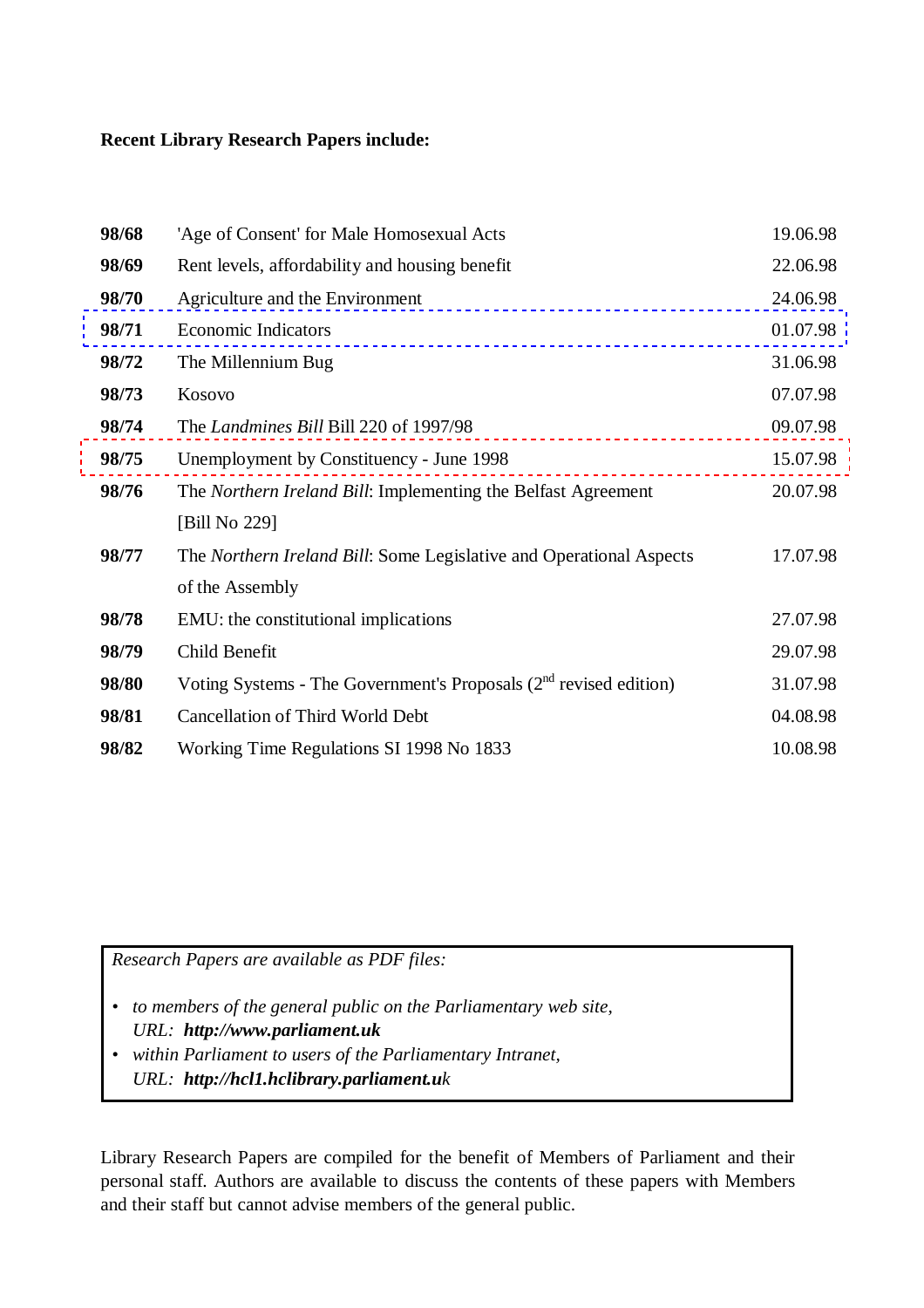# **Summary of main points**

Official monthly unemployment rates for parliamentary constituencies only exist for those few constituencies that are self-contained labour markets. This paper presents up-to-date unemployment rates not published elsewhere.

Also shown in the paper are comparisons between the level of unemployment in each constituency presently with that one year and two years previously. Data for the current constituencies are not available prior to January 1996.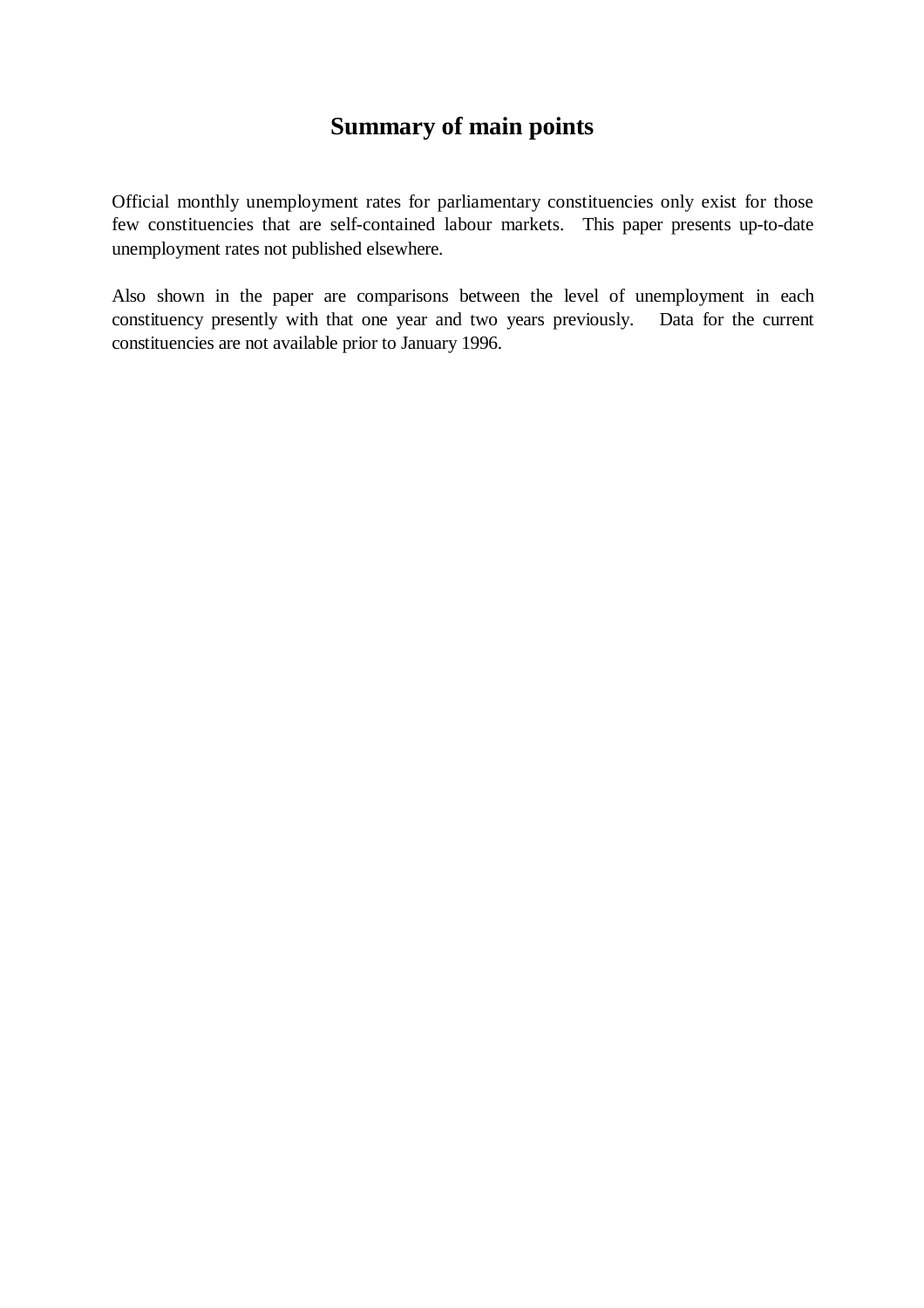# **CONTENTS**

| I            | <b>Introduction</b>                                                                                 | 7  |
|--------------|-----------------------------------------------------------------------------------------------------|----|
| $\mathbf{I}$ | <b>Residence-based unemployment rates, July 1998</b><br><b>United Kingdom constituencies</b>        |    |
|              | A. alphabetical listing                                                                             | 9  |
|              | <b>B.</b> highest and lowest                                                                        | 21 |
| Ш            | <b>Residence-based unemployment rates, July 1998</b><br>ranked listing of constituencies by country |    |
|              | A. England                                                                                          | 22 |
|              | <b>B.</b> Wales                                                                                     | 32 |
|              | <b>C.</b> Scotland                                                                                  | 33 |
|              | <b>D. Northern Ireland</b>                                                                          | 35 |
| IV           | Change in number of unemployed claimants<br>United Kingdom constituencies, July 1996, 1997 and 1998 |    |
|              | A. alphabetical listing                                                                             | 36 |
|              | <b>B.</b> greatest changes                                                                          | 48 |

The source of all the data contained in this publication is the Office for National Statistics (NOMIS database) © Crown Copyright.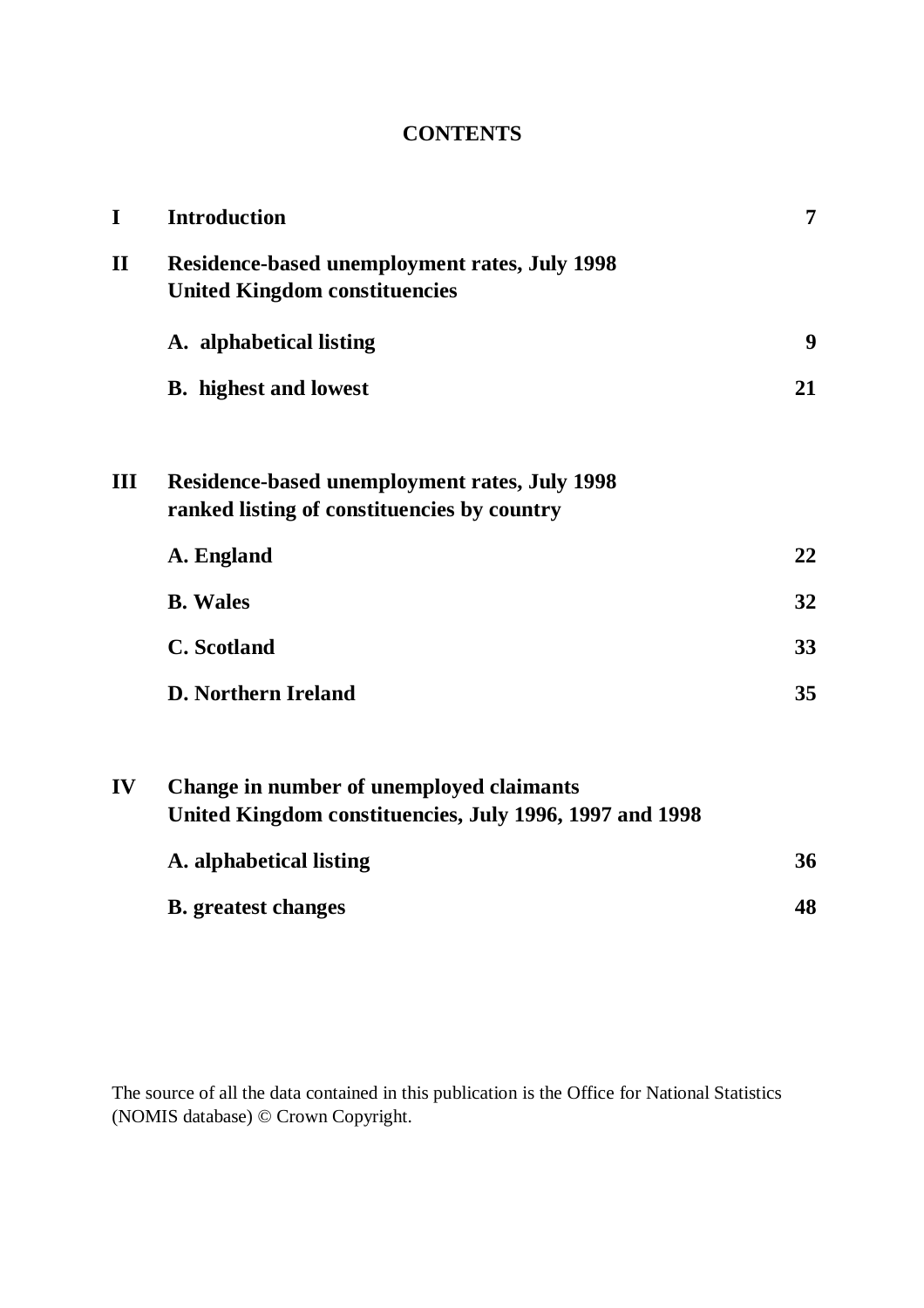## **I Introduction**

These unemployment rates use figures for the number of unemployed claimants from the monthly count and figures for the number of people economically active derived from the 1991 Census of Population.<sup>1</sup>

These residence-based rates should be regarded more as a social measure of relative deprivation than as an economic measure of the mismatch between the supply of and demand for labour, as they take no account of people's ability to seek work outside the constituency in which they live. For a full exposition of the methodology used to calculate these rates, see Research Paper 96/63, *New Unemployment Rates for Parliamentary Constituencies*.

On 22 April 1998 the Office for National Statistics made changes to the way in which labour market statistics (including unemployment statistics) are presented. Greater weight is now given to data from the Labour Force Survey, and to the International Labour Organisation (ILO) definition of unemployment. The ILO definition is now used as the "headline" measure of unemployment, but figures from the monthly count of unemployed claimants will continue to be published. There will be no change to the way in which unemployment is calculated; only to the presentation of the statistics. In July 1998 there were 1,335,100 people unemployed on the claimant count definition, compared to an average of 1,802,000 unemployed on the ILO definition over the three months April to June 1998.<sup>2</sup>

The changes outlined above will have no effect on the residence-based unemployment rates contained in this Paper. The Office for National Statistics is, however, in the process of making changes to the range of unemployment statistics published for small areas (including constituencies). A public consultation was conducted last year, and proposals are now being developed. ONS intend to start publishing workplace-based unemployment rates for all local authority districts and unitary authorities later this year. This will supplement the workplace-based rates already published each month for travel-to-work areas (TTWAs). In the longer term, there is the possibility of ONS also publishing workplace-based unemployment rates for constituencies, and ILO unemployment rates for smaller areas than at present.

<sup>1</sup> These denominators are now rather out-of-date. To the extent that the economically active population resident in a particular constituency has grown since 1991, the unemployment rates in this Paper will over-estimate the true rate of unemployment. Likewise, where the economically population has declined since 1991 the rates shown will under-estimate the true rate of unemployment. The continued use of 1991 Census denominators will be reviewed once the Review of Small Area Unemployment Rates by ONS is concluded.

<sup>2</sup> Both figures are given on a seasonally adjusted basis.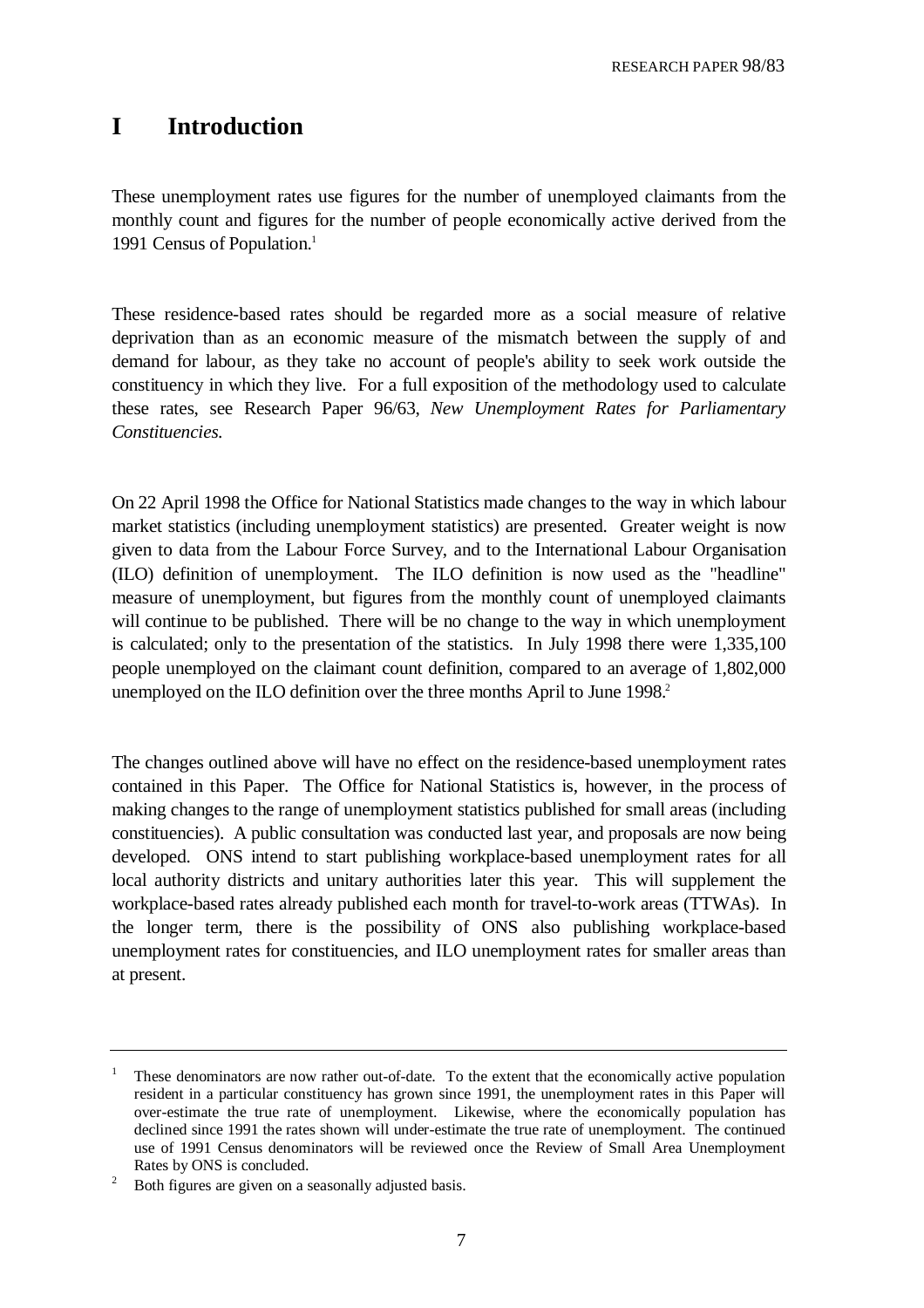For readers interested in the number of unemployed claimants eligible for the Government's welfare-to-work plans for the unemployed, see Research Paper 98/60 *Unemployment by Constituency: Welfare-to-Work Groups, April 1998*. This contains figures for the number of claimants in each constituency in the target groups for the New Deal for the Young Unemployed and the New Deal for the Long-term Unemployed. (It is hoped that this paper will be up-dated shortly.)

Notes to tables:

1. The Boundary Commission reviews in 1995 defined 659 constituencies in the United Kingdom. These were defined in terms of electoral wards as they stood at the time of the review. For the purposes of the unemployment statistics however, constituencies represent a best-fit of frozen 1991 wards to the new constituencies.

Boundary alterations between 1991 and 1995 mean that there will inevitably be approximations to 1995 boundaries in many constituencies. In a number of cases however the changes to ward boundaries were substantial and some wards are now split between new constituencies. These constituencies are indicated with an asterisk in the following tables.

2. The political parties shown against each party are as they stand currently. The following abbreviations for parties have been used:

| LAB         | Labour                         | <b>UUP</b>  | <b>Ulster Unionist Party</b>       |
|-------------|--------------------------------|-------------|------------------------------------|
| <b>CON</b>  | Conservative                   | DUP         | Democratic Unionist Party          |
| LD          | Liberal Democrat               | <b>SDLP</b> | Social Democratic and Labour Party |
| PC          | Plaid Cymru                    | UKU         | United Kingdom Unionist            |
| <b>SNP</b>  | <b>Scottish National Party</b> | SF          | Sinn Fein                          |
| <b>SPKR</b> | <b>Speaker</b>                 | <b>IND</b>  | Independent                        |
|             |                                |             |                                    |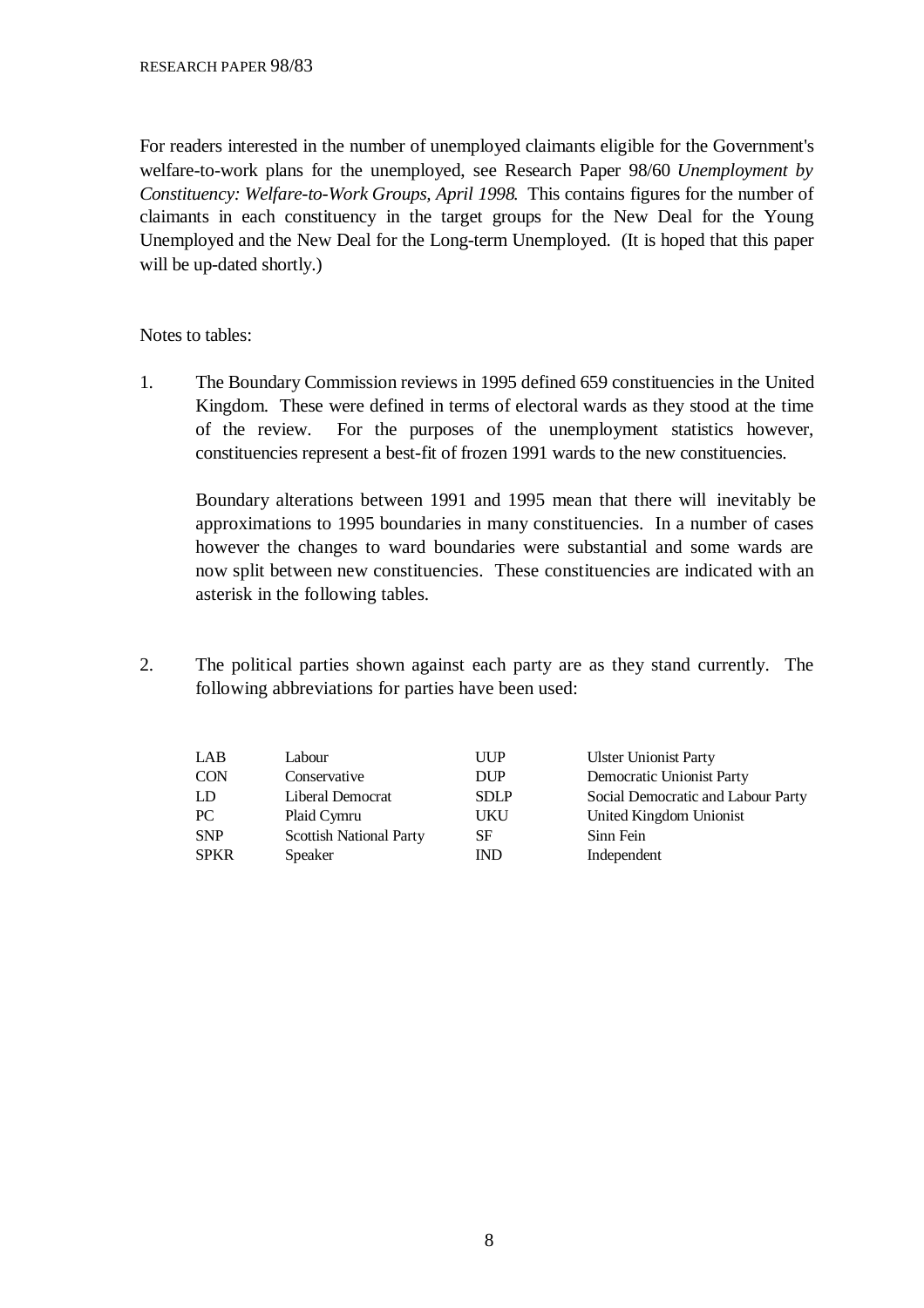| Rank by overall |                   |     |     |                                       |              |                          |        |       |             |        |       |
|-----------------|-------------------|-----|-----|---------------------------------------|--------------|--------------------------|--------|-------|-------------|--------|-------|
| UK              | unemployment rate | Wal | Sco | $\overline{M}$                        |              | <b>Claimants</b><br>Male |        |       | <b>Rate</b> |        |       |
|                 | Eng               | 18  |     | Aberavon                              | Party<br>LAB |                          | Female | All   | Male        | Female | All   |
| 239             |                   |     |     |                                       |              | 1,185                    | 330    | 1,515 | 7.6%        | 3.0%   | 5.7%  |
| 288             |                   |     | 47  | Aberdeen Central                      | LAB          | 1,204                    | 395    | 1,599 | 6.8%        | 2.8%   | 5.0%  |
| 530             |                   |     | 70  | Aberdeen North                        | LAB          | 701                      | 217    | 918   | 3.4%        | 1.4%   | 2.5%  |
| 525             |                   |     | 69  | Aberdeen South                        | LAB          | 752                      | 278    | 1,030 | 3.3%        | 1.6%   | 2.6%  |
| 105             |                   |     | 20  | Airdrie & Shotts                      | LAB          | 2,028                    | 789    | 2,817 | 9.6%        | 5.2%   | 7.8%  |
| 637             | 507               |     |     | Aldershot                             | CON          | 645                      | 242    | 887   | 1.8%        | 0.9%   | 1.4%  |
| 434             | 316               |     |     | Aldridge - Brownhills                 | <b>CON</b>   | 1,046                    | 412    | 1,458 | 4.3%        | 2.4%   | 3.5%  |
| 531             | 403               |     |     | Altrincham & Sale West                | CON          | 853                      | 259    | 1,112 | 3.4%        | 1.4%   | 2.5%  |
| 405             |                   | 36  |     | Alyn & Deeside                        | LAB          | 1,047                    | 348    | 1,395 | 4.9%        | 2.2%   | 3.8%  |
| 443             | 324               |     |     | <b>Amber Valley</b>                   | LAB          | 1,180                    | 368    | 1,548 | 4.4%        | 1.9%   | 3.4%  |
| 214             |                   |     | 38  | Angus                                 | <b>SNP</b>   | 1,518                    | 709    | 2,227 | 7.2%        | 4.4%   | 6.0%  |
| 236             |                   |     | 42  | Argyll & Bute                         | LD           | 1,322                    | 425    | 1,747 | 7.4%        | 3.3%   | 5.7%  |
| 647             | 517               |     |     | Arundel & South Downs                 | CON          | 345                      | 135    | 480   | 1.5%        | 0.8%   | 1.2%  |
| 268             |                   |     |     | Ashfield                              | LAB          |                          |        |       |             |        |       |
|                 | 185               |     |     |                                       |              | 1,881                    | 503    | 2,384 | 7.3%        | 2.7%   | 5.4%  |
| 447             | 327               |     |     | Ashford                               | CON          | 1,142                    | 361    | 1,503 | 4.3%        | 1.9%   | 3.3%  |
| 353             | 247               |     |     | Ashton under Lyne                     | LAB          | 1,613                    | 450    | 2,063 | 5.9%        | 2.2%   | 4.3%  |
| 588             | 459               |     |     | Aylesbury                             | <b>CON</b>   | 839                      | 290    | 1,129 | 2.6%        | 1.2%   | 2.0%  |
| 149             |                   |     | 30  | Ayr                                   | LAB          | 1,591                    | 627    | 2,218 | 8.9%        | 4.6%   | 7.1%  |
| 623             | 493               |     |     | Banbury                               | CON          | 622                      | 224    | 846   | 2.0%        | 1.0%   | 1.6%  |
| 507             |                   |     | 68  | Banff & Buchan                        | <b>SNP</b>   | 710                      | 288    | 998   | 3.2%        | 2.0%   | 2.7%  |
| 157             | 105               |     |     | Barking*                              | LAB          | 1,567                    | 523    | 2,090 | 8.8%        | 4.2%   | 6.9%  |
| 166             | 111               |     |     | <b>Barnsley Central</b>               | LAB          | 2,048                    | 488    | 2,536 | 9.5%        | 3.1%   | 6.8%  |
| 146             | 100               |     |     | Barnsley East & Mexborough            | LAB          | 2,139                    | 564    | 2,703 | 9.5%        | 3.6%   | 7.1%  |
| 257             | 177               |     |     | Barnsley West & Penistone             | LAB          | 1,571                    | 466    | 2,037 | 7.3%        | 2.9%   | 5.5%  |
| 238             | 164               |     |     | Barrow & Furness                      | LAB          | 2,010                    | 484    | 2,494 | 7.8%        | 2.7%   | 5.7%  |
| 401             | 286               |     |     | <b>Basildon</b>                       | LAB          | 1,442                    | 527    | 1,969 | 4.9%        | 2.5%   | 3.8%  |
| 613             | 483               |     |     | Basingstoke*                          | CON          | 704                      | 247    | 951   | 2.2%        | 1.0%   | 1.7%  |
| 273             | 190               |     |     |                                       |              |                          |        |       |             |        |       |
|                 |                   |     |     | Bassetlaw                             | LAB          | 1,688                    | 477    | 2,165 | 6.9%        | 2.8%   | 5.2%  |
| 371             | 261               |     |     | Bath $\approx$                        | LD           | 1,235                    | 517    | 1,752 | 5.3%        | 2.7%   | 4.1%  |
| 341             | 241               |     |     | Batley & Spen                         | LAB          | 1,441                    | 405    | 1,846 | 6.0%        | 2.3%   | 4.4%  |
| 240             | 165               |     |     | <b>Battersea</b>                      | LAB          | 2,103                    | 754    | 2,857 | 7.8%        | 3.2%   | 5.7%  |
| 638             | 508               |     |     | Beaconsfield                          | CON          | 465                      | 178    | 643   | 1.7%        | 0.9%   | 1.4%  |
| 361             | 253               |     |     | Beckenham                             | CON          | 1,595                    | 519    | 2,114 | 5.7%        | 2.4%   | 4.2%  |
| 301             | 210               |     |     | Bedford                               | LAB          | 1,645                    | 585    | 2,230 | 6.3%        | 3.0%   | 4.9%  |
| 151             |                   |     |     | 12 Belfast East                       | DU           | 1,957                    | 667    | 2,624 | 9.3%        | 4.1%   | 7.0%  |
| 16              |                   |     |     | 4 Belfast North                       | UU           | 3,206                    | 748    | 3,954 | 17.7%       | 5.8%   | 12.8% |
| 71              |                   |     |     | 9<br><b>Belfast South</b>             | UU           | 2,436                    | 1,131  | 3,567 | 11.3%       | 6.1%   | 8.9%  |
| 5               |                   |     |     | $\overline{2}$<br><b>Belfast West</b> | SF           | 4,656                    | 842    | 5,498 | 22.9%       | 5.9%   | 15.9% |
| 311             | 219               |     |     | Berwick-upon-Tweed                    | LD           | 1,145                    | 413    | 1,558 | 6.0%        | 3.0%   | 4.8%  |
| $10\,$          | 8                 |     |     | Bethnal Green & Bow                   | LAB          | 4,737                    | 1,341  | 6,078 | 18.9%       | 8.1%   | 14.6% |
| 351             | 246               |     |     | Beverley & Holderness                 | <b>CON</b>   | 1,343                    | 540    | 1,883 | 5.4%        | 2.9%   | 4.3%  |
| 453             | 333               |     |     | Bexhill & Battle                      | <b>CON</b>   | 790                      | 246    | 1,036 | 4.3%        | 1.8%   | 3.2%  |
| 454             | 334               |     |     | Bexleyheath & Crayford                | LAB          | 933                      | 412    | 1,345 | 3.9%        | 2.3%   | 3.2%  |
| 483             | 360               |     |     | Billericay                            | CON          |                          |        |       |             |        | 2.9%  |
|                 |                   |     |     |                                       |              | 1,040                    | 386    | 1,426 | 3.6%        | 1.9%   |       |
| 33              | 26                |     |     | Birkenhead                            | LAB          | 3,263                    | 844    | 4,107 | 15.5%       | 5.2%   | 11.0% |
| 104             | 74                |     |     | Birmingham, Edgbaston                 | LAB          | 2,413                    | 764    | 3,177 | 10.5%       | 4.3%   | 7.8%  |
| 123             | 85                |     |     | Birmingham, Erdington                 | LAB          | 2,619                    | 664    | 3,283 | 10.1%       | 3.6%   | 7.4%  |
| 207             | 140               |     |     | Birmingham, Hall Green                | LAB          | 1,696                    | 571    | 2,267 | 8.0%        | 3.6%   | 6.1%  |
| 39              | 30                |     |     | Birmingham, Hodge Hill                | LAB          | 2,732                    | 737    | 3,469 | 14.1%       | 5.6%   | 10.6% |
| $\mathbf{1}$    | 1                 |     |     | Birmingham, Ladywood                  | LAB          | 5,910                    | 1,708  | 7,618 | 24.1%       | 10.1%  | 18.4% |
| 160             | 107               |     |     | Birmingham, Northfield                | LAB          | 1,740                    | 538    | 2,278 | 9.2%        | 3.8%   | 6.9%  |
| 90              | 65                |     |     | Birmingham, Perry Barr                | LAB          | 2,746                    | 902    | 3,648 | 10.8%       | 4.7%   | 8.2%  |
| 164             | 109               |     |     | Birmingham, Selly Oak                 | LAB          | 2,189                    | 797    | 2,986 | 9.0%        | 4.1%   | 6.8%  |
| 8               | 6                 |     |     | Birmingham, Sparkbrook & Small Heath  | LAB          | 5,012                    | 1,502  | 6,514 | 19.2%       | 9.6%   | 15.6% |
| 168             | 113               |     |     | Birmingham, Yardley                   | LAB          | 1,720                    | 530    | 2,250 | 8.9%        | 3.8%   | 6.8%  |
| 234             | 161               |     |     | <b>Bishop Auckland</b>                | LAB          | 1,827                    | 501    | 2,328 | 7.8%        | 2.9%   | 5.8%  |
| 619             | 489               |     |     | Blaby                                 | CON          | 560                      | 222    | 782   | 2.1%        | 1.1%   | 1.6%  |
| 165             | 110               |     |     | Blackburn                             | LAB          | 2,365                    | 607    | 2,972 | 9.3%        | 3.3%   | 6.8%  |
| 329             | 231               |     |     | Blackpool North & Fleetwood           | LAB          |                          |        |       |             |        | 4.5%  |
|                 |                   |     |     |                                       |              | 1,541                    | 360    | 1,901 | 6.6%        | 1.9%   |       |
| 276             | 193               |     |     | <b>Blackpool South</b>                | LAB          | 1,966                    | 481    | 2,447 | 7.5%        | 2.3%   | 5.2%  |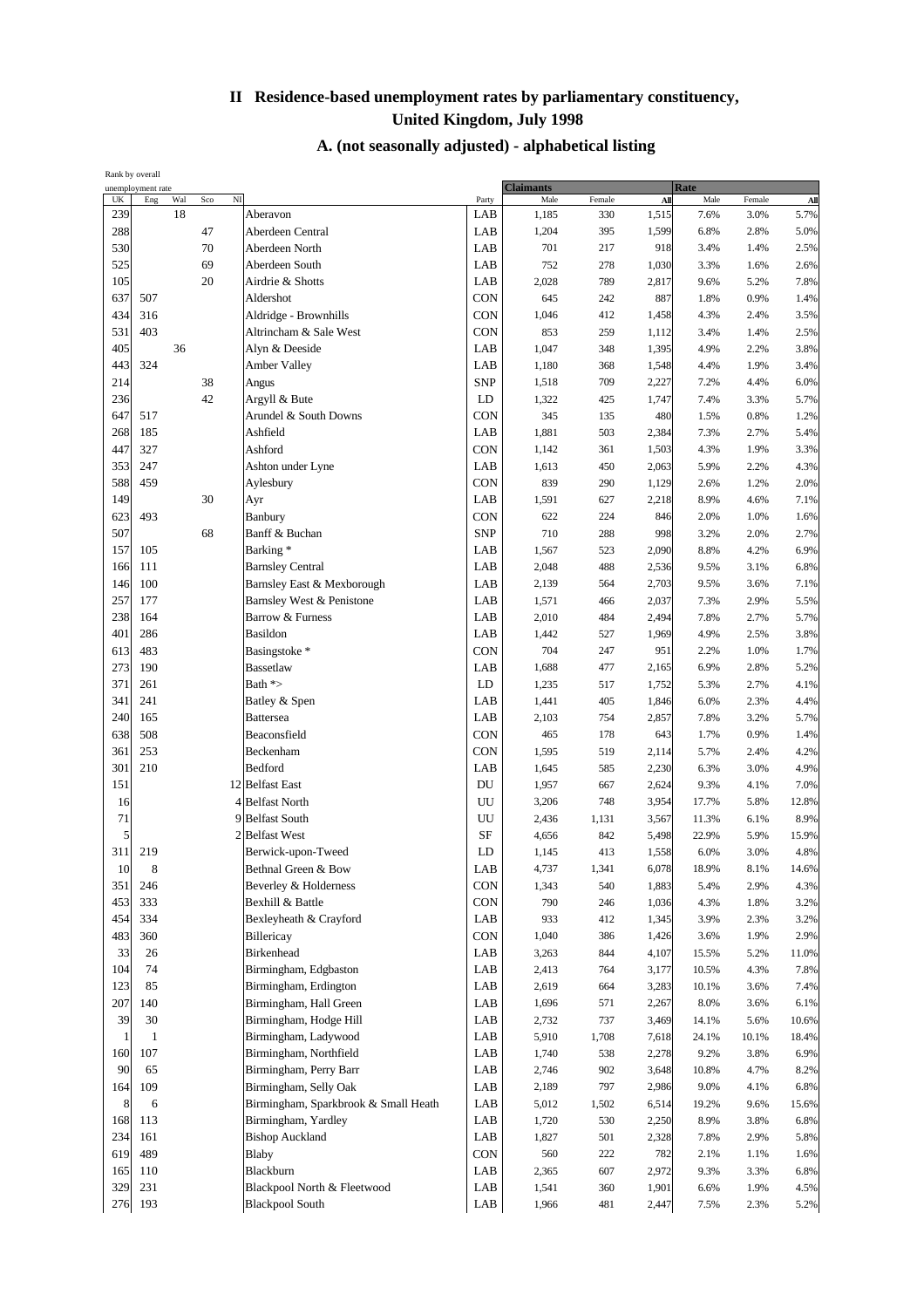| Rank by overall |                   |     |                       |                                       |                  |                  |        |       |             |        |       |
|-----------------|-------------------|-----|-----------------------|---------------------------------------|------------------|------------------|--------|-------|-------------|--------|-------|
|                 | unemployment rate |     |                       |                                       |                  | <b>Claimants</b> |        |       | <b>Rate</b> |        |       |
| UK              | Eng               | Wal | $\overline{N}$<br>Sco |                                       | Party            | Male             | Female | All   | Male        | Female | All   |
| 95              |                   | 1   |                       | <b>Blaenau Gwent</b>                  | LAB              | 1,910            | 483    | 2,393 | 10.8%       | 4.0%   | 8.0%  |
| 295             | 205               |     |                       | Blaydon                               | LAB              | 1,565            | 436    | 2,001 | 6.9%        | 2.5%   | 5.0%  |
| 242             | 166               |     |                       | <b>Blyth Valley</b>                   | LAB              | 1,670            | 552    | 2,222 | 7.6%        | 3.2%   | 5.6%  |
| 527             | 400               |     |                       | Bognor Regis & Littlehampton          | CON              | 723              | 203    | 926   | 3.6%        | 1.3%   | 2.6%  |
| 272             | 189               |     |                       | <b>Bolsover</b>                       | LAB              | 1,591            | 437    | 2,028 | 7.0%        | 2.7%   | 5.2%  |
| 318             | 224               |     |                       | <b>Bolton North East</b>              | LAB              | 1,579            | 418    | 1,997 | 6.4%        | 2.3%   | 4.7%  |
| 266             | 184               |     |                       | <b>Bolton South East</b>              | LAB              |                  |        |       |             |        |       |
|                 |                   |     |                       |                                       |                  | 1,727            | 443    | 2,170 | 7.4%        | 2.6%   | 5.4%  |
| 526             | 399               |     |                       | <b>Bolton West</b>                    | LAB              | 762              | 260    | 1,022 | 3.4%        | 1.5%   | 2.6%  |
| 34              | 27                |     |                       | Bootle                                | LAB              | 3,076            | 749    | 3,825 | 15.4%       | 5.1%   | 11.0% |
| 488             | 365               |     |                       | Boston & Skegness                     | CON              | 807              | 301    | 1,108 | 3.6%        | 1.8%   | 2.9%  |
| 590             | 461               |     |                       | <b>Bosworth</b>                       | <b>CON</b>       | 584              | 302    | 886   | 2.3%        | 1.6%   | 2.0%  |
| 285             | 199               |     |                       | <b>Bournemouth East</b>               | CON              | 1,389            | 422    | 1,811 | 6.9%        | 2.7%   | 5.0%  |
| 194             | 131               |     |                       | <b>Bournemouth West</b>               | <b>CON</b>       | 1,663            | 432    | 2,095 | 8.6%        | 3.1%   | 6.3%  |
| 631             | 501               |     |                       | <b>Bracknell</b>                      | <b>CON</b>       | 673              | 168    | 841   | 2.1%        | 0.7%   | 1.5%  |
| 77              |                   |     |                       |                                       |                  |                  |        |       |             |        |       |
|                 | 54                |     |                       | <b>Bradford North</b>                 | LAB              | 2,832            | 774    | 3,606 | 11.8%       | 4.4%   | 8.7%  |
| 221             | 149               |     |                       | <b>Bradford South</b>                 | LAB              | 2,054            | 656    | 2,710 | 8.0%        | 3.3%   | 5.9%  |
| 31              | 24                |     |                       | <b>Bradford West</b>                  | LAB              | 3,474            | 1,012  | 4,486 | 14.8%       | 6.3%   | 11.4% |
| 451             | 331               |     |                       | <b>Braintree</b>                      | LAB              | 1,071            | 432    | 1,503 | 3.9%        | 2.3%   | 3.2%  |
| 386             |                   | 34  |                       | Brecon & Radnorshire                  | LD               | 846              | 332    | 1,178 | 4.9%        | 2.7%   | 4.0%  |
| 64              | 47                |     |                       | <b>Brent East</b>                     | LAB              | 2,901            | 1,072  | 3,973 | 12.2%       | 5.6%   | 9.2%  |
| 275             | 192               |     |                       | <b>Brent North</b>                    | LAB              | 1,375            | 569    | 1,944 | 6.4%        | 3.5%   | 5.2%  |
| 44              | 35                |     |                       | <b>Brent South</b>                    | LAB              | 3,380            |        | 4,520 | 13.6%       | 5.8%   | 10.1% |
|                 |                   |     |                       |                                       |                  |                  | 1,140  |       |             |        |       |
| 394             | 280               |     |                       | Brentford & Isleworth                 | LAB              | 1,600            | 643    | 2,243 | 5.0%        | 2.5%   | 3.9%  |
| 604             | 475               |     |                       | Brentwood & Ongar                     | CON              | 587              | 209    | 796   | 2.3%        | 1.2%   | 1.8%  |
| 291             |                   | 26  |                       | Bridgend                              | LAB              | 1,267            | 443    | 1,710 | 6.5%        | 3.0%   | 5.0%  |
| 336             | 236               |     |                       | <b>Bridgwater</b>                     | <b>CON</b>       | 1,409            | 449    | 1,858 | 5.7%        | 2.6%   | 4.4%  |
| 314             | 221               |     |                       | Brigg & Goole                         | LAB              | 1,364            | 464    | 1,828 | 6.0%        | 2.9%   | 4.7%  |
| 129             | 88                |     |                       | Brighton, Kemptown                    | LAB              | 2,179            | 705    | 2,884 | 9.7%        | 4.2%   | 7.3%  |
| 67              | 48                |     |                       | Brighton, Pavilion                    | LAB              | 2,757            | 999    | 3,756 | 11.8%       | 5.4%   | 9.0%  |
| 222             |                   |     |                       | <b>Bristol East</b>                   |                  |                  |        |       |             |        |       |
|                 | 150               |     |                       |                                       | LAB              | 2,135            | 638    | 2,773 | 8.0%        | 3.1%   | 5.9%  |
| 426             | 308               |     |                       | <b>Bristol North West</b>             | LAB              | 1,306            | 387    | 1,693 | 4.9%        | 1.9%   | 3.6%  |
| 253             | 173               |     |                       | <b>Bristol South</b>                  | LAB              | 2,138            | 641    | 2,779 | 7.4%        | 3.0%   | 5.5%  |
| 246             | 168               |     |                       | <b>Bristol West</b>                   | LAB              | 2,079            | 769    | 2,848 | 7.4%        | 3.4%   | 5.6%  |
| 467             | 345               |     |                       | Bromley & Chislehurst                 | <b>CON</b>       | 1,018            | 385    | 1,403 | 3.9%        | 1.9%   | 3.0%  |
| 487             | 364               |     |                       | <b>Bromsgrove</b>                     | <b>CON</b>       | 934              | 412    | 1,346 | 3.5%        | 2.0%   | 2.9%  |
| 547             | 419               |     |                       | <b>Broxbourne</b>                     | CON              | 781              | 332    | 1,113 | 2.9%        | 1.7%   | 2.4%  |
| 470             | 348               |     |                       | <b>Broxtowe</b>                       | LAB              | 1,071            | 390    | 1,461 | 3.9%        | 1.9%   | 3.0%  |
|                 |                   |     |                       |                                       |                  |                  |        |       |             |        |       |
| 646             | 516               |     |                       | Buckingham                            | CON              | 371              | 136    | 507   | 1.6%        | 0.8%   | 1.2%  |
| 452             | 332               |     |                       | Burnley                               | LAB              | 1,054            | 311    | 1,365 | 4.5%        | 1.7%   | 3.2%  |
| 363             | 254               |     |                       | $\ensuremath{\mathsf{Burton}}$        | LAB              | 1,434            | 503    | 1,937 | 5.3%        | 2.6%   | 4.2%  |
| 529             | 402               |     |                       | <b>Bury North</b>                     | LAB              | 881              | 299    | 1,180 | 3.4%        | 1.5%   | 2.6%  |
| 449             | 329               |     |                       | <b>Bury South</b>                     | LAB              | 1,035            | 339    | 1,374 | 4.4%        | 1.8%   | 3.2%  |
| 548             | 420               |     |                       | <b>Bury St Edmunds</b>                | CON              | $772\,$          | 347    | 1,119 | 2.9%        | 1.8%   | 2.4%  |
| 159             |                   | 10  |                       | Caernarfon                            | ${\rm P}{\bf C}$ | 1,374            | 403    | 1,777 | 9.0%        | 3.8%   | 6.9%  |
| 187             |                   | 14  |                       | Caerphilly                            | LAB              | 1,857            | 522    | 2,379 | 8.7%        | 3.4%   | 6.4%  |
|                 |                   |     |                       |                                       |                  |                  |        |       |             |        |       |
| 145             |                   |     | 29                    | Caithness, Sutherland & Easter Ross   | LD               | 1,367            | 435    | 1,802 | 9.0%        | 4.3%   | 7.1%  |
| 420             | 302               |     |                       | Calder Valley                         | LAB              | 1,292            | 477    | 1,769 | 4.8%        | 2.2%   | 3.7%  |
| 13              | 11                |     |                       | Camberwell & Peckham                  | LAB              | 3,680            | 1,278  | 4,958 | 17.9%       | 7.5%   | 13.2% |
| 326             | 229               |     |                       | Cambridge                             | LAB              | 1,406            | 423    | 1,829 | 6.1%        | 2.4%   | 4.5%  |
| 395             | 281               |     |                       | <b>Cannock Chase</b>                  | LAB              | 1,294            | 511    | 1,805 | 4.8%        | 2.7%   | 3.9%  |
| 344             | 243               |     |                       | Canterbury                            | CON              | 1,411            | 424    | 1,835 | 5.9%        | 2.3%   | 4.4%  |
| 161             |                   | 11  |                       | Cardiff Central                       | LAB              | 1,768            | 561    | 2,329 | 9.4%        | 3.7%   | 6.9%  |
| 495             |                   | 39  |                       | <b>Cardiff North</b>                  | LAB              | 716              | 223    | 939   | 3.9%        | 1.5%   | 2.8%  |
|                 |                   |     |                       |                                       |                  |                  |        |       |             |        |       |
| 116             |                   | 3   |                       | Cardiff South & Penarth               | LAB              | 2,217            | 516    | 2,733 | 10.6%       | 3.3%   | 7.5%  |
| 152             |                   | 9   |                       | <b>Cardiff West</b>                   | LAB              | 2,001            | 492    | 2,493 | 10.0%       | 3.2%   | 7.0%  |
| 309             | 217               |     |                       | Carlisle                              | LAB              | 1,417            | 433    | 1,850 | 6.6%        | 2.5%   | 4.8%  |
| 354             |                   | 33  |                       | Carmarthen East & Dinefwr             | LAB              | 891              | 327    | 1,218 | 5.3%        | 2.8%   | 4.3%  |
| 206             |                   | 16  |                       | Carmarthen West & South Pembrokeshire | LAB              | 1,438            | 416    | 1,854 | 8.1%        | 3.3%   | 6.1%  |
| 119             |                   |     | 23                    | Carrick, Cumnock & Doon Valley        | LAB              | 2,236            | 770    | 3,006 | 9.6%        | 4.6%   | 7.5%  |
|                 | 471 349           |     |                       | Carshalton & Wallington               | LD               | 1,025            | 335    | 1,360 | 4.0%        | 1.7%   | 3.0%  |
|                 |                   |     |                       |                                       |                  |                  |        |       |             |        |       |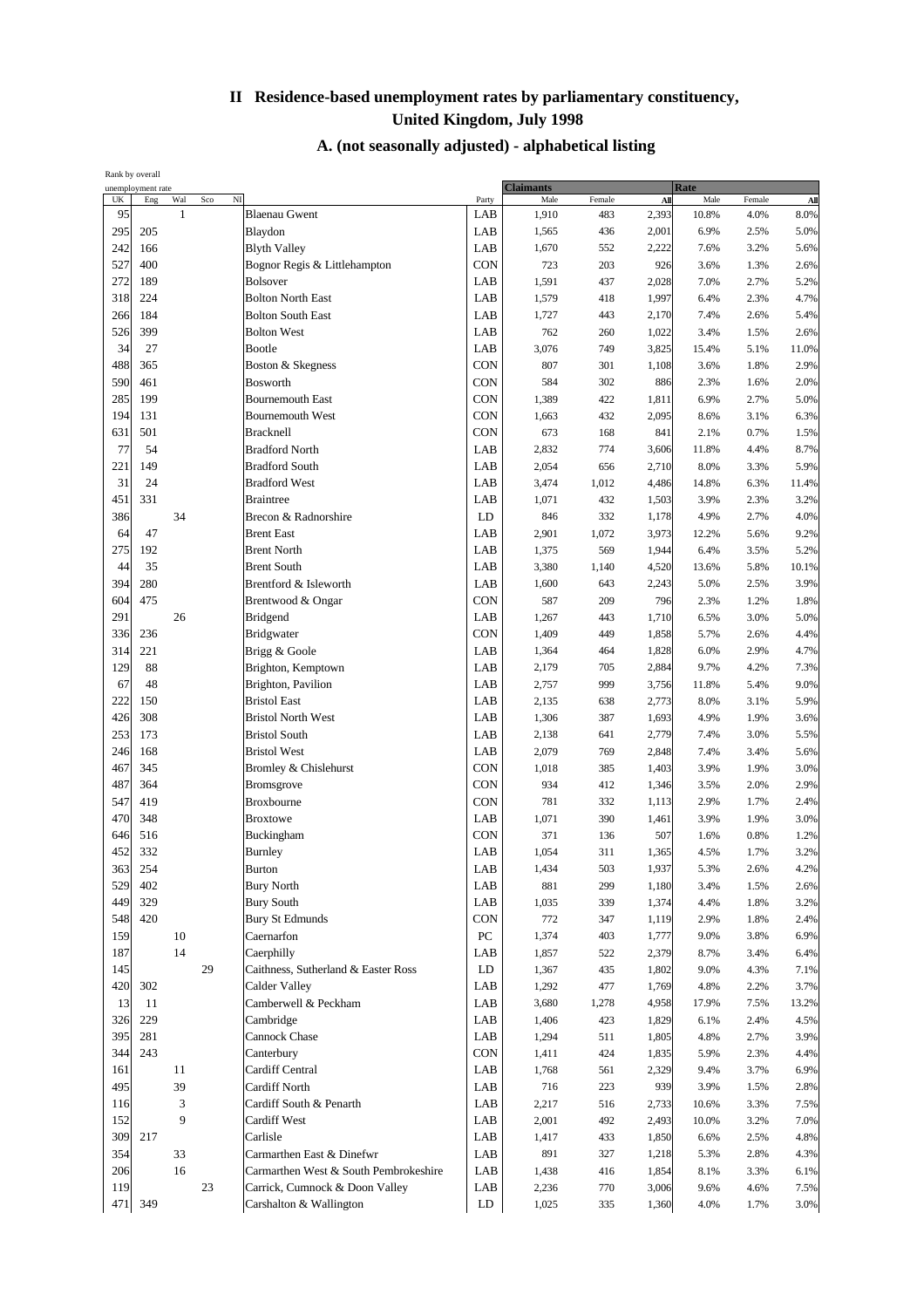| unemployment rate<br>$N$ I<br>UK<br>Eng<br>Wal<br>Sco<br>Male<br>Male<br>All<br>Party<br>Female<br>All<br>Female<br><b>Castle Point</b><br>LAB<br>486<br>363<br>2.9%<br>920<br>325<br>1,245<br>3.6%<br>1.8%<br>84<br>15<br>Central Fife<br>LAB<br>2,978<br>2,133<br>845<br>10.7%<br>5.5%<br>8.5%<br>CON<br>382<br>Central Suffolk & North Ipswich<br>2.7%<br>506<br>879<br>273<br>1,152<br>3.5%<br>1.6%<br>283<br>PC<br>24<br>Ceredigion<br>5.0%<br>999<br>393<br>1,392<br>6.2%<br>3.4%<br>597<br>468<br><b>CON</b><br>636<br>304<br>940<br>2.3%<br>1.4%<br>1.9%<br>Charnwood<br>438<br>319<br>LAB<br>1,315<br>411<br>4.5%<br>2.0%<br>3.5%<br>Chatham & Aylesford<br>1,726<br>CON<br>606<br>477<br>579<br>1.8%<br>Cheadle<br>207<br>786<br>2.4%<br>1.1%<br>LD<br>374<br>264<br>Cheltenham<br>1,373<br>429<br>5.6%<br>2.2%<br>4.1%<br>1,802<br>651<br>521<br>Chesham & Amersham<br><b>CON</b><br>389<br>141<br>530<br>1.5%<br>0.7%<br>1.2%<br>4.0%<br>387<br>274<br>Chester, City of<br>LAB<br>1,283<br>389<br>1,672<br>5.3%<br>2.1%<br>Chesterfield<br>LAB<br>6.0%<br>213<br>145<br>2,070<br>605<br>2,675<br>8.1%<br>3.2%<br>CON<br>569<br>441<br>Chichester<br>723<br>240<br>963<br>2.9%<br>1.3%<br>2.2%<br>CON<br>416<br>298<br>Chingford & Woodford Green<br>1,074<br>1,471<br>4.8%<br>2.3%<br>3.7%<br>397<br>440<br>321<br><b>CON</b><br><b>Chipping Barnet</b><br>1,128<br>461<br>1,589<br>4.4%<br>2.3%<br>3.5%<br>497<br>373<br>LAB<br>1,008<br>360<br>1,368<br>3.6%<br>1.7%<br>2.8%<br>Chorley<br>CON<br>577<br>449<br>Christchurch<br>523<br>188<br>711<br>2.7%<br>1.3%<br>2.1%<br>CON<br>252<br>Cities of London & Westminster<br>5.5%<br>172<br>2,245<br>888<br>3,133<br>7.2%<br>3.5%<br>203<br>LAB<br>139<br>Cleethorpes<br>1,957<br>629<br>2,586<br>7.8%<br>3.6%<br>6.1%<br>390<br>35<br>Clwyd South *><br>LAB<br>3.9%<br>908<br>285<br>1,193<br>5.1%<br>2.3%<br>349<br>31<br>Clwyd West $\lt^*$<br>LAB<br>981<br>278<br>1,259<br>5.9%<br>2.2%<br>4.3%<br>LAB<br>7.9%<br>101<br>18<br>Clydebank & Milngavie<br>1,791<br>609<br>2,400<br>10.5%<br>4.6%<br>243<br>43<br>LAB<br>Clydesdale<br>1,618<br>7.3%<br>5.6%<br>556<br>2,174<br>3.4%<br>107<br>21<br>LAB<br>Coatbridge & Chryston<br>1,652<br>9.6%<br>7.7%<br>669<br>2,321<br>5.2%<br>429<br>LD<br>311<br>Colchester<br>444<br>1,690<br>4.5%<br>2.2%<br>3.5%<br>1,246<br>3.9%<br>391<br>277<br>LAB<br>1,335<br>493<br>1,828<br>5.1%<br>2.4%<br>Colne Valley<br>CON<br>550<br>422<br>742<br>280<br>1,022<br>3.0%<br>1.5%<br>2.4%<br>Congleton<br>5<br>126<br>LAB<br>Conwy<br>1,648<br>465<br>10.3%<br>3.7%<br>7.4%<br>2,113<br>122<br>LAB<br>84<br>Copeland<br>2,024<br>537<br>3.8%<br>7.4%<br>2,561<br>9.9%<br>LAB<br>484<br>361<br>Corby<br>1,019<br>345<br>1,364<br>3.8%<br>1.7%<br>2.9%<br>CON<br>633<br>503<br>Cotswold<br>440<br>149<br>589<br>1.9%<br>0.9%<br>1.5%<br>131<br>90<br>Coventry North East<br>LAB<br>2,685<br>789<br>3,474<br>9.7%<br>3.9%<br>7.3%<br>312<br>4.7%<br>LAB<br>1,783<br>570<br>2.7%<br>220<br><b>Coventry North West</b><br>2,353<br>6.3%<br>198<br>LAB<br>135<br>Coventry South<br>2,010<br>6.2%<br>591<br>2,601<br>8.3%<br>3.3%<br>555<br>LAB<br>427<br>Crawley<br>854<br>272<br>1,126<br>3.2%<br>1.3%<br>2.4%<br>375<br>265<br>Crewe & Nantwich<br>LAB<br>1,339<br>417<br>1,756<br>5.4%<br>2.3%<br>4.1%<br>LAB<br>271<br>188<br>1,416<br>439<br>7.3%<br>2.8%<br>5.3%<br>Crosby<br>1,855<br>281<br>Croydon Central<br>LAB<br>2,190<br>701<br>2,891<br>6.8%<br>2.8%<br>5.1%<br>197<br>147<br>101<br>LAB<br>Croydon North<br>3,075<br>1,081<br>4.1%<br>7.1%<br>4,156<br>9.5%<br>543<br><b>CON</b><br>415<br>Croydon South<br>922<br>309<br>1,231<br>3.2%<br>1.4%<br>2.4%<br>220<br>$41\,$<br>LAB<br>Cumbernauld & Kilsyth<br>1,384<br>538<br>1,922<br>5.9%<br>7.7%<br>3.7%<br>121<br>24<br>LAB<br>1,662<br>649<br>2,311<br>7.4%<br>Cunninghame North<br>9.2%<br>5.0%<br>57<br>$\tau$<br>2,126<br>9.5%<br>Cunninghame South<br>LAB<br>857<br>2,983<br>6.4%<br>11.8%<br>133<br>6<br>Cynon Valley<br>LAB<br>1,514<br>416<br>1,930<br>3.7%<br>7.3%<br>9.8%<br>280<br>LAB<br>196<br>Dagenham<br>1,380<br>463<br>1,843<br>6.6%<br>3.1%<br>5.1%<br>130<br>Darlington<br>89<br>LAB<br>7.3%<br>2,343<br>647<br>2,990<br>10.0%<br>3.7%<br>Dartford<br>LAB<br>431<br>313<br>1,223<br>416<br>1,639<br>4.6%<br>2.1%<br>3.5%<br>482<br><b>CON</b><br>624<br>307<br>1.8%<br>611<br>931<br>2.0%<br>1.4%<br>Daventry<br>446<br>38<br>Delyn<br>LAB<br>787<br>279<br>4.2%<br>2.0%<br>3.3%<br>1,066<br>422<br>304<br>Denton & Reddish<br>LAB<br>3.6%<br>1,254<br>405<br>1,659<br>4.9%<br>2.0%<br>303<br>212<br>Derby North<br>LAB<br>4.8%<br>1,736<br>530<br>2,266<br>6.4%<br>2.7%<br>70<br>LAB<br>96<br>Derby South<br>2,977<br>8.0%<br>828<br>3,805<br>10.7%<br>4.2%<br>583<br><b>CON</b><br>738<br>455<br>Devizes<br>321<br>1,059<br>2.5%<br>1.5%<br>2.1%<br>325<br>228<br>Dewsbury<br>LAB<br>1,370<br>355<br>2.2%<br>4.5%<br>1,725<br>6.2%<br>224<br>LAB<br>151<br>Don Valley<br>5.9%<br>1,821<br>494<br>2,315<br>7.8%<br>3.1%<br>69<br>49<br>Doncaster Central<br>LAB<br>9.0%<br>2,815<br>787<br>3,602<br>12.0%<br>4.7%<br>108<br>LAB<br>76<br>Doncaster North<br>2,208<br>560<br>2,768<br>10.2%<br>3.8%<br>7.6%<br>225<br>5.9%<br>152<br>Dover<br>LAB<br>2,013<br>488<br>2,501<br>8.1%<br>2.8%<br>255<br>175<br><b>Dudley North</b><br>LAB<br>1,795<br>595<br>5.5%<br>2,390<br>6.9%<br>3.4%<br>343<br>242<br>Dudley South<br>LAB<br>1,918<br>4.4%<br>1,440<br>478<br>5.6%<br>2.6%<br>93<br>68<br>${\rm LAB}$<br>Dulwich & West Norwood<br>4,081<br>$8.1\%$<br>2,938<br>1,143<br>10.9%<br>4.9% | Rank by overall |  |  |  |  |  |           |  |  |             |  |  |
|--------------------------------------------------------------------------------------------------------------------------------------------------------------------------------------------------------------------------------------------------------------------------------------------------------------------------------------------------------------------------------------------------------------------------------------------------------------------------------------------------------------------------------------------------------------------------------------------------------------------------------------------------------------------------------------------------------------------------------------------------------------------------------------------------------------------------------------------------------------------------------------------------------------------------------------------------------------------------------------------------------------------------------------------------------------------------------------------------------------------------------------------------------------------------------------------------------------------------------------------------------------------------------------------------------------------------------------------------------------------------------------------------------------------------------------------------------------------------------------------------------------------------------------------------------------------------------------------------------------------------------------------------------------------------------------------------------------------------------------------------------------------------------------------------------------------------------------------------------------------------------------------------------------------------------------------------------------------------------------------------------------------------------------------------------------------------------------------------------------------------------------------------------------------------------------------------------------------------------------------------------------------------------------------------------------------------------------------------------------------------------------------------------------------------------------------------------------------------------------------------------------------------------------------------------------------------------------------------------------------------------------------------------------------------------------------------------------------------------------------------------------------------------------------------------------------------------------------------------------------------------------------------------------------------------------------------------------------------------------------------------------------------------------------------------------------------------------------------------------------------------------------------------------------------------------------------------------------------------------------------------------------------------------------------------------------------------------------------------------------------------------------------------------------------------------------------------------------------------------------------------------------------------------------------------------------------------------------------------------------------------------------------------------------------------------------------------------------------------------------------------------------------------------------------------------------------------------------------------------------------------------------------------------------------------------------------------------------------------------------------------------------------------------------------------------------------------------------------------------------------------------------------------------------------------------------------------------------------------------------------------------------------------------------------------------------------------------------------------------------------------------------------------------------------------------------------------------------------------------------------------------------------------------------------------------------------------------------------------------------------------------------------------------------------------------------------------------------------------------------------------------------------------------------------------------------------------------------------------------------------------------------------------------------------------------------------------------------------------------------------------------------------------------------------------------------------------------------------------------------------------------------------------------------------------------------------------------------------------------------------------------------------------------------------------------------------------------------------------------------------------------------------------------------------------------------------------------------------------------------------------------------------------------------------------------------------------|-----------------|--|--|--|--|--|-----------|--|--|-------------|--|--|
|                                                                                                                                                                                                                                                                                                                                                                                                                                                                                                                                                                                                                                                                                                                                                                                                                                                                                                                                                                                                                                                                                                                                                                                                                                                                                                                                                                                                                                                                                                                                                                                                                                                                                                                                                                                                                                                                                                                                                                                                                                                                                                                                                                                                                                                                                                                                                                                                                                                                                                                                                                                                                                                                                                                                                                                                                                                                                                                                                                                                                                                                                                                                                                                                                                                                                                                                                                                                                                                                                                                                                                                                                                                                                                                                                                                                                                                                                                                                                                                                                                                                                                                                                                                                                                                                                                                                                                                                                                                                                                                                                                                                                                                                                                                                                                                                                                                                                                                                                                                                                                                                                                                                                                                                                                                                                                                                                                                                                                                                                                                                                                                |                 |  |  |  |  |  | Claimants |  |  | <b>Rate</b> |  |  |
|                                                                                                                                                                                                                                                                                                                                                                                                                                                                                                                                                                                                                                                                                                                                                                                                                                                                                                                                                                                                                                                                                                                                                                                                                                                                                                                                                                                                                                                                                                                                                                                                                                                                                                                                                                                                                                                                                                                                                                                                                                                                                                                                                                                                                                                                                                                                                                                                                                                                                                                                                                                                                                                                                                                                                                                                                                                                                                                                                                                                                                                                                                                                                                                                                                                                                                                                                                                                                                                                                                                                                                                                                                                                                                                                                                                                                                                                                                                                                                                                                                                                                                                                                                                                                                                                                                                                                                                                                                                                                                                                                                                                                                                                                                                                                                                                                                                                                                                                                                                                                                                                                                                                                                                                                                                                                                                                                                                                                                                                                                                                                                                |                 |  |  |  |  |  |           |  |  |             |  |  |
|                                                                                                                                                                                                                                                                                                                                                                                                                                                                                                                                                                                                                                                                                                                                                                                                                                                                                                                                                                                                                                                                                                                                                                                                                                                                                                                                                                                                                                                                                                                                                                                                                                                                                                                                                                                                                                                                                                                                                                                                                                                                                                                                                                                                                                                                                                                                                                                                                                                                                                                                                                                                                                                                                                                                                                                                                                                                                                                                                                                                                                                                                                                                                                                                                                                                                                                                                                                                                                                                                                                                                                                                                                                                                                                                                                                                                                                                                                                                                                                                                                                                                                                                                                                                                                                                                                                                                                                                                                                                                                                                                                                                                                                                                                                                                                                                                                                                                                                                                                                                                                                                                                                                                                                                                                                                                                                                                                                                                                                                                                                                                                                |                 |  |  |  |  |  |           |  |  |             |  |  |
|                                                                                                                                                                                                                                                                                                                                                                                                                                                                                                                                                                                                                                                                                                                                                                                                                                                                                                                                                                                                                                                                                                                                                                                                                                                                                                                                                                                                                                                                                                                                                                                                                                                                                                                                                                                                                                                                                                                                                                                                                                                                                                                                                                                                                                                                                                                                                                                                                                                                                                                                                                                                                                                                                                                                                                                                                                                                                                                                                                                                                                                                                                                                                                                                                                                                                                                                                                                                                                                                                                                                                                                                                                                                                                                                                                                                                                                                                                                                                                                                                                                                                                                                                                                                                                                                                                                                                                                                                                                                                                                                                                                                                                                                                                                                                                                                                                                                                                                                                                                                                                                                                                                                                                                                                                                                                                                                                                                                                                                                                                                                                                                |                 |  |  |  |  |  |           |  |  |             |  |  |
|                                                                                                                                                                                                                                                                                                                                                                                                                                                                                                                                                                                                                                                                                                                                                                                                                                                                                                                                                                                                                                                                                                                                                                                                                                                                                                                                                                                                                                                                                                                                                                                                                                                                                                                                                                                                                                                                                                                                                                                                                                                                                                                                                                                                                                                                                                                                                                                                                                                                                                                                                                                                                                                                                                                                                                                                                                                                                                                                                                                                                                                                                                                                                                                                                                                                                                                                                                                                                                                                                                                                                                                                                                                                                                                                                                                                                                                                                                                                                                                                                                                                                                                                                                                                                                                                                                                                                                                                                                                                                                                                                                                                                                                                                                                                                                                                                                                                                                                                                                                                                                                                                                                                                                                                                                                                                                                                                                                                                                                                                                                                                                                |                 |  |  |  |  |  |           |  |  |             |  |  |
|                                                                                                                                                                                                                                                                                                                                                                                                                                                                                                                                                                                                                                                                                                                                                                                                                                                                                                                                                                                                                                                                                                                                                                                                                                                                                                                                                                                                                                                                                                                                                                                                                                                                                                                                                                                                                                                                                                                                                                                                                                                                                                                                                                                                                                                                                                                                                                                                                                                                                                                                                                                                                                                                                                                                                                                                                                                                                                                                                                                                                                                                                                                                                                                                                                                                                                                                                                                                                                                                                                                                                                                                                                                                                                                                                                                                                                                                                                                                                                                                                                                                                                                                                                                                                                                                                                                                                                                                                                                                                                                                                                                                                                                                                                                                                                                                                                                                                                                                                                                                                                                                                                                                                                                                                                                                                                                                                                                                                                                                                                                                                                                |                 |  |  |  |  |  |           |  |  |             |  |  |
|                                                                                                                                                                                                                                                                                                                                                                                                                                                                                                                                                                                                                                                                                                                                                                                                                                                                                                                                                                                                                                                                                                                                                                                                                                                                                                                                                                                                                                                                                                                                                                                                                                                                                                                                                                                                                                                                                                                                                                                                                                                                                                                                                                                                                                                                                                                                                                                                                                                                                                                                                                                                                                                                                                                                                                                                                                                                                                                                                                                                                                                                                                                                                                                                                                                                                                                                                                                                                                                                                                                                                                                                                                                                                                                                                                                                                                                                                                                                                                                                                                                                                                                                                                                                                                                                                                                                                                                                                                                                                                                                                                                                                                                                                                                                                                                                                                                                                                                                                                                                                                                                                                                                                                                                                                                                                                                                                                                                                                                                                                                                                                                |                 |  |  |  |  |  |           |  |  |             |  |  |
|                                                                                                                                                                                                                                                                                                                                                                                                                                                                                                                                                                                                                                                                                                                                                                                                                                                                                                                                                                                                                                                                                                                                                                                                                                                                                                                                                                                                                                                                                                                                                                                                                                                                                                                                                                                                                                                                                                                                                                                                                                                                                                                                                                                                                                                                                                                                                                                                                                                                                                                                                                                                                                                                                                                                                                                                                                                                                                                                                                                                                                                                                                                                                                                                                                                                                                                                                                                                                                                                                                                                                                                                                                                                                                                                                                                                                                                                                                                                                                                                                                                                                                                                                                                                                                                                                                                                                                                                                                                                                                                                                                                                                                                                                                                                                                                                                                                                                                                                                                                                                                                                                                                                                                                                                                                                                                                                                                                                                                                                                                                                                                                |                 |  |  |  |  |  |           |  |  |             |  |  |
|                                                                                                                                                                                                                                                                                                                                                                                                                                                                                                                                                                                                                                                                                                                                                                                                                                                                                                                                                                                                                                                                                                                                                                                                                                                                                                                                                                                                                                                                                                                                                                                                                                                                                                                                                                                                                                                                                                                                                                                                                                                                                                                                                                                                                                                                                                                                                                                                                                                                                                                                                                                                                                                                                                                                                                                                                                                                                                                                                                                                                                                                                                                                                                                                                                                                                                                                                                                                                                                                                                                                                                                                                                                                                                                                                                                                                                                                                                                                                                                                                                                                                                                                                                                                                                                                                                                                                                                                                                                                                                                                                                                                                                                                                                                                                                                                                                                                                                                                                                                                                                                                                                                                                                                                                                                                                                                                                                                                                                                                                                                                                                                |                 |  |  |  |  |  |           |  |  |             |  |  |
|                                                                                                                                                                                                                                                                                                                                                                                                                                                                                                                                                                                                                                                                                                                                                                                                                                                                                                                                                                                                                                                                                                                                                                                                                                                                                                                                                                                                                                                                                                                                                                                                                                                                                                                                                                                                                                                                                                                                                                                                                                                                                                                                                                                                                                                                                                                                                                                                                                                                                                                                                                                                                                                                                                                                                                                                                                                                                                                                                                                                                                                                                                                                                                                                                                                                                                                                                                                                                                                                                                                                                                                                                                                                                                                                                                                                                                                                                                                                                                                                                                                                                                                                                                                                                                                                                                                                                                                                                                                                                                                                                                                                                                                                                                                                                                                                                                                                                                                                                                                                                                                                                                                                                                                                                                                                                                                                                                                                                                                                                                                                                                                |                 |  |  |  |  |  |           |  |  |             |  |  |
|                                                                                                                                                                                                                                                                                                                                                                                                                                                                                                                                                                                                                                                                                                                                                                                                                                                                                                                                                                                                                                                                                                                                                                                                                                                                                                                                                                                                                                                                                                                                                                                                                                                                                                                                                                                                                                                                                                                                                                                                                                                                                                                                                                                                                                                                                                                                                                                                                                                                                                                                                                                                                                                                                                                                                                                                                                                                                                                                                                                                                                                                                                                                                                                                                                                                                                                                                                                                                                                                                                                                                                                                                                                                                                                                                                                                                                                                                                                                                                                                                                                                                                                                                                                                                                                                                                                                                                                                                                                                                                                                                                                                                                                                                                                                                                                                                                                                                                                                                                                                                                                                                                                                                                                                                                                                                                                                                                                                                                                                                                                                                                                |                 |  |  |  |  |  |           |  |  |             |  |  |
|                                                                                                                                                                                                                                                                                                                                                                                                                                                                                                                                                                                                                                                                                                                                                                                                                                                                                                                                                                                                                                                                                                                                                                                                                                                                                                                                                                                                                                                                                                                                                                                                                                                                                                                                                                                                                                                                                                                                                                                                                                                                                                                                                                                                                                                                                                                                                                                                                                                                                                                                                                                                                                                                                                                                                                                                                                                                                                                                                                                                                                                                                                                                                                                                                                                                                                                                                                                                                                                                                                                                                                                                                                                                                                                                                                                                                                                                                                                                                                                                                                                                                                                                                                                                                                                                                                                                                                                                                                                                                                                                                                                                                                                                                                                                                                                                                                                                                                                                                                                                                                                                                                                                                                                                                                                                                                                                                                                                                                                                                                                                                                                |                 |  |  |  |  |  |           |  |  |             |  |  |
|                                                                                                                                                                                                                                                                                                                                                                                                                                                                                                                                                                                                                                                                                                                                                                                                                                                                                                                                                                                                                                                                                                                                                                                                                                                                                                                                                                                                                                                                                                                                                                                                                                                                                                                                                                                                                                                                                                                                                                                                                                                                                                                                                                                                                                                                                                                                                                                                                                                                                                                                                                                                                                                                                                                                                                                                                                                                                                                                                                                                                                                                                                                                                                                                                                                                                                                                                                                                                                                                                                                                                                                                                                                                                                                                                                                                                                                                                                                                                                                                                                                                                                                                                                                                                                                                                                                                                                                                                                                                                                                                                                                                                                                                                                                                                                                                                                                                                                                                                                                                                                                                                                                                                                                                                                                                                                                                                                                                                                                                                                                                                                                |                 |  |  |  |  |  |           |  |  |             |  |  |
|                                                                                                                                                                                                                                                                                                                                                                                                                                                                                                                                                                                                                                                                                                                                                                                                                                                                                                                                                                                                                                                                                                                                                                                                                                                                                                                                                                                                                                                                                                                                                                                                                                                                                                                                                                                                                                                                                                                                                                                                                                                                                                                                                                                                                                                                                                                                                                                                                                                                                                                                                                                                                                                                                                                                                                                                                                                                                                                                                                                                                                                                                                                                                                                                                                                                                                                                                                                                                                                                                                                                                                                                                                                                                                                                                                                                                                                                                                                                                                                                                                                                                                                                                                                                                                                                                                                                                                                                                                                                                                                                                                                                                                                                                                                                                                                                                                                                                                                                                                                                                                                                                                                                                                                                                                                                                                                                                                                                                                                                                                                                                                                |                 |  |  |  |  |  |           |  |  |             |  |  |
|                                                                                                                                                                                                                                                                                                                                                                                                                                                                                                                                                                                                                                                                                                                                                                                                                                                                                                                                                                                                                                                                                                                                                                                                                                                                                                                                                                                                                                                                                                                                                                                                                                                                                                                                                                                                                                                                                                                                                                                                                                                                                                                                                                                                                                                                                                                                                                                                                                                                                                                                                                                                                                                                                                                                                                                                                                                                                                                                                                                                                                                                                                                                                                                                                                                                                                                                                                                                                                                                                                                                                                                                                                                                                                                                                                                                                                                                                                                                                                                                                                                                                                                                                                                                                                                                                                                                                                                                                                                                                                                                                                                                                                                                                                                                                                                                                                                                                                                                                                                                                                                                                                                                                                                                                                                                                                                                                                                                                                                                                                                                                                                |                 |  |  |  |  |  |           |  |  |             |  |  |
|                                                                                                                                                                                                                                                                                                                                                                                                                                                                                                                                                                                                                                                                                                                                                                                                                                                                                                                                                                                                                                                                                                                                                                                                                                                                                                                                                                                                                                                                                                                                                                                                                                                                                                                                                                                                                                                                                                                                                                                                                                                                                                                                                                                                                                                                                                                                                                                                                                                                                                                                                                                                                                                                                                                                                                                                                                                                                                                                                                                                                                                                                                                                                                                                                                                                                                                                                                                                                                                                                                                                                                                                                                                                                                                                                                                                                                                                                                                                                                                                                                                                                                                                                                                                                                                                                                                                                                                                                                                                                                                                                                                                                                                                                                                                                                                                                                                                                                                                                                                                                                                                                                                                                                                                                                                                                                                                                                                                                                                                                                                                                                                |                 |  |  |  |  |  |           |  |  |             |  |  |
|                                                                                                                                                                                                                                                                                                                                                                                                                                                                                                                                                                                                                                                                                                                                                                                                                                                                                                                                                                                                                                                                                                                                                                                                                                                                                                                                                                                                                                                                                                                                                                                                                                                                                                                                                                                                                                                                                                                                                                                                                                                                                                                                                                                                                                                                                                                                                                                                                                                                                                                                                                                                                                                                                                                                                                                                                                                                                                                                                                                                                                                                                                                                                                                                                                                                                                                                                                                                                                                                                                                                                                                                                                                                                                                                                                                                                                                                                                                                                                                                                                                                                                                                                                                                                                                                                                                                                                                                                                                                                                                                                                                                                                                                                                                                                                                                                                                                                                                                                                                                                                                                                                                                                                                                                                                                                                                                                                                                                                                                                                                                                                                |                 |  |  |  |  |  |           |  |  |             |  |  |
|                                                                                                                                                                                                                                                                                                                                                                                                                                                                                                                                                                                                                                                                                                                                                                                                                                                                                                                                                                                                                                                                                                                                                                                                                                                                                                                                                                                                                                                                                                                                                                                                                                                                                                                                                                                                                                                                                                                                                                                                                                                                                                                                                                                                                                                                                                                                                                                                                                                                                                                                                                                                                                                                                                                                                                                                                                                                                                                                                                                                                                                                                                                                                                                                                                                                                                                                                                                                                                                                                                                                                                                                                                                                                                                                                                                                                                                                                                                                                                                                                                                                                                                                                                                                                                                                                                                                                                                                                                                                                                                                                                                                                                                                                                                                                                                                                                                                                                                                                                                                                                                                                                                                                                                                                                                                                                                                                                                                                                                                                                                                                                                |                 |  |  |  |  |  |           |  |  |             |  |  |
|                                                                                                                                                                                                                                                                                                                                                                                                                                                                                                                                                                                                                                                                                                                                                                                                                                                                                                                                                                                                                                                                                                                                                                                                                                                                                                                                                                                                                                                                                                                                                                                                                                                                                                                                                                                                                                                                                                                                                                                                                                                                                                                                                                                                                                                                                                                                                                                                                                                                                                                                                                                                                                                                                                                                                                                                                                                                                                                                                                                                                                                                                                                                                                                                                                                                                                                                                                                                                                                                                                                                                                                                                                                                                                                                                                                                                                                                                                                                                                                                                                                                                                                                                                                                                                                                                                                                                                                                                                                                                                                                                                                                                                                                                                                                                                                                                                                                                                                                                                                                                                                                                                                                                                                                                                                                                                                                                                                                                                                                                                                                                                                |                 |  |  |  |  |  |           |  |  |             |  |  |
|                                                                                                                                                                                                                                                                                                                                                                                                                                                                                                                                                                                                                                                                                                                                                                                                                                                                                                                                                                                                                                                                                                                                                                                                                                                                                                                                                                                                                                                                                                                                                                                                                                                                                                                                                                                                                                                                                                                                                                                                                                                                                                                                                                                                                                                                                                                                                                                                                                                                                                                                                                                                                                                                                                                                                                                                                                                                                                                                                                                                                                                                                                                                                                                                                                                                                                                                                                                                                                                                                                                                                                                                                                                                                                                                                                                                                                                                                                                                                                                                                                                                                                                                                                                                                                                                                                                                                                                                                                                                                                                                                                                                                                                                                                                                                                                                                                                                                                                                                                                                                                                                                                                                                                                                                                                                                                                                                                                                                                                                                                                                                                                |                 |  |  |  |  |  |           |  |  |             |  |  |
|                                                                                                                                                                                                                                                                                                                                                                                                                                                                                                                                                                                                                                                                                                                                                                                                                                                                                                                                                                                                                                                                                                                                                                                                                                                                                                                                                                                                                                                                                                                                                                                                                                                                                                                                                                                                                                                                                                                                                                                                                                                                                                                                                                                                                                                                                                                                                                                                                                                                                                                                                                                                                                                                                                                                                                                                                                                                                                                                                                                                                                                                                                                                                                                                                                                                                                                                                                                                                                                                                                                                                                                                                                                                                                                                                                                                                                                                                                                                                                                                                                                                                                                                                                                                                                                                                                                                                                                                                                                                                                                                                                                                                                                                                                                                                                                                                                                                                                                                                                                                                                                                                                                                                                                                                                                                                                                                                                                                                                                                                                                                                                                |                 |  |  |  |  |  |           |  |  |             |  |  |
|                                                                                                                                                                                                                                                                                                                                                                                                                                                                                                                                                                                                                                                                                                                                                                                                                                                                                                                                                                                                                                                                                                                                                                                                                                                                                                                                                                                                                                                                                                                                                                                                                                                                                                                                                                                                                                                                                                                                                                                                                                                                                                                                                                                                                                                                                                                                                                                                                                                                                                                                                                                                                                                                                                                                                                                                                                                                                                                                                                                                                                                                                                                                                                                                                                                                                                                                                                                                                                                                                                                                                                                                                                                                                                                                                                                                                                                                                                                                                                                                                                                                                                                                                                                                                                                                                                                                                                                                                                                                                                                                                                                                                                                                                                                                                                                                                                                                                                                                                                                                                                                                                                                                                                                                                                                                                                                                                                                                                                                                                                                                                                                |                 |  |  |  |  |  |           |  |  |             |  |  |
|                                                                                                                                                                                                                                                                                                                                                                                                                                                                                                                                                                                                                                                                                                                                                                                                                                                                                                                                                                                                                                                                                                                                                                                                                                                                                                                                                                                                                                                                                                                                                                                                                                                                                                                                                                                                                                                                                                                                                                                                                                                                                                                                                                                                                                                                                                                                                                                                                                                                                                                                                                                                                                                                                                                                                                                                                                                                                                                                                                                                                                                                                                                                                                                                                                                                                                                                                                                                                                                                                                                                                                                                                                                                                                                                                                                                                                                                                                                                                                                                                                                                                                                                                                                                                                                                                                                                                                                                                                                                                                                                                                                                                                                                                                                                                                                                                                                                                                                                                                                                                                                                                                                                                                                                                                                                                                                                                                                                                                                                                                                                                                                |                 |  |  |  |  |  |           |  |  |             |  |  |
|                                                                                                                                                                                                                                                                                                                                                                                                                                                                                                                                                                                                                                                                                                                                                                                                                                                                                                                                                                                                                                                                                                                                                                                                                                                                                                                                                                                                                                                                                                                                                                                                                                                                                                                                                                                                                                                                                                                                                                                                                                                                                                                                                                                                                                                                                                                                                                                                                                                                                                                                                                                                                                                                                                                                                                                                                                                                                                                                                                                                                                                                                                                                                                                                                                                                                                                                                                                                                                                                                                                                                                                                                                                                                                                                                                                                                                                                                                                                                                                                                                                                                                                                                                                                                                                                                                                                                                                                                                                                                                                                                                                                                                                                                                                                                                                                                                                                                                                                                                                                                                                                                                                                                                                                                                                                                                                                                                                                                                                                                                                                                                                |                 |  |  |  |  |  |           |  |  |             |  |  |
|                                                                                                                                                                                                                                                                                                                                                                                                                                                                                                                                                                                                                                                                                                                                                                                                                                                                                                                                                                                                                                                                                                                                                                                                                                                                                                                                                                                                                                                                                                                                                                                                                                                                                                                                                                                                                                                                                                                                                                                                                                                                                                                                                                                                                                                                                                                                                                                                                                                                                                                                                                                                                                                                                                                                                                                                                                                                                                                                                                                                                                                                                                                                                                                                                                                                                                                                                                                                                                                                                                                                                                                                                                                                                                                                                                                                                                                                                                                                                                                                                                                                                                                                                                                                                                                                                                                                                                                                                                                                                                                                                                                                                                                                                                                                                                                                                                                                                                                                                                                                                                                                                                                                                                                                                                                                                                                                                                                                                                                                                                                                                                                |                 |  |  |  |  |  |           |  |  |             |  |  |
|                                                                                                                                                                                                                                                                                                                                                                                                                                                                                                                                                                                                                                                                                                                                                                                                                                                                                                                                                                                                                                                                                                                                                                                                                                                                                                                                                                                                                                                                                                                                                                                                                                                                                                                                                                                                                                                                                                                                                                                                                                                                                                                                                                                                                                                                                                                                                                                                                                                                                                                                                                                                                                                                                                                                                                                                                                                                                                                                                                                                                                                                                                                                                                                                                                                                                                                                                                                                                                                                                                                                                                                                                                                                                                                                                                                                                                                                                                                                                                                                                                                                                                                                                                                                                                                                                                                                                                                                                                                                                                                                                                                                                                                                                                                                                                                                                                                                                                                                                                                                                                                                                                                                                                                                                                                                                                                                                                                                                                                                                                                                                                                |                 |  |  |  |  |  |           |  |  |             |  |  |
|                                                                                                                                                                                                                                                                                                                                                                                                                                                                                                                                                                                                                                                                                                                                                                                                                                                                                                                                                                                                                                                                                                                                                                                                                                                                                                                                                                                                                                                                                                                                                                                                                                                                                                                                                                                                                                                                                                                                                                                                                                                                                                                                                                                                                                                                                                                                                                                                                                                                                                                                                                                                                                                                                                                                                                                                                                                                                                                                                                                                                                                                                                                                                                                                                                                                                                                                                                                                                                                                                                                                                                                                                                                                                                                                                                                                                                                                                                                                                                                                                                                                                                                                                                                                                                                                                                                                                                                                                                                                                                                                                                                                                                                                                                                                                                                                                                                                                                                                                                                                                                                                                                                                                                                                                                                                                                                                                                                                                                                                                                                                                                                |                 |  |  |  |  |  |           |  |  |             |  |  |
|                                                                                                                                                                                                                                                                                                                                                                                                                                                                                                                                                                                                                                                                                                                                                                                                                                                                                                                                                                                                                                                                                                                                                                                                                                                                                                                                                                                                                                                                                                                                                                                                                                                                                                                                                                                                                                                                                                                                                                                                                                                                                                                                                                                                                                                                                                                                                                                                                                                                                                                                                                                                                                                                                                                                                                                                                                                                                                                                                                                                                                                                                                                                                                                                                                                                                                                                                                                                                                                                                                                                                                                                                                                                                                                                                                                                                                                                                                                                                                                                                                                                                                                                                                                                                                                                                                                                                                                                                                                                                                                                                                                                                                                                                                                                                                                                                                                                                                                                                                                                                                                                                                                                                                                                                                                                                                                                                                                                                                                                                                                                                                                |                 |  |  |  |  |  |           |  |  |             |  |  |
|                                                                                                                                                                                                                                                                                                                                                                                                                                                                                                                                                                                                                                                                                                                                                                                                                                                                                                                                                                                                                                                                                                                                                                                                                                                                                                                                                                                                                                                                                                                                                                                                                                                                                                                                                                                                                                                                                                                                                                                                                                                                                                                                                                                                                                                                                                                                                                                                                                                                                                                                                                                                                                                                                                                                                                                                                                                                                                                                                                                                                                                                                                                                                                                                                                                                                                                                                                                                                                                                                                                                                                                                                                                                                                                                                                                                                                                                                                                                                                                                                                                                                                                                                                                                                                                                                                                                                                                                                                                                                                                                                                                                                                                                                                                                                                                                                                                                                                                                                                                                                                                                                                                                                                                                                                                                                                                                                                                                                                                                                                                                                                                |                 |  |  |  |  |  |           |  |  |             |  |  |
|                                                                                                                                                                                                                                                                                                                                                                                                                                                                                                                                                                                                                                                                                                                                                                                                                                                                                                                                                                                                                                                                                                                                                                                                                                                                                                                                                                                                                                                                                                                                                                                                                                                                                                                                                                                                                                                                                                                                                                                                                                                                                                                                                                                                                                                                                                                                                                                                                                                                                                                                                                                                                                                                                                                                                                                                                                                                                                                                                                                                                                                                                                                                                                                                                                                                                                                                                                                                                                                                                                                                                                                                                                                                                                                                                                                                                                                                                                                                                                                                                                                                                                                                                                                                                                                                                                                                                                                                                                                                                                                                                                                                                                                                                                                                                                                                                                                                                                                                                                                                                                                                                                                                                                                                                                                                                                                                                                                                                                                                                                                                                                                |                 |  |  |  |  |  |           |  |  |             |  |  |
|                                                                                                                                                                                                                                                                                                                                                                                                                                                                                                                                                                                                                                                                                                                                                                                                                                                                                                                                                                                                                                                                                                                                                                                                                                                                                                                                                                                                                                                                                                                                                                                                                                                                                                                                                                                                                                                                                                                                                                                                                                                                                                                                                                                                                                                                                                                                                                                                                                                                                                                                                                                                                                                                                                                                                                                                                                                                                                                                                                                                                                                                                                                                                                                                                                                                                                                                                                                                                                                                                                                                                                                                                                                                                                                                                                                                                                                                                                                                                                                                                                                                                                                                                                                                                                                                                                                                                                                                                                                                                                                                                                                                                                                                                                                                                                                                                                                                                                                                                                                                                                                                                                                                                                                                                                                                                                                                                                                                                                                                                                                                                                                |                 |  |  |  |  |  |           |  |  |             |  |  |
|                                                                                                                                                                                                                                                                                                                                                                                                                                                                                                                                                                                                                                                                                                                                                                                                                                                                                                                                                                                                                                                                                                                                                                                                                                                                                                                                                                                                                                                                                                                                                                                                                                                                                                                                                                                                                                                                                                                                                                                                                                                                                                                                                                                                                                                                                                                                                                                                                                                                                                                                                                                                                                                                                                                                                                                                                                                                                                                                                                                                                                                                                                                                                                                                                                                                                                                                                                                                                                                                                                                                                                                                                                                                                                                                                                                                                                                                                                                                                                                                                                                                                                                                                                                                                                                                                                                                                                                                                                                                                                                                                                                                                                                                                                                                                                                                                                                                                                                                                                                                                                                                                                                                                                                                                                                                                                                                                                                                                                                                                                                                                                                |                 |  |  |  |  |  |           |  |  |             |  |  |
|                                                                                                                                                                                                                                                                                                                                                                                                                                                                                                                                                                                                                                                                                                                                                                                                                                                                                                                                                                                                                                                                                                                                                                                                                                                                                                                                                                                                                                                                                                                                                                                                                                                                                                                                                                                                                                                                                                                                                                                                                                                                                                                                                                                                                                                                                                                                                                                                                                                                                                                                                                                                                                                                                                                                                                                                                                                                                                                                                                                                                                                                                                                                                                                                                                                                                                                                                                                                                                                                                                                                                                                                                                                                                                                                                                                                                                                                                                                                                                                                                                                                                                                                                                                                                                                                                                                                                                                                                                                                                                                                                                                                                                                                                                                                                                                                                                                                                                                                                                                                                                                                                                                                                                                                                                                                                                                                                                                                                                                                                                                                                                                |                 |  |  |  |  |  |           |  |  |             |  |  |
|                                                                                                                                                                                                                                                                                                                                                                                                                                                                                                                                                                                                                                                                                                                                                                                                                                                                                                                                                                                                                                                                                                                                                                                                                                                                                                                                                                                                                                                                                                                                                                                                                                                                                                                                                                                                                                                                                                                                                                                                                                                                                                                                                                                                                                                                                                                                                                                                                                                                                                                                                                                                                                                                                                                                                                                                                                                                                                                                                                                                                                                                                                                                                                                                                                                                                                                                                                                                                                                                                                                                                                                                                                                                                                                                                                                                                                                                                                                                                                                                                                                                                                                                                                                                                                                                                                                                                                                                                                                                                                                                                                                                                                                                                                                                                                                                                                                                                                                                                                                                                                                                                                                                                                                                                                                                                                                                                                                                                                                                                                                                                                                |                 |  |  |  |  |  |           |  |  |             |  |  |
|                                                                                                                                                                                                                                                                                                                                                                                                                                                                                                                                                                                                                                                                                                                                                                                                                                                                                                                                                                                                                                                                                                                                                                                                                                                                                                                                                                                                                                                                                                                                                                                                                                                                                                                                                                                                                                                                                                                                                                                                                                                                                                                                                                                                                                                                                                                                                                                                                                                                                                                                                                                                                                                                                                                                                                                                                                                                                                                                                                                                                                                                                                                                                                                                                                                                                                                                                                                                                                                                                                                                                                                                                                                                                                                                                                                                                                                                                                                                                                                                                                                                                                                                                                                                                                                                                                                                                                                                                                                                                                                                                                                                                                                                                                                                                                                                                                                                                                                                                                                                                                                                                                                                                                                                                                                                                                                                                                                                                                                                                                                                                                                |                 |  |  |  |  |  |           |  |  |             |  |  |
|                                                                                                                                                                                                                                                                                                                                                                                                                                                                                                                                                                                                                                                                                                                                                                                                                                                                                                                                                                                                                                                                                                                                                                                                                                                                                                                                                                                                                                                                                                                                                                                                                                                                                                                                                                                                                                                                                                                                                                                                                                                                                                                                                                                                                                                                                                                                                                                                                                                                                                                                                                                                                                                                                                                                                                                                                                                                                                                                                                                                                                                                                                                                                                                                                                                                                                                                                                                                                                                                                                                                                                                                                                                                                                                                                                                                                                                                                                                                                                                                                                                                                                                                                                                                                                                                                                                                                                                                                                                                                                                                                                                                                                                                                                                                                                                                                                                                                                                                                                                                                                                                                                                                                                                                                                                                                                                                                                                                                                                                                                                                                                                |                 |  |  |  |  |  |           |  |  |             |  |  |
|                                                                                                                                                                                                                                                                                                                                                                                                                                                                                                                                                                                                                                                                                                                                                                                                                                                                                                                                                                                                                                                                                                                                                                                                                                                                                                                                                                                                                                                                                                                                                                                                                                                                                                                                                                                                                                                                                                                                                                                                                                                                                                                                                                                                                                                                                                                                                                                                                                                                                                                                                                                                                                                                                                                                                                                                                                                                                                                                                                                                                                                                                                                                                                                                                                                                                                                                                                                                                                                                                                                                                                                                                                                                                                                                                                                                                                                                                                                                                                                                                                                                                                                                                                                                                                                                                                                                                                                                                                                                                                                                                                                                                                                                                                                                                                                                                                                                                                                                                                                                                                                                                                                                                                                                                                                                                                                                                                                                                                                                                                                                                                                |                 |  |  |  |  |  |           |  |  |             |  |  |
|                                                                                                                                                                                                                                                                                                                                                                                                                                                                                                                                                                                                                                                                                                                                                                                                                                                                                                                                                                                                                                                                                                                                                                                                                                                                                                                                                                                                                                                                                                                                                                                                                                                                                                                                                                                                                                                                                                                                                                                                                                                                                                                                                                                                                                                                                                                                                                                                                                                                                                                                                                                                                                                                                                                                                                                                                                                                                                                                                                                                                                                                                                                                                                                                                                                                                                                                                                                                                                                                                                                                                                                                                                                                                                                                                                                                                                                                                                                                                                                                                                                                                                                                                                                                                                                                                                                                                                                                                                                                                                                                                                                                                                                                                                                                                                                                                                                                                                                                                                                                                                                                                                                                                                                                                                                                                                                                                                                                                                                                                                                                                                                |                 |  |  |  |  |  |           |  |  |             |  |  |
|                                                                                                                                                                                                                                                                                                                                                                                                                                                                                                                                                                                                                                                                                                                                                                                                                                                                                                                                                                                                                                                                                                                                                                                                                                                                                                                                                                                                                                                                                                                                                                                                                                                                                                                                                                                                                                                                                                                                                                                                                                                                                                                                                                                                                                                                                                                                                                                                                                                                                                                                                                                                                                                                                                                                                                                                                                                                                                                                                                                                                                                                                                                                                                                                                                                                                                                                                                                                                                                                                                                                                                                                                                                                                                                                                                                                                                                                                                                                                                                                                                                                                                                                                                                                                                                                                                                                                                                                                                                                                                                                                                                                                                                                                                                                                                                                                                                                                                                                                                                                                                                                                                                                                                                                                                                                                                                                                                                                                                                                                                                                                                                |                 |  |  |  |  |  |           |  |  |             |  |  |
|                                                                                                                                                                                                                                                                                                                                                                                                                                                                                                                                                                                                                                                                                                                                                                                                                                                                                                                                                                                                                                                                                                                                                                                                                                                                                                                                                                                                                                                                                                                                                                                                                                                                                                                                                                                                                                                                                                                                                                                                                                                                                                                                                                                                                                                                                                                                                                                                                                                                                                                                                                                                                                                                                                                                                                                                                                                                                                                                                                                                                                                                                                                                                                                                                                                                                                                                                                                                                                                                                                                                                                                                                                                                                                                                                                                                                                                                                                                                                                                                                                                                                                                                                                                                                                                                                                                                                                                                                                                                                                                                                                                                                                                                                                                                                                                                                                                                                                                                                                                                                                                                                                                                                                                                                                                                                                                                                                                                                                                                                                                                                                                |                 |  |  |  |  |  |           |  |  |             |  |  |
|                                                                                                                                                                                                                                                                                                                                                                                                                                                                                                                                                                                                                                                                                                                                                                                                                                                                                                                                                                                                                                                                                                                                                                                                                                                                                                                                                                                                                                                                                                                                                                                                                                                                                                                                                                                                                                                                                                                                                                                                                                                                                                                                                                                                                                                                                                                                                                                                                                                                                                                                                                                                                                                                                                                                                                                                                                                                                                                                                                                                                                                                                                                                                                                                                                                                                                                                                                                                                                                                                                                                                                                                                                                                                                                                                                                                                                                                                                                                                                                                                                                                                                                                                                                                                                                                                                                                                                                                                                                                                                                                                                                                                                                                                                                                                                                                                                                                                                                                                                                                                                                                                                                                                                                                                                                                                                                                                                                                                                                                                                                                                                                |                 |  |  |  |  |  |           |  |  |             |  |  |
|                                                                                                                                                                                                                                                                                                                                                                                                                                                                                                                                                                                                                                                                                                                                                                                                                                                                                                                                                                                                                                                                                                                                                                                                                                                                                                                                                                                                                                                                                                                                                                                                                                                                                                                                                                                                                                                                                                                                                                                                                                                                                                                                                                                                                                                                                                                                                                                                                                                                                                                                                                                                                                                                                                                                                                                                                                                                                                                                                                                                                                                                                                                                                                                                                                                                                                                                                                                                                                                                                                                                                                                                                                                                                                                                                                                                                                                                                                                                                                                                                                                                                                                                                                                                                                                                                                                                                                                                                                                                                                                                                                                                                                                                                                                                                                                                                                                                                                                                                                                                                                                                                                                                                                                                                                                                                                                                                                                                                                                                                                                                                                                |                 |  |  |  |  |  |           |  |  |             |  |  |
|                                                                                                                                                                                                                                                                                                                                                                                                                                                                                                                                                                                                                                                                                                                                                                                                                                                                                                                                                                                                                                                                                                                                                                                                                                                                                                                                                                                                                                                                                                                                                                                                                                                                                                                                                                                                                                                                                                                                                                                                                                                                                                                                                                                                                                                                                                                                                                                                                                                                                                                                                                                                                                                                                                                                                                                                                                                                                                                                                                                                                                                                                                                                                                                                                                                                                                                                                                                                                                                                                                                                                                                                                                                                                                                                                                                                                                                                                                                                                                                                                                                                                                                                                                                                                                                                                                                                                                                                                                                                                                                                                                                                                                                                                                                                                                                                                                                                                                                                                                                                                                                                                                                                                                                                                                                                                                                                                                                                                                                                                                                                                                                |                 |  |  |  |  |  |           |  |  |             |  |  |
|                                                                                                                                                                                                                                                                                                                                                                                                                                                                                                                                                                                                                                                                                                                                                                                                                                                                                                                                                                                                                                                                                                                                                                                                                                                                                                                                                                                                                                                                                                                                                                                                                                                                                                                                                                                                                                                                                                                                                                                                                                                                                                                                                                                                                                                                                                                                                                                                                                                                                                                                                                                                                                                                                                                                                                                                                                                                                                                                                                                                                                                                                                                                                                                                                                                                                                                                                                                                                                                                                                                                                                                                                                                                                                                                                                                                                                                                                                                                                                                                                                                                                                                                                                                                                                                                                                                                                                                                                                                                                                                                                                                                                                                                                                                                                                                                                                                                                                                                                                                                                                                                                                                                                                                                                                                                                                                                                                                                                                                                                                                                                                                |                 |  |  |  |  |  |           |  |  |             |  |  |
|                                                                                                                                                                                                                                                                                                                                                                                                                                                                                                                                                                                                                                                                                                                                                                                                                                                                                                                                                                                                                                                                                                                                                                                                                                                                                                                                                                                                                                                                                                                                                                                                                                                                                                                                                                                                                                                                                                                                                                                                                                                                                                                                                                                                                                                                                                                                                                                                                                                                                                                                                                                                                                                                                                                                                                                                                                                                                                                                                                                                                                                                                                                                                                                                                                                                                                                                                                                                                                                                                                                                                                                                                                                                                                                                                                                                                                                                                                                                                                                                                                                                                                                                                                                                                                                                                                                                                                                                                                                                                                                                                                                                                                                                                                                                                                                                                                                                                                                                                                                                                                                                                                                                                                                                                                                                                                                                                                                                                                                                                                                                                                                |                 |  |  |  |  |  |           |  |  |             |  |  |
|                                                                                                                                                                                                                                                                                                                                                                                                                                                                                                                                                                                                                                                                                                                                                                                                                                                                                                                                                                                                                                                                                                                                                                                                                                                                                                                                                                                                                                                                                                                                                                                                                                                                                                                                                                                                                                                                                                                                                                                                                                                                                                                                                                                                                                                                                                                                                                                                                                                                                                                                                                                                                                                                                                                                                                                                                                                                                                                                                                                                                                                                                                                                                                                                                                                                                                                                                                                                                                                                                                                                                                                                                                                                                                                                                                                                                                                                                                                                                                                                                                                                                                                                                                                                                                                                                                                                                                                                                                                                                                                                                                                                                                                                                                                                                                                                                                                                                                                                                                                                                                                                                                                                                                                                                                                                                                                                                                                                                                                                                                                                                                                |                 |  |  |  |  |  |           |  |  |             |  |  |
|                                                                                                                                                                                                                                                                                                                                                                                                                                                                                                                                                                                                                                                                                                                                                                                                                                                                                                                                                                                                                                                                                                                                                                                                                                                                                                                                                                                                                                                                                                                                                                                                                                                                                                                                                                                                                                                                                                                                                                                                                                                                                                                                                                                                                                                                                                                                                                                                                                                                                                                                                                                                                                                                                                                                                                                                                                                                                                                                                                                                                                                                                                                                                                                                                                                                                                                                                                                                                                                                                                                                                                                                                                                                                                                                                                                                                                                                                                                                                                                                                                                                                                                                                                                                                                                                                                                                                                                                                                                                                                                                                                                                                                                                                                                                                                                                                                                                                                                                                                                                                                                                                                                                                                                                                                                                                                                                                                                                                                                                                                                                                                                |                 |  |  |  |  |  |           |  |  |             |  |  |
|                                                                                                                                                                                                                                                                                                                                                                                                                                                                                                                                                                                                                                                                                                                                                                                                                                                                                                                                                                                                                                                                                                                                                                                                                                                                                                                                                                                                                                                                                                                                                                                                                                                                                                                                                                                                                                                                                                                                                                                                                                                                                                                                                                                                                                                                                                                                                                                                                                                                                                                                                                                                                                                                                                                                                                                                                                                                                                                                                                                                                                                                                                                                                                                                                                                                                                                                                                                                                                                                                                                                                                                                                                                                                                                                                                                                                                                                                                                                                                                                                                                                                                                                                                                                                                                                                                                                                                                                                                                                                                                                                                                                                                                                                                                                                                                                                                                                                                                                                                                                                                                                                                                                                                                                                                                                                                                                                                                                                                                                                                                                                                                |                 |  |  |  |  |  |           |  |  |             |  |  |
|                                                                                                                                                                                                                                                                                                                                                                                                                                                                                                                                                                                                                                                                                                                                                                                                                                                                                                                                                                                                                                                                                                                                                                                                                                                                                                                                                                                                                                                                                                                                                                                                                                                                                                                                                                                                                                                                                                                                                                                                                                                                                                                                                                                                                                                                                                                                                                                                                                                                                                                                                                                                                                                                                                                                                                                                                                                                                                                                                                                                                                                                                                                                                                                                                                                                                                                                                                                                                                                                                                                                                                                                                                                                                                                                                                                                                                                                                                                                                                                                                                                                                                                                                                                                                                                                                                                                                                                                                                                                                                                                                                                                                                                                                                                                                                                                                                                                                                                                                                                                                                                                                                                                                                                                                                                                                                                                                                                                                                                                                                                                                                                |                 |  |  |  |  |  |           |  |  |             |  |  |
|                                                                                                                                                                                                                                                                                                                                                                                                                                                                                                                                                                                                                                                                                                                                                                                                                                                                                                                                                                                                                                                                                                                                                                                                                                                                                                                                                                                                                                                                                                                                                                                                                                                                                                                                                                                                                                                                                                                                                                                                                                                                                                                                                                                                                                                                                                                                                                                                                                                                                                                                                                                                                                                                                                                                                                                                                                                                                                                                                                                                                                                                                                                                                                                                                                                                                                                                                                                                                                                                                                                                                                                                                                                                                                                                                                                                                                                                                                                                                                                                                                                                                                                                                                                                                                                                                                                                                                                                                                                                                                                                                                                                                                                                                                                                                                                                                                                                                                                                                                                                                                                                                                                                                                                                                                                                                                                                                                                                                                                                                                                                                                                |                 |  |  |  |  |  |           |  |  |             |  |  |
|                                                                                                                                                                                                                                                                                                                                                                                                                                                                                                                                                                                                                                                                                                                                                                                                                                                                                                                                                                                                                                                                                                                                                                                                                                                                                                                                                                                                                                                                                                                                                                                                                                                                                                                                                                                                                                                                                                                                                                                                                                                                                                                                                                                                                                                                                                                                                                                                                                                                                                                                                                                                                                                                                                                                                                                                                                                                                                                                                                                                                                                                                                                                                                                                                                                                                                                                                                                                                                                                                                                                                                                                                                                                                                                                                                                                                                                                                                                                                                                                                                                                                                                                                                                                                                                                                                                                                                                                                                                                                                                                                                                                                                                                                                                                                                                                                                                                                                                                                                                                                                                                                                                                                                                                                                                                                                                                                                                                                                                                                                                                                                                |                 |  |  |  |  |  |           |  |  |             |  |  |
|                                                                                                                                                                                                                                                                                                                                                                                                                                                                                                                                                                                                                                                                                                                                                                                                                                                                                                                                                                                                                                                                                                                                                                                                                                                                                                                                                                                                                                                                                                                                                                                                                                                                                                                                                                                                                                                                                                                                                                                                                                                                                                                                                                                                                                                                                                                                                                                                                                                                                                                                                                                                                                                                                                                                                                                                                                                                                                                                                                                                                                                                                                                                                                                                                                                                                                                                                                                                                                                                                                                                                                                                                                                                                                                                                                                                                                                                                                                                                                                                                                                                                                                                                                                                                                                                                                                                                                                                                                                                                                                                                                                                                                                                                                                                                                                                                                                                                                                                                                                                                                                                                                                                                                                                                                                                                                                                                                                                                                                                                                                                                                                |                 |  |  |  |  |  |           |  |  |             |  |  |
|                                                                                                                                                                                                                                                                                                                                                                                                                                                                                                                                                                                                                                                                                                                                                                                                                                                                                                                                                                                                                                                                                                                                                                                                                                                                                                                                                                                                                                                                                                                                                                                                                                                                                                                                                                                                                                                                                                                                                                                                                                                                                                                                                                                                                                                                                                                                                                                                                                                                                                                                                                                                                                                                                                                                                                                                                                                                                                                                                                                                                                                                                                                                                                                                                                                                                                                                                                                                                                                                                                                                                                                                                                                                                                                                                                                                                                                                                                                                                                                                                                                                                                                                                                                                                                                                                                                                                                                                                                                                                                                                                                                                                                                                                                                                                                                                                                                                                                                                                                                                                                                                                                                                                                                                                                                                                                                                                                                                                                                                                                                                                                                |                 |  |  |  |  |  |           |  |  |             |  |  |
|                                                                                                                                                                                                                                                                                                                                                                                                                                                                                                                                                                                                                                                                                                                                                                                                                                                                                                                                                                                                                                                                                                                                                                                                                                                                                                                                                                                                                                                                                                                                                                                                                                                                                                                                                                                                                                                                                                                                                                                                                                                                                                                                                                                                                                                                                                                                                                                                                                                                                                                                                                                                                                                                                                                                                                                                                                                                                                                                                                                                                                                                                                                                                                                                                                                                                                                                                                                                                                                                                                                                                                                                                                                                                                                                                                                                                                                                                                                                                                                                                                                                                                                                                                                                                                                                                                                                                                                                                                                                                                                                                                                                                                                                                                                                                                                                                                                                                                                                                                                                                                                                                                                                                                                                                                                                                                                                                                                                                                                                                                                                                                                |                 |  |  |  |  |  |           |  |  |             |  |  |
|                                                                                                                                                                                                                                                                                                                                                                                                                                                                                                                                                                                                                                                                                                                                                                                                                                                                                                                                                                                                                                                                                                                                                                                                                                                                                                                                                                                                                                                                                                                                                                                                                                                                                                                                                                                                                                                                                                                                                                                                                                                                                                                                                                                                                                                                                                                                                                                                                                                                                                                                                                                                                                                                                                                                                                                                                                                                                                                                                                                                                                                                                                                                                                                                                                                                                                                                                                                                                                                                                                                                                                                                                                                                                                                                                                                                                                                                                                                                                                                                                                                                                                                                                                                                                                                                                                                                                                                                                                                                                                                                                                                                                                                                                                                                                                                                                                                                                                                                                                                                                                                                                                                                                                                                                                                                                                                                                                                                                                                                                                                                                                                |                 |  |  |  |  |  |           |  |  |             |  |  |
|                                                                                                                                                                                                                                                                                                                                                                                                                                                                                                                                                                                                                                                                                                                                                                                                                                                                                                                                                                                                                                                                                                                                                                                                                                                                                                                                                                                                                                                                                                                                                                                                                                                                                                                                                                                                                                                                                                                                                                                                                                                                                                                                                                                                                                                                                                                                                                                                                                                                                                                                                                                                                                                                                                                                                                                                                                                                                                                                                                                                                                                                                                                                                                                                                                                                                                                                                                                                                                                                                                                                                                                                                                                                                                                                                                                                                                                                                                                                                                                                                                                                                                                                                                                                                                                                                                                                                                                                                                                                                                                                                                                                                                                                                                                                                                                                                                                                                                                                                                                                                                                                                                                                                                                                                                                                                                                                                                                                                                                                                                                                                                                |                 |  |  |  |  |  |           |  |  |             |  |  |
|                                                                                                                                                                                                                                                                                                                                                                                                                                                                                                                                                                                                                                                                                                                                                                                                                                                                                                                                                                                                                                                                                                                                                                                                                                                                                                                                                                                                                                                                                                                                                                                                                                                                                                                                                                                                                                                                                                                                                                                                                                                                                                                                                                                                                                                                                                                                                                                                                                                                                                                                                                                                                                                                                                                                                                                                                                                                                                                                                                                                                                                                                                                                                                                                                                                                                                                                                                                                                                                                                                                                                                                                                                                                                                                                                                                                                                                                                                                                                                                                                                                                                                                                                                                                                                                                                                                                                                                                                                                                                                                                                                                                                                                                                                                                                                                                                                                                                                                                                                                                                                                                                                                                                                                                                                                                                                                                                                                                                                                                                                                                                                                |                 |  |  |  |  |  |           |  |  |             |  |  |
|                                                                                                                                                                                                                                                                                                                                                                                                                                                                                                                                                                                                                                                                                                                                                                                                                                                                                                                                                                                                                                                                                                                                                                                                                                                                                                                                                                                                                                                                                                                                                                                                                                                                                                                                                                                                                                                                                                                                                                                                                                                                                                                                                                                                                                                                                                                                                                                                                                                                                                                                                                                                                                                                                                                                                                                                                                                                                                                                                                                                                                                                                                                                                                                                                                                                                                                                                                                                                                                                                                                                                                                                                                                                                                                                                                                                                                                                                                                                                                                                                                                                                                                                                                                                                                                                                                                                                                                                                                                                                                                                                                                                                                                                                                                                                                                                                                                                                                                                                                                                                                                                                                                                                                                                                                                                                                                                                                                                                                                                                                                                                                                |                 |  |  |  |  |  |           |  |  |             |  |  |
|                                                                                                                                                                                                                                                                                                                                                                                                                                                                                                                                                                                                                                                                                                                                                                                                                                                                                                                                                                                                                                                                                                                                                                                                                                                                                                                                                                                                                                                                                                                                                                                                                                                                                                                                                                                                                                                                                                                                                                                                                                                                                                                                                                                                                                                                                                                                                                                                                                                                                                                                                                                                                                                                                                                                                                                                                                                                                                                                                                                                                                                                                                                                                                                                                                                                                                                                                                                                                                                                                                                                                                                                                                                                                                                                                                                                                                                                                                                                                                                                                                                                                                                                                                                                                                                                                                                                                                                                                                                                                                                                                                                                                                                                                                                                                                                                                                                                                                                                                                                                                                                                                                                                                                                                                                                                                                                                                                                                                                                                                                                                                                                |                 |  |  |  |  |  |           |  |  |             |  |  |
|                                                                                                                                                                                                                                                                                                                                                                                                                                                                                                                                                                                                                                                                                                                                                                                                                                                                                                                                                                                                                                                                                                                                                                                                                                                                                                                                                                                                                                                                                                                                                                                                                                                                                                                                                                                                                                                                                                                                                                                                                                                                                                                                                                                                                                                                                                                                                                                                                                                                                                                                                                                                                                                                                                                                                                                                                                                                                                                                                                                                                                                                                                                                                                                                                                                                                                                                                                                                                                                                                                                                                                                                                                                                                                                                                                                                                                                                                                                                                                                                                                                                                                                                                                                                                                                                                                                                                                                                                                                                                                                                                                                                                                                                                                                                                                                                                                                                                                                                                                                                                                                                                                                                                                                                                                                                                                                                                                                                                                                                                                                                                                                |                 |  |  |  |  |  |           |  |  |             |  |  |
|                                                                                                                                                                                                                                                                                                                                                                                                                                                                                                                                                                                                                                                                                                                                                                                                                                                                                                                                                                                                                                                                                                                                                                                                                                                                                                                                                                                                                                                                                                                                                                                                                                                                                                                                                                                                                                                                                                                                                                                                                                                                                                                                                                                                                                                                                                                                                                                                                                                                                                                                                                                                                                                                                                                                                                                                                                                                                                                                                                                                                                                                                                                                                                                                                                                                                                                                                                                                                                                                                                                                                                                                                                                                                                                                                                                                                                                                                                                                                                                                                                                                                                                                                                                                                                                                                                                                                                                                                                                                                                                                                                                                                                                                                                                                                                                                                                                                                                                                                                                                                                                                                                                                                                                                                                                                                                                                                                                                                                                                                                                                                                                |                 |  |  |  |  |  |           |  |  |             |  |  |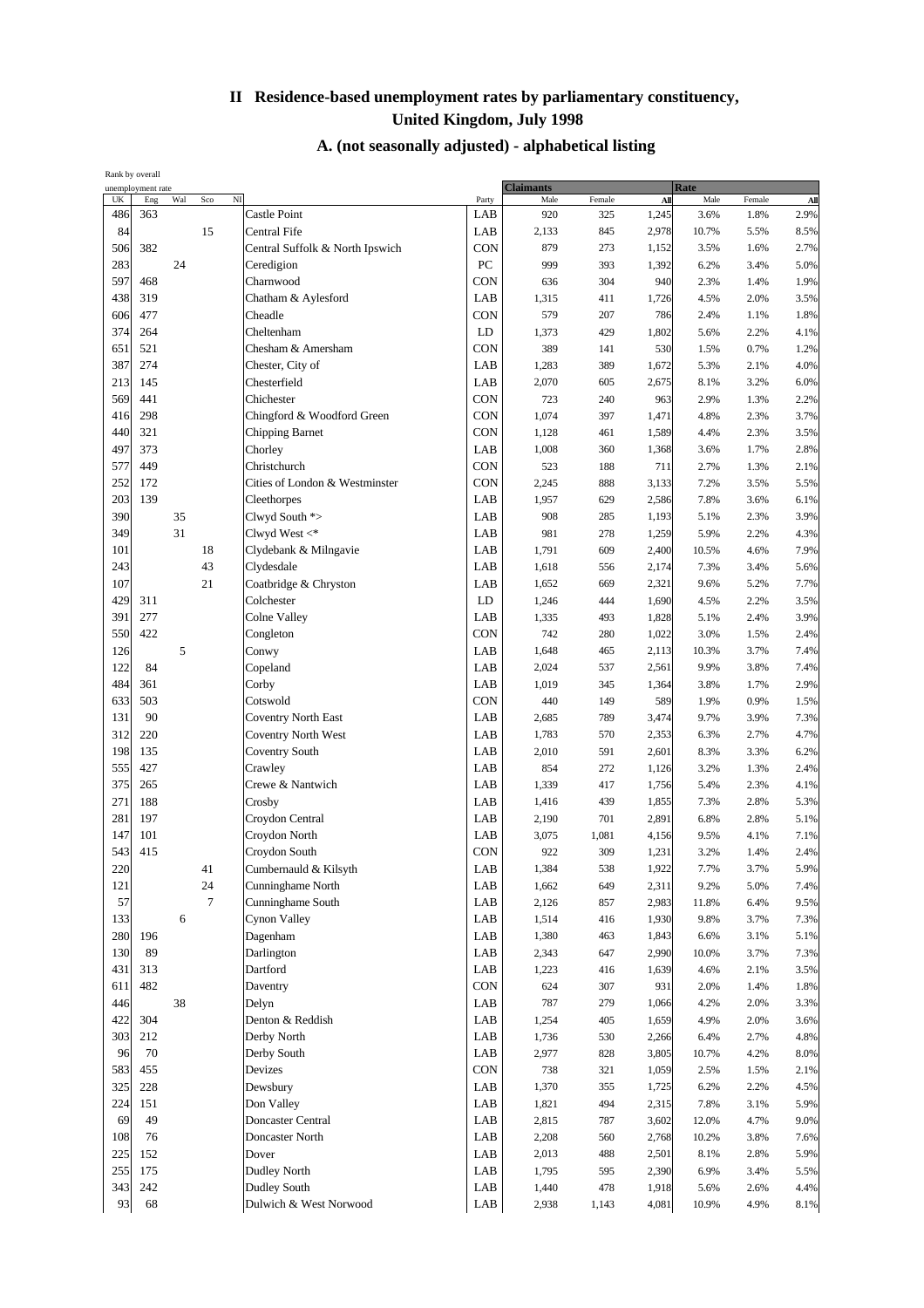| Rank by overall |                   |     |     |                     |                                  |                  |                  |        |       |             |        |       |
|-----------------|-------------------|-----|-----|---------------------|----------------------------------|------------------|------------------|--------|-------|-------------|--------|-------|
|                 | unemployment rate |     |     |                     |                                  |                  | <b>Claimants</b> |        |       | <b>Rate</b> |        |       |
| UK              | Eng               | Wal | Sco | $\overline{\rm NI}$ |                                  | Party            | Male             | Female | All   | Male        | Female | All   |
| 143             |                   |     | 28  |                     | Dumbarton                        | LAB              | 2,000            | 676    | 2,676 | 9.3%        | 4.2%   | 7.1%  |
| 251             |                   |     | 44  |                     | Dumfries                         | LAB              | 1,539            | 656    | 2,195 | 6.8%        | 3.9%   | 5.5%  |
| 59              |                   |     | 8   |                     | Dundee East                      | LAB              | 2,596            | 855    | 3,451 | 12.8%       | 5.2%   | 9.4%  |
| 68              |                   |     | 12  |                     | <b>Dundee West</b>               | LAB              | 2,246            | 705    | 2,951 | 12.7%       | 4.6%   | 9.0%  |
| 125             |                   |     | 25  |                     | <b>Dunfermline East</b>          | LAB              | 1,717            | 629    | 2,346 | 9.2%        | 4.8%   | 7.4%  |
| 199             |                   |     | 36  |                     | Dunfermline West                 | LAB              | 1,463            | 575    | 2,038 | 7.8%        | 4.1%   | 6.2%  |
|                 |                   |     |     |                     |                                  |                  |                  |        |       |             |        |       |
| 310             | 218               |     |     |                     | Durham, City of                  | LAB              | 1,328            | 498    | 1,826 | 6.2%        | 2.9%   | 4.8%  |
| 316             | 222               |     |     |                     | Ealing North *                   | LAB              | 1,833            | 675    | 2,508 | 6.1%        | 2.8%   | 4.7%  |
| 210             | 142               |     |     |                     | <b>Ealing Southall</b>           | LAB              | 2,529            | 924    | 3,453 | 8.0%        | 3.7%   | 6.0%  |
| 102             | 73                |     |     |                     | Ealing, Acton & Shepherd's Bush  | LAB              | 3,225            | 1,094  | 4,319 | 10.7%       | 4.4%   | 7.9%  |
| 218             | 148               |     |     |                     | Easington                        | LAB              | 1,638            | 406    | 2,044 | 8.3%        | 2.8%   | 6.0%  |
| 190             |                   |     |     |                     | 13 East Antrim                   | UU               | 1,878            | 669    | 2,547 | 8.0%        | 4.0%   | 6.3%  |
| 508             | 383               |     |     |                     | East Devon                       | CON              | 685              | 227    | 912   | 3.6%        | 1.6%   | 2.7%  |
| 38              | 29                |     |     |                     |                                  |                  |                  |        |       |             |        |       |
|                 |                   |     |     |                     | East Ham                         | LAB              | 3,546            | 1,063  | 4,609 | 13.7%       | 6.2%   | 10.7% |
| 584             | 456               |     |     |                     | East Hampshire                   | CON              | 771              | 243    | 1,014 | 2.7%        | 1.1%   | 2.0%  |
| 293             |                   |     | 48  |                     | East Kilbride                    | LAB              | 1,488            | 688    | 2,176 | 6.1%        | 3.5%   | 5.0%  |
| 46              |                   |     |     | 7                   | East Londonderry                 | UU               | 2,609            | 874    | 3,483 | 12.3%       | 6.4%   | 10.0% |
| 404             |                   |     | 63  |                     | East Lothian                     | LAB              | 982              | 315    | 1,297 | 5.1%        | 2.1%   | 3.8%  |
| 645             | 515               |     |     |                     | <b>East Surrey</b>               | <b>CON</b>       | 460              | 184    | 644   | 1.6%        | 0.9%   | 1.3%  |
| 579             | 451               |     |     |                     | East Worthing & Shoreham         | <b>CON</b>       | 670              | 238    | 908   | 2.8%        | 1.3%   | 2.1%  |
|                 |                   |     |     |                     |                                  |                  |                  |        |       |             |        |       |
| 302             | 211               |     |     |                     | East Yorkshire                   | CON              | 1,444            | 470    | 1,914 | 6.3%        | 2.9%   | 4.9%  |
| 413             | 296               |     |     |                     | Eastbourne                       | CON              | 1,100            | 332    | 1,432 | 5.2%        | 1.9%   | 3.7%  |
| 592             | 463               |     |     |                     | Eastleigh                        | LD               | 689              | 231    | 920   | 2.5%        | 1.2%   | 2.0%  |
| 382             |                   |     | 61  |                     | Eastwood                         | LAB              | 1,076            | 553    | 1,629 | 4.7%        | 3.1%   | 4.0%  |
| 340             | 240               |     |     |                     | Eccles                           | LAB              | 1,486            | 446    | 1,932 | 6.0%        | 2.4%   | 4.4%  |
| 498             | 374               |     |     |                     | Eddisbury                        | CON              | 826              | 285    | 1,111 | 3.5%        | 1.8%   | 2.8%  |
| 180             |                   |     | 34  |                     | <b>Edinburgh Central</b>         | LAB              | 1,648            | 589    | 2,237 | 9.1%        | 3.7%   | 6.6%  |
| 330             |                   |     | 53  |                     | Edinburgh East & Musselburgh     | LAB              |                  |        |       |             |        |       |
|                 |                   |     |     |                     |                                  |                  | 1,256            | 344    | 1,600 | 6.5%        | 2.1%   | 4.5%  |
| 209             |                   |     | 37  |                     | Edinburgh North & Leith          | LAB              | 1,914            | 618    | 2,532 | 8.6%        | 3.2%   | 6.1%  |
| 369             |                   |     | 59  |                     | <b>Edinburgh Pentlands</b>       | LAB              | 1,202            | 342    | 1,544 | 5.9%        | 2.0%   | 4.2%  |
| 308             |                   |     | 49  |                     | <b>Edinburgh South</b>           | LAB              | 1,170            | 416    | 1,586 | 6.6%        | 2.7%   | 4.8%  |
| 458             |                   |     | 66  |                     | <b>Edinburgh West</b>            | LD               | 1,009            | 299    | 1,308 | 4.4%        | 1.6%   | 3.2%  |
| 113             | 79                |     |     |                     | Edmonton                         | LAB              | 2,399            | 806    | 3,205 | 9.9%        | 4.5%   | 7.6%  |
| 385             | 273               |     |     |                     | Ellesmere Port & Neston          | LAB              | 1,308            | 374    | 1,682 | 5.4%        | 2.1%   | 4.0%  |
| 489             | 366               |     |     |                     | Elmet                            | LAB              | 976              | 327    | 1,303 | 3.8%        | 1.6%   | 2.9%  |
|                 |                   |     |     |                     |                                  |                  |                  |        |       |             |        |       |
| 208             | 141               |     |     |                     | Eltham                           | LAB              | 1,697            | 554    | 2,251 | 8.1%        | 3.4%   | 6.1%  |
| 278             | 194               |     |     |                     | Enfield North                    | LAB              | 1,755            | 607    | 2,362 | 6.7%        | 3.1%   | 5.2%  |
| 284             | 198               |     |     |                     | Enfield, Southgate               | LAB              | 1,514            | 618    | 2,132 | 6.3%        | 3.4%   | 5.0%  |
| 478             | 356               |     |     |                     | <b>Epping Forest</b>             | CON              | 978              | 401    | 1,379 | 3.6%        | 2.0%   | 3.0%  |
| 639             | 509               |     |     |                     | Epsom & Ewell                    | CON              | 489              | 172    | 661   | 1.8%        | 0.8%   | 1.4%  |
| 428             | 310               |     |     |                     | Erewash                          | LAB              | 1,365            | 456    | 1,821 | 4.6%        | 2.1%   | 3.5%  |
| 81              | 57                |     |     |                     | Erith & Thamesmead               | LAB              | 2,791            | 976    | 3,767 | 10.9%       | 5.2%   | 8.5%  |
| 642             |                   |     |     |                     |                                  |                  |                  |        |       |             |        |       |
|                 | 512               |     |     |                     | Esher & Walton                   | CON              | 449              | 180    | 629   | 1.6%        | 0.9%   | 1.3%  |
| 306             | 215               |     |     |                     | Exeter                           | LAB              | 1,748            | 635    | 2,383 | 6.4%        | 2.8%   | 4.8%  |
| 259             |                   |     | 45  |                     | <b>Falkirk East</b>              | LAB              | 1,462            | 524    | 1,986 | 7.1%        | 3.3%   | 5.4%  |
| 163             |                   |     | 32  |                     | Falkirk West                     | LAB              | 1,661            | 575    | 2,236 | 9.0%        | 4.0%   | 6.8%  |
| 175             | 120               |     |     |                     | Falmouth & Camborne              | LAB              | 1,979            | 643    | 2,622 | 8.6%        | 3.9%   | 6.7%  |
| 614             | 484               |     |     |                     | Fareham                          | CON              | 535              | 215    | 750   | 2.1%        | 1.1%   | 1.7%  |
| 491             | 368               |     |     |                     | Faversham & Mid Kent             | <b>CON</b>       | 943              | 296    | 1,239 | 3.7%        | 1.6%   | 2.8%  |
| 372             | 262               |     |     |                     | Feltham & Heston                 | LAB              |                  |        |       |             |        |       |
|                 |                   |     |     |                     |                                  |                  | 1,523            | 547    | 2,070 | 5.3%        | 2.6%   | 4.1%  |
| 37              |                   |     |     |                     | 6 Fermanagh & South Tyrone       | ${\rm U}{\rm U}$ | 2,679            | 1,020  | 3,699 | 12.3%       | 8.0%   | 10.7% |
| 346             | 245               |     |     |                     | Finchley & Golders Green         | LAB              | 1,525            | 681    | 2,206 | 5.4%        | 3.1%   | 4.4%  |
| 196             | 133               |     |     |                     | Folkestone & Hythe               | CON              | 2,090            | 510    | 2,600 | 8.6%        | 2.9%   | 6.2%  |
| 482             | 359               |     |     |                     | Forest of Dean                   | LAB              | 780              | 359    | 1,139 | 3.4%        | 2.3%   | 2.9%  |
| $\overline{4}$  |                   |     |     |                     | 1 Foyle                          | <b>SDLP</b>      | 4,717            | 1,321  | 6,038 | 20.5%       | 8.8%   | 15.9% |
| 607             | 478               |     |     |                     | Fylde                            | CON              | 527              | 208    | 735   | 2.3%        | 1.2%   | 1.8%  |
| 376             | 266               |     |     |                     | Gainsborough                     | <b>CON</b>       | 1,087            | 461    | 1,548 | 4.8%        | 3.0%   | 4.1%  |
|                 |                   |     |     |                     |                                  |                  |                  |        |       |             |        |       |
| 217             |                   |     | 39  |                     | Galloway & Upper Nithsdale       | <b>SNP</b>       | 1,363            | 550    | 1,913 | 7.3%        | 4.2%   | 6.0%  |
| 294             | 204               |     |     |                     | Gateshead East & Washington West | LAB              | 1,598            | 459    | 2,057 | 6.8%        | 2.6%   | 5.0%  |
| 417             | 299               |     |     |                     | Gedling                          | LAB              | 1,217            | 491    | 1,708 | 4.7%        | 2.4%   | 3.7%  |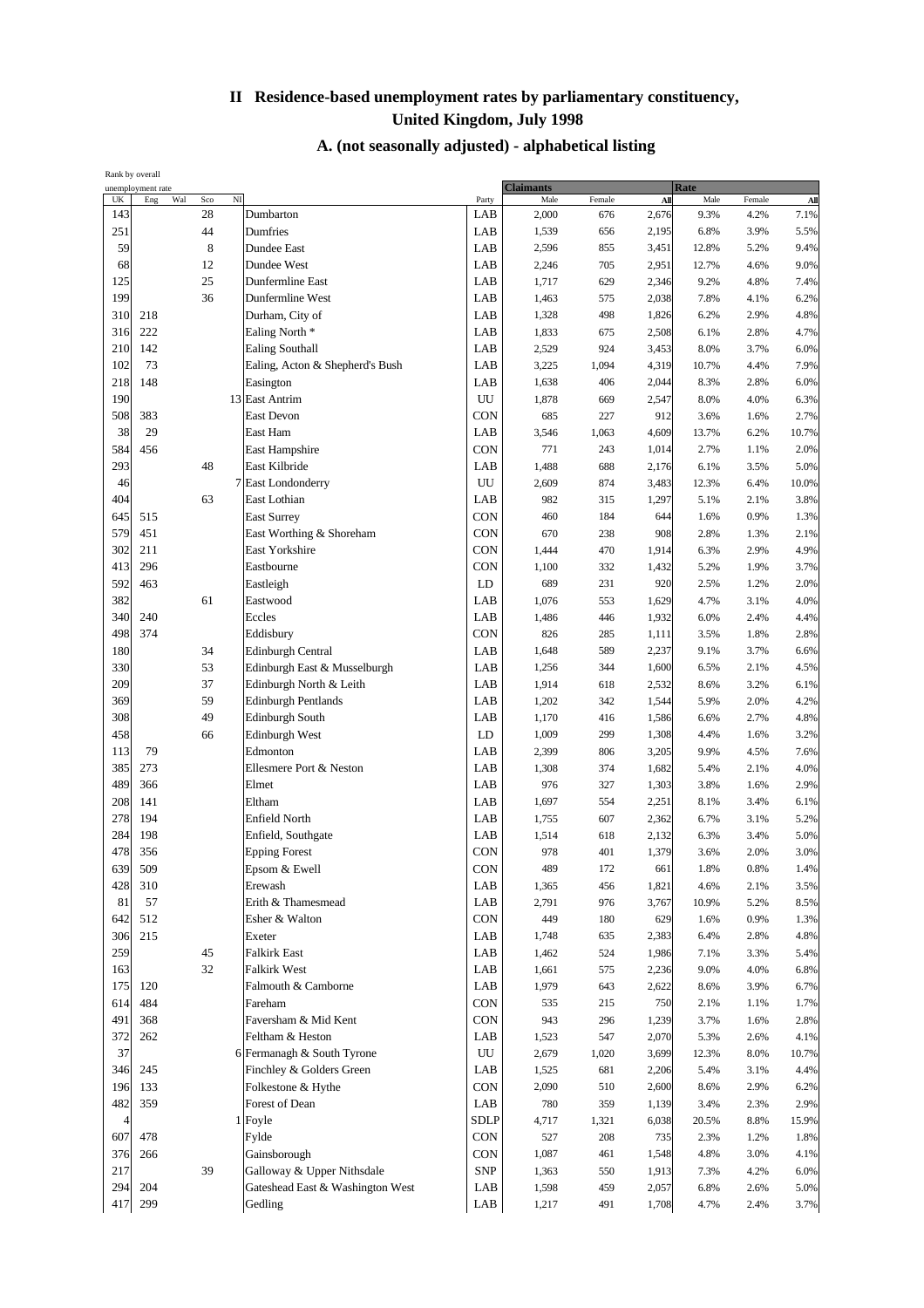| Rank by overall |                   |     |                |                                 |             |                  |        |       |       |        |         |
|-----------------|-------------------|-----|----------------|---------------------------------|-------------|------------------|--------|-------|-------|--------|---------|
|                 | unemployment rate | Wal |                | $\overline{\rm NI}$             |             | <b>Claimants</b> |        |       | Rate  |        |         |
| UK              | Eng               |     | Sco            |                                 | Party       | Male             | Female | All   | Male  | Female | All     |
| 441             | 322               |     |                | Gillingham                      | LAB         | 1,194            | 463    | 1,657 | 4.2%  | 2.3%   | 3.4%    |
| 65              |                   |     | 10             | Glasgow Anniesland              | LAB         | 1,931            | 524    | 2,455 | 13.3% | 4.3%   | 9.2%    |
| 66              |                   |     | 11             | <b>Glasgow Baillieston</b>      | LAB         | 2,183            | 666    | 2,849 | 12.3% | 5.0%   | 9.1%    |
| 153             |                   |     | 31             | <b>Glasgow Cathcart</b>         | LAB         | 1,518            | 509    | 2,027 | 9.6%  | 3.9%   | 7.0%    |
| 56              |                   |     | 6              | <b>Glasgow Govan</b>            | LAB         | 2,395            | 696    | 3,091 | 13.2% | 4.9%   | 9.5%    |
| 47              |                   |     | $\overline{4}$ | Glasgow Kelvin                  | LAB         | 2,219            | 838    | 3,057 | 13.0% | 6.1%   | 9.9%    |
| 18              |                   |     | $\mathbf{1}$   | Glasgow Maryhill                | LAB         | 2,879            | 937    | 3,816 | 16.8% | 7.1%   | 12.5%   |
| 48              |                   |     | 5              |                                 | LAB         |                  |        |       |       |        |         |
|                 |                   |     |                | Glasgow Pollok                  |             | 2,300            | 665    | 2,965 | 13.6% | 5.1%   | 9.9%    |
| 132             |                   |     | 26             | Glasgow Rutherglen              | LAB         | 1,529            | 487    | 2,016 | 9.8%  | 4.0%   | 7.3%    |
| 19              |                   |     | $\overline{c}$ | <b>Glasgow Shettleston</b>      | LAB         | 2,369            | 574    | 2,943 | 17.2% | 5.9%   | 12.5%   |
| 23              |                   |     | 3              | Glasgow Springburn              | LAB         | 2,711            | 787    | 3,498 | 17.0% | 6.1%   | 12.1%   |
| 339             | 239               |     |                | Gloucester                      | LAB         | 1,741            | 559    | 2,300 | 5.9%  | 2.5%   | 4.4%    |
| 587             |                   |     | 71             | Gordon                          | LD          | 517              | 242    | 759   | 2.3%  | 1.6%   | 2.0%    |
| 448             | 328               |     |                | Gosport                         | CON         | 1,088            | 385    | 1,473 | 4.1%  | 2.0%   | 3.2%    |
| 352             |                   | 32  |                | Gower                           | LAB         | 1,013            | 356    | 1,369 | 5.6%  | 2.6%   | 4.3%    |
| 501             | 377               |     |                | Grantham & Stamford             | <b>CON</b>  | 851              | 350    | 1,201 | 3.4%  | 1.9%   | 2.8%    |
|                 |                   |     |                |                                 |             |                  |        |       |       |        |         |
| 305             | 214               |     |                | Gravesham                       | LAB         | 1,653            | 573    | 2,226 | 6.1%  | 3.0%   | 4.8%    |
| 58              | 43                |     |                | <b>Great Grimsby</b>            | LAB         | 3,131            | 789    | 3,920 | 12.8% | 4.7%   | 9.5%    |
| 140             | 96                |     |                | <b>Great Yarmouth</b>           | LAB         | 2,245            | 684    | 2,929 | 9.4%  | 4.1%   | 7.2%    |
| 176             |                   |     | 33             | Greenock & Inverclyde           | LAB         | 1,458            | 501    | 1,959 | 9.0%  | 3.8%   | 6.7%    |
| 40              | 31                |     |                | Greenwich & Woolwich            | LAB         | 3,265            | 1,157  | 4,422 | 14.0% | 6.3%   | 10.6%   |
| 632             | 502               |     |                | Guildford                       | CON         | 564              | 181    | 745   | 2.0%  | 0.8%   | 1.5%    |
| 7               | 5                 |     |                | Hackney North & Stoke Newington | LAB         |                  |        | 6,684 | 20.1% | 9.9%   | 15.7%   |
|                 |                   |     |                |                                 |             | 4,833            | 1,851  |       |       |        |         |
| 6               | $\overline{4}$    |     |                | Hackney South & Shoreditch      | LAB         | 5,029            | 1,722  | 6,751 | 21.4% | 9.0%   | 15.8%   |
| 327             | 230               |     |                | Halesowen & Rowley Regis        | LAB         | 1,429            | 479    | 1,908 | 5.8%  | 2.7%   | 4.5%    |
| 201             | 137               |     |                | Halifax                         | LAB         | 2,270            | 582    | 2,852 | 8.7%  | 2.8%   | 6.1%    |
| 485             | 362               |     |                | Haltemprice & Howden            | <b>CON</b>  | 775              | 366    | 1,141 | 3.4%  | 2.2%   | 2.9%    |
| 183             | 124               |     |                | Halton                          | LAB         | 1,979            | 584    | 2,563 | 8.7%  | 3.5%   | 6.5%    |
| 109             |                   |     | 22             | Hamilton North & Bellshill      | LAB         | 1,977            | 680    | 2,657 | 9.8%  | 4.6%   | 7.6%    |
| 135             |                   |     | 27             | <b>Hamilton South</b>           | LAB         | 1,474            | 504    | 1,978 | 9.5%  | 4.3%   | 7.3%    |
| 182             |                   |     |                |                                 |             |                  |        |       |       |        |         |
|                 | 123               |     |                | Hammersmith & Fulham            | LAB         | 2,848            | 1,152  | 4,000 | 8.9%  | 3.9%   | 6.5%    |
| 136             | 92                |     |                | Hampstead & Highgate            | LAB         | 2,493            | 1,106  | 3,599 | 9.4%  | 4.8%   | 7.3%    |
| 571             | 443               |     |                | Harborough                      | CON         | 692              | 307    | 999   | 2.7%  | 1.5%   | 2.2%    |
| 433             | 315               |     |                | Harlow                          | LAB         | 1,139            | 437    | 1,576 | 4.4%  | 2.3%   | 3.5%    |
| 539             | 411               |     |                | Harrogate & Knaresborough       | LD          | 712              | 288    | 1,000 | 3.2%  | 1.6%   | 2.5%    |
| 378             | 268               |     |                | <b>Harrow East</b>              | LAB         | 1,469            | 682    | 2,151 | 4.9%  | 3.0%   | 4.1%    |
| 461             | 339               |     |                | <b>Harrow West</b>              | LAB         | 1,089            | 440    | 1,529 | 3.9%  | 2.0%   | 3.1%    |
| 43              | 34                |     |                | Hartlepool                      | LAB         | 3,341            | 852    | 4,193 | 14.1% | 5.0%   | 10.3%   |
| 200             | 136               |     |                | Harwich                         | LAB         | 1,709            | 482    | 2,191 | 8.3%  | 3.2%   | 6.2%    |
|                 |                   |     |                |                                 |             |                  |        |       |       |        |         |
| 179             | 122               |     |                | Hastings & Rye                  | ${\rm LAB}$ | 2,243            | 558    | 2,801 | 9.3%  | 3.0%   | $6.6\%$ |
| 373             | 263               |     |                | Havant                          | CON         | 1,383            | 401    | 1,784 | 5.5%  | 2.2%   | 4.1%    |
| 399             | 284               |     |                | Hayes & Harlington              | LAB         | 1,183            | 411    | 1,594 | 5.0%  | 2.4%   | 3.9%    |
| 552             | 424               |     |                | <b>Hazel Grove</b>              | LD          | 769              | 217    | 986   | 3.3%  | 1.2%   | 2.4%    |
| 575             | 447               |     |                | Hemel Hempstead                 | LAB         | 781              | 273    | 1,054 | 2.8%  | 1.3%   | 2.2%    |
| 260             | 179               |     |                | Hemsworth                       | LAB         | 1,688            | 508    | 2,196 | 7.3%  | 3.0%   | 5.4%    |
| 264             | 182               |     |                | Hendon                          | LAB         | 1,940            | 746    | 2,686 | 6.9%  | 3.5%   | 5.4%    |
| 655             | 525               |     |                | Henley                          | CON         | 357              | 126    | 483   |       | 0.6%   | 1.1%    |
|                 |                   |     |                |                                 |             |                  |        |       | 1.4%  |        |         |
| 409             | 292               |     |                | Hereford *>                     | LD          | 1,177            | 447    | 1,624 | 4.7%  | 2.4%   | 3.8%    |
| 630             | 500               |     |                | Hertford & Stortford            | CON         | 543              | 204    | 747   | 1.9%  | 1.0%   | 1.5%    |
| 576             | 448               |     |                | Hertsmere                       | CON         | 710              | 232    | 942   | 2.8%  | 1.2%   | 2.1%    |
| 469             | 347               |     |                | Hexham                          | CON         | 773              | 290    | 1,063 | 3.8%  | 2.0%   | 3.0%    |
| 289             | 201               |     |                | Heywood & Middleton             | LAB         | 1,862            | 531    | 2,393 | 6.9%  | 2.5%   | 5.0%    |
| 511             | 385               |     |                | <b>High Peak</b>                | LAB         | 934              | 335    | 1,269 | 3.5%  | 1.7%   | 2.7%    |
| 595             | 466               |     |                | Hitchin & Harpenden             | CON         | 628              | 222    | 850   | 2.4%  | 1.2%   | 1.9%    |
|                 |                   |     |                |                                 |             |                  |        |       |       |        |         |
| 26              | 19                |     |                | Holborn & St Pancras            | LAB         | 3,496            | 1,345  | 4,841 | 15.8% | 7.3%   | 11.9%   |
| 475             | 353               |     |                | Hornchurch                      | ${\rm LAB}$ | 859              | 336    | 1,195 | 3.7%  | 2.0%   | 3.0%    |
| 98              | 72                |     |                | Hornsey & Wood Green            | LAB         | 3,238            | 1,251  | 4,489 | 10.6% | 4.9%   | 8.0%    |
| 650             | 520               |     |                | Horsham                         | CON         | 427              | 155    | 582   | 1.5%  | 0.7%   | 1.2%    |
| 212             | 144               |     |                | Houghton & Washington East      | LAB         | 1,814            | 509    | 2,323 | 8.3%  | 3.1%   | 6.0%    |
| 195             | 132               |     |                | Hove                            | LAB         | 1,878            | 691    | 2,569 | 8.2%  | 3.8%   | 6.3%    |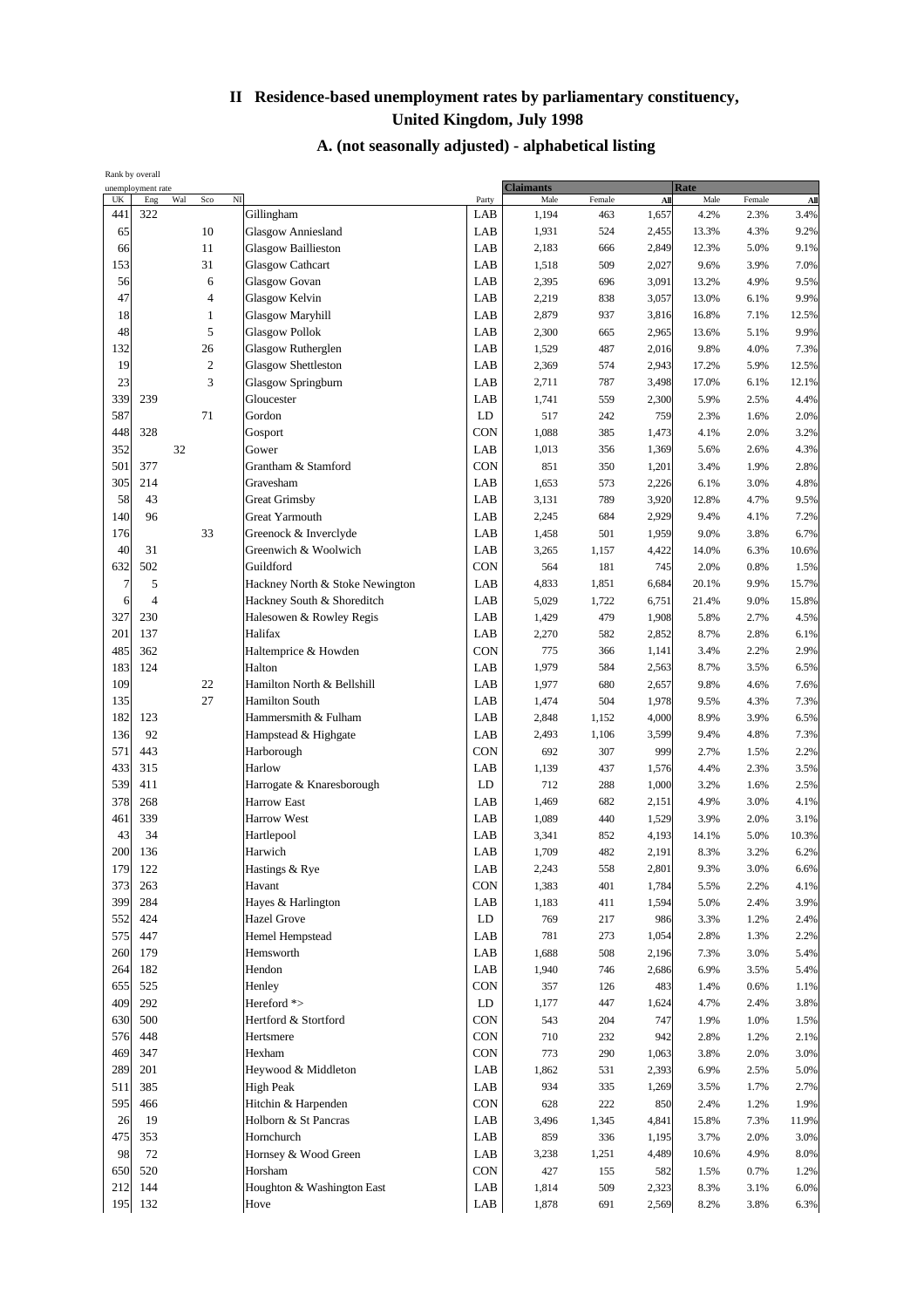| Rank by overall |                   |     |           |                                  |             |                  |        |       |             |        |          |
|-----------------|-------------------|-----|-----------|----------------------------------|-------------|------------------|--------|-------|-------------|--------|----------|
|                 | unemployment rate |     |           |                                  |             | <b>Claimants</b> |        |       | <b>Rate</b> |        |          |
| UK              | Eng               | Wal | NI<br>Sco |                                  | Party       | Male             | Female | All   | Male        | Female | All      |
| 89              | 64                |     |           | Huddersfield                     | LAB         | 2,389            | 812    | 3,201 | 10.7%       | 4.8%   | 8.2%     |
| 567             | 439               |     |           | Huntingdon                       | <b>CON</b>  | 852              | 351    | 1,203 | 2.7%        | 1.6%   | 2.2%     |
| 421             | 303               |     |           | Hyndburn                         | LAB         | 1,166            | 367    | 1,533 | 4.9%        | 2.0%   | 3.6%     |
| 407             | 290               |     |           | <b>Ilford North</b>              | LAB         | 1,147            | 495    | 1,642 | 4.6%        | 2.6%   | 3.8%     |
| 174             | 119               |     |           | Ilford South *                   | LAB         | 2,464            | 854    | 3,318 | 8.5%        | 4.1%   | 6.7%     |
| 359             |                   |     | 57        | Inverness East, Nairn & Lochaber | LAB         | 1,345            | 420    | 1,765 | 5.7%        | 2.3%   | 4.3%     |
|                 |                   |     |           |                                  |             |                  |        |       |             |        |          |
| 244             | 167               |     |           | Ipswich                          | LAB         | 1,873            | 582    | 2,455 | 7.4%        | 3.2%   | 5.6%     |
| 202             | 138               |     |           | Isle of Wight                    | LD          | 2,528            | 799    | 3,327 | 8.1%        | 3.4%   | 6.1%     |
| 15              | 12                |     |           | <b>Islington North</b>           | LAB         | 4,036            | 1,672  | 5,708 | 16.9%       | 8.1%   | 12.8%    |
| 35              | 28                |     |           | Islington South & Finsbury       | LAB         | 3,119            | 1,237  | 4,356 | 14.1%       | 7.1%   | 11.0%    |
| 347             |                   | 29  |           | Islwyn                           | LAB         | 915              | 365    | 1,280 | 5.4%        | 2.9%   | 4.4%     |
| 158             | 106               |     |           | Jarrow                           | LAB         | 2,044            | 539    | 2,583 | 9.5%        | 3.4%   | 6.9%     |
| 319             | 225               |     |           | Keighley                         | LAB         | 1,424            | 508    | 1,932 | 6.1%        | 2.8%   | 4.7%     |
| 379             | 269               |     |           |                                  | <b>CON</b>  |                  |        |       |             |        |          |
|                 |                   |     |           | Kensington & Chelsea             |             | 1,540            | 812    | 2,352 | 4.8%        | 3.1%   | 4.0%     |
| 538             | 410               |     |           | Kettering                        | LAB         | 868              | 322    | 1,190 | 3.2%        | 1.5%   | 2.5%     |
| 100             |                   |     | 17        | Kilmarnock & Loudoun             | LAB         | 2,185            | 840    | 3,025 | 10.1%       | 5.1%   | 7.9%     |
| 496             | 372               |     |           | Kingston & Surbiton              | LD          | 1,056            | 428    | 1,484 | 3.6%        | 1.9%   | 2.8%     |
| 60              | 44                |     |           | Kingston upon Hull East          | LAB         | 2,985            | 809    | 3,794 | 12.5%       | 4.9%   | 9.4%     |
| 41              | 32                |     |           | Kingston upon Hull North         | LAB         | 3,493            | 999    | 4,492 | 14.0%       | 5.7%   | 10.6%    |
| 52              | 40                |     |           | Kingston upon Hull West & Hessle | LAB         | 2,981            | 844    | 3,825 | 12.9%       | 5.1%   | 9.7%     |
|                 |                   |     |           |                                  |             |                  |        |       |             |        |          |
| 551             | 423               |     |           | Kingswood                        | LAB         | 890              | 292    | 1,182 | 3.2%        | 1.4%   | 2.4%     |
| 63              |                   |     | 9         | Kirkcaldy                        | LAB         | 2,109            | 807    | 2,916 | 11.9%       | 5.9%   | 9.3%     |
| 117             | 82                |     |           | Knowsley North & Sefton East     | LAB         | 2,606            | 756    | 3,362 | 10.3%       | 3.9%   | 7.5%     |
| 50              | 38                |     |           | Knowsley South                   | LAB         | 3,282            | 874    | 4,156 | 13.5%       | 4.8%   | 9.8%     |
| 320             |                   |     |           | 18 Lagan Valley                  | UU          | 1,383            | 643    | 2,026 | 5.3%        | 3.6%   | 4.6%     |
| 427             | 309               |     |           | Lancaster & Wyre                 | LAB         | 1,087            | 425    | 1,512 | 4.6%        | 2.3%   | 3.6%     |
| 30              | 23                |     |           | <b>Leeds Central</b>             | LAB         | 3,879            | 948    | 4,827 | 16.3%       | 5.4%   | 11.6%    |
|                 |                   |     |           |                                  |             |                  |        |       |             |        |          |
| 70              | 50                |     |           | <b>Leeds East</b>                | LAB         | 2,599            | 699    | 3,298 | 12.3%       | 4.4%   | 8.9%     |
| 237             | 163               |     |           | Leeds North East                 | LAB         | 1,712            | 562    | 2,274 | 7.7%        | 3.2%   | 5.7%     |
| 356             | 249               |     |           | <b>Leeds North West</b>          | LAB         | 1,209            | 393    | 1,602 | 5.8%        | 2.4%   | 4.3%     |
| 197             | 134               |     |           | <b>Leeds West</b>                | LAB         | 2,059            | 537    | 2,596 | 8.7%        | 3.0%   | 6.2%     |
| 215             | 146               |     |           | Leicester East                   | LAB         | 1,653            | 687    | 2,340 | 7.6%        | 4.0%   | 6.0%     |
| 112             | 78                |     |           | Leicester South                  | LAB         | 2,551            | 787    | 3,338 | 10.2%       | 4.1%   | 7.6%     |
| 134             | 91                |     |           |                                  | LAB         |                  |        |       |             |        |          |
|                 |                   |     |           | Leicester West                   |             | 2,313            | 696    | 3,009 | 9.9%        | 3.9%   | 7.3%     |
| 358             | 251               |     |           | Leigh                            | LAB         | 1,387            | 458    | 1,845 | 5.5%        | 2.5%   | 4.3%     |
| 512             | 386               |     |           | Leominster $\lt^*$               | LAB         | 731              | 315    | 1,046 | 3.2%        | 2.0%   | 2.7%     |
| 502             | 378               |     |           | Lewes                            | LD          | 714              | 280    | 994   | 3.5%        | 1.8%   | 2.8%     |
| 114             | 80                |     |           | Lewisham East                    | LAB         | 2,025            | 728    | 2,753 | 10.0%       | 4.5%   | 7.6%     |
| 79              | 55                |     |           | Lewisham West                    | LAB         | 2,606            | 845    | 3,451 | 11.9%       | 4.6%   | 8.6%     |
| $27\,$          | $20\,$            |     |           | Lewisham, Deptford               | ${\rm LAB}$ | 3,619            | 1,234  | 4,853 | 16.3%       | 6.6%   | $11.9\%$ |
|                 |                   |     |           |                                  |             |                  |        |       |             |        |          |
| 115             | 81                |     |           | Leyton & Wanstead                | LAB         | 2,406            | 805    | 3,211 | 10.1%       | 4.3%   | 7.5%     |
| 559             | 431               |     |           | Lichfield                        | CON         | 688              | 302    | 990   | 2.8%        | 1.7%   | 2.3%     |
| 142             | 98                |     |           | Lincoln                          | LAB         | 2,273            | 623    | 2,896 | 9.7%        | 3.7%   | 7.2%     |
| 331             |                   |     | 54        | Linlithgow                       | LAB         | 1,245            | 362    | 1,607 | 6.2%        | 2.3%   | 4.5%     |
| 91              | 66                |     |           | Liverpool, Garston               | LAB         | 2,511            | 675    | 3,186 | 11.4%       | 4.0%   | 8.2%     |
| $\sqrt{2}$      | $\sqrt{2}$        |     |           | Liverpool, Riverside             | LAB         | 4,725            | 1,422  | 6,147 | 22.9%       | 9.1%   | 17.0%    |
| $22\,$          |                   |     |           |                                  |             |                  |        |       |             |        | 12.1%    |
|                 | 16                |     |           | Liverpool, Walton                | LAB         | 3,816            | 1,035  | 4,851 | 16.8%       | 6.0%   |          |
| 42              | 33                |     |           | Liverpool, Wavertree             | LAB         | 3,441            | 997    | 4,438 | 14.8%       | 5.3%   | 10.5%    |
| 25              | 18                |     |           | Liverpool, West Derby            | LAB         | 3,636            | 947    | 4,583 | 16.5%       | 5.8%   | 11.9%    |
| 328             |                   |     | 52        | Livingston                       | LAB         | 1,351            | 427    | 1,778 | 6.2%        | 2.4%   | 4.5%     |
| 191             |                   | 15  |           | Llanelli                         | LAB         | 1,449            | 457    | 1,906 | 8.2%        | 3.6%   | 6.3%     |
| 406             | 289               |     |           | Loughborough                     | LAB         | 1,110            | 461    | 1,571 | 4.7%        | 2.6%   | 3.8%     |
| 414             | 297               |     |           | Louth & Horncastle               | CON         | 982              | 424    | 1,406 | 4.4%        | 2.8%   | 3.7%     |
|                 |                   |     |           | Ludlow                           |             |                  |        |       |             |        |          |
| 516             | 390               |     |           |                                  | <b>CON</b>  | 706              | 276    | 982   | 3.2%        | 1.9%   | 2.7%     |
| 355             | 248               |     |           | <b>Luton North</b>               | LAB         | 1,451            | 489    | 1,940 | 5.5%        | 2.6%   | 4.3%     |
| 226             | 153               |     |           | <b>Luton South</b>               | LAB         | 2,026            | 595    | 2,621 | 7.6%        | 3.3%   | 5.9%     |
| 586             | 458               |     |           | Macclesfield                     | CON         | 757              | 209    | 966   | 2.8%        | 1.0%   | 2.0%     |
| 615             | 485               |     |           | Maidenhead                       | CON         | 602              | 178    | 780   | 2.3%        | 0.9%   | 1.7%     |
| 545             | 417               |     |           | Maidstone & The Weald            | <b>CON</b>  | 874              | 292    | 1,166 | 3.2%        | 1.4%   | 2.4%     |
| 365             | 256               |     |           | Makerfield                       | LAB         | 1,350            | 464    | 1,814 | 5.4%        | 2.5%   | 4.2%     |
|                 |                   |     |           |                                  |             |                  |        |       |             |        |          |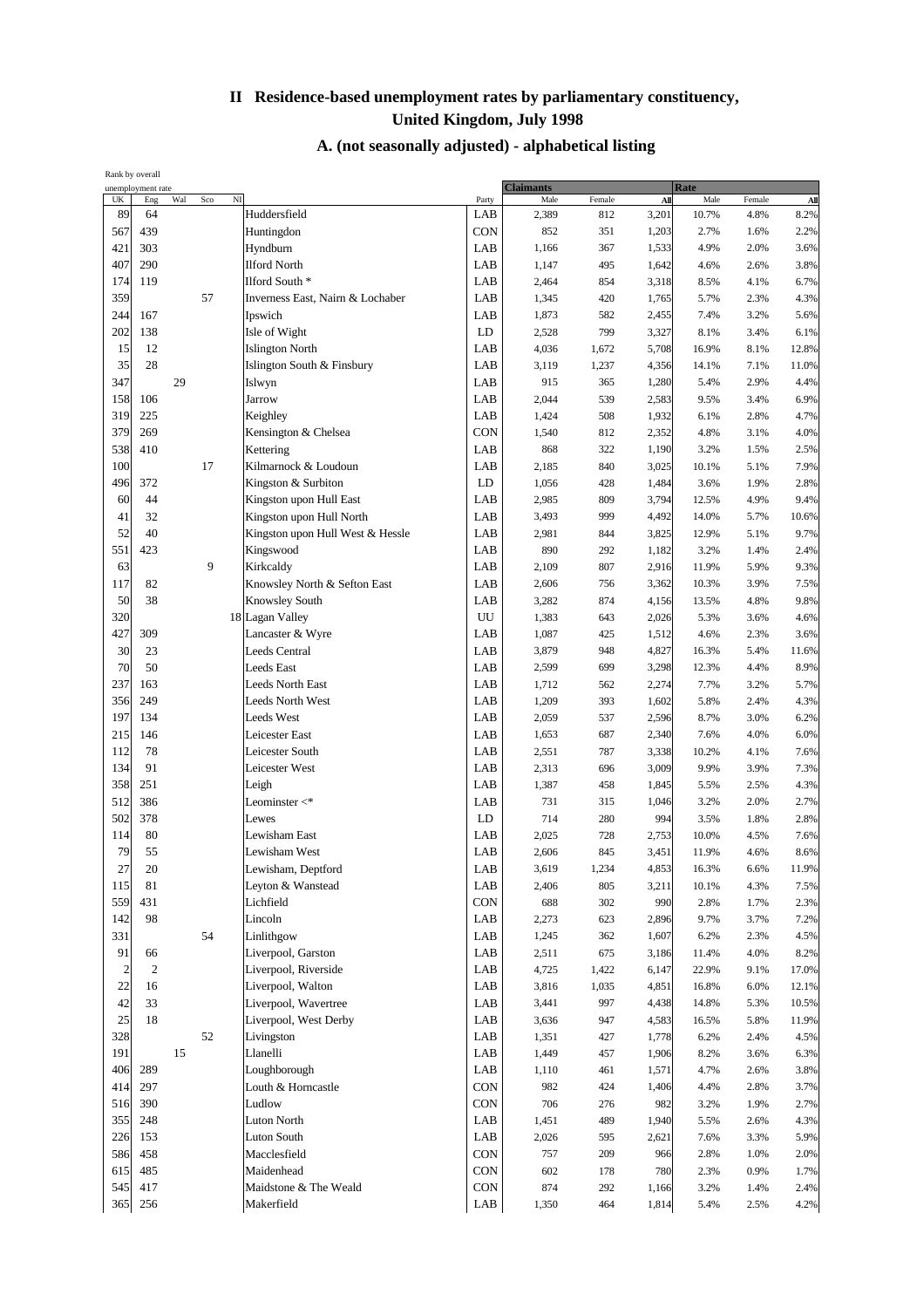| Rank by overall | unemployment rate |                |           |             |                                      | <b>Claimants</b>       |       |        | Rate  |       |              |          |
|-----------------|-------------------|----------------|-----------|-------------|--------------------------------------|------------------------|-------|--------|-------|-------|--------------|----------|
| UK              | Eng               | Wal            | $\rm Sco$ | $_{\rm NI}$ |                                      | Party                  | Male  | Female | All   | Male  | Female       | All      |
| 494             | 371               |                |           |             | Maldon & East Chelmsford             | <b>CON</b>             | 873   | 324    | 1,197 | 3.5%  | 1.9%         | 2.8%     |
| 72              | 51                |                |           |             | Manchester, Blackley                 | LAB                    | 2,620 | 640    | 3,260 | 12.3% | 4.2%         | 8.9%     |
| 9               | $\tau$            |                |           |             | Manchester, Central                  | LAB                    | 4,140 | 1,155  | 5,295 | 19.7% | 7.8%         | 14.8%    |
| 20              | 14                |                |           |             | Manchester, Gorton                   | LAB                    | 3,143 | 904    | 4,047 | 16.7% | 6.6%         | 12.5%    |
| 88              | 63                |                |           |             | Manchester, Withington               | LAB                    | 2,290 | 781    | 3,071 | 11.0% | 4.6%         | 8.2%     |
| 229             | 156               |                |           |             | Mansfield                            | LAB                    | 1,816 | 557    | 2,373 | 7.8%  | 3.2%         | 5.8%     |
| 304             | 213               |                |           |             | Medway                               | LAB                    | 1,530 | 520    | 2,050 | 6.0%  | 3.1%         | 4.8%     |
| 247             |                   | 21             |           |             | Meirionnydd Nant Conwy               | ${\rm P}{\bf C}$       | 783   | 264    | 1,047 | 7.2%  | 3.4%         | 5.6%     |
| 345             | 244               |                |           |             | Meriden                              | CON                    | 1,684 | 586    | 2,270 | 5.6%  | 2.7%         | 4.4%     |
| 110             |                   | $\overline{2}$ |           |             | Merthyr Tydfil & Rhymney             | LAB                    | 1,876 | 447    | 2,323 | 10.5% | 3.5%         | 7.6%     |
| 624             | 494               |                |           |             | Mid Bedfordshire                     | CON                    | 487   | 209    | 696   | 1.9%  | 1.2%         | 1.6%     |
| 593             | 464               |                |           |             | Mid Dorset & North Poole             | <b>CON</b>             | 618   | 201    | 819   | 2.5%  | 1.1%         | 1.9%     |
| 464             | 342               |                |           |             | Mid Norfolk                          | CON                    | 1,039 | 361    | 1,400 | 3.9%  | 1.9%         | 3.1%     |
| 654             | 524               |                |           |             | Mid Sussex                           | CON                    | 385   | 145    | 530   | 1.4%  | 0.7%         | 1.1%     |
| 55              |                   |                |           |             | 8 Mid Ulster                         | SF                     | 2,207 | 826    | 3,033 | 11.0% | 7.0%         | 9.5%     |
| 572             | 444               |                |           |             | Mid Worcestershire                   | <b>CON</b>             | 621   | 290    | 911   | 2.6%  | 1.6%         | 2.2%     |
| 21              | 15                |                |           |             | Middlesbrough                        | LAB                    | 4,145 | 1,007  | 5,152 | 17.0% | 5.8%         | 12.3%    |
| 128             | 87                |                |           |             | Middlesbrough South & East Cleveland | LAB                    | 2,389 | 678    | 3,067 | 9.8%  | 3.9%         | 7.4%     |
| 436             |                   |                | 64        |             | Midlothian                           | LAB                    | 817   | 252    | 1,069 | 4.8%  | 1.8%         | 3.5%     |
| 480             | 357               |                |           |             | Milton Keynes South West             | LAB                    | 1,035 | 353    | 1,388 | 3.8%  | 1.7%         | 2.9%     |
| 270             | 187               |                |           |             | Mitcham & Morden                     | LAB                    | 1,729 | 607    | 2,336 | 7.0%  | 3.2%         | 5.3%     |
| 657             | 527               |                |           |             | Mole Valley                          | <b>CON</b>             | 334   | 118    | 452   | 1.3%  | 0.6%         | 1.0%     |
| 415             |                   | 37             |           |             | Monmouth                             | LAB                    | 960   | 347    | 1,307 | 4.8%  | 2.3%         | 3.7%     |
| 510             |                   | 40             |           |             | Montgomeryshire                      | LD                     | 476   | 215    | 691   | 3.2%  | 2.1%         | 2.7%     |
| 323             |                   |                | 51        |             | Moray                                | <b>SNP</b>             | 1,141 | 552    | 1,693 | 5.1%  | 3.8%         | 4.6%     |
| 228             | 155               |                |           |             | Morecambe & Lunesdale                | LAB                    | 1,699 | 521    | 2,220 | 7.8%  | 3.2%         | 5.8%     |
| 408             | 291               |                |           |             | Morley & Rothwell                    | LAB                    | 1,267 | 390    | 1,657 | 5.1%  | 2.0%         | 3.8%     |
| 75              |                   |                | 13        |             | Motherwell & Wishaw                  | LAB                    | 1,862 | 638    | 2,500 | 11.4% | 5.2%         | 8.7%     |
| 241             |                   | 19             |           |             | Neath                                | LAB                    | 1,292 | 427    | 1,719 | 7.3%  | 3.3%         | 5.6%     |
| 582             | 454               |                |           |             | New Forest East                      | <b>CON</b>             | 659   | 214    | 873   | 2.7%  | 1.2%         | 2.1%     |
| 535             | 407               |                |           |             | New Forest West                      | <b>CON</b>             | 638   | 192    | 830   | 3.4%  | 1.4%         | 2.5%     |
| 368             | 259               |                |           |             | Newark                               | LAB                    | 1,283 | 495    | 1,778 | 5.1%  | 2.8%         | 4.2%     |
| 652             | 522               |                |           |             | Newbury                              | LD                     | 435   | 141    | 576   | 1.5%  | 0.7%         | 1.2%     |
| 76              | 53                |                |           |             | Newcastle upon Tyne Central          | LAB                    | 2,437 | 709    | 3,146 | 12.0% | 4.4%         | 8.7%     |
| 54              | 42                |                |           |             | Newcastle upon Tyne East & Wallsend  | LAB                    | 2,838 | 721    | 3,559 | 13.5% |              | 9.6%     |
| 265             | 183               |                |           |             | Newcastle upon Tyne North            | LAB                    | 1,724 | 459    | 2,183 | 7.7%  | 4.5%<br>2.6% | 5.4%     |
| 456             | 335               |                |           |             | Newcastle-under-Lyme                 | LAB                    | 944   | 345    | 1,289 | 4.1%  | 2.0%         | 3.2%     |
| 245             |                   | 20             |           |             | Newport East                         | LAB                    | 1,437 | 439    | 1,876 | 7.4%  | 3.2%         | 5.6%     |
| 185             |                   | 13             |           |             | Newport West                         | LAB                    | 1,720 | 538    | 2,258 | 8.7%  | 3.6%         | 6.5%     |
| 36              |                   |                |           |             |                                      |                        |       |        |       |       |              |          |
|                 |                   |                |           |             | 5 Newry & Armagh                     | SDLP                   | 3,304 | 1,040  | 4,344 | 13.4% | 7.0%         | $11.0\%$ |
| 397             | 282               |                |           |             | Normanton                            | LAB                    | 1,133 | 407    | 1,540 | 5.1%  | 2.4%         | 3.9%     |
| 124             |                   |                |           |             | 11 North Antrim                      | DU                     | 2,327 | 779    | 3,106 | 9.1%  | 4.8%         | 7.4%     |
| 307             | 216               |                |           |             | North Cornwall                       | LD                     | 1,590 | 576    | 2,166 | 6.0%  | 3.1%         | 4.8%     |
| 380             | 270               |                |           |             | North Devon                          | $\mathbf{L}\mathbf{D}$ | 1,294 | 432    | 1,726 | 5.2%  | 2.4%         | 4.0%     |
| 620             | 490               |                |           |             | North Dorset                         | CON                    | 446   | 185    | 631   | 2.0%  | 1.2%         | 1.6%     |
| 204             |                   |                |           |             | 14 North Down                        | <b>UKU</b>             | 1,506 | 725    | 2,231 | 7.1%  | 4.7%         | 6.1%     |
| 258             | 178               |                |           |             | North Durham                         | LAB                    | 1,745 | 463    | 2,208 | 7.5%  | 2.7%         | 5.4%     |
| 598             | 469               |                |           |             | North East Bedfordshire              | <b>CON</b>             | 555   | 258    | 813   | 2.2%  | 1.4%         | 1.9%     |
| 410             | 293               |                |           |             | North East Cambridgeshire            | <b>CON</b>             | 1,245 | 481    | 1,726 | 4.6%  | 2.5%         | 3.7%     |
| 335             | 235               |                |           |             | North East Derbyshire                | LAB                    | 1,515 | 456    | 1,971 | 5.9%  | 2.5%         | 4.4%     |
| 362             |                   |                | 58        |             | North East Fife                      | LD                     | 874   | 472    | 1,346 | 4.8%  | 3.5%         | 4.2%     |
| 653             | 523               |                |           |             | North East Hampshire                 | <b>CON</b>             | 410   | 136    | 546   | 1.5%  | 0.7%         | 1.2%     |
| 608             | 479               |                |           |             | North East Hertfordshire             | <b>CON</b>             | 581   | 217    | 798   | 2.2%  | 1.2%         | 1.8%     |
| 534             | 406               |                |           |             | North East Milton Keynes             | LAB                    | 833   | 315    | 1,148 | 3.2%  | 1.6%         | 2.5%     |
| 580             | 452               |                |           |             | North Essex                          | CON                    | 639   | 223    | 862   | 2.7%  | 1.3%         | 2.1%     |
| 435             | 317               |                |           |             | North Norfolk                        | CON                    | 1,057 | 356    | 1,413 | 4.4%  | 2.2%         | 3.5%     |
| 459             | 337               |                |           |             | North Shropshire                     | <b>CON</b>             | 940   | 377    | 1,317 | 3.8%  | 2.2%         | 3.1%     |
| 28              | 21                |                |           |             | North Southwark & Bermondsey         | LD                     | 3,695 | 1,284  | 4,979 | 15.6% | 6.9%         | 11.8%    |
| 549             | 421               |                |           |             | North Swindon                        | LAB                    | 795   | 290    | 1,085 | 3.1%  | 1.5%         | 2.4%     |
| 381             |                   |                | 60        |             | North Tayside                        | <b>SNP</b>             | 1,064 | 433    | 1,497 | 5.0%  | 2.7%         | $4.0\%$  |
|                 |                   |                |           |             |                                      |                        |       |        |       |       |              |          |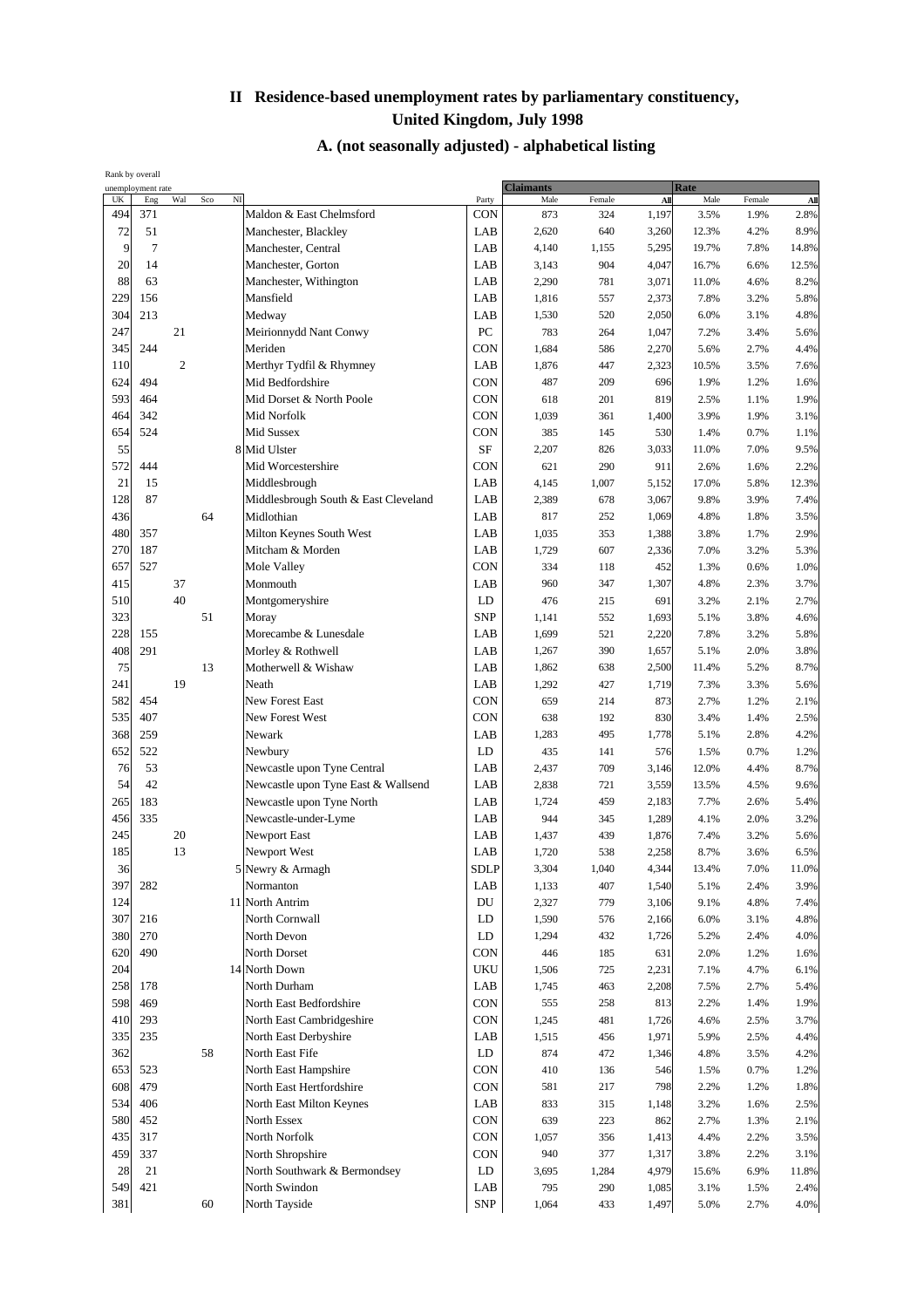| Rank by overall<br>unemployment rate |     |        |     |                                  |            |                          |              |                |                     |              |               |
|--------------------------------------|-----|--------|-----|----------------------------------|------------|--------------------------|--------------|----------------|---------------------|--------------|---------------|
| UK                                   | Eng | Wal    | Sco | $N$ I                            | Party      | <b>Claimants</b><br>Male | Female       | All            | <b>Rate</b><br>Male | Female       | All           |
| 138                                  | 94  |        |     | North Thanet                     | CON        | 2,104                    | 582          | 2,686          | 9.8%                | 3.7%         | 7.2%          |
| 141                                  | 97  |        |     | North Tyneside                   | LAB        | 2,267                    | 599          | 2,866          | 10.0%               | 3.5%         | 7.2%          |
| 477                                  | 355 |        |     | North Warwickshire               | LAB        | 993                      | 420          | 1,413          | 3.6%                | 2.1%         | 3.0%          |
| 554                                  | 426 |        |     | North West Cambridgeshire        | <b>CON</b> | 845                      | 286          | 1,131          | 3.0%                | 1.4%         | 2.4%          |
| 250                                  | 171 |        |     | North West Durham                | LAB        | 1,671                    | 475          | 2,146          | 7.5%                | 2.9%         | 5.6%          |
| 641                                  | 511 |        |     | North West Hampshire *           | CON        | 490                      | 184          | 674            | 1.6%                | 0.9%         | 1.3%          |
| 493                                  | 370 |        |     | North West Leicestershire        | LAB        | 811                      | 314          | 1,125          | 3.5%                | 1.9%         | 2.8%          |
| 364                                  | 255 |        |     | North West Norfolk               | LAB        | 1,362                    | 556          | 1,918          | 5.2%                | 2.9%         | 4.2%          |
| 603                                  | 474 |        |     | North Wiltshire                  | CON        | 601                      | 299          | 900            | 2.1%                | 1.5%         | 1.8%          |
| 377                                  | 267 |        |     | Northampton North                | LAB        | 1,473                    | 543          | 2,016          | 5.3%                | 2.5%         | 4.1%          |
| 442                                  | 323 |        |     | Northampton South                | LAB        | 1,320                    | 442          | 1,762          | 4.5%                | 2.0%         | 3.4%          |
| 640                                  | 510 |        |     | Northavon                        | LD         | 499                      | 212          | 711            | 1.6%                | 0.9%         | 1.3%          |
| 324                                  | 227 |        |     | Norwich North                    | LAB        | 1,590                    | 528          | 2,118          | 6.0%                | 2.7%         | 4.6%          |
| 144                                  | 99  |        |     | Norwich South                    | LAB        | 2,323                    | 740          | 3,063          | 9.5%                | 4.0%         | 7.1%          |
| 29                                   | 22  |        |     | Nottingham East                  | LAB        | 3,748                    | 1,040        | 4,788          | 16.0%               | 5.9%         | 11.7%         |
| 82                                   | 58  |        |     | Nottingham North                 | LAB        | 2,700                    | 772          | 3,472          | 11.5%               | 4.5%         | 8.5%          |
| 87                                   | 62  |        |     | Nottingham South                 | LAB        | 2,607                    | 704          | 3,311          | 11.3%               | 4.1%         | 8.2%          |
| 425                                  | 307 |        |     | Nuneaton                         | LAB        | 1,244                    | 444          | 1,688          | 4.6%                | 2.2%         | 3.6%          |
| 181                                  |     |        | 35  | Ochil                            | LAB        | 1,584                    | 601          | 2,185          | 8.4%                | 4.1%         | 6.5%          |
| 267                                  |     | 22     |     | Ogmore                           | LAB        | 1,257                    | 369          | 1,626          | 7.2%                | 2.9%         | 5.4%          |
| 542                                  | 414 |        |     | Old Bexley & Sidcup              | CON        | 774                      | 309          | 1,083          | 3.1%                | 1.6%         | 2.4%          |
| 393                                  | 279 |        |     | Oldham East & Saddleworth        | LAB        | 1,466                    | 475          | 1,941          | 5.2%                | 2.2%         | 3.9%          |
| 279                                  | 195 |        |     | Oldham West & Royton             | LAB        | 1,843                    | 501          | 2,344          | 7.2%                | 2.5%         | 5.2%          |
| 455                                  |     |        | 65  | Orkney & Shetland                | LD         | 483                      | 193          | 676            | 3.8%                | 2.3%         | 3.2%          |
| 532                                  | 404 |        |     | Orpington                        | CON        | 956                      | 380          | 1,336          | 3.1%                | 1.7%         | 2.5%          |
| 332                                  | 232 |        |     | <b>Oxford East</b>               | LAB        | 1,463                    | 448          | 1,911          | 6.2%                | 2.3%         | 4.5%          |
| 628                                  | 498 |        |     | Oxford West & Abingdon           | LD         | 570                      | 190          | 760            | 2.0%                | 0.9%         | 1.5%          |
| 99                                   |     |        | 16  | Paisley North                    | LAB        | 1,732                    | 612          | 2,344          | 10.8%               | 4.6%         | 8.0%          |
| 103                                  |     |        | 19  | Paisley South                    | LAB        | 1,969                    | 663          | 2,632          | 10.6%               | 4.4%         | 7.8%          |
| 419                                  | 301 |        |     | Pendle                           | LAB        | 1,106                    | 325          | 1,431          | 5.0%                | 1.9%         | 3.7%          |
| 578                                  | 450 |        |     | Penrith & The Border             | CON        | 610                      | 266          | 876            | 2.5%                | 1.6%         | 2.1%          |
| 322                                  |     |        | 50  | Perth                            | <b>SNP</b> | 1,258                    | 434          | 1,692          | 6.2%                | 2.6%         | 4.6%          |
| 321                                  | 226 |        |     | Peterborough                     | LAB        | 1,608                    | 556          | 2,164          | 6.0%                | 2.8%         | 4.6%          |
| 227                                  | 154 |        |     | Plymouth, Devonport              | LAB        | 2,195                    | 642          | 2,837          | 7.5%                | 3.3%         | 5.9%          |
| 45                                   | 36  |        |     | Plymouth, Sutton                 | LAB        | 3,200                    | 1,007        | 4,207          | 13.2%               | 5.8%         | 10.1%         |
| 233                                  | 160 |        |     | Pontefract & Castleford          | LAB        | 1,726                    | 520          | 2,246          | 7.6%                | 3.2%         | 5.8%          |
| 313<br>457                           | 336 | 27     |     | Pontypridd<br>Poole              | LAB<br>CON | 1,382                    | 468          | 1,850          | 6.3%                | 2.8%         | 4.7%          |
| 12                                   | 10  |        |     | Poplar & Canning Town            | LAB        | 925<br>4,393             | 258<br>1,206 | 1,183<br>5,599 | 4.3%<br>18.2%       | 1.6%<br>7.3% | 3.2%          |
| 389                                  | 276 |        |     | Portsmouth North                 | LAB        | 1,245                    |              | 1,620          |                     |              | 13.7%<br>4.0% |
| 155                                  | 103 |        |     | Portsmouth South                 | LD         | 2,453                    | 375<br>715   | 3,168          | 5.3%<br>9.2%        | 2.2%<br>3.8% | 7.0%          |
| 178                                  |     | 12     |     | Preseli Pembrokeshire            | LAB        | 1,566                    | 502          | 2,068          | 8.3%                | 4.0%         | 6.6%          |
| 186                                  | 126 |        |     | Preston                          | LAB        | 2,264                    | 590          | 2,854          | 8.9%                | 3.1%         | 6.5%          |
| 563                                  | 435 |        |     | Pudsey                           | LAB        | 773                      | 290          | 1,063          | 3.0%                | 1.4%         | 2.3%          |
| 338                                  | 238 |        |     | Putney                           | LAB        | 1,340                    | 504          | 1,844          | 6.0%                | 2.6%         | 4.4%          |
| 574                                  | 446 |        |     | Rayleigh                         | CON        | 670                      | 299          | 969            | 2.6%                | 1.6%         | 2.2%          |
| 536                                  | 408 |        |     | <b>Reading East</b>              | LAB        | 933                      | 296          | 1,229          | 3.3%                | 1.4%         | 2.5%          |
| 564                                  | 436 |        |     | Reading West                     | LAB        | 890                      | 241          | 1,131          | 3.1%                | 1.1%         | 2.3%          |
| 85                                   | 60  |        |     | Redcar                           | LAB        | 2,894                    | 696          | 3,590          | 11.7%               | 3.9%         | 8.5%          |
| 402                                  | 287 |        |     | Redditch                         | LAB        | 1,146                    | 482          | 1,628          | 4.7%                | 2.6%         | 3.8%          |
| 74                                   | 52  |        |     | Regent's Park & Kensington North | LAB        | 3,614                    | 1,568        | 5,182          | 11.2%               | 5.9%         | 8.8%          |
| 643                                  | 513 |        |     | Reigate                          | CON        | 414                      | 128          | 542            | 1.7%                | 0.7%         | 1.3%          |
| 148                                  |     | $\tau$ |     | Rhondda                          | LAB        | 1,687                    | 476          | 2,163          | 9.3%                | 3.9%         | 7.1%          |
| 635                                  | 505 |        |     | Ribble Valley                    | CON        | 489                      | 186          | 675            | 1.9%                | 0.9%         | 1.5%          |
| 533                                  | 405 |        |     | Richmond                         | CON        | 748                      | 335          | 1,083          | 2.9%                | 1.9%         | 2.5%          |
| 505                                  | 381 |        |     | <b>Richmond Park</b>             | LD         | 978                      | 448          | 1,426          | 3.4%                | 1.9%         | 2.7%          |
| 137                                  | 93  |        |     | Rochdale                         | LAB        | 2,381                    | 640          | 3,021          | 9.9%                | 3.6%         | 7.2%          |
| 97                                   | 71  |        |     | Rochford & Southend East         | <b>CON</b> | 2,661                    | 737          | 3,398          | 10.7%               | 4.1%         | 8.0%          |
| 473                                  | 351 |        |     | Romford                          | LAB        | 860                      | 328          | 1,188          | 3.8%                | 2.0%         | 3.0%          |
| 622                                  | 492 |        |     | Romsey                           | CON        | 502                      | 183          | 685            | 2.0%                | 1.0%         | 1.6%          |
|                                      |     |        |     |                                  |            |                          |              |                |                     |              |               |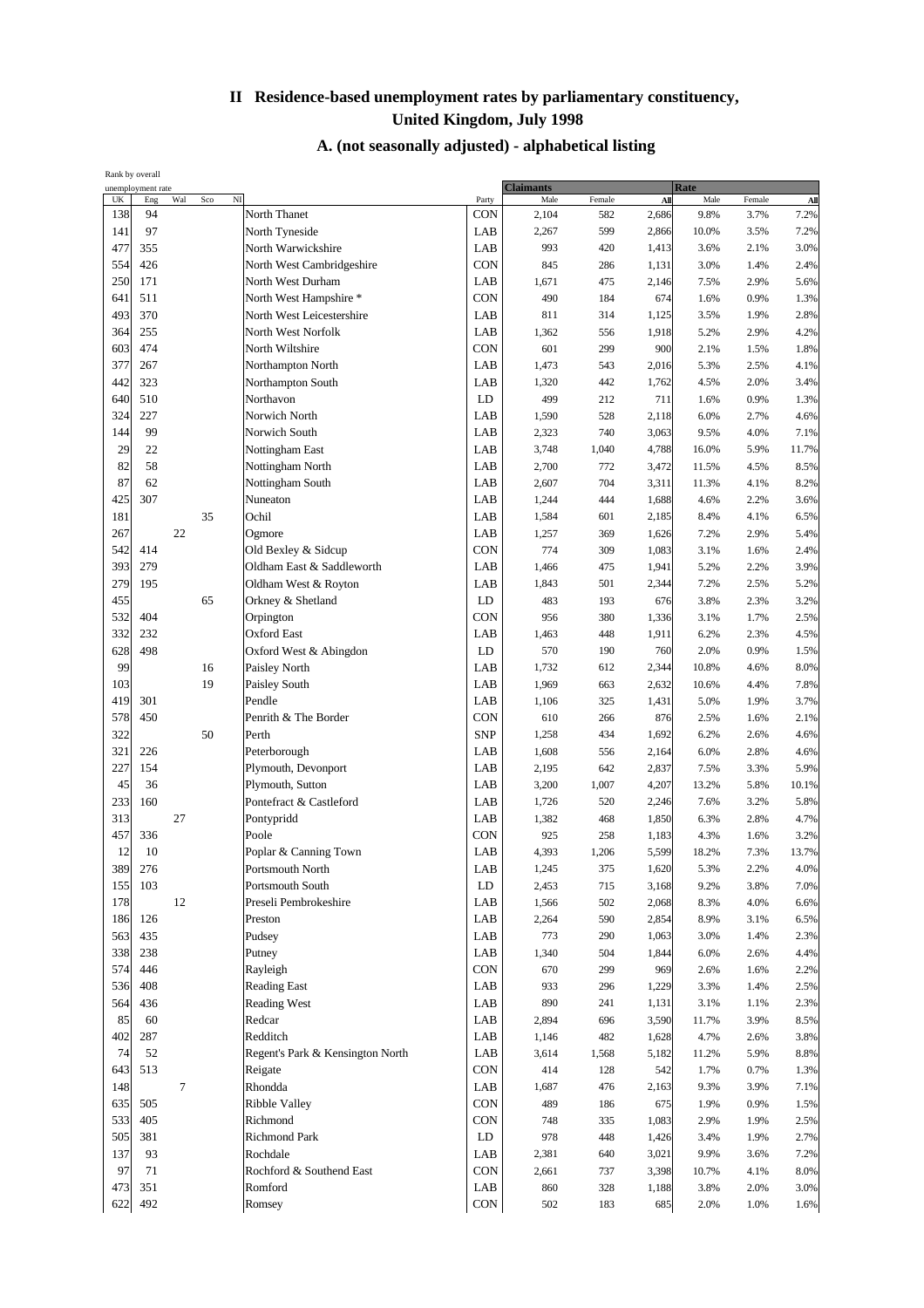| Rank by overall |                                 |              |                              |             |                          |        |       |                     |        |       |
|-----------------|---------------------------------|--------------|------------------------------|-------------|--------------------------|--------|-------|---------------------|--------|-------|
| UK              | unemployment rate<br>Wal<br>Eng | $N$ I<br>Sco |                              | Party       | <b>Claimants</b><br>Male | Female | All   | <b>Rate</b><br>Male | Female | All   |
| 219             |                                 | 40           | Ross, Skye & Inverness West  | LD          | 1,458                    | 530    | 1,988 | 7.4%                | 3.9%   | 5.9%  |
| 462             | 340                             |              | Rossendale & Darwen          | LAB         | 1,047                    | 374    | 1,421 | 4.1%                | 1.9%   | 3.1%  |
| 254             | 174                             |              | <b>Rother Valley</b>         | LAB         | 1,786                    | 597    | 2,383 | 7.2%                | 3.3%   | 5.5%  |
| 86              | 61                              |              | Rotherham                    | LAB         | 2,467                    | 585    | 3,052 | 11.7%               | 3.9%   | 8.4%  |
| 396             |                                 | 62           | Roxburgh & Berwickshire      | LD          | 809                      | 348    | 1,157 | 4.8%                | 2.7%   | 3.9%  |
| 521             | 395                             |              | Rugby & Kenilworth           | LAB         | 985                      | 366    | 1,351 | 3.4%                | 1.7%   | 2.6%  |
| 561             | 433                             |              | Ruislip - Northwood          | <b>CON</b>  | 652                      | 271    | 923   | 2.9%                | 1.5%   | 2.3%  |
| 644             | 514                             |              | Runnymede & Weybridge        | <b>CON</b>  | 454                      | 169    | 623   | 1.7%                | 0.8%   | 1.3%  |
| 519             | 393                             |              | Rushcliffe                   | CON         | 984                      | 336    | 1,320 | 3.5%                | 1.6%   | 2.7%  |
| 627             | 497                             |              | Rutland & Melton             | <b>CON</b>  | 482                      | 216    | 698   | 1.8%                | 1.1%   | 1.5%  |
| 568             | 440                             |              | Ryedale                      | <b>CON</b>  | 600                      | 234    | 834   | 2.7%                | 1.5%   | 2.2%  |
| 610             | 481                             |              | Saffron Walden               | <b>CON</b>  | 570                      | 268    | 838   | 2.0%                | 1.4%   | 1.8%  |
| 156             | 104                             |              | Salford                      | LAB         | 1,926                    | 467    | 2,393 | 9.6%                | 3.2%   | 6.9%  |
| 581             | 453                             |              | Salisbury                    | <b>CON</b>  | 795                      | 276    | 1,071 | 2.7%                | 1.3%   | 2.1%  |
| 261             | 180                             |              | Scarborough & Whitby         | LAB         | 1,810                    | 555    | 2,365 | 7.3%                | 3.0%   | 5.4%  |
| 211             | 143                             |              | Scunthorpe                   | LAB         | 1,757                    | 538    | 2,295 | 7.8%                | 3.5%   | 6.0%  |
| 300             | 209                             |              | Sedgefield                   | LAB         | 1,440                    | 483    | 1,923 | 6.4%                | 2.9%   | 4.9%  |
| 437             | 318                             |              | Selby                        | LAB         | 1,127                    | 454    | 1,581 | 4.3%                | 2.4%   | 3.5%  |
| 585             | 457                             |              | Sevenoaks                    | CON         | 624                      | 263    | 887   | 2.5%                | 1.4%   | 2.0%  |
| 232             | 159                             |              | Sheffield, Attercliffe       | LAB         | 1,888                    | 530    | 2,418 | 7.9%                | 3.0%   | 5.8%  |
| 61              | 45                              |              | Sheffield, Brightside        | LAB         | 2,769                    | 649    | 3,418 | 13.1%               | 4.3%   | 9.4%  |
| 11              | 9                               |              | Sheffield, Central           | LAB         | 4,071                    | 1,142  | 5,213 | 18.6%               | 7.4%   | 14.0% |
| 383             | 271                             |              | Sheffield, Hallam            | LD          | 902                      | 412    | 1,314 | 4.9%                | 2.8%   | 4.0%  |
| 111             | 77                              |              | Sheffield, Heeley            | LAB         | 2,412                    | 687    | 3,099 | 10.3%               | 3.9%   | 7.6%  |
| 334             | 234                             |              | Sheffield, Hillsborough      | LAB         | 1,626                    | 597    | 2,223 | 5.8%                | 2.7%   | 4.5%  |
| 357             | 250                             |              | Sherwood                     | LAB         | 1,473                    | 483    | 1,956 | 5.6%                | 2.5%   | 4.3%  |
| 411             | 294                             |              | Shipley                      | LAB         | 1,228                    | 421    | 1,649 | 5.0%                | 2.2%   | 3.7%  |
| 499             | 375                             |              | Shrewsbury & Atcham          | LAB         | 959                      | 309    | 1,268 | 3.7%                | 1.6%   | 2.8%  |
| 296             | 206                             |              | Sittingbourne & Sheppey      | LAB         | 1,541                    | 527    | 2,068 | 6.2%                | 3.2%   | 5.0%  |
| 600             | 471                             |              | Skipton & Ripon              | <b>CON</b>  | 578                      | 252    | 830   | 2.2%                | 1.3%   | 1.9%  |
| 541             | 413                             |              | Sleaford & North Hykeham     | CON         | 704                      | 325    | 1,029 | 2.8%                | 1.9%   | 2.4%  |
| 333             | 233                             |              | Slough                       | LAB         | 1,668                    | 487    | 2,155 | 6.0%                | 2.4%   | 4.5%  |
| 558             | 430                             |              | Solihull                     | CON         | 829                      | 345    | 1,174 | 2.9%                | 1.6%   | 2.3%  |
| 556             | 428                             |              | Somerton & Frome *           | LD          | 749                      | 304    | 1,053 | 2.8%                | 1.7%   | 2.4%  |
| 298             |                                 |              | 17 South Antrim              | UU          | 1,518                    | 676    | 2,194 | 5.9%                | 3.6%   | 4.9%  |
| 621             | 491                             |              | South Cambridgeshire         | <b>CON</b>  | 562                      | 195    | 757   | 2.1%                | 1.0%   | 1.6%  |
| 472             | 350                             |              | South Derbyshire             | LAB         | 1,056                    | 381    | 1,437 | 3.8%                | 1.9%   | 3.0%  |
| 439             | 320                             |              | South Dorset                 | CON         | 1,121                    | 282    | 1,403 | 4.8%                | 1.7%   | 3.5%  |
| 73              |                                 |              | 10 South Down                | <b>SDLP</b> | 2,419                    | 988    | 3,407 | 10.2%               | 6.6%   | 8.8%  |
| 605             | 476                             |              | South East Cambridgeshire    | CON         | 640                      | 256    | 896   | 2.2%                | 1.2%   | 1.8%  |
| 412             | 295                             |              | South East Cornwall          | LD          | 1,134                    | 473    | 1,607 | 4.5%                | 2.7%   | 3.7%  |
| 594             | 465                             |              | South Holland & The Deepings | CON         | 491                      | 278    | 769   | 2.1%                | 1.7%   | 1.9%  |
| 514             | 388                             |              | South Norfolk                | CON         | 877                      | 408    | 1,285 | 3.1%                | 2.1%   | 2.7%  |
| 570             | 442                             |              | South Ribble                 | LAB         | 753                      | 283    | 1,036 | 2.8%                | 1.4%   | 2.2%  |
| 51              | 39                              |              | South Shields                | LAB         | 2,712                    | 750    | 3,462 | 13.0%               | 5.1%   | 9.7%  |
| 504             | 380                             |              | South Staffordshire          | <b>CON</b>  | 938                      | 395    | 1,333 | 3.3%                | 1.9%   | 2.7%  |
| 515             | 389                             |              | South Suffolk                | CON         | 759                      | 343    | 1,102 | 3.1%                | 2.0%   | 2.7%  |
| 430             | 312                             |              | South Swindon                | LAB         | 1,311                    | 446    | 1,757 | 4.6%                | 2.1%   | 3.5%  |
| 167             | 112                             |              | South Thanet                 | LAB         | 1,881                    | 499    | 2,380 | 9.2%                | 3.4%   | 6.8%  |
| 565             | 437                             |              | South West Bedfordshire      | CON         | 766                      | 355    | 1,121 | 2.7%                | 1.7%   | 2.3%  |
| 503             | 379                             |              | South West Devon             | <b>CON</b>  | 825                      | 353    | 1,178 | 3.4%                | 1.9%   | 2.8%  |
| 602             | 473                             |              | South West Hertfordshire     | <b>CON</b>  | 641                      | 230    | 871   | 2.3%                | 1.2%   | 1.8%  |
| 476             | 354                             |              | South West Norfolk           | <b>CON</b>  | 997                      | 507    | 1,504 | 3.3%                | 2.5%   | 3.0%  |
| 648             | 518                             |              | South West Surrey            | <b>CON</b>  | 418                      | 134    | 552   | 1.6%                | 0.7%   | 1.2%  |
| 230             | 157                             |              | Southampton, Itchen          | LAB         | 2,074                    | 549    | 2,623 | 7.8%                | 3.0%   | 5.8%  |
| 235             | 162                             |              | Southampton, Test            | LAB         | 2,025                    | 522    | 2,547 | 7.8%                | 2.8%   | 5.7%  |
| 287             | 200                             |              | Southend West                | CON         | 1,489                    | 457    | 1,946 | 6.7%                | 2.8%   | 5.0%  |
| 290             | 202                             |              | Southport                    | LD          | 1,515                    | 520    | 2,035 | 6.8%                | 2.8%   | 5.0%  |
| 629             | 499                             |              | Spelthorne                   | CON         | 572                      | 204    | 776   | 2.0%                | 0.9%   | 1.5%  |
| 626             | 496                             |              | St Albans                    | LAB         | 511                      | 192    | 703   | 2.0%                | 1.0%   | 1.5%  |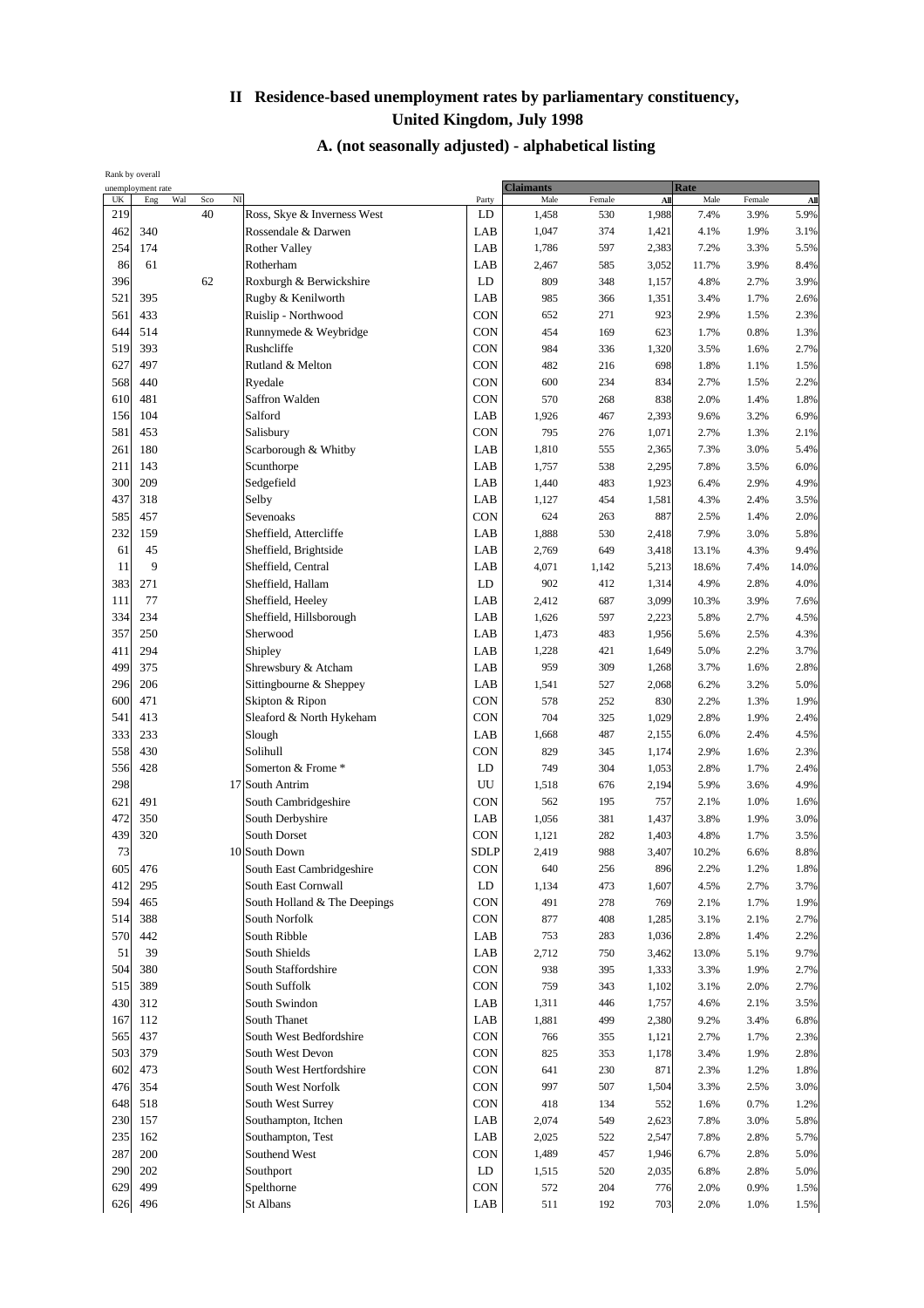| Rank by overall |                   |     |     |                |                                 |             |                  |        |       |       |        |       |
|-----------------|-------------------|-----|-----|----------------|---------------------------------|-------------|------------------|--------|-------|-------|--------|-------|
|                 | unemployment rate |     |     |                |                                 |             | <b>Claimants</b> |        |       | Rate  |        |       |
| UK              | Eng               | Wal | Sco | $\overline{M}$ |                                 | Party       | Male             | Female | All   | Male  | Female | All   |
| 263             | 181               |     |     |                | <b>St Helens North</b>          | LAB         | 1,747            | 566    | 2,313 | 7.1%  | 3.1%   | 5.4%  |
| 169             | 114               |     |     |                | <b>St Helens South</b>          | LAB         | 2,128            | 591    | 2,719 | 9.2%  | 3.4%   | 6.7%  |
| 170             | 115               |     |     |                | <b>St Ives</b>                  | LD          | 1,915            | 759    | 2,674 | 8.2%  | 4.6%   | 6.7%  |
| 465             | 343               |     |     |                | Stafford                        | LAB         | 984              | 353    | 1,337 | 4.0%  | 1.9%   | 3.1%  |
| 517             | 391               |     |     |                | <b>Staffordshire Moorlands</b>  | LAB         | 897              | 277    | 1,174 | 3.5%  | 1.5%   | 2.7%  |
| 367             | 258               |     |     |                | Stalybridge & Hyde              | LAB         | 1,390            | 437    | 1,827 | 5.6%  | 2.3%   | 4.2%  |
|                 |                   |     |     |                |                                 |             |                  |        |       |       |        |       |
| 490             | 367               |     |     |                | Stevenage                       | LAB         | 951              | 352    | 1,303 | 3.6%  | 1.8%   | 2.8%  |
| 282             |                   |     | 46  |                | Stirling                        | LAB         | 1,165            | 454    | 1,619 | 6.5%  | 3.2%   | 5.1%  |
| 388             | 275               |     |     |                | Stockport                       | LAB         | 1,380            | 345    | 1,725 | 5.6%  | 1.8%   | 4.0%  |
| 49              | 37                |     |     |                | <b>Stockton North</b>           | LAB         | 3,105            | 795    | 3,900 | 13.5% | 4.8%   | 9.9%  |
| 188             | 127               |     |     |                | <b>Stockton South</b>           | LAB         | 2,066            | 604    | 2,670 | 8.6%  | 3.4%   | 6.4%  |
| 216             | 147               |     |     |                | Stoke-on-Trent Central          | LAB         | 1,829            | 487    | 2,316 | 8.2%  | 3.0%   | 6.0%  |
| 370             | 260               |     |     |                | Stoke-on-Trent North            | LAB         | 1,189            | 344    | 1,533 | 5.5%  | 2.2%   | 4.1%  |
|                 |                   |     |     |                |                                 |             |                  |        |       |       |        |       |
| 366             | 257               |     |     |                | Stoke-on-Trent South            | LAB         | 1,384            | 500    | 1,884 | 5.4%  | 2.6%   | 4.2%  |
| 591             | 462               |     |     |                | Stone                           | <b>CON</b>  | 568              | 267    | 835   | 2.3%  | 1.5%   | 2.0%  |
| 400             | 285               |     |     |                | Stourbridge                     | LAB         | 1,263            | 424    | 1,687 | 5.0%  | 2.3%   | 3.9%  |
| 262             |                   |     |     |                | 16 Strangford                   | UU          | 1,568            | 620    | 2,188 | 6.6%  | 3.7%   | 5.4%  |
| 601             | 472               |     |     |                | Stratford-on-Avon               | <b>CON</b>  | 671              | 285    | 956   | 2.3%  | 1.3%   | 1.8%  |
| 350             |                   |     | 56  |                | Strathkelvin & Bearsden         | LAB         | 1,257            | 551    | 1,808 | 5.4%  | 3.0%   | 4.3%  |
| 53              | 41                |     |     |                | Streatham                       | LAB         | 3,814            | 1,435  | 5,249 | 12.9% | 5.7%   | 9.6%  |
| 292             |                   |     |     |                |                                 | LAB         |                  |        |       | 6.8%  |        |       |
|                 | 203               |     |     |                | Stretford & Urmston             |             | 1,756            | 539    | 2,295 |       | 2.7%   | 5.0%  |
| 528             | 401               |     |     |                | Stroud                          | LAB         | 866              | 357    | 1,223 | 3.1%  | 1.8%   | 2.6%  |
| 460             | 338               |     |     |                | <b>Suffolk Coastal</b>          | CON         | 1,029            | 366    | 1,395 | 3.9%  | 2.0%   | 3.1%  |
| 83              | 59                |     |     |                | <b>Sunderland North</b>         | LAB         | 2,458            | 544    | 3,002 | 12.0% | 3.7%   | 8.5%  |
| 62              | 46                |     |     |                | <b>Sunderland South</b>         | LAB         | 2,961            | 664    | 3,625 | 13.2% | 4.0%   | 9.3%  |
| 658             | 528               |     |     |                | <b>Surrey Heath</b>             | <b>CON</b>  | 396              | 133    | 529   | 1.3%  | 0.6%   | 1.0%  |
| 562             | 434               |     |     |                | Sutton & Cheam                  | LD          | 704              | 278    | 982   | 2.9%  | 1.5%   | 2.3%  |
| 492             | 369               |     |     |                | <b>Sutton Coldfield</b>         | <b>CON</b>  | 906              | 405    | 1,311 | 3.5%  | 2.0%   | 2.8%  |
|                 |                   |     |     |                |                                 |             |                  |        |       |       |        |       |
| 223             |                   | 17  |     |                | Swansea East                    | LAB         | 1,639            | 395    | 2,034 | 8.3%  | 2.7%   | 5.9%  |
| 150             |                   | 8   |     |                | Swansea West                    | LAB         | 1,680            | 488    | 2,168 | 9.6%  | 3.7%   | 7.1%  |
| 444             | 325               |     |     |                | Tamworth                        | LAB         | 1,027            | 454    | 1,481 | 3.9%  | 2.5%   | 3.3%  |
| 589             | 460               |     |     |                | Tatton                          | <b>IND</b>  | 571              | 205    | 776   | 2.5%  | 1.2%   | 2.0%  |
| 424             | 306               |     |     |                | Taunton <sup>*</sup>            | LD          | 1,299            | 421    | 1,720 | 4.8%  | 2.0%   | 3.6%  |
| 423             | 305               |     |     |                | Teignbridge                     | <b>CON</b>  | 1,161            | 449    | 1,610 | 4.6%  | 2.3%   | 3.6%  |
| 384             | 272               |     |     |                | Telford                         | LAB         | 1,189            | 373    | 1,562 | 5.3%  | 2.2%   | 4.0%  |
| 573             |                   |     |     |                |                                 | <b>CON</b>  |                  | 286    |       | 2.6%  |        |       |
|                 | 445               |     |     |                | Tewkesbury                      |             | 636              |        | 922   |       | 1.6%   | 2.2%  |
| 256             | 176               |     |     |                | Thurrock                        | LAB         | 1,878            | 596    | 2,474 | 7.1%  | 3.2%   | 5.5%  |
| 524             | 398               |     |     |                | Tiverton & Honiton              | CON         | 813              | 342    | 1,155 | 3.2%  | 1.8%   | 2.6%  |
| 566             | 438               |     |     |                | Tonbridge & Malling             | <b>CON</b>  | 708              | 247    | 955   | 2.9%  | 1.4%   | 2.3%  |
| 189             | 128               |     |     |                | Tooting                         | ${\rm LAB}$ | 2,313            | 814    | 3,127 | 8.7%  | 3.6%   | 6.3%  |
| 171             | 116               |     |     |                | Torbay                          | LD          | 2,129            | 578    | 2,707 | 9.4%  | 3.3%   | 6.7%  |
| 277             |                   | 23  |     |                | Torfaen                         | LAB         | 1,432            | 446    | 1,878 | 6.8%  | 2.9%   | 5.2%  |
| 337             | 237               |     |     |                | Torridge & West Devon           | LD          | 1,405            | 538    | 1,943 | 5.4%  | 3.0%   | 4.4%  |
|                 |                   |     |     |                |                                 |             |                  |        |       |       |        |       |
| 360             | 252               |     |     |                | Totnes                          | CON         | 1,113            | 442    | 1,555 | 5.3%  | 2.9%   | 4.3%  |
| 3               | 3                 |     |     |                | Tottenham                       | LAB         | 6,027            | 1,954  | 7,981 | 21.6% | 9.0%   | 16.1% |
| 297             | 207               |     |     |                | Truro & St Austell              | LD          | 1,562            | 558    | 2,120 | 6.3%  | 3.1%   | 4.9%  |
| 560             | 432               |     |     |                | Tunbridge Wells                 | CON         | 772              | 253    | 1,025 | 3.1%  | 1.3%   | 2.3%  |
| 479             |                   |     | 67  |                | Tweeddale, Ettrick & Lauderdale | LD          | 678              | 268    | 946   | 3.8%  | 1.9%   | 2.9%  |
| 546             | 418               |     |     |                | Twickenham                      | LD          | 876              | 364    | 1,240 | 3.1%  | 1.6%   | 2.4%  |
| 32              | 25                |     |     |                | Tyne Bridge                     | LAB         | 3,512            | 731    | 4,243 | 15.8% | 4.6%   | 11.1% |
|                 |                   |     |     |                |                                 |             |                  |        |       |       |        |       |
| 192             | 129               |     |     |                | Tynemouth                       | LAB         | 1,910            | 567    | 2,477 | 8.7%  | 3.3%   | 6.3%  |
| 463             | 341               |     |     |                | Upminster                       | LAB         | 818              | 280    | 1,098 | 4.0%  | 1.9%   | 3.1%  |
| 205             |                   |     |     |                | 15 Upper Bann                   | UU          | 1,847            | 728    | 2,575 | 7.4%  | 4.2%   | 6.1%  |
| 523             | 397               |     |     |                | Uxbridge                        | <b>CON</b>  | 773              | 302    | 1,075 | 3.3%  | 1.7%   | 2.6%  |
| 286             |                   | 25  |     |                | Vale of Clwyd                   | LAB         | 1,126            | 289    | 1,415 | 7.1%  | 2.3%   | 5.0%  |
| 315             |                   | 28  |     |                | Vale of Glamorgan               | LAB         | 1,517            | 488    | 2,005 | 6.2%  | 2.7%   | 4.7%  |
| 599             | 470               |     |     |                | Vale of York                    | CON         | 548              | 275    | 823   | 2.1%  | 1.5%   | 1.9%  |
| 24              | 17                |     |     |                | Vauxhall                        | LAB         | 4,604            | 1,671  | 6,275 | 16.3% | 6.9%   | 12.0% |
|                 |                   |     |     |                |                                 |             |                  |        |       |       |        |       |
| 249             | 170               |     |     |                | Wakefield                       | LAB         | 1,945            | 600    | 2,545 | 7.4%  | 3.1%   | 5.6%  |
| 92              | 67                |     |     |                | Wallasey                        | LAB         | 2,447            | 730    | 3,177 | 11.2% | 4.3%   | 8.2%  |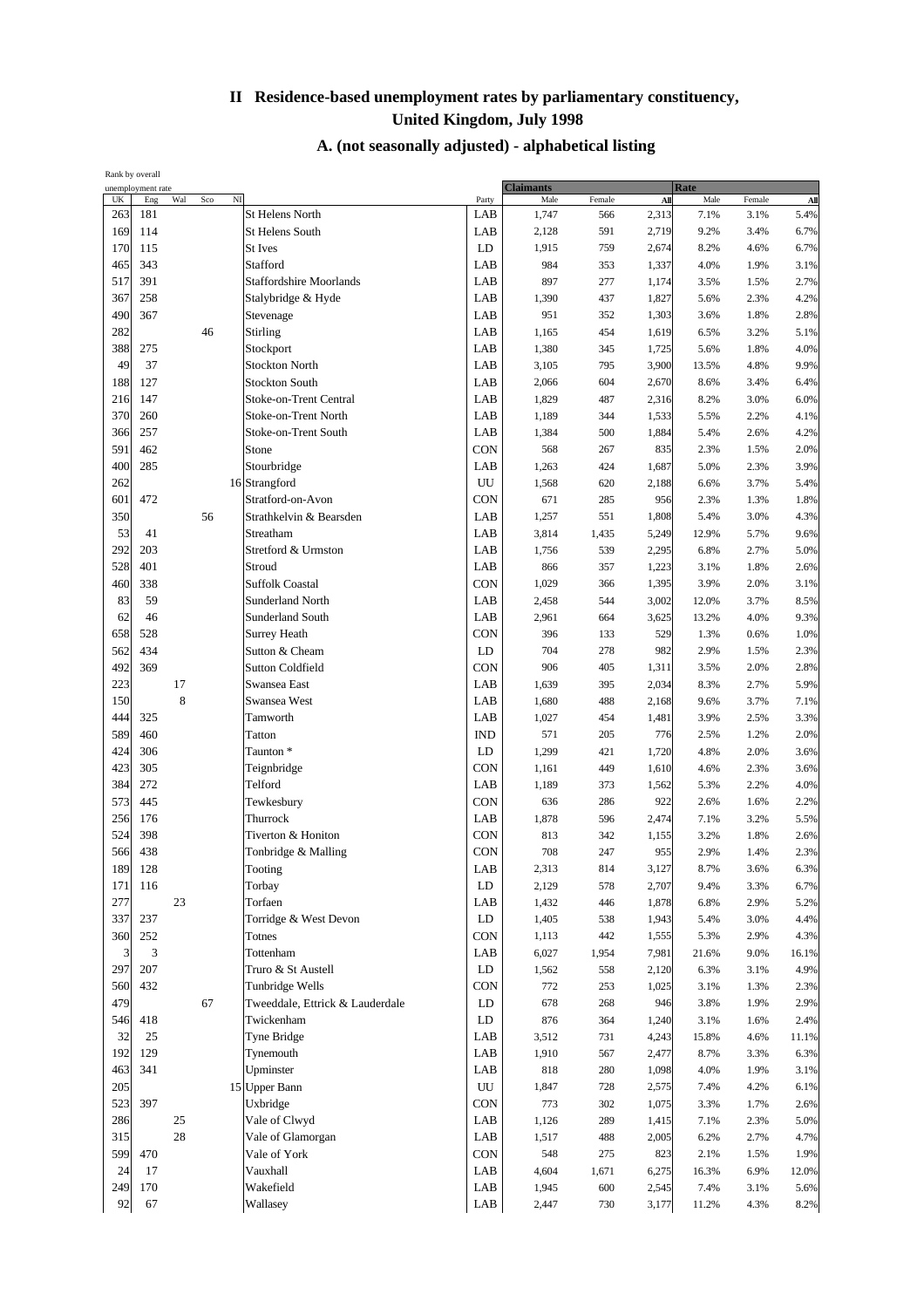| Rank by overall |                                 |                |       |                                 |                  |                          |         |           |                     |        |       |
|-----------------|---------------------------------|----------------|-------|---------------------------------|------------------|--------------------------|---------|-----------|---------------------|--------|-------|
| UK              | unemployment rate<br>Wal<br>Eng | Sco            | $N$ I |                                 | Party            | <b>Claimants</b><br>Male | Female  | All       | <b>Rate</b><br>Male | Female | All   |
| 154             | 102                             |                |       | Walsall North                   | LAB              | 2,360                    | 690     | 3,050     | 9.1%                | 4.0%   | 7.0%  |
| 94              | 69                              |                |       | Walsall South                   | LAB              | 2,456                    | 780     | 3,236     | 10.4%               | 4.8%   | 8.1%  |
| 80              | 56                              |                |       | Walthamstow                     | LAB              | 2,760                    | 970     | 3,730     | 11.2%               | 5.1%   | 8.5%  |
| 162             | 108                             |                |       | Wansbeck                        | LAB              | 1,931                    | 567     | 2,498     | 9.5%                | 3.5%   | 6.9%  |
| 596             | 467                             |                |       | Wansdyke $\lt^*$                | LAB              | 613                      | 247     | 860       | 2.4%                | 1.3%   | 1.9%  |
| 636             | 506                             |                |       | Wantage                         | <b>CON</b>       | 495                      | 187     | 682       | 1.8%                | 0.9%   | 1.4%  |
| 118             | 83                              |                |       | Warley                          | LAB              | 2,078                    | 691     | 2,769     | 9.7%                | 4.4%   | 7.5%  |
| 418             | 300                             |                |       | <b>Warrington North</b>         | LAB              | 1,304                    | 406     | 1,710     | 4.9%                | 2.1%   | 3.7%  |
| 474             | 352                             |                |       | <b>Warrington South</b>         | LAB              | 995                      | 352     | 1,347     | 3.9%                | 1.8%   | 3.0%  |
| 466             | 344                             |                |       | Warwick & Leamington            | LAB              | 1,180                    | 385     | 1,565     | 4.1%                | 1.7%   | 3.1%  |
| 509             | 384                             |                |       | Watford                         | LAB              | 1,022                    | 371     | 1,393     | 3.5%                | 1.7%   | 2.7%  |
| 177             | 121                             |                |       | Waveney                         | LAB              | 2,121                    | 761     | 2,882     | 8.3%                | 4.3%   | 6.6%  |
| 634             | 504                             |                |       | Wealden                         | CON              | 515                      | 192     | 707       | 1.9%                | 1.0%   | 1.5%  |
| 274             | 191                             |                |       | Weaver Vale                     | LAB              | 1,577                    | 506     | 2,083     | 6.8%                | 3.0%   | 5.2%  |
| 468             | 346                             |                |       | Wellingborough                  | LAB              | 1,120                    | 409     | 1,529     | 3.9%                | 1.9%   | 3.0%  |
| 450             | 330                             |                |       | Wells                           | <b>CON</b>       | 933                      | 421     | 1,354     | 3.8%                | 2.4%   | 3.2%  |
| 609             | 480                             |                |       | Welwyn Hatfield                 | LAB              | 570                      | 232     | 802       | 2.2%                | 1.2%   | 1.8%  |
| 139             | 95                              |                |       | Wentworth                       | LAB              | 2,167                    | 586     | 2,753     | 9.8%                | 3.7%   | 7.2%  |
| 612             |                                 | 72             |       | West Aberdeenshire & Kincardine | LD               | 463                      | 201     | 664       | 2.0%                | 1.3%   | 1.7%  |
| 173             | 118                             |                |       | <b>West Bromwich East</b>       | LAB              | 2,082                    | 654     | 2,736     | 8.7%                | 3.8%   | 6.7%  |
| 127             | 86                              |                |       | <b>West Bromwich West</b>       | <b>SPKR</b>      | 2,312                    | 728     | 3,040     | 9.3%                | 4.4%   | 7.4%  |
| 500             | 376                             |                |       | West Chelmsford                 | <b>CON</b>       | 1,026                    | 393     | 1,419     | 3.5%                | 1.8%   | 2.8%  |
| 544             | 416                             |                |       | West Derbyshire                 | <b>CON</b>       | 753                      | 303     | 1,056     | 3.0%                | 1.7%   | 2.4%  |
| 522             | 396                             |                |       | <b>West Dorset</b>              | <b>CON</b>       | 693                      | 288     | 981       | 3.2%                | 1.8%   | 2.6%  |
| 17              | 13                              |                |       | West Ham                        | LAB              | 3,801                    | 1,165   | 4,966     | 16.7%               | 7.2%   | 12.8% |
| 248             | 169                             |                |       | <b>West Lancashire</b>          | LAB              | 1,905                    | 618     | 2,523     | 7.4%                | 3.2%   | 5.6%  |
| 342             |                                 | 55             |       | West Renfrewshire               | LAB              | 1,018                    | 433     | 1,451     | 5.5%                | 3.0%   | 4.4%  |
| 553             | 425                             |                |       | West Suffolk                    | CON              | 871                      | 366     | 1,237     | 2.8%                | 1.7%   | 2.4%  |
| 14              |                                 |                |       | 3 West Tyrone                   | UU               | 3,143                    | 1,006   | 4,149     | 15.4%               | 8.5%   | 12.9% |
| 557             | 429                             |                |       | West Worcestershire             | CON              | 659                      | 243     | 902       | 3.0%                | 1.5%   | 2.3%  |
| 520             | 394                             |                |       | Westbury                        | <b>CON</b>       | 873                      | 394     | 1,267     | 3.2%                | 1.9%   | 2.6%  |
| 78              |                                 | 14             |       | <b>Western Isles</b>            | LAB              | 868                      | 297     | 1,165     | 10.4%               | 5.8%   | 8.6%  |
| 618             | 488                             |                |       | Westmorland & Lonsdale          | CON              | 467                      | 200     | 667       | 2.1%                | 1.1%   | 1.7%  |
| 432             | 314                             |                |       | Weston-Super-Mare               | LD               | 1,090                    | 371     | 1,461     | 4.6%                | 2.1%   | 3.5%  |
| 269             | 186                             |                |       | Wigan                           | LAB              | 1,597                    | 489     | 2,086     | 7.0%                | 3.0%   | 5.3%  |
| 481             | 358                             |                |       | Wimbledon                       | LAB              | 932                      | 376     | 1,308     | 3.7%                | 1.9%   | 2.9%  |
| 616             | 486                             |                |       | Winchester                      | LD               | 612                      | 207     | 819       | 2.2%                | 1.0%   | 1.7%  |
| 625             | 495                             |                |       | Windsor                         | CON              | 562                      | 206     | 768       | 2.0%                | 1.0%   | 1.6%  |
| 392             | 278                             |                |       | Wirral South                    | LAB              | 1,059                    | 385     | 1,444     | 5.1%                | 2.4%   | 3.9%  |
| 317             | 223                             |                |       | Wirral West                     | LAB              | 1,221                    | 467     | 1,688     | 6.1%                | 2.9%   | 4.7%  |
| 656             | 526                             |                |       | Witney                          | CON              | 385                      | 146     | 531       | 1.3%                | 0.7%   | 1.1%  |
| 649             | 519                             |                |       | Woking                          | CON              | 443                      | 146     | 589       | 1.5%                | 0.7%   | 1.2%  |
| 659             | 529                             |                |       | Wokingham                       | CON              | 309                      | 126     | 435       | 1.1%                | 0.6%   | 0.9%  |
| 172             | 117                             |                |       | Wolverhampton North East        | LAB              | 2,008                    | 595     | 2,603     | 8.7%                | 3.8%   | 6.7%  |
| 106             | 75                              |                |       | Wolverhampton South East        | LAB              | 2,003                    | 578     | 2,581     | 10.0%               | 4.4%   | 7.8%  |
| 184             | 125                             |                |       | Wolverhampton South West        | LAB              | 1,908                    | 683     | 2,591     | 8.3%                | 4.0%   | 6.5%  |
| 617             | 487                             |                |       | Woodspring                      | <b>CON</b>       | 532                      | 200     | 732       | 2.1%                | 1.1%   | 1.7%  |
| 403             | 288                             |                |       | Worcester                       | LAB              | 1,221                    | 398     | 1,619     | 5.1%                | 2.2%   | 3.8%  |
| 193             | 130                             |                |       | Workington                      | LAB              | 2,029                    | 512     | 2,541     | 8.6%                | 3.0%   | 6.3%  |
| 398             | 283                             |                |       | Worsley                         | LAB              | 1,278                    | 401     | 1,679     | 5.2%                | 2.1%   | 3.9%  |
| 537             | 409                             |                |       | Worthing West                   | CON              | 711                      | 179     | 890       | 3.6%                | 1.1%   | 2.5%  |
| 518             | 392                             |                |       | Wrekin, The                     | LAB              | 757                      | 253     | 1,010     | 3.4%                | 1.6%   | 2.7%  |
| 348             | 30                              |                |       | Wrexham                         | LAB              | 999                      | 327     | 1,326     | 5.8%                | 2.5%   | 4.3%  |
| 540             | 412                             |                |       | Wycombe                         | CON              | 995                      | 277     | 1,272     | 3.3%                | 1.3%   | 2.5%  |
| 445             | 326                             |                |       | Wyre Forest                     | LAB              | 1,092                    | 474     | 1,566     | 4.0%                | 2.3%   | 3.3%  |
| 231             | 158                             |                |       | Wythenshawe & Sale East         | LAB              | 2,101                    | 503     | 2,604     | 8.3%                | 2.6%   | 5.8%  |
| 513             | 387                             |                |       | Yeovil <sup>*</sup>             | ${\rm LD}$       | 878                      | 331     | 1,209     | 3.3%                | 1.8%   | 2.7%  |
| 120             |                                 | $\overline{4}$ |       | Ynys-Mon                        | ${\rm P}{\bf C}$ | 1,708                    | 532     | 2,240     | 9.5%                | 4.5%   | 7.5%  |
| 299             | 208                             |                |       | York, City of                   | LAB              | 1,827                    | 596     | 2,423     | 6.7%                | 2.7%   | 4.9%  |
|                 |                                 |                |       | <b>United Kingdom</b>           |                  | 1,030,231                | 338,064 | 1,368,295 | 6.5%                | 2.9%   | 5.0%  |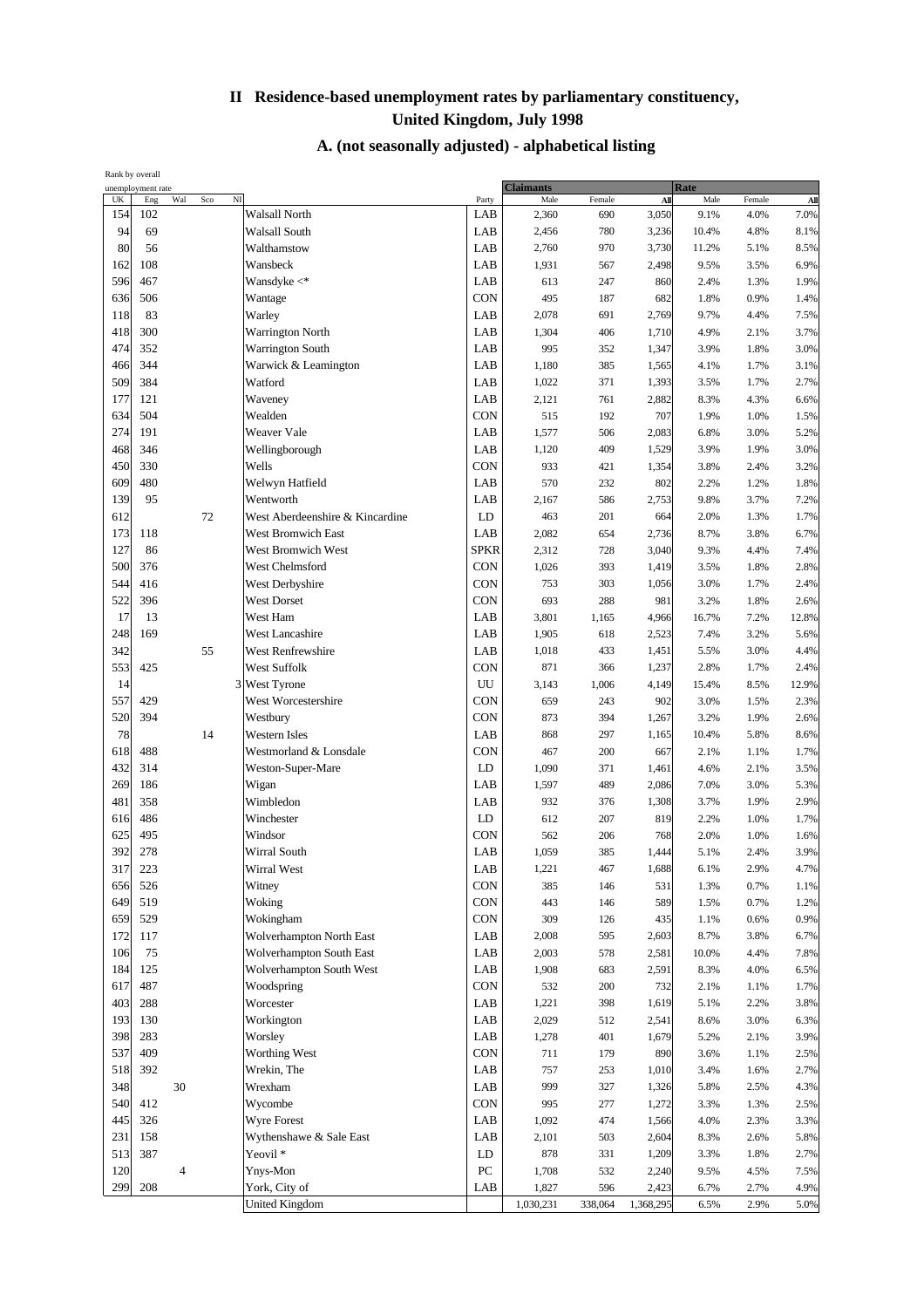#### **B. (not seasonally adjusted) -highest and lowest**

|                         | Rank by overall<br>unemployment rate |     |                |   |                                      | <b>Claimants</b> |                      |                      | <b>Rate</b>    |                |                |                      |
|-------------------------|--------------------------------------|-----|----------------|---|--------------------------------------|------------------|----------------------|----------------------|----------------|----------------|----------------|----------------------|
| UK                      | Eng                                  | Wal | Sco            | N |                                      | Party            | Male                 | Female               | All            | Male           | Female         | All                  |
| 1                       | $\mathbf{1}$                         |     |                |   | Birmingham, Ladywood                 | LAB              | 5,910                | 1,708                | 7,618          | 24.1%          | 10.1%          | 18.4%                |
| $\overline{\mathbf{c}}$ | $\mathfrak{2}$                       |     |                |   | Liverpool, Riverside                 | LAB              | 4,725                | 1,422                | 6,147          | 22.9%          | 9.1%           | 17.0%                |
| 3                       | 3                                    |     |                |   | Tottenham                            | LAB              | 6,027                | 1,954                | 7,981          | 21.6%          | 9.0%           | 16.1%                |
| 4                       |                                      |     |                |   | 1 Foyle                              | <b>SDLP</b>      | 4,717                | 1,321                | 6,038          | 20.5%          | 8.8%           | 15.9%                |
| 5                       |                                      |     |                |   | 2 Belfast West                       | SF               | 4,656                | 842                  | 5,498          | 22.9%          | 5.9%           | 15.9%                |
| 6                       | 4                                    |     |                |   | Hackney South & Shoreditch           | LAB              | 5,029                | 1,722                | 6,751          | 21.4%          | 9.0%           | 15.8%                |
| 7                       | 5                                    |     |                |   | Hackney North & Stoke Newington      | LAB              | 4,833                | 1,851                | 6,684          | 20.1%          | 9.9%           | 15.7%                |
| 8                       | 6                                    |     |                |   | Birmingham, Sparkbrook & Small Heath | LAB              | 5,012                | 1,502                | 6,514          | 19.2%          | 9.6%           | 15.6%                |
| 9                       | $\tau$                               |     |                |   | Manchester, Central                  | LAB              | 4,140                | 1,155                | 5,295          | 19.7%          | 7.8%           | 14.8%                |
| 10                      | 8                                    |     |                |   | Bethnal Green & Bow                  | LAB              | 4,737                | 1,341                | 6,078          | 18.9%          | 8.1%           | 14.6%                |
| 11                      | 9                                    |     |                |   | Sheffield, Central                   | LAB              | 4,071                | 1,142                | 5,213          | 18.6%          | 7.4%           | 14.0%                |
| 12                      | 10                                   |     |                |   | Poplar & Canning Town                | LAB              | 4,393                | 1,206                | 5,599          | 18.2%          | 7.3%           | 13.7%                |
| 13                      | 11                                   |     |                |   | Camberwell & Peckham                 | LAB              | 3,680                | 1,278                | 4,958          | 17.9%          | 7.5%           | 13.2%                |
| 14                      |                                      |     |                |   | 3 West Tyrone                        | UU               | 3,143                | 1,006                | 4,149          | 15.4%          | 8.5%           | 12.9%                |
| 15                      | 12                                   |     |                |   | <b>Islington North</b>               | LAB              | 4,036                | 1,672                | 5,708          | 16.9%          | 8.1%           | 12.8%                |
| 16                      |                                      |     |                |   | 4 Belfast North                      | UU               | 3,206                | 748                  | 3,954          | 17.7%          | 5.8%           | 12.8%                |
| 17                      | 13                                   |     |                |   | West Ham                             | LAB              | 3,801                | 1,165                | 4,966          | 16.7%          | 7.2%           | 12.8%                |
| 18                      |                                      |     | 1              |   | Glasgow Maryhill                     | LAB              | 2,879                | 937                  | 3,816          | 16.8%          | 7.1%           | 12.5%                |
| 19                      |                                      |     | $\overline{c}$ |   | Glasgow Shettleston                  | LAB              | 2,369                | 574                  | 2,943          | 17.2%          | 5.9%           | 12.5%                |
| 20                      | 14                                   |     |                |   | Manchester, Gorton                   | LAB              | 3,143                | 904                  | 4,047          | 16.7%          | 6.6%           | 12.5%                |
| 21                      | 15                                   |     |                |   | Middlesbrough                        | LAB              | 4,145                | 1,007                | 5,152          | 17.0%          | 5.8%           | 12.3%                |
| 22                      | 16                                   |     |                |   | Liverpool, Walton                    | LAB              | 3,816                | 1,035                | 4,851          | 16.8%          | 6.0%           | 12.1%                |
| 23                      |                                      |     | 3              |   | Glasgow Springburn                   | LAB              | 2,711                | 787                  | 3,498          | 17.0%          | 6.1%           | 12.1%                |
| 24                      | 17                                   |     |                |   | Vauxhall                             | LAB              | 4,604                | 1,671                | 6,275          | 16.3%          | 6.9%           | 12.0%                |
| 25                      | 18                                   |     |                |   | Liverpool, West Derby                | LAB              | 3,636                | 947                  | 4,583          | 16.5%          | 5.8%           | 11.9%                |
| $\ddot{\cdot}$          |                                      |     |                |   |                                      |                  | $\ddot{\phantom{a}}$ | $\ddot{\phantom{a}}$ | $\ddot{\cdot}$ | $\ddot{\cdot}$ | $\ddot{\cdot}$ | $\ddot{\phantom{a}}$ |
| 635                     | 505                                  |     |                |   | Ribble Valley                        | <b>CON</b>       | 489                  | 186                  | 675            | 1.9%           | 0.9%           | 1.5%                 |
| 636                     | 506                                  |     |                |   | Wantage                              | <b>CON</b>       | 495                  | 187                  | 682            | 1.8%           | 0.9%           | 1.4%                 |
| 637                     | 507                                  |     |                |   | Aldershot                            | <b>CON</b>       | 645                  | 242                  | 887            | 1.8%           | 0.9%           | 1.4%                 |
| 638                     | 508                                  |     |                |   | Beaconsfield                         | CON              | 465                  | 178                  | 643            | 1.7%           | 0.9%           | 1.4%                 |
| 639                     | 509                                  |     |                |   | Epsom & Ewell                        | CON              | 489                  | 172                  | 661            | 1.8%           | 0.8%           | 1.4%                 |
| 640                     | 510                                  |     |                |   | Northavon                            | LD               | 499                  | 212                  | 711            | 1.6%           | 0.9%           | 1.3%                 |
| 641                     | 511                                  |     |                |   | North West Hampshire *               | CON              | 490                  | 184                  | 674            | 1.6%           | 0.9%           | 1.3%                 |
| 642                     | 512                                  |     |                |   | Esher & Walton                       | CON              | 449                  | 180                  | 629            | 1.6%           | 0.9%           | 1.3%                 |
| 643                     | 513                                  |     |                |   | Reigate                              | <b>CON</b>       | 414                  | 128                  | 542            | 1.7%           | 0.7%           | 1.3%                 |
| 644                     | 514                                  |     |                |   | Runnymede & Weybridge                | <b>CON</b>       | 454                  | 169                  | 623            | 1.7%           | 0.8%           | 1.3%                 |
| 645                     | 515                                  |     |                |   | <b>East Surrey</b>                   | <b>CON</b>       | 460                  | 184                  | 644            | 1.6%           | 0.9%           | 1.3%                 |
| 646                     | 516                                  |     |                |   | Buckingham                           | CON              | 371                  | 136                  | 507            | 1.6%           | 0.8%           | 1.2%                 |
| 647                     | 517                                  |     |                |   | Arundel & South Downs                | <b>CON</b>       | 345                  | 135                  | 480            | 1.5%           | 0.8%           | 1.2%                 |
| 648                     | 518                                  |     |                |   | South West Surrey                    | CON              | 418                  | 134                  | 552            | 1.6%           | 0.7%           | 1.2%                 |
| 649                     | 519                                  |     |                |   | Woking                               | <b>CON</b>       | 443                  | 146                  | 589            | 1.5%           | 0.7%           | 1.2%                 |
| 650                     | 520                                  |     |                |   | Horsham                              | <b>CON</b>       | 427                  | 155                  | 582            | 1.5%           | 0.7%           | 1.2%                 |
| 651                     | 521                                  |     |                |   | Chesham & Amersham                   | CON              | 389                  | 141                  | 530            | 1.5%           | 0.7%           | 1.2%                 |
| 652                     | 522                                  |     |                |   | Newbury                              | LD               | 435                  | 141                  | 576            | 1.5%           | 0.7%           | 1.2%                 |
| 653                     | 523                                  |     |                |   | North East Hampshire                 | CON              | 410                  | 136                  | 546            | 1.5%           | 0.7%           | 1.2%                 |
| 654                     | 524                                  |     |                |   | Mid Sussex                           | CON              | 385                  | 145                  | 530            | 1.4%           | 0.7%           | 1.1%                 |
| 655                     | 525                                  |     |                |   | Henley                               | <b>CON</b>       | 357                  | 126                  | 483            | 1.4%           | 0.6%           | 1.1%                 |
| 656                     | 526                                  |     |                |   | Witney                               | <b>CON</b>       | 385                  | 146                  | 531            | 1.3%           | 0.7%           | 1.1%                 |
| 657                     | 527                                  |     |                |   | Mole Valley                          | <b>CON</b>       | 334                  | 118                  | 452            | 1.3%           | 0.6%           | 1.0%                 |
| 658                     | 528                                  |     |                |   | <b>Surrey Heath</b>                  | CON              | 396                  | 133                  | 529            | 1.3%           | 0.6%           | 1.0%                 |
| 659                     | 529                                  |     |                |   | Wokingham                            | <b>CON</b>       | 309                  | 126                  | 435            | 1.1%           | 0.6%           | 0.9%                 |
|                         |                                      |     |                |   | <b>United Kingdom</b>                |                  | 1,030,231            | 338,064              | 1,368,295      | 6.5%           | 2.9%           | 5.0%                 |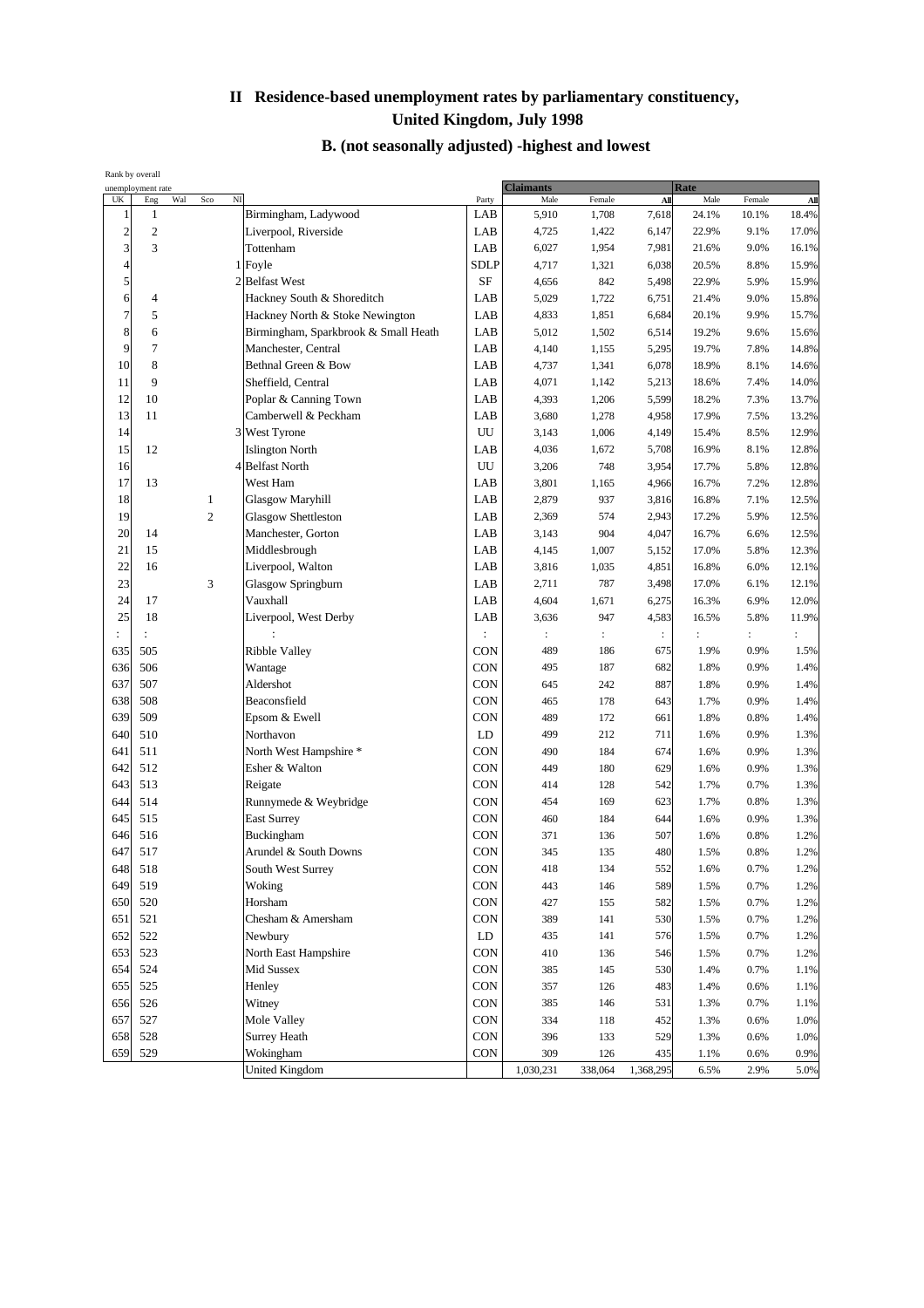|                         | Rank by overall                                         |                                      |             |                          |        |                |                |              |              |
|-------------------------|---------------------------------------------------------|--------------------------------------|-------------|--------------------------|--------|----------------|----------------|--------------|--------------|
| UK                      | unemployment rate<br>Wal<br>$\operatorname{Sco}$<br>Eng | $_{\rm NI}$                          | Party       | <b>Claimants</b><br>Male | Female | All            | Rate<br>Male   | Female       | All          |
| 1                       | $\mathbf{1}$                                            | Birmingham, Ladywood                 | LAB         | 5,910                    | 1708   | 7,618          | 24.1%          | 10.1%        | 18.4%        |
| $\overline{\mathbf{c}}$ | $\overline{c}$                                          | Liverpool, Riverside                 | LAB         | 4,725                    | 1422   | 6,147          | 22.9%          | 9.1%         | 17.0%        |
| 3                       | 3                                                       | Tottenham                            | LAB         | 6,027                    | 1954   | 7,981          | 21.6%          | 9.0%         | 16.1%        |
| 6                       | $\overline{4}$                                          | Hackney South & Shoreditch           | LAB         | 5,029                    | 1722   | 6,751          | 21.4%          | 9.0%         | 15.8%        |
| $\overline{7}$          | 5                                                       | Hackney North & Stoke Newington      | LAB         | 4,833                    | 1851   | 6,684          | 20.1%          | 9.9%         | 15.7%        |
| 8                       | 6                                                       | Birmingham, Sparkbrook & Small Heath | LAB         | 5,012                    | 1502   | 6,514          | 19.2%          | 9.6%         | 15.6%        |
| 9                       | 7                                                       | Manchester, Central                  | LAB         | 4,140                    | 1155   | 5,295          | 19.7%          | 7.8%         | 14.8%        |
| 10                      | 8                                                       | Bethnal Green & Bow                  | LAB         | 4,737                    | 1341   | 6,078          | 18.9%          | 8.1%         | 14.6%        |
| 11                      | 9                                                       | Sheffield, Central                   | LAB         | 4,071                    | 1142   | 5,213          | 18.6%          | 7.4%         | 14.0%        |
| 12                      | 10                                                      | Poplar & Canning Town                | LAB         | 4,393                    | 1206   | 5,599          | 18.2%          | 7.3%         | 13.7%        |
| 13                      | 11                                                      | Camberwell & Peckham                 | LAB         | 3,680                    | 1278   | 4,958          | 17.9%          | 7.5%         | 13.2%        |
| 15                      | 12                                                      | <b>Islington North</b>               | LAB         | 4,036                    | 1672   | 5,708          | 16.9%          | 8.1%         | 12.8%        |
| 17                      | 13                                                      | West Ham                             | LAB         | 3,801                    | 1165   | 4,966          | 16.7%          | 7.2%         | 12.8%        |
| 20                      | 14                                                      | Manchester, Gorton                   | LAB         | 3,143                    | 904    | 4,047          | 16.7%          | 6.6%         | 12.5%        |
| 21                      | 15                                                      | Middlesbrough                        | LAB         | 4,145                    | 1007   | 5,152          | 17.0%          | 5.8%         | 12.3%        |
| 22                      | 16                                                      | Liverpool, Walton                    | LAB         | 3,816                    | 1035   | 4,851          | 16.8%          | 6.0%         | 12.1%        |
| 24                      | 17                                                      | Vauxhall                             | LAB         | 4,604                    | 1671   | 6,275          | 16.3%          | 6.9%         | 12.0%        |
| 25                      | 18                                                      | Liverpool, West Derby                | LAB         | 3,636                    | 947    | 4,583          | 16.5%          | 5.8%         | 11.9%        |
| 26                      | 19                                                      | Holborn & St Pancras                 | LAB         | 3,496                    | 1345   | 4,841          | 15.8%          | 7.3%         | 11.9%        |
| 27                      | 20                                                      | Lewisham, Deptford                   | LAB         | 3,619                    | 1234   | 4,853          | 16.3%          | 6.6%         | 11.9%        |
| 28                      | 21                                                      | North Southwark & Bermondsey         | LD          | 3,695                    | 1284   | 4,979          | 15.6%          | 6.9%         | 11.8%        |
| 29                      | 22                                                      | Nottingham East                      | LAB         | 3,748                    | 1040   | 4,788          | 16.0%          | 5.9%         | 11.7%        |
| 30                      | 23                                                      | <b>Leeds Central</b>                 | LAB         | 3,879                    | 948    | 4,827          | 16.3%          | 5.4%         | 11.6%        |
| 31                      | 24                                                      | <b>Bradford West</b>                 | LAB         | 3,474                    | 1012   | 4,486          | 14.8%          | 6.3%         | 11.4%        |
| 32                      | 25                                                      | Tyne Bridge                          | LAB         | 3,512                    | 731    | 4,243          | 15.8%          | 4.6%         | 11.1%        |
| 33                      | 26                                                      | <b>Birkenhead</b>                    | LAB         | 3,263                    | 844    | 4,107          | 15.5%          | 5.2%         | 11.0%        |
| 34                      | 27                                                      | <b>Bootle</b>                        | LAB         | 3,076                    | 749    | 3,825          | 15.4%          | 5.1%         | 11.0%        |
| 35                      | 28                                                      | Islington South & Finsbury           | LAB         | 3,119                    | 1237   | 4,356          | 14.1%          | 7.1%         | 11.0%        |
| 38                      | 29                                                      | East Ham                             | LAB         | 3,546                    | 1063   | 4,609          | 13.7%          | 6.2%         | 10.7%        |
| 39                      | 30                                                      | Birmingham, Hodge Hill               | LAB         | 2,732                    | 737    | 3,469          | 14.1%          | 5.6%         | 10.6%        |
| 40                      | 31                                                      | Greenwich & Woolwich                 | LAB         | 3,265                    | 1157   | 4,422          | 14.0%          | 6.3%         | 10.6%        |
| 41                      | 32                                                      | Kingston upon Hull North             | LAB         | 3,493                    | 999    | 4,492          | 14.0%          | 5.7%         | 10.6%        |
| 42                      | 33                                                      | Liverpool, Wavertree                 | LAB         | 3,441                    | 997    | 4,438          | 14.8%          | 5.3%         | 10.5%        |
| 43                      | 34                                                      | Hartlepool                           | LAB         | 3,341                    | 852    | 4,193          | 14.1%          | 5.0%         | 10.3%        |
| 44                      | 35                                                      | <b>Brent South</b>                   | LAB         | 3,380                    | 1140   | 4,520          | 13.6%          | 5.8%         | 10.1%        |
| 45                      | 36                                                      | Plymouth, Sutton                     | $\rm LAB$   | 3,200                    | 1007   | 4,207          | 13.2%          | 5.8%         | 10.1%        |
| 49                      | 37                                                      | <b>Stockton North</b>                | LAB         | 3,105                    | 795    | 3,900          | 13.5%          | 4.8%         | 9.9%         |
| 50                      | 38                                                      | Knowsley South                       | ${\rm LAB}$ | 3,282                    | 874    | 4,156          | 13.5%          | 4.8%         | $9.8\%$      |
| 51                      | 39                                                      | South Shields                        | LAB         | 2,712                    | 750    | 3,462          | 13.0%          | 5.1%         | 9.7%         |
| 52                      | 40                                                      | Kingston upon Hull West & Hessle     | LAB         | 2,981                    | 844    | 3,825          | 12.9%          | 5.1%         | 9.7%         |
| 53                      | 41                                                      | Streatham                            | LAB         | 3,814                    | 1435   | 5,249          | 12.9%          | 5.7%         | 9.6%         |
| 54                      | 42                                                      | Newcastle upon Tyne East & Wallsend  | LAB         | 2,838                    | 721    | 3,559          | 13.5%          | 4.5%         | 9.6%         |
| 58                      | 43                                                      | <b>Great Grimsby</b>                 | LAB         | 3,131                    | 789    | 3,920          | 12.8%          | 4.7%         | 9.5%         |
| 60                      | 44                                                      | Kingston upon Hull East              | LAB         | 2,985                    | 809    | 3,794          | 12.5%          | 4.9%         | 9.4%         |
| 61                      | 45                                                      | Sheffield, Brightside                | LAB         | 2,769                    | 649    | 3,418          | 13.1%          | 4.3%         | 9.4%         |
| 62                      | 46                                                      | Sunderland South                     | LAB         | 2,961                    | 664    | 3,625          | 13.2%          | 4.0%         | 9.3%         |
| 64                      | 47                                                      | <b>Brent East</b>                    | LAB         | 2,901                    | 1072   | 3,973          | 12.2%          | 5.6%         | 9.2%         |
| 67                      | 48                                                      | Brighton, Pavilion                   | LAB         | 2,757                    | 999    |                | 11.8%          | 5.4%         | 9.0%         |
| 69                      | 49                                                      | <b>Doncaster Central</b>             | LAB         | 2,815                    | 787    | 3,756<br>3,602 | 12.0%          | 4.7%         | 9.0%         |
| 70                      | 50                                                      | Leeds East                           | LAB         | 2,599                    | 699    | 3,298          | 12.3%          | 4.4%         | 8.9%         |
| 72                      | 51                                                      | Manchester, Blackley                 | LAB         | 2,620                    | 640    | 3,260          | 12.3%          | 4.2%         | 8.9%         |
| 74                      | 52                                                      | Regent's Park & Kensington North     | LAB         | 3,614                    | 1568   | 5,182          | 11.2%          | 5.9%         | 8.8%         |
| 76                      | 53                                                      | Newcastle upon Tyne Central          | LAB         |                          | 709    |                |                |              |              |
| 77                      | 54                                                      | <b>Bradford North</b>                | LAB         | 2,437                    | 774    | 3,146          | 12.0%          | 4.4%         | 8.7%         |
| 79                      | 55                                                      | Lewisham West                        | LAB         | 2,832<br>2,606           | 845    | 3,606          | 11.8%<br>11.9% | 4.4%<br>4.6% | 8.7%<br>8.6% |
| 80                      | 56                                                      | Walthamstow                          | LAB         | 2,760                    | 970    | 3,451<br>3,730 | 11.2%          | 5.1%         | 8.5%         |
|                         |                                                         |                                      |             |                          |        |                |                |              |              |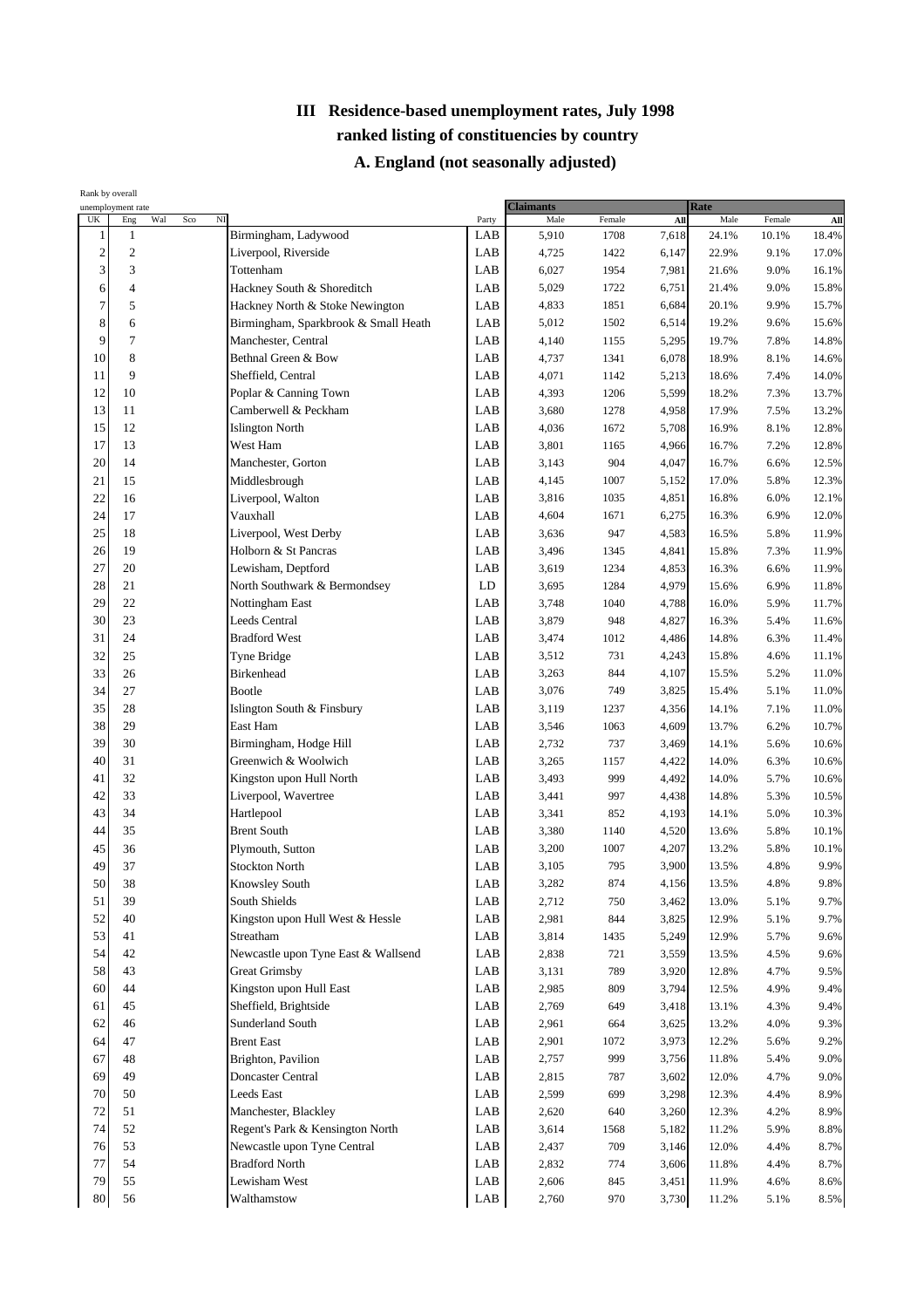|     | Rank by overall<br>unemployment rate |                                      |             | <b>Claimants</b> |        |       | Rate  |        |                 |
|-----|--------------------------------------|--------------------------------------|-------------|------------------|--------|-------|-------|--------|-----------------|
| UK  | Wal<br>$_{\rm NI}$<br>Eng<br>Sco     |                                      | Party       | Male             | Female | All   | Male  | Female | A <sub>II</sub> |
| 81  | 57                                   | Erith & Thamesmead                   | LAB         | 2,791            | 976    | 3,767 | 10.9% | 5.2%   | 8.5%            |
| 82  | 58                                   | Nottingham North                     | LAB         | 2,700            | 772    | 3,472 | 11.5% | 4.5%   | 8.5%            |
| 83  | 59                                   | Sunderland North                     | LAB         | 2,458            | 544    | 3,002 | 12.0% | 3.7%   | 8.5%            |
| 85  | 60                                   | Redcar                               | LAB         | 2,894            | 696    | 3,590 | 11.7% | 3.9%   | 8.5%            |
| 86  | 61                                   | Rotherham                            | LAB         | 2,467            | 585    | 3,052 | 11.7% | 3.9%   | 8.4%            |
| 87  | 62                                   | Nottingham South                     | LAB         | 2,607            | 704    | 3,311 | 11.3% | 4.1%   | 8.2%            |
| 88  | 63                                   | Manchester, Withington               | LAB         | 2,290            | 781    | 3,071 | 11.0% | 4.6%   | 8.2%            |
| 89  | 64                                   | Huddersfield                         | LAB         | 2,389            | 812    | 3,201 | 10.7% | 4.8%   | 8.2%            |
| 90  | 65                                   | Birmingham, Perry Barr               | LAB         | 2,746            | 902    | 3,648 | 10.8% | 4.7%   | 8.2%            |
| 91  | 66                                   | Liverpool, Garston                   | LAB         | 2,511            | 675    | 3,186 | 11.4% | 4.0%   | 8.2%            |
| 92  | 67                                   | Wallasey                             | LAB         | 2,447            | 730    | 3,177 | 11.2% | 4.3%   | 8.2%            |
| 93  | 68                                   | Dulwich & West Norwood               | LAB         | 2,938            | 1143   | 4,081 | 10.9% | 4.9%   | 8.1%            |
| 94  | 69                                   | Walsall South                        | LAB         | 2,456            | 780    | 3,236 | 10.4% | 4.8%   | 8.1%            |
| 96  | 70                                   | Derby South                          | LAB         | 2,977            | 828    | 3,805 | 10.7% | 4.2%   | 8.0%            |
| 97  | 71                                   | Rochford & Southend East             | CON         | 2,661            | 737    | 3,398 | 10.7% | 4.1%   | 8.0%            |
| 98  | 72                                   | Hornsey & Wood Green                 | LAB         | 3,238            | 1251   | 4,489 | 10.6% | 4.9%   | 8.0%            |
| 102 | 73                                   | Ealing, Acton & Shepherd's Bush      | LAB         | 3,225            | 1094   | 4,319 | 10.7% | 4.4%   | 7.9%            |
| 104 | 74                                   | Birmingham, Edgbaston                | LAB         | 2,413            | 764    | 3,177 | 10.5% | 4.3%   | 7.8%            |
| 106 | 75                                   | Wolverhampton South East             | LAB         | 2,003            | 578    | 2,581 | 10.0% | 4.4%   | 7.8%            |
| 108 | 76                                   | Doncaster North                      | LAB         | 2,208            | 560    | 2,768 | 10.2% | 3.8%   | 7.6%            |
| 111 | 77                                   | Sheffield, Heeley                    | LAB         | 2,412            | 687    | 3,099 | 10.3% | 3.9%   | 7.6%            |
| 112 | 78                                   | Leicester South                      | LAB         | 2,551            | 787    | 3,338 | 10.2% | 4.1%   | 7.6%            |
| 113 | 79                                   | Edmonton                             | LAB         | 2,399            | 806    | 3,205 | 9.9%  | 4.5%   | 7.6%            |
| 114 | 80                                   | Lewisham East                        | LAB         | 2,025            | 728    | 2,753 | 10.0% | 4.5%   | 7.6%            |
| 115 | 81                                   | Leyton & Wanstead                    | LAB         | 2,406            | 805    | 3,211 | 10.1% | 4.3%   | 7.5%            |
| 117 | 82                                   | Knowsley North & Sefton East         | LAB         | 2,606            | 756    | 3,362 | 10.3% | 3.9%   | 7.5%            |
| 118 | 83                                   | Warley                               | LAB         | 2,078            | 691    | 2,769 | 9.7%  | 4.4%   | 7.5%            |
| 122 | 84                                   |                                      |             |                  |        |       |       |        |                 |
|     |                                      | Copeland                             | LAB         | 2,024            | 537    | 2,561 | 9.9%  | 3.8%   | 7.4%            |
| 123 | 85                                   | Birmingham, Erdington                | LAB         | 2,619            | 664    | 3,283 | 10.1% | 3.6%   | 7.4%            |
| 127 | 86                                   | West Bromwich West                   | <b>SPKR</b> | 2,312            | 728    | 3,040 | 9.3%  | 4.4%   | 7.4%            |
| 128 | 87                                   | Middlesbrough South & East Cleveland | LAB         | 2,389            | 678    | 3,067 | 9.8%  | 3.9%   | 7.4%            |
| 129 | 88                                   | Brighton, Kemptown                   | LAB         | 2,179            | 705    | 2,884 | 9.7%  | 4.2%   | 7.3%            |
| 130 | 89                                   | Darlington                           | LAB         | 2,343            | 647    | 2,990 | 10.0% | 3.7%   | 7.3%            |
| 131 | 90                                   | <b>Coventry North East</b>           | LAB         | 2,685            | 789    | 3,474 | 9.7%  | 3.9%   | 7.3%            |
| 134 | 91                                   | Leicester West                       | LAB         | 2,313            | 696    | 3,009 | 9.9%  | 3.9%   | 7.3%            |
| 136 | 92                                   | Hampstead & Highgate                 | LAB         | 2,493            | 1106   | 3,599 | 9.4%  | 4.8%   | 7.3%            |
| 137 | 93                                   | Rochdale                             | LAB         | 2,381            | 640    | 3,021 | 9.9%  | 3.6%   | 7.2%            |
| 138 | 94                                   | North Thanet                         | <b>CON</b>  | 2,104            | 582    | 2.686 | 9.8%  | 3.7%   | 7.2%            |
| 139 | 95                                   | Wentworth                            | LAB         | 2,167            | 586    | 2,753 | 9.8%  | 3.7%   | 7.2%            |
| 140 | 96                                   | Great Yarmouth                       | LAB         | 2,245            | 684    | 2,929 | 9.4%  | 4.1%   | 7.2%            |
| 141 | 97                                   | North Tyneside                       | LAB         | 2,267            | 599    | 2,866 | 10.0% | 3.5%   | 7.2%            |
| 142 | 98                                   | Lincoln                              | LAB         | 2,273            | 623    | 2,896 | 9.7%  | 3.7%   | 7.2%            |
| 144 | 99                                   | Norwich South                        | LAB         | 2,323            | 740    | 3,063 | 9.5%  | 4.0%   | 7.1%            |
| 146 | 100                                  | Barnsley East & Mexborough           | LAB         | 2,139            | 564    | 2,703 | 9.5%  | 3.6%   | 7.1%            |
| 147 | 101                                  | Croydon North                        | LAB         | 3,075            | 1081   | 4,156 | 9.5%  | 4.1%   | 7.1%            |
| 154 | 102                                  | Walsall North                        | LAB         | 2,360            | 690    | 3,050 | 9.1%  | 4.0%   | 7.0%            |
| 155 | 103                                  | Portsmouth South                     | LD          | 2,453            | 715    | 3,168 | 9.2%  | 3.8%   | 7.0%            |
| 156 | 104                                  | Salford                              | LAB         | 1,926            | 467    | 2,393 | 9.6%  | 3.2%   | 6.9%            |
| 157 | 105                                  | Barking*                             | LAB         | 1,567            | 523    | 2,090 | 8.8%  | 4.2%   | 6.9%            |
| 158 | 106                                  | Jarrow                               | LAB         | 2,044            | 539    | 2,583 | 9.5%  | 3.4%   | 6.9%            |
| 160 | 107                                  | Birmingham, Northfield               | LAB         | 1,740            | 538    | 2,278 | 9.2%  | 3.8%   | 6.9%            |
| 162 | 108                                  | Wansbeck                             | LAB         | 1,931            | 567    | 2,498 | 9.5%  | 3.5%   | 6.9%            |
| 164 | 109                                  | Birmingham, Selly Oak                | LAB         | 2,189            | 797    | 2,986 | 9.0%  | 4.1%   | 6.8%            |
| 165 | 110                                  | Blackburn                            | LAB         | 2,365            | 607    | 2,972 | 9.3%  | 3.3%   | 6.8%            |
| 166 | 111                                  | <b>Barnsley Central</b>              | LAB         | 2,048            | 488    |       | 9.5%  |        |                 |
|     |                                      |                                      |             |                  |        | 2,536 |       | 3.1%   | 6.8%            |
| 167 | 112                                  | South Thanet                         | LAB         | 1,881            | 499    | 2,380 | 9.2%  | 3.4%   | 6.8%            |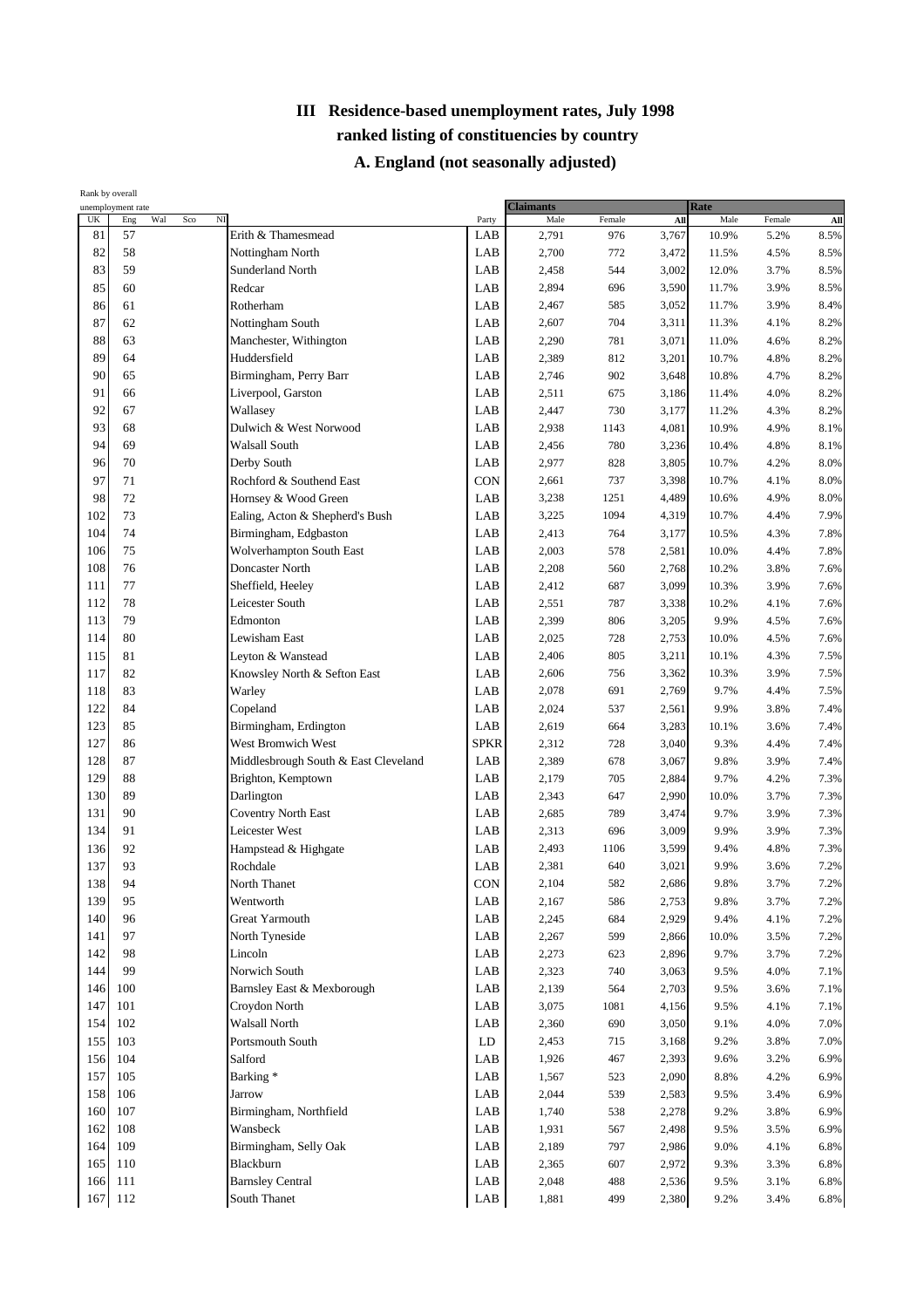| Rank by overall                 | unemployment rate                |                            |            | <b>Claimants</b> |        |       | Rate    |        |             |
|---------------------------------|----------------------------------|----------------------------|------------|------------------|--------|-------|---------|--------|-------------|
| $\ensuremath{\text{UK}}\xspace$ | $_{\rm NI}$<br>Wal<br>Sco<br>Eng |                            | Party      | Male             | Female | AII   | Male    | Female | ${\bf All}$ |
| 168                             | 113                              | Birmingham, Yardley        | LAB        | 1,720            | 530    | 2,250 | 8.9%    | 3.8%   | 6.8%        |
| 169                             | 114                              | <b>St Helens South</b>     | LAB        | 2,128            | 591    | 2,719 | 9.2%    | 3.4%   | 6.7%        |
| 170                             | 115                              | <b>St Ives</b>             | LD         | 1,915            | 759    | 2,674 | 8.2%    | 4.6%   | 6.7%        |
| 171                             | 116                              | Torbay                     | LD         | 2,129            | 578    | 2,707 | 9.4%    | 3.3%   | 6.7%        |
| 172                             | 117                              | Wolverhampton North East   | LAB        | 2,008            | 595    | 2,603 | 8.7%    | 3.8%   | 6.7%        |
| 173                             | 118                              | West Bromwich East         | LAB        | 2,082            | 654    | 2,736 | 8.7%    | 3.8%   | 6.7%        |
| 174                             | 119                              | Ilford South *             | LAB        | 2,464            | 854    | 3,318 | 8.5%    | 4.1%   | 6.7%        |
| 175                             | 120                              | Falmouth & Camborne        | LAB        | 1,979            | 643    | 2,622 | 8.6%    | 3.9%   | 6.7%        |
| 177                             | 121                              | Waveney                    | LAB        | 2,121            | 761    | 2,882 | 8.3%    | 4.3%   | 6.6%        |
| 179                             | 122                              | Hastings & Rye             | LAB        | 2,243            | 558    | 2,801 | 9.3%    | 3.0%   | 6.6%        |
| 182                             | 123                              | Hammersmith & Fulham       | LAB        | 2,848            | 1152   | 4,000 | 8.9%    | 3.9%   | 6.5%        |
| 183                             | 124                              | Halton                     | LAB        | 1,979            | 584    | 2,563 | 8.7%    | 3.5%   | 6.5%        |
| 184                             | 125                              | Wolverhampton South West   | LAB        | 1,908            | 683    | 2,591 | 8.3%    | 4.0%   | 6.5%        |
| 186                             | 126                              | Preston                    | LAB        | 2,264            | 590    | 2,854 | 8.9%    | 3.1%   | 6.5%        |
| 188                             | 127                              | <b>Stockton South</b>      | LAB        | 2,066            | 604    | 2,670 | 8.6%    | 3.4%   | 6.4%        |
| 189                             | 128                              | Tooting                    | LAB        | 2,313            | 814    | 3,127 | 8.7%    | 3.6%   | 6.3%        |
| 192                             | 129                              | Tynemouth                  | LAB        | 1,910            | 567    | 2,477 | 8.7%    | 3.3%   | 6.3%        |
| 193                             | 130                              | Workington                 | LAB        | 2,029            | 512    | 2,541 | 8.6%    | 3.0%   | 6.3%        |
| 194                             | 131                              | <b>Bournemouth West</b>    | CON        | 1,663            | 432    | 2,095 | 8.6%    | 3.1%   | 6.3%        |
| 195                             | 132                              | Hove                       | LAB        | 1,878            | 691    |       | 8.2%    |        | 6.3%        |
| 196                             | 133                              |                            | <b>CON</b> |                  |        | 2,569 |         | 3.8%   |             |
|                                 |                                  | Folkestone & Hythe         |            | 2,090            | 510    | 2,600 | 8.6%    | 2.9%   | 6.2%        |
| 197                             | 134                              | Leeds West                 | LAB        | 2,059            | 537    | 2,596 | 8.7%    | 3.0%   | 6.2%        |
| 198                             | 135                              | <b>Coventry South</b>      | LAB        | 2,010            | 591    | 2,601 | 8.3%    | 3.3%   | 6.2%        |
| 200                             | 136                              | Harwich                    | LAB        | 1,709            | 482    | 2,191 | 8.3%    | 3.2%   | 6.2%        |
| 201                             | 137                              | Halifax                    | LAB        | 2,270            | 582    | 2,852 | 8.7%    | 2.8%   | 6.1%        |
| 202                             | 138                              | Isle of Wight              | LD         | 2,528            | 799    | 3,327 | 8.1%    | 3.4%   | 6.1%        |
| 203                             | 139                              | Cleethorpes                | LAB        | 1,957            | 629    | 2,586 | 7.8%    | 3.6%   | 6.1%        |
| 207                             | 140                              | Birmingham, Hall Green     | LAB        | 1,696            | 571    | 2,267 | 8.0%    | 3.6%   | 6.1%        |
| 208                             | 141                              | Eltham                     | LAB        | 1,697            | 554    | 2,251 | 8.1%    | 3.4%   | 6.1%        |
| 210                             | 142                              | Ealing Southall            | LAB        | 2,529            | 924    | 3,453 | 8.0%    | 3.7%   | 6.0%        |
| 211                             | 143                              | Scunthorpe                 | LAB        | 1,757            | 538    | 2,295 | 7.8%    | 3.5%   | 6.0%        |
| 212                             | 144                              | Houghton & Washington East | LAB        | 1,814            | 509    | 2,323 | 8.3%    | 3.1%   | 6.0%        |
| 213                             | 145                              | Chesterfield               | LAB        | 2,070            | 605    | 2,675 | 8.1%    | 3.2%   | 6.0%        |
| 215                             | 146                              | Leicester East             | LAB        | 1,653            | 687    | 2,340 | 7.6%    | 4.0%   | 6.0%        |
| 216                             | 147                              | Stoke-on-Trent Central     | LAB        | 1,829            | 487    | 2,316 | 8.2%    | 3.0%   | 6.0%        |
| 218                             | 148                              | Easington                  | LAB        | 1,638            | 406    | 2,044 | 8.3%    | 2.8%   | 6.0%        |
| 221                             | 149                              | <b>Bradford South</b>      | LAB        | 2,054            | 656    | 2,710 | 8.0%    | 3.3%   | 5.9%        |
| 222                             | 150                              | <b>Bristol East</b>        | LAB        | 2,135            | 638    | 2,773 | $8.0\%$ | 3.1%   | 5.9%        |
| 224                             | 151                              | Don Valley                 | LAB        | 1,821            | 494    | 2,315 | 7.8%    | 3.1%   | 5.9%        |
| 225                             | 152                              | Dover                      | LAB        | 2,013            | 488    | 2,501 | 8.1%    | 2.8%   | 5.9%        |
| 226                             | 153                              | <b>Luton South</b>         | LAB        | 2,026            | 595    | 2,621 | 7.6%    | 3.3%   | 5.9%        |
| 227                             | 154                              | Plymouth, Devonport        | LAB        | 2,195            | 642    | 2,837 | 7.5%    | 3.3%   | 5.9%        |
| 228                             | 155                              | Morecambe & Lunesdale      | LAB        | 1,699            | 521    | 2,220 | 7.8%    | 3.2%   | 5.8%        |
| 229                             | 156                              | Mansfield                  | LAB        | 1,816            | 557    | 2,373 | 7.8%    | 3.2%   | 5.8%        |
| 230                             | 157                              | Southampton, Itchen        | LAB        | 2,074            | 549    | 2,623 | 7.8%    | 3.0%   | 5.8%        |
| 231                             | 158                              | Wythenshawe & Sale East    | LAB        | 2,101            | 503    | 2,604 | 8.3%    | 2.6%   | 5.8%        |
| 232                             | 159                              | Sheffield, Attercliffe     | LAB        | 1,888            | 530    | 2,418 | 7.9%    | 3.0%   | 5.8%        |
| 233                             | 160                              | Pontefract & Castleford    | LAB        | 1,726            | 520    | 2,246 | 7.6%    | 3.2%   | 5.8%        |
| 234                             | 161                              | <b>Bishop Auckland</b>     | LAB        | 1,827            | 501    | 2,328 | 7.8%    | 2.9%   | 5.8%        |
| 235                             | 162                              | Southampton, Test          | LAB        | 2,025            | 522    | 2,547 | 7.8%    | 2.8%   | 5.7%        |
| 237                             | 163                              | Leeds North East           | LAB        | 1,712            | 562    | 2,274 | 7.7%    | 3.2%   | 5.7%        |
| 238                             | 164                              | Barrow & Furness           | LAB        | 2,010            | 484    | 2,494 | 7.8%    | 2.7%   | 5.7%        |
| 240                             | 165                              | <b>Battersea</b>           | LAB        | 2,103            | 754    | 2,857 | 7.8%    | 3.2%   | 5.7%        |
| 242                             | 166                              | <b>Blyth Valley</b>        | LAB        | 1,670            | 552    | 2,222 | 7.6%    | 3.2%   | 5.6%        |
| 244                             | 167                              | Ipswich                    | LAB        | 1,873            | 582    | 2,455 | 7.4%    | 3.2%   | 5.6%        |
| 246                             | 168                              | <b>Bristol West</b>        | LAB        | 2,079            | 769    | 2,848 | 7.4%    | 3.4%   | 5.6%        |
|                                 |                                  |                            |            |                  |        |       |         |        |             |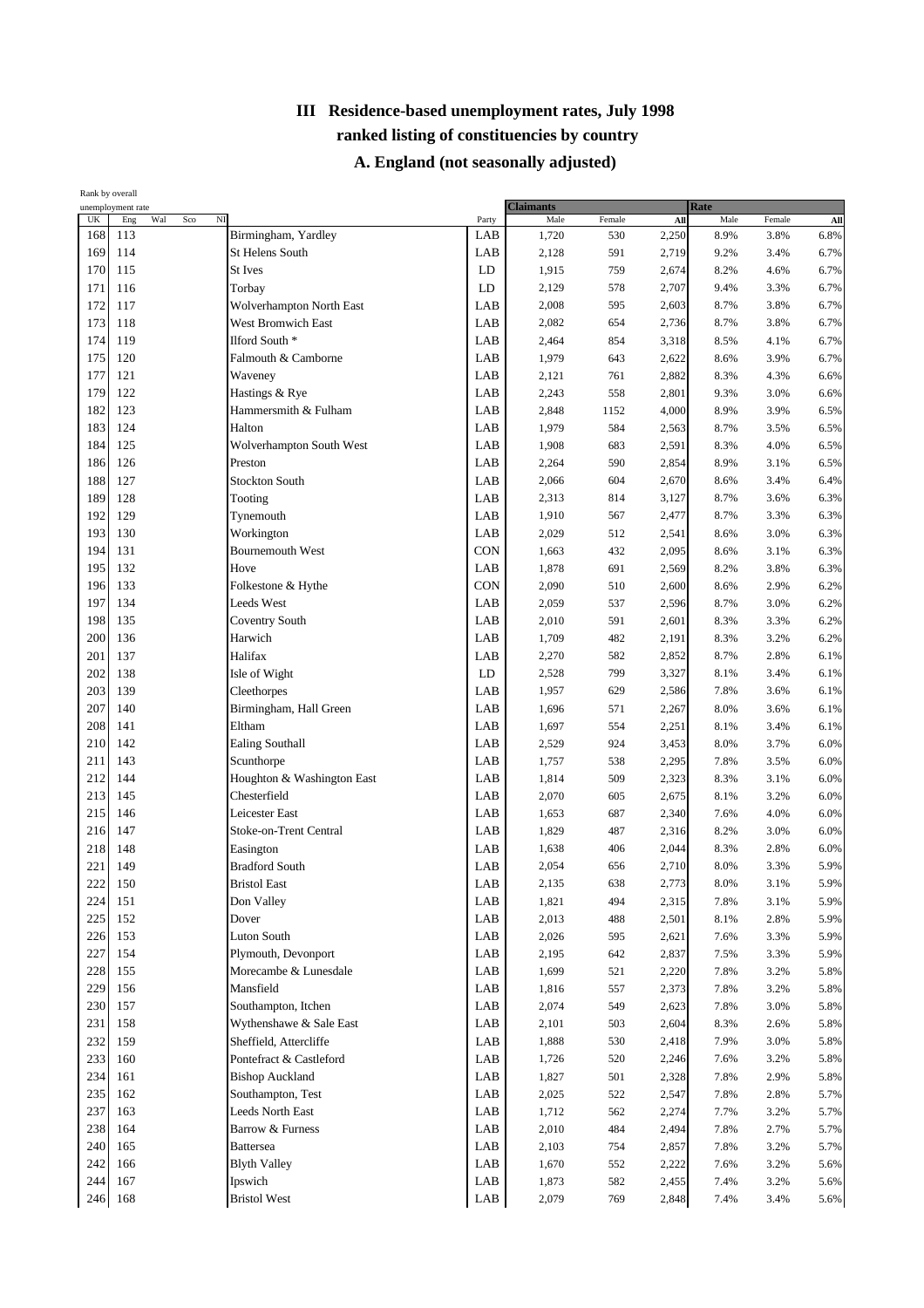| Rank by overall | unemployment rate                   |                                  | <b>Claimants</b> |       |        | Rate  |      |        |             |
|-----------------|-------------------------------------|----------------------------------|------------------|-------|--------|-------|------|--------|-------------|
| UK              | $\overline{M}$<br>Wal<br>Sco<br>Eng |                                  | Party            | Male  | Female | All   | Male | Female | ${\bf All}$ |
| 248             | 169                                 | West Lancashire                  | LAB              | 1,905 | 618    | 2,523 | 7.4% | 3.2%   | 5.6%        |
| 249             | 170                                 | Wakefield                        | LAB              | 1,945 | 600    | 2,545 | 7.4% | 3.1%   | 5.6%        |
| 250             | 171                                 | North West Durham                | LAB              | 1,671 | 475    | 2,146 | 7.5% | 2.9%   | 5.6%        |
| 252             | 172                                 | Cities of London & Westminster   | <b>CON</b>       | 2,245 | 888    | 3,133 | 7.2% | 3.5%   | 5.5%        |
| 253             | 173                                 | <b>Bristol South</b>             | LAB              | 2,138 | 641    | 2,779 | 7.4% | 3.0%   | 5.5%        |
| 254             | 174                                 | <b>Rother Valley</b>             | LAB              | 1,786 | 597    | 2,383 | 7.2% | 3.3%   | 5.5%        |
| 255             | 175                                 | <b>Dudley North</b>              | LAB              | 1,795 | 595    | 2,390 | 6.9% | 3.4%   | 5.5%        |
| 256             | 176                                 | Thurrock                         | LAB              | 1,878 | 596    | 2,474 | 7.1% | 3.2%   | 5.5%        |
| 257             | 177                                 | Barnsley West & Penistone        | LAB              | 1,571 | 466    | 2,037 | 7.3% | 2.9%   | 5.5%        |
| 258             | 178                                 | North Durham                     | LAB              | 1,745 | 463    | 2,208 | 7.5% | 2.7%   | 5.4%        |
| 260             | 179                                 | Hemsworth                        | LAB              | 1,688 | 508    | 2,196 | 7.3% | 3.0%   | 5.4%        |
| 261             | 180                                 | Scarborough & Whitby             | LAB              | 1,810 | 555    | 2,365 | 7.3% | 3.0%   | 5.4%        |
| 263             | 181                                 | <b>St Helens North</b>           | LAB              | 1,747 | 566    | 2,313 | 7.1% | 3.1%   | 5.4%        |
| 264             | 182                                 | Hendon                           | LAB              | 1,940 | 746    | 2,686 | 6.9% | 3.5%   | 5.4%        |
| 265             | 183                                 | Newcastle upon Tyne North        | LAB              | 1,724 | 459    | 2,183 | 7.7% | 2.6%   | 5.4%        |
| 266             | 184                                 | <b>Bolton South East</b>         | LAB              | 1,727 | 443    | 2,170 | 7.4% | 2.6%   | 5.4%        |
| 268             | 185                                 | Ashfield                         | LAB              | 1,881 | 503    | 2,384 | 7.3% | 2.7%   | 5.4%        |
| 269             | 186                                 | Wigan                            | LAB              | 1,597 | 489    | 2,086 | 7.0% | 3.0%   | 5.3%        |
| 270             | 187                                 | Mitcham & Morden                 | LAB              | 1,729 | 607    | 2,336 | 7.0% | 3.2%   | 5.3%        |
| 271             | 188                                 | Crosby                           | LAB              | 1,416 | 439    | 1,855 | 7.3% | 2.8%   | 5.3%        |
| 272             | 189                                 | <b>Bolsover</b>                  | LAB              | 1,591 | 437    | 2,028 | 7.0% | 2.7%   | 5.2%        |
| 273             | 190                                 | <b>Bassetlaw</b>                 | LAB              | 1,688 | 477    | 2,165 | 6.9% | 2.8%   | 5.2%        |
| 274             | 191                                 | <b>Weaver Vale</b>               | LAB              | 1,577 | 506    | 2,083 | 6.8% | 3.0%   | 5.2%        |
| 275             | 192                                 | <b>Brent North</b>               | LAB              | 1,375 | 569    | 1,944 | 6.4% | 3.5%   | 5.2%        |
| 276             | 193                                 | <b>Blackpool South</b>           | LAB              | 1,966 | 481    | 2,447 | 7.5% | 2.3%   | 5.2%        |
| 278             | 194                                 | <b>Enfield North</b>             | LAB              | 1,755 | 607    | 2,362 | 6.7% | 3.1%   | 5.2%        |
| 279             | 195                                 | Oldham West & Royton             | LAB              | 1,843 | 501    | 2,344 | 7.2% | 2.5%   | 5.2%        |
| 280             | 196                                 | Dagenham                         | LAB              | 1,380 | 463    | 1,843 | 6.6% | 3.1%   | 5.1%        |
| 281             | 197                                 | Croydon Central                  | LAB              | 2,190 | 701    | 2,891 | 6.8% | 2.8%   | 5.1%        |
| 284             | 198                                 | Enfield, Southgate               | LAB              | 1,514 | 618    | 2,132 | 6.3% | 3.4%   | 5.0%        |
| 285             | 199                                 | <b>Bournemouth East</b>          | CON              | 1,389 | 422    | 1,811 | 6.9% | 2.7%   | 5.0%        |
| 287             | 200                                 | Southend West                    | CON              | 1,489 | 457    | 1,946 | 6.7% | 2.8%   | 5.0%        |
| 289             | 201                                 | Heywood & Middleton              | LAB              | 1,862 | 531    | 2,393 | 6.9% | 2.5%   | 5.0%        |
| 290             | 202                                 | Southport                        | LD               | 1,515 | 520    | 2,035 | 6.8% | 2.8%   | 5.0%        |
| 292             | 203                                 | Stretford & Urmston              | LAB              | 1,756 | 539    | 2,295 | 6.8% | 2.7%   | 5.0%        |
| 294             | 204                                 | Gateshead East & Washington West | LAB              | 1,598 | 459    | 2,057 | 6.8% | 2.6%   | 5.0%        |
| 295             | 205                                 | Blaydon                          | LAB              | 1,565 | 436    | 2,001 | 6.9% | 2.5%   | 5.0%        |
| 296             | 206                                 | Sittingbourne & Sheppey          | LAB              | 1,541 | 527    | 2,068 | 6.2% | 3.2%   | 5.0%        |
| 297             | 207                                 | Truro & St Austell               | LD               | 1,562 | 558    | 2,120 | 6.3% | 3.1%   | 4.9%        |
| 299             | 208                                 | York, City of                    | LAB              | 1,827 | 596    | 2,423 | 6.7% | 2.7%   | 4.9%        |
| 300             | 209                                 | Sedgefield                       | LAB              | 1,440 | 483    | 1,923 | 6.4% | 2.9%   | 4.9%        |
| 301             | 210                                 | Bedford                          | LAB              | 1,645 | 585    | 2,230 | 6.3% | 3.0%   | 4.9%        |
| 302             | 211                                 | East Yorkshire                   | CON              | 1,444 | 470    | 1,914 | 6.3% | 2.9%   | 4.9%        |
| 303             | 212                                 | Derby North                      | LAB              | 1,736 | 530    | 2,266 | 6.4% | 2.7%   | 4.8%        |
| 304             | 213                                 | Medway                           | LAB              | 1,530 | 520    | 2,050 | 6.0% | 3.1%   | 4.8%        |
| 305             | 214                                 | Gravesham                        | LAB              | 1,653 | 573    | 2,226 | 6.1% | 3.0%   | 4.8%        |
| 306             | 215                                 | Exeter                           | LAB              | 1,748 | 635    | 2,383 | 6.4% | 2.8%   | 4.8%        |
| 307             | 216                                 | North Cornwall                   | LD               | 1,590 | 576    | 2,166 | 6.0% | 3.1%   | 4.8%        |
| 309             | 217                                 | Carlisle                         | LAB              | 1,417 | 433    | 1,850 | 6.6% | 2.5%   | 4.8%        |
| 310             | 218                                 | Durham, City of                  | LAB              | 1,328 | 498    | 1,826 | 6.2% | 2.9%   | 4.8%        |
| 311             | 219                                 | Berwick-upon-Tweed               | LD               | 1,145 | 413    | 1,558 | 6.0% | 3.0%   | 4.8%        |
| 312             | 220                                 | Coventry North West              | LAB              | 1,783 | 570    | 2,353 | 6.3% | 2.7%   | 4.7%        |
| 314             | 221                                 | Brigg & Goole                    | LAB              | 1,364 | 464    | 1,828 | 6.0% | 2.9%   | 4.7%        |
| 316             | 222                                 | Ealing North *                   | LAB              | 1,833 | 675    | 2,508 | 6.1% | 2.8%   | 4.7%        |
| 317             | 223                                 | Wirral West                      | LAB              | 1,221 | 467    | 1,688 | 6.1% | 2.9%   | 4.7%        |
|                 | 318 224                             | <b>Bolton North East</b>         | LAB              | 1,579 | 418    | 1,997 | 6.4% | 2.3%   | 4.7%        |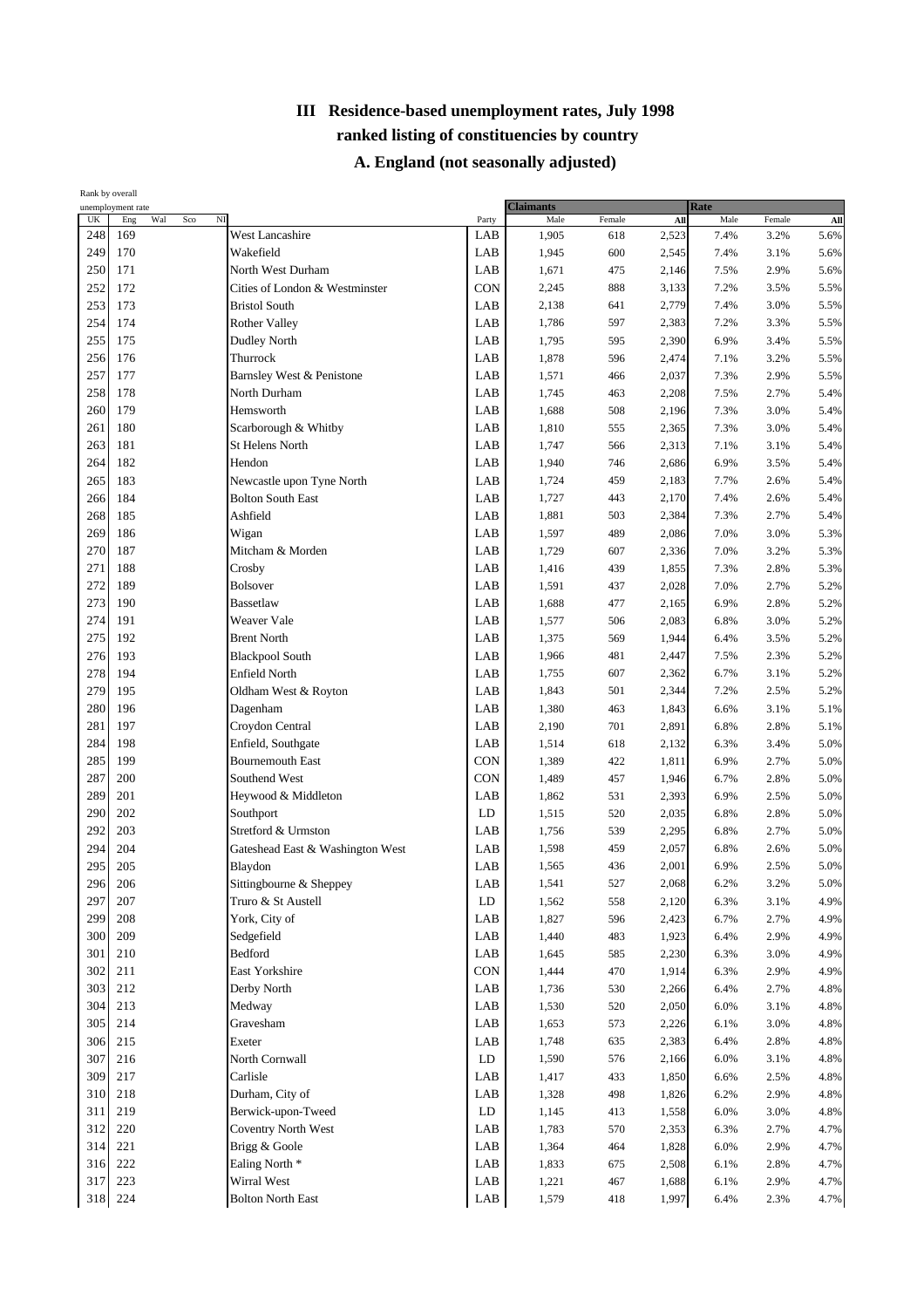| UK<br>Wal<br>$_{\rm NI}$<br>Male<br>Male<br>Eng<br>Sco<br>Party<br>Female<br>$\mathbf{All}$<br>Female<br>319<br>225<br>Keighley<br>LAB<br>4.7%<br>1,424<br>508<br>1,932<br>6.1%<br>2.8%<br>226<br>321<br>Peterborough<br>LAB<br>1,608<br>6.0%<br>556<br>2,164<br>2.8%<br>324<br>227<br>LAB<br>1,590<br>528<br>2.7%<br>Norwich North<br>2,118<br>6.0%<br>325<br>228<br>LAB<br>1,370<br>Dewsbury<br>355<br>1,725<br>6.2%<br>2.2%<br>326<br>229<br>LAB<br>1,406<br>423<br>4.5%<br>Cambridge<br>1,829<br>6.1%<br>2.4%<br>327<br>230<br>Halesowen & Rowley Regis<br>LAB<br>1,429<br>479<br>5.8%<br>2.7%<br>4.5%<br>1,908<br>329<br>231<br>LAB<br>1,541<br>360<br>4.5%<br>Blackpool North & Fleetwood<br>1,901<br>6.6%<br>1.9%<br>332<br>232<br><b>Oxford East</b><br>LAB<br>1,463<br>448<br>6.2%<br>4.5%<br>1,911<br>2.3%<br>333<br>233<br>LAB<br>Slough<br>1,668<br>487<br>6.0%<br>2,155<br>2.4%<br>334<br>234<br>Sheffield, Hillsborough<br>LAB<br>4.5%<br>1,626<br>597<br>2,223<br>5.8%<br>2.7%<br>235<br>335<br>North East Derbyshire<br>LAB<br>1,515<br>456<br>1,971<br>5.9%<br>2.5%<br>236<br>CON<br>336<br>Bridgwater<br>1,409<br>449<br>5.7%<br>1,858<br>2.6%<br>337<br>237<br>LD<br>Torridge & West Devon<br>1,405<br>538<br>1,943<br>5.4%<br>3.0%<br>338<br>238<br>LAB<br>1,340<br>504<br>6.0%<br>Putney<br>1,844<br>2.6%<br>339<br>239<br>LAB<br>1,741<br>Gloucester<br>559<br>2,300<br>5.9%<br>2.5%<br>340<br>240<br>Eccles<br>LAB<br>1,486<br>1,932<br>6.0%<br>2.4%<br>446<br>341<br>241<br>LAB<br>1,441<br>6.0%<br>Batley & Spen<br>405<br>1,846<br>2.3%<br>343<br>242<br>Dudley South<br>LAB<br>478<br>1,918<br>5.6%<br>1,440<br>2.6%<br>344<br>243<br>CON<br>Canterbury<br>1,411<br>424<br>5.9%<br>1,835<br>2.3%<br>Meriden<br>345<br>244<br>CON<br>1,684<br>586<br>5.6%<br>2.7%<br>2,270<br>Finchley & Golders Green<br>LAB<br>346<br>245<br>1,525<br>681<br>5.4%<br>2,206<br>3.1%<br>351<br>CON<br>246<br>Beverley & Holderness<br>1,343<br>540<br>2.9%<br>4.3%<br>1,883<br>5.4%<br>353<br>247<br>Ashton under Lyne<br>LAB<br>1,613<br>450<br>5.9%<br>2.2%<br>4.3%<br>2,063<br>355<br>248<br><b>Luton North</b><br>LAB<br>1,451<br>489<br>5.5%<br>4.3%<br>1,940<br>2.6%<br>356<br>249<br>Leeds North West<br>LAB<br>1,209<br>393<br>1,602<br>5.8%<br>2.4%<br>357<br>250<br>LAB<br>483<br>4.3%<br>Sherwood<br>1,473<br>1,956<br>5.6%<br>2.5%<br>358<br>251<br>Leigh<br>LAB<br>1,387<br>458<br>1,845<br>5.5%<br>2.5%<br>252<br>Totnes<br>CON<br>442<br>360<br>1,113<br>1,555<br>5.3%<br>2.9%<br>253<br>Beckenham<br>CON<br>1,595<br>519<br>5.7%<br>361<br>2,114<br>2.4%<br>254<br>363<br><b>Burton</b><br>LAB<br>1,434<br>503<br>1,937<br>5.3%<br>2.6%<br>255<br>North West Norfolk<br>LAB<br>364<br>1,362<br>556<br>5.2%<br>2.9%<br>4.2%<br>1,918<br>256<br>Makerfield<br>365<br>LAB<br>1,350<br>464<br>1,814<br>5.4%<br>2.5%<br>366<br>257<br>LAB<br>Stoke-on-Trent South<br>1,384<br>500<br>1,884<br>5.4%<br>2.6%<br>367<br>258<br>LAB<br>Stalybridge & Hyde<br>1,390<br>437<br>1,827<br>5.6%<br>2.3%<br>368<br>259<br>Newark<br>LAB<br>1,283<br>495<br>1,778<br>5.1%<br>2.8%<br>Stoke-on-Trent North<br>370<br>260<br>LAB<br>1,189<br>344<br>1,533<br>5.5%<br>2.2%<br>LD<br>5.3%<br>371<br>261<br>Bath *><br>1,235<br>517<br>1,752<br>2.7%<br>372<br>262<br>LAB<br>2,070<br>Feltham & Heston<br>1,523<br>547<br>5.3%<br>2.6%<br><b>CON</b><br>1,383<br>401<br>1,784<br>2.2%<br>373<br>263<br>5.5%<br>Havant<br>1,373<br>374<br>264<br>Cheltenham<br>LD<br>429<br>1,802<br>5.6%<br>2.2%<br>375<br>265<br>Crewe & Nantwich<br>LAB<br>1,339<br>5.4%<br>2.3%<br>417<br>1,756<br>376<br>266<br>Gainsborough<br>CON<br>1,087<br>1,548<br>4.8%<br>461<br>3.0%<br>377<br>267<br>Northampton North<br>LAB<br>1,473<br>543<br>2,016<br>5.3%<br>2.5%<br>378<br>268<br><b>Harrow East</b><br>LAB<br>1,469<br>682<br>4.9%<br>2,151<br>3.0%<br>379<br>269<br>Kensington & Chelsea<br>CON<br>1,540<br>812<br>2,352<br>4.8%<br>3.1%<br>270<br>North Devon<br>380<br>LD<br>1,294<br>432<br>4.0%<br>1,726<br>5.2%<br>2.4%<br>271<br>Sheffield, Hallam<br>383<br>LD<br>902<br>4.0%<br>412<br>1,314<br>4.9%<br>2.8%<br>272<br>Telford<br>1,189<br>373<br>4.0%<br>384<br>LAB<br>1,562<br>5.3%<br>2.2%<br>273<br>Ellesmere Port & Neston<br>4.0%<br>385<br>LAB<br>1,308<br>374<br>1,682<br>5.4%<br>2.1%<br>387<br>274<br>Chester, City of<br>LAB<br>4.0%<br>1,283<br>389<br>1,672<br>5.3%<br>2.1%<br>388<br>275<br>Stockport<br>LAB<br>1,380<br>345<br>1,725<br>5.6%<br>1.8%<br>389<br>276<br>Portsmouth North<br>LAB<br>1,245<br>375<br>1,620<br>5.3%<br>2.2%<br>391<br>277<br>Colne Valley<br>LAB<br>1,335<br>493<br>1,828<br>5.1%<br>2.4%<br>392<br>278<br>Wirral South<br>LAB<br>1,059<br>385<br>1,444<br>5.1%<br>2.4%<br>393<br>279<br>Oldham East & Saddleworth<br>LAB<br>1,466<br>475<br>1,941<br>5.2%<br>2.2%<br>Brentford & Isleworth | Rank by overall | unemployment rate |  | <b>Claimants</b> |       |     | Rate  |      |      |      |
|-----------------------------------------------------------------------------------------------------------------------------------------------------------------------------------------------------------------------------------------------------------------------------------------------------------------------------------------------------------------------------------------------------------------------------------------------------------------------------------------------------------------------------------------------------------------------------------------------------------------------------------------------------------------------------------------------------------------------------------------------------------------------------------------------------------------------------------------------------------------------------------------------------------------------------------------------------------------------------------------------------------------------------------------------------------------------------------------------------------------------------------------------------------------------------------------------------------------------------------------------------------------------------------------------------------------------------------------------------------------------------------------------------------------------------------------------------------------------------------------------------------------------------------------------------------------------------------------------------------------------------------------------------------------------------------------------------------------------------------------------------------------------------------------------------------------------------------------------------------------------------------------------------------------------------------------------------------------------------------------------------------------------------------------------------------------------------------------------------------------------------------------------------------------------------------------------------------------------------------------------------------------------------------------------------------------------------------------------------------------------------------------------------------------------------------------------------------------------------------------------------------------------------------------------------------------------------------------------------------------------------------------------------------------------------------------------------------------------------------------------------------------------------------------------------------------------------------------------------------------------------------------------------------------------------------------------------------------------------------------------------------------------------------------------------------------------------------------------------------------------------------------------------------------------------------------------------------------------------------------------------------------------------------------------------------------------------------------------------------------------------------------------------------------------------------------------------------------------------------------------------------------------------------------------------------------------------------------------------------------------------------------------------------------------------------------------------------------------------------------------------------------------------------------------------------------------------------------------------------------------------------------------------------------------------------------------------------------------------------------------------------------------------------------------------------------------------------------------------------------------------------------------------------------------------------------------------------------------------------------------------------------------------------------------------------------------------------------------------------------------------------------------------------------------------------------------------------------------------------------------------------------------------------------------------------------------------------------------------------------------------------------------------------------------------------------------------------------------------------------------------------------------------------------------------------------------------------------|-----------------|-------------------|--|------------------|-------|-----|-------|------|------|------|
|                                                                                                                                                                                                                                                                                                                                                                                                                                                                                                                                                                                                                                                                                                                                                                                                                                                                                                                                                                                                                                                                                                                                                                                                                                                                                                                                                                                                                                                                                                                                                                                                                                                                                                                                                                                                                                                                                                                                                                                                                                                                                                                                                                                                                                                                                                                                                                                                                                                                                                                                                                                                                                                                                                                                                                                                                                                                                                                                                                                                                                                                                                                                                                                                                                                                                                                                                                                                                                                                                                                                                                                                                                                                                                                                                                                                                                                                                                                                                                                                                                                                                                                                                                                                                                                                                                                                                                                                                                                                                                                                                                                                                                                                                                                                                                                                                                         |                 |                   |  |                  |       |     |       |      |      | All  |
|                                                                                                                                                                                                                                                                                                                                                                                                                                                                                                                                                                                                                                                                                                                                                                                                                                                                                                                                                                                                                                                                                                                                                                                                                                                                                                                                                                                                                                                                                                                                                                                                                                                                                                                                                                                                                                                                                                                                                                                                                                                                                                                                                                                                                                                                                                                                                                                                                                                                                                                                                                                                                                                                                                                                                                                                                                                                                                                                                                                                                                                                                                                                                                                                                                                                                                                                                                                                                                                                                                                                                                                                                                                                                                                                                                                                                                                                                                                                                                                                                                                                                                                                                                                                                                                                                                                                                                                                                                                                                                                                                                                                                                                                                                                                                                                                                                         |                 |                   |  |                  |       |     |       |      |      |      |
|                                                                                                                                                                                                                                                                                                                                                                                                                                                                                                                                                                                                                                                                                                                                                                                                                                                                                                                                                                                                                                                                                                                                                                                                                                                                                                                                                                                                                                                                                                                                                                                                                                                                                                                                                                                                                                                                                                                                                                                                                                                                                                                                                                                                                                                                                                                                                                                                                                                                                                                                                                                                                                                                                                                                                                                                                                                                                                                                                                                                                                                                                                                                                                                                                                                                                                                                                                                                                                                                                                                                                                                                                                                                                                                                                                                                                                                                                                                                                                                                                                                                                                                                                                                                                                                                                                                                                                                                                                                                                                                                                                                                                                                                                                                                                                                                                                         |                 |                   |  |                  |       |     |       |      |      | 4.6% |
|                                                                                                                                                                                                                                                                                                                                                                                                                                                                                                                                                                                                                                                                                                                                                                                                                                                                                                                                                                                                                                                                                                                                                                                                                                                                                                                                                                                                                                                                                                                                                                                                                                                                                                                                                                                                                                                                                                                                                                                                                                                                                                                                                                                                                                                                                                                                                                                                                                                                                                                                                                                                                                                                                                                                                                                                                                                                                                                                                                                                                                                                                                                                                                                                                                                                                                                                                                                                                                                                                                                                                                                                                                                                                                                                                                                                                                                                                                                                                                                                                                                                                                                                                                                                                                                                                                                                                                                                                                                                                                                                                                                                                                                                                                                                                                                                                                         |                 |                   |  |                  |       |     |       |      |      | 4.6% |
|                                                                                                                                                                                                                                                                                                                                                                                                                                                                                                                                                                                                                                                                                                                                                                                                                                                                                                                                                                                                                                                                                                                                                                                                                                                                                                                                                                                                                                                                                                                                                                                                                                                                                                                                                                                                                                                                                                                                                                                                                                                                                                                                                                                                                                                                                                                                                                                                                                                                                                                                                                                                                                                                                                                                                                                                                                                                                                                                                                                                                                                                                                                                                                                                                                                                                                                                                                                                                                                                                                                                                                                                                                                                                                                                                                                                                                                                                                                                                                                                                                                                                                                                                                                                                                                                                                                                                                                                                                                                                                                                                                                                                                                                                                                                                                                                                                         |                 |                   |  |                  |       |     |       |      |      | 4.5% |
|                                                                                                                                                                                                                                                                                                                                                                                                                                                                                                                                                                                                                                                                                                                                                                                                                                                                                                                                                                                                                                                                                                                                                                                                                                                                                                                                                                                                                                                                                                                                                                                                                                                                                                                                                                                                                                                                                                                                                                                                                                                                                                                                                                                                                                                                                                                                                                                                                                                                                                                                                                                                                                                                                                                                                                                                                                                                                                                                                                                                                                                                                                                                                                                                                                                                                                                                                                                                                                                                                                                                                                                                                                                                                                                                                                                                                                                                                                                                                                                                                                                                                                                                                                                                                                                                                                                                                                                                                                                                                                                                                                                                                                                                                                                                                                                                                                         |                 |                   |  |                  |       |     |       |      |      |      |
|                                                                                                                                                                                                                                                                                                                                                                                                                                                                                                                                                                                                                                                                                                                                                                                                                                                                                                                                                                                                                                                                                                                                                                                                                                                                                                                                                                                                                                                                                                                                                                                                                                                                                                                                                                                                                                                                                                                                                                                                                                                                                                                                                                                                                                                                                                                                                                                                                                                                                                                                                                                                                                                                                                                                                                                                                                                                                                                                                                                                                                                                                                                                                                                                                                                                                                                                                                                                                                                                                                                                                                                                                                                                                                                                                                                                                                                                                                                                                                                                                                                                                                                                                                                                                                                                                                                                                                                                                                                                                                                                                                                                                                                                                                                                                                                                                                         |                 |                   |  |                  |       |     |       |      |      |      |
|                                                                                                                                                                                                                                                                                                                                                                                                                                                                                                                                                                                                                                                                                                                                                                                                                                                                                                                                                                                                                                                                                                                                                                                                                                                                                                                                                                                                                                                                                                                                                                                                                                                                                                                                                                                                                                                                                                                                                                                                                                                                                                                                                                                                                                                                                                                                                                                                                                                                                                                                                                                                                                                                                                                                                                                                                                                                                                                                                                                                                                                                                                                                                                                                                                                                                                                                                                                                                                                                                                                                                                                                                                                                                                                                                                                                                                                                                                                                                                                                                                                                                                                                                                                                                                                                                                                                                                                                                                                                                                                                                                                                                                                                                                                                                                                                                                         |                 |                   |  |                  |       |     |       |      |      |      |
|                                                                                                                                                                                                                                                                                                                                                                                                                                                                                                                                                                                                                                                                                                                                                                                                                                                                                                                                                                                                                                                                                                                                                                                                                                                                                                                                                                                                                                                                                                                                                                                                                                                                                                                                                                                                                                                                                                                                                                                                                                                                                                                                                                                                                                                                                                                                                                                                                                                                                                                                                                                                                                                                                                                                                                                                                                                                                                                                                                                                                                                                                                                                                                                                                                                                                                                                                                                                                                                                                                                                                                                                                                                                                                                                                                                                                                                                                                                                                                                                                                                                                                                                                                                                                                                                                                                                                                                                                                                                                                                                                                                                                                                                                                                                                                                                                                         |                 |                   |  |                  |       |     |       |      |      |      |
|                                                                                                                                                                                                                                                                                                                                                                                                                                                                                                                                                                                                                                                                                                                                                                                                                                                                                                                                                                                                                                                                                                                                                                                                                                                                                                                                                                                                                                                                                                                                                                                                                                                                                                                                                                                                                                                                                                                                                                                                                                                                                                                                                                                                                                                                                                                                                                                                                                                                                                                                                                                                                                                                                                                                                                                                                                                                                                                                                                                                                                                                                                                                                                                                                                                                                                                                                                                                                                                                                                                                                                                                                                                                                                                                                                                                                                                                                                                                                                                                                                                                                                                                                                                                                                                                                                                                                                                                                                                                                                                                                                                                                                                                                                                                                                                                                                         |                 |                   |  |                  |       |     |       |      |      | 4.5% |
|                                                                                                                                                                                                                                                                                                                                                                                                                                                                                                                                                                                                                                                                                                                                                                                                                                                                                                                                                                                                                                                                                                                                                                                                                                                                                                                                                                                                                                                                                                                                                                                                                                                                                                                                                                                                                                                                                                                                                                                                                                                                                                                                                                                                                                                                                                                                                                                                                                                                                                                                                                                                                                                                                                                                                                                                                                                                                                                                                                                                                                                                                                                                                                                                                                                                                                                                                                                                                                                                                                                                                                                                                                                                                                                                                                                                                                                                                                                                                                                                                                                                                                                                                                                                                                                                                                                                                                                                                                                                                                                                                                                                                                                                                                                                                                                                                                         |                 |                   |  |                  |       |     |       |      |      |      |
|                                                                                                                                                                                                                                                                                                                                                                                                                                                                                                                                                                                                                                                                                                                                                                                                                                                                                                                                                                                                                                                                                                                                                                                                                                                                                                                                                                                                                                                                                                                                                                                                                                                                                                                                                                                                                                                                                                                                                                                                                                                                                                                                                                                                                                                                                                                                                                                                                                                                                                                                                                                                                                                                                                                                                                                                                                                                                                                                                                                                                                                                                                                                                                                                                                                                                                                                                                                                                                                                                                                                                                                                                                                                                                                                                                                                                                                                                                                                                                                                                                                                                                                                                                                                                                                                                                                                                                                                                                                                                                                                                                                                                                                                                                                                                                                                                                         |                 |                   |  |                  |       |     |       |      |      | 4.4% |
|                                                                                                                                                                                                                                                                                                                                                                                                                                                                                                                                                                                                                                                                                                                                                                                                                                                                                                                                                                                                                                                                                                                                                                                                                                                                                                                                                                                                                                                                                                                                                                                                                                                                                                                                                                                                                                                                                                                                                                                                                                                                                                                                                                                                                                                                                                                                                                                                                                                                                                                                                                                                                                                                                                                                                                                                                                                                                                                                                                                                                                                                                                                                                                                                                                                                                                                                                                                                                                                                                                                                                                                                                                                                                                                                                                                                                                                                                                                                                                                                                                                                                                                                                                                                                                                                                                                                                                                                                                                                                                                                                                                                                                                                                                                                                                                                                                         |                 |                   |  |                  |       |     |       |      |      | 4.4% |
|                                                                                                                                                                                                                                                                                                                                                                                                                                                                                                                                                                                                                                                                                                                                                                                                                                                                                                                                                                                                                                                                                                                                                                                                                                                                                                                                                                                                                                                                                                                                                                                                                                                                                                                                                                                                                                                                                                                                                                                                                                                                                                                                                                                                                                                                                                                                                                                                                                                                                                                                                                                                                                                                                                                                                                                                                                                                                                                                                                                                                                                                                                                                                                                                                                                                                                                                                                                                                                                                                                                                                                                                                                                                                                                                                                                                                                                                                                                                                                                                                                                                                                                                                                                                                                                                                                                                                                                                                                                                                                                                                                                                                                                                                                                                                                                                                                         |                 |                   |  |                  |       |     |       |      |      | 4.4% |
|                                                                                                                                                                                                                                                                                                                                                                                                                                                                                                                                                                                                                                                                                                                                                                                                                                                                                                                                                                                                                                                                                                                                                                                                                                                                                                                                                                                                                                                                                                                                                                                                                                                                                                                                                                                                                                                                                                                                                                                                                                                                                                                                                                                                                                                                                                                                                                                                                                                                                                                                                                                                                                                                                                                                                                                                                                                                                                                                                                                                                                                                                                                                                                                                                                                                                                                                                                                                                                                                                                                                                                                                                                                                                                                                                                                                                                                                                                                                                                                                                                                                                                                                                                                                                                                                                                                                                                                                                                                                                                                                                                                                                                                                                                                                                                                                                                         |                 |                   |  |                  |       |     |       |      |      | 4.4% |
|                                                                                                                                                                                                                                                                                                                                                                                                                                                                                                                                                                                                                                                                                                                                                                                                                                                                                                                                                                                                                                                                                                                                                                                                                                                                                                                                                                                                                                                                                                                                                                                                                                                                                                                                                                                                                                                                                                                                                                                                                                                                                                                                                                                                                                                                                                                                                                                                                                                                                                                                                                                                                                                                                                                                                                                                                                                                                                                                                                                                                                                                                                                                                                                                                                                                                                                                                                                                                                                                                                                                                                                                                                                                                                                                                                                                                                                                                                                                                                                                                                                                                                                                                                                                                                                                                                                                                                                                                                                                                                                                                                                                                                                                                                                                                                                                                                         |                 |                   |  |                  |       |     |       |      |      | 4.4% |
|                                                                                                                                                                                                                                                                                                                                                                                                                                                                                                                                                                                                                                                                                                                                                                                                                                                                                                                                                                                                                                                                                                                                                                                                                                                                                                                                                                                                                                                                                                                                                                                                                                                                                                                                                                                                                                                                                                                                                                                                                                                                                                                                                                                                                                                                                                                                                                                                                                                                                                                                                                                                                                                                                                                                                                                                                                                                                                                                                                                                                                                                                                                                                                                                                                                                                                                                                                                                                                                                                                                                                                                                                                                                                                                                                                                                                                                                                                                                                                                                                                                                                                                                                                                                                                                                                                                                                                                                                                                                                                                                                                                                                                                                                                                                                                                                                                         |                 |                   |  |                  |       |     |       |      |      | 4.4% |
|                                                                                                                                                                                                                                                                                                                                                                                                                                                                                                                                                                                                                                                                                                                                                                                                                                                                                                                                                                                                                                                                                                                                                                                                                                                                                                                                                                                                                                                                                                                                                                                                                                                                                                                                                                                                                                                                                                                                                                                                                                                                                                                                                                                                                                                                                                                                                                                                                                                                                                                                                                                                                                                                                                                                                                                                                                                                                                                                                                                                                                                                                                                                                                                                                                                                                                                                                                                                                                                                                                                                                                                                                                                                                                                                                                                                                                                                                                                                                                                                                                                                                                                                                                                                                                                                                                                                                                                                                                                                                                                                                                                                                                                                                                                                                                                                                                         |                 |                   |  |                  |       |     |       |      |      | 4.4% |
|                                                                                                                                                                                                                                                                                                                                                                                                                                                                                                                                                                                                                                                                                                                                                                                                                                                                                                                                                                                                                                                                                                                                                                                                                                                                                                                                                                                                                                                                                                                                                                                                                                                                                                                                                                                                                                                                                                                                                                                                                                                                                                                                                                                                                                                                                                                                                                                                                                                                                                                                                                                                                                                                                                                                                                                                                                                                                                                                                                                                                                                                                                                                                                                                                                                                                                                                                                                                                                                                                                                                                                                                                                                                                                                                                                                                                                                                                                                                                                                                                                                                                                                                                                                                                                                                                                                                                                                                                                                                                                                                                                                                                                                                                                                                                                                                                                         |                 |                   |  |                  |       |     |       |      |      | 4.4% |
|                                                                                                                                                                                                                                                                                                                                                                                                                                                                                                                                                                                                                                                                                                                                                                                                                                                                                                                                                                                                                                                                                                                                                                                                                                                                                                                                                                                                                                                                                                                                                                                                                                                                                                                                                                                                                                                                                                                                                                                                                                                                                                                                                                                                                                                                                                                                                                                                                                                                                                                                                                                                                                                                                                                                                                                                                                                                                                                                                                                                                                                                                                                                                                                                                                                                                                                                                                                                                                                                                                                                                                                                                                                                                                                                                                                                                                                                                                                                                                                                                                                                                                                                                                                                                                                                                                                                                                                                                                                                                                                                                                                                                                                                                                                                                                                                                                         |                 |                   |  |                  |       |     |       |      |      | 4.4% |
|                                                                                                                                                                                                                                                                                                                                                                                                                                                                                                                                                                                                                                                                                                                                                                                                                                                                                                                                                                                                                                                                                                                                                                                                                                                                                                                                                                                                                                                                                                                                                                                                                                                                                                                                                                                                                                                                                                                                                                                                                                                                                                                                                                                                                                                                                                                                                                                                                                                                                                                                                                                                                                                                                                                                                                                                                                                                                                                                                                                                                                                                                                                                                                                                                                                                                                                                                                                                                                                                                                                                                                                                                                                                                                                                                                                                                                                                                                                                                                                                                                                                                                                                                                                                                                                                                                                                                                                                                                                                                                                                                                                                                                                                                                                                                                                                                                         |                 |                   |  |                  |       |     |       |      |      | 4.4% |
|                                                                                                                                                                                                                                                                                                                                                                                                                                                                                                                                                                                                                                                                                                                                                                                                                                                                                                                                                                                                                                                                                                                                                                                                                                                                                                                                                                                                                                                                                                                                                                                                                                                                                                                                                                                                                                                                                                                                                                                                                                                                                                                                                                                                                                                                                                                                                                                                                                                                                                                                                                                                                                                                                                                                                                                                                                                                                                                                                                                                                                                                                                                                                                                                                                                                                                                                                                                                                                                                                                                                                                                                                                                                                                                                                                                                                                                                                                                                                                                                                                                                                                                                                                                                                                                                                                                                                                                                                                                                                                                                                                                                                                                                                                                                                                                                                                         |                 |                   |  |                  |       |     |       |      |      | 4.4% |
|                                                                                                                                                                                                                                                                                                                                                                                                                                                                                                                                                                                                                                                                                                                                                                                                                                                                                                                                                                                                                                                                                                                                                                                                                                                                                                                                                                                                                                                                                                                                                                                                                                                                                                                                                                                                                                                                                                                                                                                                                                                                                                                                                                                                                                                                                                                                                                                                                                                                                                                                                                                                                                                                                                                                                                                                                                                                                                                                                                                                                                                                                                                                                                                                                                                                                                                                                                                                                                                                                                                                                                                                                                                                                                                                                                                                                                                                                                                                                                                                                                                                                                                                                                                                                                                                                                                                                                                                                                                                                                                                                                                                                                                                                                                                                                                                                                         |                 |                   |  |                  |       |     |       |      |      |      |
|                                                                                                                                                                                                                                                                                                                                                                                                                                                                                                                                                                                                                                                                                                                                                                                                                                                                                                                                                                                                                                                                                                                                                                                                                                                                                                                                                                                                                                                                                                                                                                                                                                                                                                                                                                                                                                                                                                                                                                                                                                                                                                                                                                                                                                                                                                                                                                                                                                                                                                                                                                                                                                                                                                                                                                                                                                                                                                                                                                                                                                                                                                                                                                                                                                                                                                                                                                                                                                                                                                                                                                                                                                                                                                                                                                                                                                                                                                                                                                                                                                                                                                                                                                                                                                                                                                                                                                                                                                                                                                                                                                                                                                                                                                                                                                                                                                         |                 |                   |  |                  |       |     |       |      |      |      |
|                                                                                                                                                                                                                                                                                                                                                                                                                                                                                                                                                                                                                                                                                                                                                                                                                                                                                                                                                                                                                                                                                                                                                                                                                                                                                                                                                                                                                                                                                                                                                                                                                                                                                                                                                                                                                                                                                                                                                                                                                                                                                                                                                                                                                                                                                                                                                                                                                                                                                                                                                                                                                                                                                                                                                                                                                                                                                                                                                                                                                                                                                                                                                                                                                                                                                                                                                                                                                                                                                                                                                                                                                                                                                                                                                                                                                                                                                                                                                                                                                                                                                                                                                                                                                                                                                                                                                                                                                                                                                                                                                                                                                                                                                                                                                                                                                                         |                 |                   |  |                  |       |     |       |      |      |      |
|                                                                                                                                                                                                                                                                                                                                                                                                                                                                                                                                                                                                                                                                                                                                                                                                                                                                                                                                                                                                                                                                                                                                                                                                                                                                                                                                                                                                                                                                                                                                                                                                                                                                                                                                                                                                                                                                                                                                                                                                                                                                                                                                                                                                                                                                                                                                                                                                                                                                                                                                                                                                                                                                                                                                                                                                                                                                                                                                                                                                                                                                                                                                                                                                                                                                                                                                                                                                                                                                                                                                                                                                                                                                                                                                                                                                                                                                                                                                                                                                                                                                                                                                                                                                                                                                                                                                                                                                                                                                                                                                                                                                                                                                                                                                                                                                                                         |                 |                   |  |                  |       |     |       |      |      | 4.3% |
|                                                                                                                                                                                                                                                                                                                                                                                                                                                                                                                                                                                                                                                                                                                                                                                                                                                                                                                                                                                                                                                                                                                                                                                                                                                                                                                                                                                                                                                                                                                                                                                                                                                                                                                                                                                                                                                                                                                                                                                                                                                                                                                                                                                                                                                                                                                                                                                                                                                                                                                                                                                                                                                                                                                                                                                                                                                                                                                                                                                                                                                                                                                                                                                                                                                                                                                                                                                                                                                                                                                                                                                                                                                                                                                                                                                                                                                                                                                                                                                                                                                                                                                                                                                                                                                                                                                                                                                                                                                                                                                                                                                                                                                                                                                                                                                                                                         |                 |                   |  |                  |       |     |       |      |      |      |
|                                                                                                                                                                                                                                                                                                                                                                                                                                                                                                                                                                                                                                                                                                                                                                                                                                                                                                                                                                                                                                                                                                                                                                                                                                                                                                                                                                                                                                                                                                                                                                                                                                                                                                                                                                                                                                                                                                                                                                                                                                                                                                                                                                                                                                                                                                                                                                                                                                                                                                                                                                                                                                                                                                                                                                                                                                                                                                                                                                                                                                                                                                                                                                                                                                                                                                                                                                                                                                                                                                                                                                                                                                                                                                                                                                                                                                                                                                                                                                                                                                                                                                                                                                                                                                                                                                                                                                                                                                                                                                                                                                                                                                                                                                                                                                                                                                         |                 |                   |  |                  |       |     |       |      |      | 4.3% |
|                                                                                                                                                                                                                                                                                                                                                                                                                                                                                                                                                                                                                                                                                                                                                                                                                                                                                                                                                                                                                                                                                                                                                                                                                                                                                                                                                                                                                                                                                                                                                                                                                                                                                                                                                                                                                                                                                                                                                                                                                                                                                                                                                                                                                                                                                                                                                                                                                                                                                                                                                                                                                                                                                                                                                                                                                                                                                                                                                                                                                                                                                                                                                                                                                                                                                                                                                                                                                                                                                                                                                                                                                                                                                                                                                                                                                                                                                                                                                                                                                                                                                                                                                                                                                                                                                                                                                                                                                                                                                                                                                                                                                                                                                                                                                                                                                                         |                 |                   |  |                  |       |     |       |      |      | 4.3% |
|                                                                                                                                                                                                                                                                                                                                                                                                                                                                                                                                                                                                                                                                                                                                                                                                                                                                                                                                                                                                                                                                                                                                                                                                                                                                                                                                                                                                                                                                                                                                                                                                                                                                                                                                                                                                                                                                                                                                                                                                                                                                                                                                                                                                                                                                                                                                                                                                                                                                                                                                                                                                                                                                                                                                                                                                                                                                                                                                                                                                                                                                                                                                                                                                                                                                                                                                                                                                                                                                                                                                                                                                                                                                                                                                                                                                                                                                                                                                                                                                                                                                                                                                                                                                                                                                                                                                                                                                                                                                                                                                                                                                                                                                                                                                                                                                                                         |                 |                   |  |                  |       |     |       |      |      | 4.2% |
|                                                                                                                                                                                                                                                                                                                                                                                                                                                                                                                                                                                                                                                                                                                                                                                                                                                                                                                                                                                                                                                                                                                                                                                                                                                                                                                                                                                                                                                                                                                                                                                                                                                                                                                                                                                                                                                                                                                                                                                                                                                                                                                                                                                                                                                                                                                                                                                                                                                                                                                                                                                                                                                                                                                                                                                                                                                                                                                                                                                                                                                                                                                                                                                                                                                                                                                                                                                                                                                                                                                                                                                                                                                                                                                                                                                                                                                                                                                                                                                                                                                                                                                                                                                                                                                                                                                                                                                                                                                                                                                                                                                                                                                                                                                                                                                                                                         |                 |                   |  |                  |       |     |       |      |      | 4.2% |
|                                                                                                                                                                                                                                                                                                                                                                                                                                                                                                                                                                                                                                                                                                                                                                                                                                                                                                                                                                                                                                                                                                                                                                                                                                                                                                                                                                                                                                                                                                                                                                                                                                                                                                                                                                                                                                                                                                                                                                                                                                                                                                                                                                                                                                                                                                                                                                                                                                                                                                                                                                                                                                                                                                                                                                                                                                                                                                                                                                                                                                                                                                                                                                                                                                                                                                                                                                                                                                                                                                                                                                                                                                                                                                                                                                                                                                                                                                                                                                                                                                                                                                                                                                                                                                                                                                                                                                                                                                                                                                                                                                                                                                                                                                                                                                                                                                         |                 |                   |  |                  |       |     |       |      |      |      |
|                                                                                                                                                                                                                                                                                                                                                                                                                                                                                                                                                                                                                                                                                                                                                                                                                                                                                                                                                                                                                                                                                                                                                                                                                                                                                                                                                                                                                                                                                                                                                                                                                                                                                                                                                                                                                                                                                                                                                                                                                                                                                                                                                                                                                                                                                                                                                                                                                                                                                                                                                                                                                                                                                                                                                                                                                                                                                                                                                                                                                                                                                                                                                                                                                                                                                                                                                                                                                                                                                                                                                                                                                                                                                                                                                                                                                                                                                                                                                                                                                                                                                                                                                                                                                                                                                                                                                                                                                                                                                                                                                                                                                                                                                                                                                                                                                                         |                 |                   |  |                  |       |     |       |      |      | 4.2% |
|                                                                                                                                                                                                                                                                                                                                                                                                                                                                                                                                                                                                                                                                                                                                                                                                                                                                                                                                                                                                                                                                                                                                                                                                                                                                                                                                                                                                                                                                                                                                                                                                                                                                                                                                                                                                                                                                                                                                                                                                                                                                                                                                                                                                                                                                                                                                                                                                                                                                                                                                                                                                                                                                                                                                                                                                                                                                                                                                                                                                                                                                                                                                                                                                                                                                                                                                                                                                                                                                                                                                                                                                                                                                                                                                                                                                                                                                                                                                                                                                                                                                                                                                                                                                                                                                                                                                                                                                                                                                                                                                                                                                                                                                                                                                                                                                                                         |                 |                   |  |                  |       |     |       |      |      | 4.2% |
|                                                                                                                                                                                                                                                                                                                                                                                                                                                                                                                                                                                                                                                                                                                                                                                                                                                                                                                                                                                                                                                                                                                                                                                                                                                                                                                                                                                                                                                                                                                                                                                                                                                                                                                                                                                                                                                                                                                                                                                                                                                                                                                                                                                                                                                                                                                                                                                                                                                                                                                                                                                                                                                                                                                                                                                                                                                                                                                                                                                                                                                                                                                                                                                                                                                                                                                                                                                                                                                                                                                                                                                                                                                                                                                                                                                                                                                                                                                                                                                                                                                                                                                                                                                                                                                                                                                                                                                                                                                                                                                                                                                                                                                                                                                                                                                                                                         |                 |                   |  |                  |       |     |       |      |      | 4.2% |
|                                                                                                                                                                                                                                                                                                                                                                                                                                                                                                                                                                                                                                                                                                                                                                                                                                                                                                                                                                                                                                                                                                                                                                                                                                                                                                                                                                                                                                                                                                                                                                                                                                                                                                                                                                                                                                                                                                                                                                                                                                                                                                                                                                                                                                                                                                                                                                                                                                                                                                                                                                                                                                                                                                                                                                                                                                                                                                                                                                                                                                                                                                                                                                                                                                                                                                                                                                                                                                                                                                                                                                                                                                                                                                                                                                                                                                                                                                                                                                                                                                                                                                                                                                                                                                                                                                                                                                                                                                                                                                                                                                                                                                                                                                                                                                                                                                         |                 |                   |  |                  |       |     |       |      |      | 4.2% |
|                                                                                                                                                                                                                                                                                                                                                                                                                                                                                                                                                                                                                                                                                                                                                                                                                                                                                                                                                                                                                                                                                                                                                                                                                                                                                                                                                                                                                                                                                                                                                                                                                                                                                                                                                                                                                                                                                                                                                                                                                                                                                                                                                                                                                                                                                                                                                                                                                                                                                                                                                                                                                                                                                                                                                                                                                                                                                                                                                                                                                                                                                                                                                                                                                                                                                                                                                                                                                                                                                                                                                                                                                                                                                                                                                                                                                                                                                                                                                                                                                                                                                                                                                                                                                                                                                                                                                                                                                                                                                                                                                                                                                                                                                                                                                                                                                                         |                 |                   |  |                  |       |     |       |      |      | 4.1% |
|                                                                                                                                                                                                                                                                                                                                                                                                                                                                                                                                                                                                                                                                                                                                                                                                                                                                                                                                                                                                                                                                                                                                                                                                                                                                                                                                                                                                                                                                                                                                                                                                                                                                                                                                                                                                                                                                                                                                                                                                                                                                                                                                                                                                                                                                                                                                                                                                                                                                                                                                                                                                                                                                                                                                                                                                                                                                                                                                                                                                                                                                                                                                                                                                                                                                                                                                                                                                                                                                                                                                                                                                                                                                                                                                                                                                                                                                                                                                                                                                                                                                                                                                                                                                                                                                                                                                                                                                                                                                                                                                                                                                                                                                                                                                                                                                                                         |                 |                   |  |                  |       |     |       |      |      | 4.1% |
|                                                                                                                                                                                                                                                                                                                                                                                                                                                                                                                                                                                                                                                                                                                                                                                                                                                                                                                                                                                                                                                                                                                                                                                                                                                                                                                                                                                                                                                                                                                                                                                                                                                                                                                                                                                                                                                                                                                                                                                                                                                                                                                                                                                                                                                                                                                                                                                                                                                                                                                                                                                                                                                                                                                                                                                                                                                                                                                                                                                                                                                                                                                                                                                                                                                                                                                                                                                                                                                                                                                                                                                                                                                                                                                                                                                                                                                                                                                                                                                                                                                                                                                                                                                                                                                                                                                                                                                                                                                                                                                                                                                                                                                                                                                                                                                                                                         |                 |                   |  |                  |       |     |       |      |      | 4.1% |
|                                                                                                                                                                                                                                                                                                                                                                                                                                                                                                                                                                                                                                                                                                                                                                                                                                                                                                                                                                                                                                                                                                                                                                                                                                                                                                                                                                                                                                                                                                                                                                                                                                                                                                                                                                                                                                                                                                                                                                                                                                                                                                                                                                                                                                                                                                                                                                                                                                                                                                                                                                                                                                                                                                                                                                                                                                                                                                                                                                                                                                                                                                                                                                                                                                                                                                                                                                                                                                                                                                                                                                                                                                                                                                                                                                                                                                                                                                                                                                                                                                                                                                                                                                                                                                                                                                                                                                                                                                                                                                                                                                                                                                                                                                                                                                                                                                         |                 |                   |  |                  |       |     |       |      |      | 4.1% |
|                                                                                                                                                                                                                                                                                                                                                                                                                                                                                                                                                                                                                                                                                                                                                                                                                                                                                                                                                                                                                                                                                                                                                                                                                                                                                                                                                                                                                                                                                                                                                                                                                                                                                                                                                                                                                                                                                                                                                                                                                                                                                                                                                                                                                                                                                                                                                                                                                                                                                                                                                                                                                                                                                                                                                                                                                                                                                                                                                                                                                                                                                                                                                                                                                                                                                                                                                                                                                                                                                                                                                                                                                                                                                                                                                                                                                                                                                                                                                                                                                                                                                                                                                                                                                                                                                                                                                                                                                                                                                                                                                                                                                                                                                                                                                                                                                                         |                 |                   |  |                  |       |     |       |      |      | 4.1% |
|                                                                                                                                                                                                                                                                                                                                                                                                                                                                                                                                                                                                                                                                                                                                                                                                                                                                                                                                                                                                                                                                                                                                                                                                                                                                                                                                                                                                                                                                                                                                                                                                                                                                                                                                                                                                                                                                                                                                                                                                                                                                                                                                                                                                                                                                                                                                                                                                                                                                                                                                                                                                                                                                                                                                                                                                                                                                                                                                                                                                                                                                                                                                                                                                                                                                                                                                                                                                                                                                                                                                                                                                                                                                                                                                                                                                                                                                                                                                                                                                                                                                                                                                                                                                                                                                                                                                                                                                                                                                                                                                                                                                                                                                                                                                                                                                                                         |                 |                   |  |                  |       |     |       |      |      | 4.1% |
|                                                                                                                                                                                                                                                                                                                                                                                                                                                                                                                                                                                                                                                                                                                                                                                                                                                                                                                                                                                                                                                                                                                                                                                                                                                                                                                                                                                                                                                                                                                                                                                                                                                                                                                                                                                                                                                                                                                                                                                                                                                                                                                                                                                                                                                                                                                                                                                                                                                                                                                                                                                                                                                                                                                                                                                                                                                                                                                                                                                                                                                                                                                                                                                                                                                                                                                                                                                                                                                                                                                                                                                                                                                                                                                                                                                                                                                                                                                                                                                                                                                                                                                                                                                                                                                                                                                                                                                                                                                                                                                                                                                                                                                                                                                                                                                                                                         |                 |                   |  |                  |       |     |       |      |      | 4.1% |
|                                                                                                                                                                                                                                                                                                                                                                                                                                                                                                                                                                                                                                                                                                                                                                                                                                                                                                                                                                                                                                                                                                                                                                                                                                                                                                                                                                                                                                                                                                                                                                                                                                                                                                                                                                                                                                                                                                                                                                                                                                                                                                                                                                                                                                                                                                                                                                                                                                                                                                                                                                                                                                                                                                                                                                                                                                                                                                                                                                                                                                                                                                                                                                                                                                                                                                                                                                                                                                                                                                                                                                                                                                                                                                                                                                                                                                                                                                                                                                                                                                                                                                                                                                                                                                                                                                                                                                                                                                                                                                                                                                                                                                                                                                                                                                                                                                         |                 |                   |  |                  |       |     |       |      |      | 4.1% |
|                                                                                                                                                                                                                                                                                                                                                                                                                                                                                                                                                                                                                                                                                                                                                                                                                                                                                                                                                                                                                                                                                                                                                                                                                                                                                                                                                                                                                                                                                                                                                                                                                                                                                                                                                                                                                                                                                                                                                                                                                                                                                                                                                                                                                                                                                                                                                                                                                                                                                                                                                                                                                                                                                                                                                                                                                                                                                                                                                                                                                                                                                                                                                                                                                                                                                                                                                                                                                                                                                                                                                                                                                                                                                                                                                                                                                                                                                                                                                                                                                                                                                                                                                                                                                                                                                                                                                                                                                                                                                                                                                                                                                                                                                                                                                                                                                                         |                 |                   |  |                  |       |     |       |      |      | 4.1% |
|                                                                                                                                                                                                                                                                                                                                                                                                                                                                                                                                                                                                                                                                                                                                                                                                                                                                                                                                                                                                                                                                                                                                                                                                                                                                                                                                                                                                                                                                                                                                                                                                                                                                                                                                                                                                                                                                                                                                                                                                                                                                                                                                                                                                                                                                                                                                                                                                                                                                                                                                                                                                                                                                                                                                                                                                                                                                                                                                                                                                                                                                                                                                                                                                                                                                                                                                                                                                                                                                                                                                                                                                                                                                                                                                                                                                                                                                                                                                                                                                                                                                                                                                                                                                                                                                                                                                                                                                                                                                                                                                                                                                                                                                                                                                                                                                                                         |                 |                   |  |                  |       |     |       |      |      | 4.0% |
|                                                                                                                                                                                                                                                                                                                                                                                                                                                                                                                                                                                                                                                                                                                                                                                                                                                                                                                                                                                                                                                                                                                                                                                                                                                                                                                                                                                                                                                                                                                                                                                                                                                                                                                                                                                                                                                                                                                                                                                                                                                                                                                                                                                                                                                                                                                                                                                                                                                                                                                                                                                                                                                                                                                                                                                                                                                                                                                                                                                                                                                                                                                                                                                                                                                                                                                                                                                                                                                                                                                                                                                                                                                                                                                                                                                                                                                                                                                                                                                                                                                                                                                                                                                                                                                                                                                                                                                                                                                                                                                                                                                                                                                                                                                                                                                                                                         |                 |                   |  |                  |       |     |       |      |      |      |
|                                                                                                                                                                                                                                                                                                                                                                                                                                                                                                                                                                                                                                                                                                                                                                                                                                                                                                                                                                                                                                                                                                                                                                                                                                                                                                                                                                                                                                                                                                                                                                                                                                                                                                                                                                                                                                                                                                                                                                                                                                                                                                                                                                                                                                                                                                                                                                                                                                                                                                                                                                                                                                                                                                                                                                                                                                                                                                                                                                                                                                                                                                                                                                                                                                                                                                                                                                                                                                                                                                                                                                                                                                                                                                                                                                                                                                                                                                                                                                                                                                                                                                                                                                                                                                                                                                                                                                                                                                                                                                                                                                                                                                                                                                                                                                                                                                         |                 |                   |  |                  |       |     |       |      |      |      |
|                                                                                                                                                                                                                                                                                                                                                                                                                                                                                                                                                                                                                                                                                                                                                                                                                                                                                                                                                                                                                                                                                                                                                                                                                                                                                                                                                                                                                                                                                                                                                                                                                                                                                                                                                                                                                                                                                                                                                                                                                                                                                                                                                                                                                                                                                                                                                                                                                                                                                                                                                                                                                                                                                                                                                                                                                                                                                                                                                                                                                                                                                                                                                                                                                                                                                                                                                                                                                                                                                                                                                                                                                                                                                                                                                                                                                                                                                                                                                                                                                                                                                                                                                                                                                                                                                                                                                                                                                                                                                                                                                                                                                                                                                                                                                                                                                                         |                 |                   |  |                  |       |     |       |      |      |      |
|                                                                                                                                                                                                                                                                                                                                                                                                                                                                                                                                                                                                                                                                                                                                                                                                                                                                                                                                                                                                                                                                                                                                                                                                                                                                                                                                                                                                                                                                                                                                                                                                                                                                                                                                                                                                                                                                                                                                                                                                                                                                                                                                                                                                                                                                                                                                                                                                                                                                                                                                                                                                                                                                                                                                                                                                                                                                                                                                                                                                                                                                                                                                                                                                                                                                                                                                                                                                                                                                                                                                                                                                                                                                                                                                                                                                                                                                                                                                                                                                                                                                                                                                                                                                                                                                                                                                                                                                                                                                                                                                                                                                                                                                                                                                                                                                                                         |                 |                   |  |                  |       |     |       |      |      |      |
|                                                                                                                                                                                                                                                                                                                                                                                                                                                                                                                                                                                                                                                                                                                                                                                                                                                                                                                                                                                                                                                                                                                                                                                                                                                                                                                                                                                                                                                                                                                                                                                                                                                                                                                                                                                                                                                                                                                                                                                                                                                                                                                                                                                                                                                                                                                                                                                                                                                                                                                                                                                                                                                                                                                                                                                                                                                                                                                                                                                                                                                                                                                                                                                                                                                                                                                                                                                                                                                                                                                                                                                                                                                                                                                                                                                                                                                                                                                                                                                                                                                                                                                                                                                                                                                                                                                                                                                                                                                                                                                                                                                                                                                                                                                                                                                                                                         |                 |                   |  |                  |       |     |       |      |      |      |
|                                                                                                                                                                                                                                                                                                                                                                                                                                                                                                                                                                                                                                                                                                                                                                                                                                                                                                                                                                                                                                                                                                                                                                                                                                                                                                                                                                                                                                                                                                                                                                                                                                                                                                                                                                                                                                                                                                                                                                                                                                                                                                                                                                                                                                                                                                                                                                                                                                                                                                                                                                                                                                                                                                                                                                                                                                                                                                                                                                                                                                                                                                                                                                                                                                                                                                                                                                                                                                                                                                                                                                                                                                                                                                                                                                                                                                                                                                                                                                                                                                                                                                                                                                                                                                                                                                                                                                                                                                                                                                                                                                                                                                                                                                                                                                                                                                         |                 |                   |  |                  |       |     |       |      |      | 4.0% |
|                                                                                                                                                                                                                                                                                                                                                                                                                                                                                                                                                                                                                                                                                                                                                                                                                                                                                                                                                                                                                                                                                                                                                                                                                                                                                                                                                                                                                                                                                                                                                                                                                                                                                                                                                                                                                                                                                                                                                                                                                                                                                                                                                                                                                                                                                                                                                                                                                                                                                                                                                                                                                                                                                                                                                                                                                                                                                                                                                                                                                                                                                                                                                                                                                                                                                                                                                                                                                                                                                                                                                                                                                                                                                                                                                                                                                                                                                                                                                                                                                                                                                                                                                                                                                                                                                                                                                                                                                                                                                                                                                                                                                                                                                                                                                                                                                                         |                 |                   |  |                  |       |     |       |      |      | 4.0% |
|                                                                                                                                                                                                                                                                                                                                                                                                                                                                                                                                                                                                                                                                                                                                                                                                                                                                                                                                                                                                                                                                                                                                                                                                                                                                                                                                                                                                                                                                                                                                                                                                                                                                                                                                                                                                                                                                                                                                                                                                                                                                                                                                                                                                                                                                                                                                                                                                                                                                                                                                                                                                                                                                                                                                                                                                                                                                                                                                                                                                                                                                                                                                                                                                                                                                                                                                                                                                                                                                                                                                                                                                                                                                                                                                                                                                                                                                                                                                                                                                                                                                                                                                                                                                                                                                                                                                                                                                                                                                                                                                                                                                                                                                                                                                                                                                                                         |                 |                   |  |                  |       |     |       |      |      | 3.9% |
|                                                                                                                                                                                                                                                                                                                                                                                                                                                                                                                                                                                                                                                                                                                                                                                                                                                                                                                                                                                                                                                                                                                                                                                                                                                                                                                                                                                                                                                                                                                                                                                                                                                                                                                                                                                                                                                                                                                                                                                                                                                                                                                                                                                                                                                                                                                                                                                                                                                                                                                                                                                                                                                                                                                                                                                                                                                                                                                                                                                                                                                                                                                                                                                                                                                                                                                                                                                                                                                                                                                                                                                                                                                                                                                                                                                                                                                                                                                                                                                                                                                                                                                                                                                                                                                                                                                                                                                                                                                                                                                                                                                                                                                                                                                                                                                                                                         |                 |                   |  |                  |       |     |       |      |      | 3.9% |
|                                                                                                                                                                                                                                                                                                                                                                                                                                                                                                                                                                                                                                                                                                                                                                                                                                                                                                                                                                                                                                                                                                                                                                                                                                                                                                                                                                                                                                                                                                                                                                                                                                                                                                                                                                                                                                                                                                                                                                                                                                                                                                                                                                                                                                                                                                                                                                                                                                                                                                                                                                                                                                                                                                                                                                                                                                                                                                                                                                                                                                                                                                                                                                                                                                                                                                                                                                                                                                                                                                                                                                                                                                                                                                                                                                                                                                                                                                                                                                                                                                                                                                                                                                                                                                                                                                                                                                                                                                                                                                                                                                                                                                                                                                                                                                                                                                         |                 |                   |  |                  |       |     |       |      |      | 3.9% |
|                                                                                                                                                                                                                                                                                                                                                                                                                                                                                                                                                                                                                                                                                                                                                                                                                                                                                                                                                                                                                                                                                                                                                                                                                                                                                                                                                                                                                                                                                                                                                                                                                                                                                                                                                                                                                                                                                                                                                                                                                                                                                                                                                                                                                                                                                                                                                                                                                                                                                                                                                                                                                                                                                                                                                                                                                                                                                                                                                                                                                                                                                                                                                                                                                                                                                                                                                                                                                                                                                                                                                                                                                                                                                                                                                                                                                                                                                                                                                                                                                                                                                                                                                                                                                                                                                                                                                                                                                                                                                                                                                                                                                                                                                                                                                                                                                                         | 394             | 280               |  | LAB              | 1,600 | 643 | 2,243 | 5.0% | 2.5% | 3.9% |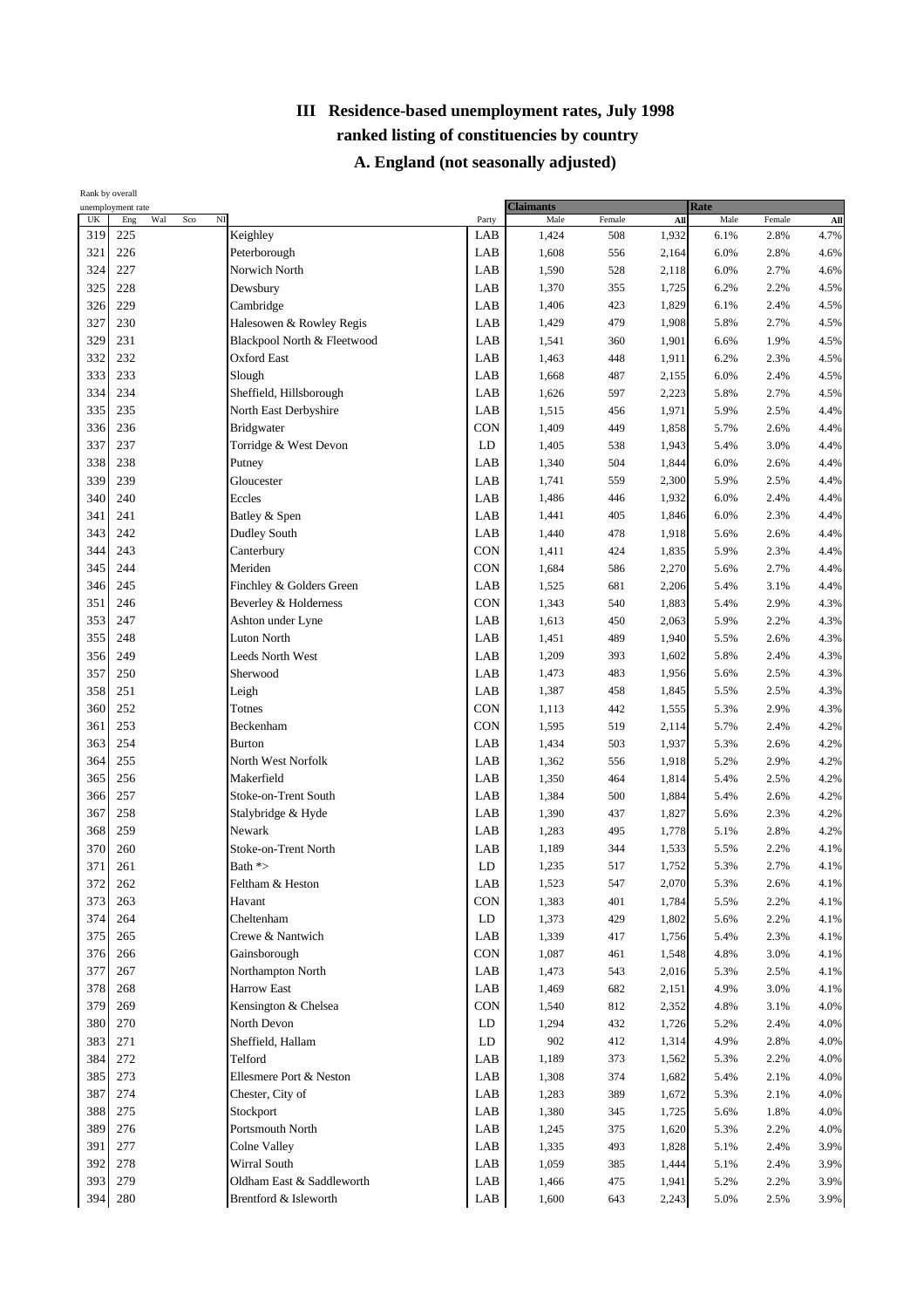|     | Rank by overall                                          |                            |            |                          |            |       |                     |        |      |
|-----|----------------------------------------------------------|----------------------------|------------|--------------------------|------------|-------|---------------------|--------|------|
| UK  | unemployment rate<br>N <sub>I</sub><br>Eng<br>Wal<br>Sco |                            | Party      | <b>Claimants</b><br>Male | Female     | All   | <b>Rate</b><br>Male | Female | AII  |
| 395 | 281                                                      | Cannock Chase              | LAB        | 1,294                    | 511        | 1,805 | 4.8%                | 2.7%   | 3.9% |
| 397 | 282                                                      | Normanton                  | LAB        | 1,133                    | 407        | 1,540 | 5.1%                | 2.4%   | 3.9% |
| 398 | 283                                                      | Worsley                    | LAB        | 1,278                    | 401        | 1,679 | 5.2%                | 2.1%   | 3.9% |
| 399 | 284                                                      | Hayes & Harlington         | LAB        | 1,183                    | 411        | 1,594 | 5.0%                | 2.4%   | 3.9% |
| 400 | 285                                                      | Stourbridge                | LAB        | 1,263                    | 424        | 1,687 | 5.0%                | 2.3%   | 3.9% |
| 401 | 286                                                      | Basildon                   | LAB        | 1,442                    | 527        | 1,969 | 4.9%                | 2.5%   | 3.8% |
| 402 | 287                                                      | Redditch                   | LAB        | 1,146                    | 482        | 1,628 | 4.7%                | 2.6%   | 3.8% |
| 403 | 288                                                      | Worcester                  | LAB        |                          | 398        | 1,619 |                     | 2.2%   | 3.8% |
| 406 | 289                                                      | Loughborough               | LAB        | 1,221                    |            |       | 5.1%                |        | 3.8% |
| 407 | 290                                                      | <b>Ilford North</b>        | LAB        | 1,110                    | 461        | 1,571 | 4.7%                | 2.6%   | 3.8% |
| 408 | 291                                                      | Morley & Rothwell          | LAB        | 1,147                    | 495        | 1,642 | 4.6%                | 2.6%   | 3.8% |
| 409 | 292                                                      | Hereford *>                | LD         | 1,267<br>1,177           | 390<br>447 | 1,657 | 5.1%                | 2.0%   | 3.8% |
|     | 293                                                      |                            | CON        |                          |            | 1,624 | 4.7%                | 2.4%   |      |
| 410 |                                                          | North East Cambridgeshire  |            | 1,245                    | 481        | 1,726 | 4.6%                | 2.5%   | 3.7% |
| 411 | 294                                                      | Shipley                    | LAB        | 1,228                    | 421        | 1,649 | 5.0%                | 2.2%   | 3.7% |
| 412 | 295                                                      | South East Cornwall        | LD         | 1,134                    | 473        | 1,607 | 4.5%                | 2.7%   | 3.7% |
| 413 | 296                                                      | Eastbourne                 | CON        | 1,100                    | 332        | 1,432 | 5.2%                | 1.9%   | 3.7% |
| 414 | 297                                                      | Louth & Horncastle         | CON        | 982                      | 424        | 1,406 | 4.4%                | 2.8%   | 3.7% |
| 416 | 298                                                      | Chingford & Woodford Green | CON        | 1,074                    | 397        | 1,471 | 4.8%                | 2.3%   | 3.7% |
| 417 | 299                                                      | Gedling                    | LAB        | 1,217                    | 491        | 1,708 | 4.7%                | 2.4%   | 3.7% |
| 418 | 300                                                      | Warrington North           | LAB        | 1,304                    | 406        | 1,710 | 4.9%                | 2.1%   | 3.7% |
| 419 | 301                                                      | Pendle                     | LAB        | 1,106                    | 325        | 1,431 | 5.0%                | 1.9%   | 3.7% |
| 420 | 302                                                      | <b>Calder Valley</b>       | LAB        | 1,292                    | 477        | 1,769 | 4.8%                | 2.2%   | 3.7% |
| 421 | 303                                                      | Hyndburn                   | LAB        | 1,166                    | 367        | 1,533 | 4.9%                | 2.0%   | 3.6% |
| 422 | 304                                                      | Denton & Reddish           | LAB        | 1,254                    | 405        | 1,659 | 4.9%                | 2.0%   | 3.6% |
| 423 | 305                                                      | Teignbridge                | CON        | 1,161                    | 449        | 1,610 | 4.6%                | 2.3%   | 3.6% |
| 424 | 306                                                      | Taunton <sup>*</sup>       | LD         | 1,299                    | 421        | 1,720 | 4.8%                | 2.0%   | 3.6% |
| 425 | 307                                                      | Nuneaton                   | LAB        | 1,244                    | 444        | 1,688 | 4.6%                | 2.2%   | 3.6% |
| 426 | 308                                                      | <b>Bristol North West</b>  | LAB        | 1,306                    | 387        | 1,693 | 4.9%                | 1.9%   | 3.6% |
| 427 | 309                                                      | Lancaster & Wyre           | LAB        | 1,087                    | 425        | 1,512 | 4.6%                | 2.3%   | 3.6% |
| 428 | 310                                                      | Erewash                    | LAB        | 1,365                    | 456        | 1,821 | 4.6%                | 2.1%   | 3.5% |
| 429 | 311                                                      | Colchester                 | LD         | 1,246                    | 444        | 1,690 | 4.5%                | 2.2%   | 3.5% |
| 430 | 312                                                      | South Swindon              | LAB        | 1,311                    | 446        | 1,757 | 4.6%                | 2.1%   | 3.5% |
| 431 | 313                                                      | Dartford                   | LAB        | 1,223                    | 416        | 1,639 | 4.6%                | 2.1%   | 3.5% |
| 432 | 314                                                      | Weston-Super-Mare          | LD         | 1,090                    | 371        | 1,461 | 4.6%                | 2.1%   | 3.5% |
| 433 | 315                                                      | Harlow                     | LAB        | 1,139                    | 437        | 1,576 | 4.4%                | 2.3%   | 3.5% |
| 434 | 316                                                      | Aldridge - Brownhills      | CON        | 1,046                    | 412        | 1,458 | 4.3%                | 2.4%   | 3.5% |
| 435 | 317                                                      | North Norfolk              | CON        | 1,057                    | 356        | 1,413 | 4.4%                | 2.2%   | 3.5% |
| 437 | 318                                                      | Selby                      | LAB        | 1,127                    | 454        | 1,581 | 4.3%                | 2.4%   | 3.5% |
| 438 | 319                                                      | Chatham & Aylesford        | LAB        | 1,315                    | 411        | 1,726 | 4.5%                | 2.0%   | 3.5% |
| 439 | 320                                                      | South Dorset               | CON        | 1,121                    | 282        | 1,403 | 4.8%                | 1.7%   | 3.5% |
| 440 | 321                                                      | Chipping Barnet            | CON        | 1,128                    | 461        | 1,589 | 4.4%                | 2.3%   | 3.5% |
| 441 | 322                                                      | Gillingham                 | LAB        | 1,194                    | 463        | 1,657 | 4.2%                | 2.3%   | 3.4% |
| 442 | 323                                                      | Northampton South          | LAB        | 1,320                    | 442        | 1,762 | 4.5%                | 2.0%   | 3.4% |
| 443 | 324                                                      | <b>Amber Valley</b>        | LAB        | 1,180                    | 368        | 1,548 | 4.4%                | 1.9%   | 3.4% |
| 444 | 325                                                      | Tamworth                   | LAB        | 1,027                    | 454        | 1,481 | 3.9%                | 2.5%   | 3.3% |
| 445 | 326                                                      | Wyre Forest                | LAB        | 1,092                    | 474        | 1,566 | 4.0%                | 2.3%   | 3.3% |
| 447 | 327                                                      | Ashford                    | <b>CON</b> | 1,142                    | 361        | 1,503 | 4.3%                | 1.9%   | 3.3% |
| 448 | 328                                                      | Gosport                    | CON        | 1,088                    | 385        | 1,473 | 4.1%                | 2.0%   | 3.2% |
| 449 | 329                                                      | <b>Bury South</b>          | LAB        | 1,035                    | 339        | 1,374 | 4.4%                | 1.8%   | 3.2% |
| 450 | 330                                                      | Wells                      | <b>CON</b> | 933                      | 421        | 1,354 | 3.8%                | 2.4%   | 3.2% |
| 451 | 331                                                      | <b>Braintree</b>           | LAB        | 1,071                    | 432        | 1,503 | 3.9%                | 2.3%   | 3.2% |
| 452 | 332                                                      | <b>Burnley</b>             | LAB        | 1,054                    | 311        | 1,365 | 4.5%                | 1.7%   | 3.2% |
|     | 333                                                      |                            |            |                          |            |       |                     |        |      |
| 453 |                                                          | Bexhill & Battle           | CON        | 790                      | 246        | 1,036 | 4.3%                | 1.8%   | 3.2% |
| 454 | 334                                                      | Bexleyheath & Crayford     | LAB        | 933                      | 412        | 1,345 | 3.9%                | 2.3%   | 3.2% |
| 456 | 335                                                      | Newcastle-under-Lyme       | LAB        | 944                      | 345        | 1,289 | 4.1%                | 2.0%   | 3.2% |
| 457 | 336                                                      | Poole                      | CON        | 925                      | 258        | 1,183 | 4.3%                | 1.6%   | 3.2% |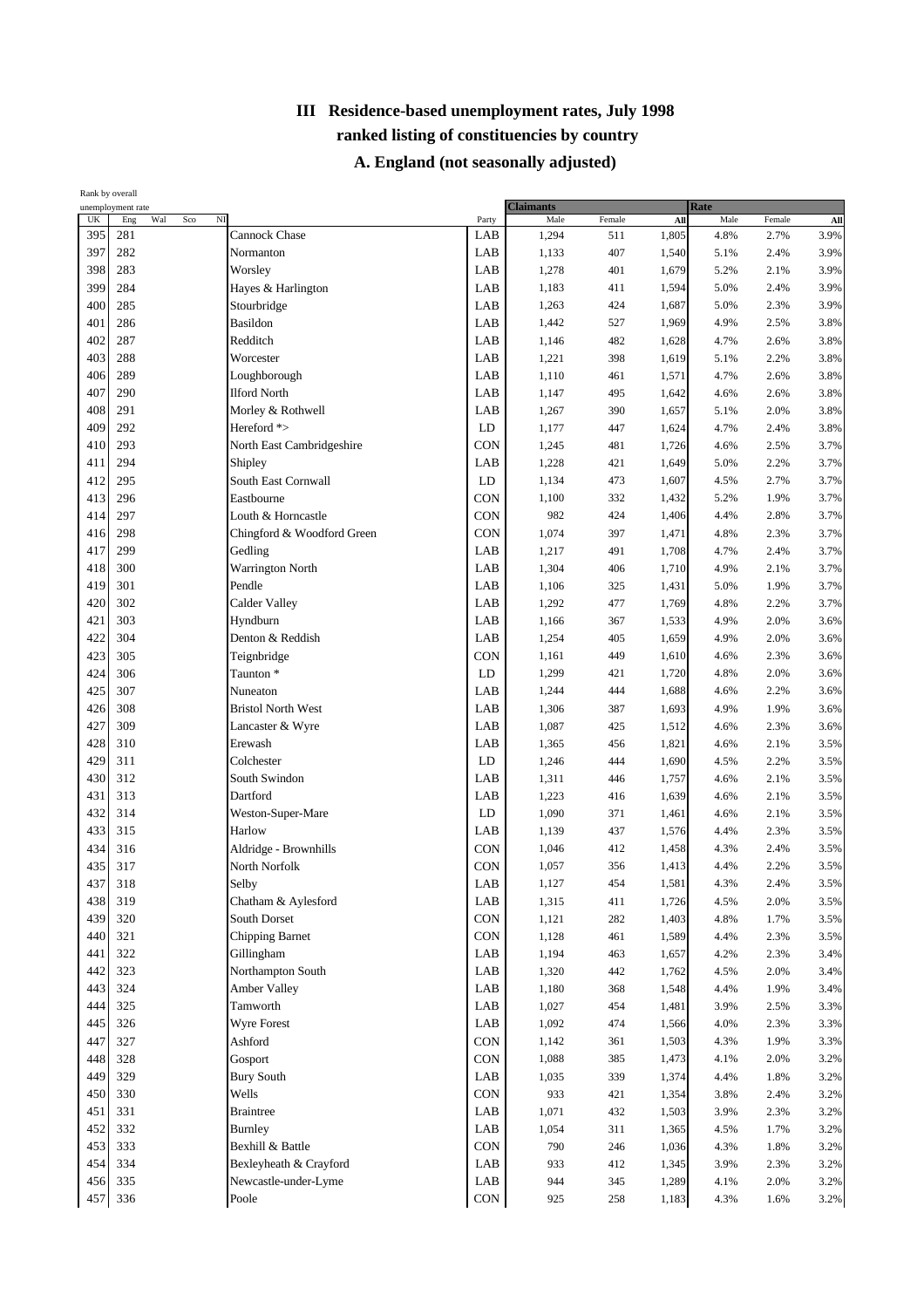|     | Rank by overall                                          |                                 |            |                          |        |       |              |        |                 |
|-----|----------------------------------------------------------|---------------------------------|------------|--------------------------|--------|-------|--------------|--------|-----------------|
| UK  | unemployment rate<br>N <sub>I</sub><br>Wal<br>Eng<br>Sco |                                 | Party      | <b>Claimants</b><br>Male | Female | AII   | Rate<br>Male | Female | A <sub>II</sub> |
| 459 | 337                                                      | North Shropshire                | <b>CON</b> | 940                      | 377    | 1,317 | 3.8%         | 2.2%   | 3.1%            |
| 460 | 338                                                      | <b>Suffolk Coastal</b>          | CON        | 1,029                    | 366    | 1,395 | 3.9%         | 2.0%   | 3.1%            |
| 461 | 339                                                      | <b>Harrow West</b>              | LAB        | 1,089                    | 440    | 1,529 | 3.9%         | 2.0%   | 3.1%            |
| 462 | 340                                                      | Rossendale & Darwen             | LAB        | 1,047                    | 374    | 1,421 | 4.1%         | 1.9%   | 3.1%            |
| 463 | 341                                                      | Upminster                       | LAB        | 818                      | 280    | 1,098 | 4.0%         | 1.9%   | 3.1%            |
| 464 | 342                                                      | Mid Norfolk                     | CON        | 1,039                    | 361    | 1,400 | 3.9%         | 1.9%   | 3.1%            |
| 465 | 343                                                      | Stafford                        | LAB        | 984                      | 353    | 1,337 | 4.0%         | 1.9%   | 3.1%            |
| 466 | 344                                                      | Warwick & Leamington            | LAB        | 1,180                    | 385    | 1,565 | 4.1%         | 1.7%   | 3.1%            |
| 467 | 345                                                      | Bromley & Chislehurst           | CON        | 1,018                    | 385    | 1,403 | 3.9%         | 1.9%   | 3.0%            |
| 468 | 346                                                      | Wellingborough                  | LAB        | 1,120                    | 409    | 1,529 | 3.9%         | 1.9%   | 3.0%            |
| 469 | 347                                                      | Hexham                          | CON        | 773                      | 290    | 1,063 | 3.8%         | 2.0%   | 3.0%            |
| 470 | 348                                                      | <b>Broxtowe</b>                 | LAB        | 1,071                    | 390    | 1,461 | 3.9%         | 1.9%   | 3.0%            |
| 471 | 349                                                      | Carshalton & Wallington         | LD         | 1,025                    | 335    | 1,360 | 4.0%         | 1.7%   | 3.0%            |
| 472 | 350                                                      | South Derbyshire                | LAB        | 1,056                    | 381    | 1,437 | 3.8%         | 1.9%   | 3.0%            |
| 473 | 351                                                      | Romford                         | LAB        | 860                      | 328    | 1,188 | 3.8%         | 2.0%   | 3.0%            |
| 474 | 352                                                      |                                 | LAB        | 995                      | 352    | 1,347 | 3.9%         | 1.8%   | 3.0%            |
| 475 | 353                                                      | Warrington South                | LAB        |                          | 336    |       | 3.7%         |        | 3.0%            |
|     |                                                          | Hornchurch                      |            | 859                      |        | 1,195 |              | 2.0%   |                 |
| 476 | 354                                                      | South West Norfolk              | CON        | 997                      | 507    | 1,504 | 3.3%         | 2.5%   | 3.0%            |
| 477 | 355                                                      | North Warwickshire              | LAB        | 993                      | 420    | 1,413 | 3.6%         | 2.1%   | 3.0%            |
| 478 | 356                                                      | <b>Epping Forest</b>            | CON        | 978                      | 401    | 1,379 | 3.6%         | 2.0%   | 3.0%            |
| 480 | 357                                                      | Milton Keynes South West        | LAB        | 1,035                    | 353    | 1,388 | 3.8%         | 1.7%   | 2.9%            |
| 481 | 358                                                      | Wimbledon                       | LAB        | 932                      | 376    | 1,308 | 3.7%         | 1.9%   | 2.9%            |
| 482 | 359                                                      | Forest of Dean                  | LAB        | 780                      | 359    | 1,139 | 3.4%         | 2.3%   | 2.9%            |
| 483 | 360                                                      | Billericay                      | CON        | 1,040                    | 386    | 1,426 | 3.6%         | 1.9%   | 2.9%            |
| 484 | 361                                                      | Corby                           | LAB        | 1,019                    | 345    | 1,364 | 3.8%         | 1.7%   | 2.9%            |
| 485 | 362                                                      | Haltemprice & Howden            | CON        | 775                      | 366    | 1,141 | 3.4%         | 2.2%   | 2.9%            |
| 486 | 363                                                      | Castle Point                    | LAB        | 920                      | 325    | 1,245 | 3.6%         | 1.8%   | 2.9%            |
| 487 | 364                                                      | Bromsgrove                      | CON        | 934                      | 412    | 1,346 | 3.5%         | 2.0%   | 2.9%            |
| 488 | 365                                                      | Boston & Skegness               | CON        | 807                      | 301    | 1,108 | 3.6%         | 1.8%   | 2.9%            |
| 489 | 366                                                      | Elmet                           | LAB        | 976                      | 327    | 1,303 | 3.8%         | 1.6%   | 2.9%            |
| 490 | 367                                                      | Stevenage                       | LAB        | 951                      | 352    | 1,303 | 3.6%         | 1.8%   | 2.8%            |
| 491 | 368                                                      | Faversham & Mid Kent            | CON        | 943                      | 296    | 1,239 | 3.7%         | 1.6%   | 2.8%            |
| 492 | 369                                                      | <b>Sutton Coldfield</b>         | CON        | 906                      | 405    | 1,311 | 3.5%         | 2.0%   | 2.8%            |
| 493 | 370                                                      | North West Leicestershire       | LAB        | 811                      | 314    | 1,125 | 3.5%         | 1.9%   | 2.8%            |
| 494 | 371                                                      | Maldon & East Chelmsford        | CON        | 873                      | 324    | 1,197 | 3.5%         | 1.9%   | 2.8%            |
| 496 | 372                                                      | Kingston & Surbiton             | LD         | 1,056                    | 428    | 1,484 | 3.6%         | 1.9%   | 2.8%            |
| 497 | 373                                                      | Chorley                         | LAB        | 1,008                    | 360    | 1,368 | 3.6%         | 1.7%   | 2.8%            |
| 498 | 374                                                      | Eddisbury                       | <b>CON</b> | 826                      | 285    | 1,111 | 3.5%         | 1.8%   | 2.8%            |
| 499 | 375                                                      | Shrewsbury & Atcham             | LAB        | 959                      | 309    | 1,268 | 3.7%         | 1.6%   | 2.8%            |
| 500 | 376                                                      | West Chelmsford                 | CON        | 1,026                    | 393    | 1,419 | 3.5%         | 1.8%   | 2.8%            |
| 501 | 377                                                      | Grantham & Stamford             | <b>CON</b> | 851                      | 350    | 1,201 | 3.4%         | 1.9%   | 2.8%            |
| 502 | 378                                                      | Lewes                           | LD         | 714                      | 280    | 994   | 3.5%         | 1.8%   | 2.8%            |
| 503 | 379                                                      | South West Devon                | CON        | 825                      | 353    | 1,178 | 3.4%         | 1.9%   | 2.8%            |
| 504 | 380                                                      | South Staffordshire             | CON        | 938                      | 395    | 1,333 | 3.3%         | 1.9%   | 2.7%            |
| 505 | 381                                                      | <b>Richmond Park</b>            | LD         | 978                      | 448    | 1,426 | 3.4%         | 1.9%   | 2.7%            |
| 506 | 382                                                      | Central Suffolk & North Ipswich | CON        | 879                      | 273    | 1,152 | 3.5%         | 1.6%   | 2.7%            |
| 508 | 383                                                      | East Devon                      | CON        | 685                      | 227    | 912   | 3.6%         | 1.6%   | 2.7%            |
| 509 | 384                                                      | Watford                         | LAB        | 1,022                    | 371    | 1,393 | 3.5%         | 1.7%   | 2.7%            |
| 511 | 385                                                      | <b>High Peak</b>                | LAB        | 934                      | 335    | 1,269 | 3.5%         | 1.7%   | 2.7%            |
| 512 | 386                                                      | Leominster $<^*$                | LAB        | 731                      | 315    | 1,046 | 3.2%         | 2.0%   | 2.7%            |
| 513 | 387                                                      | Yeovil <sup>*</sup>             | LD         | 878                      | 331    | 1,209 | 3.3%         | 1.8%   | 2.7%            |
| 514 | 388                                                      | South Norfolk                   | CON        | 877                      | 408    | 1,285 | 3.1%         | 2.1%   | 2.7%            |
| 515 | 389                                                      | South Suffolk                   | CON        | 759                      | 343    | 1,102 | 3.1%         | 2.0%   | 2.7%            |
| 516 | 390                                                      | Ludlow                          | CON        | 706                      | 276    | 982   | 3.2%         | 1.9%   | 2.7%            |
| 517 | 391                                                      | <b>Staffordshire Moorlands</b>  | LAB        | 897                      | 277    | 1,174 | 3.5%         | 1.5%   | 2.7%            |
| 518 | 392                                                      | Wrekin, The                     | LAB        | 757                      | 253    | 1,010 | 3.4%         | 1.6%   | 2.7%            |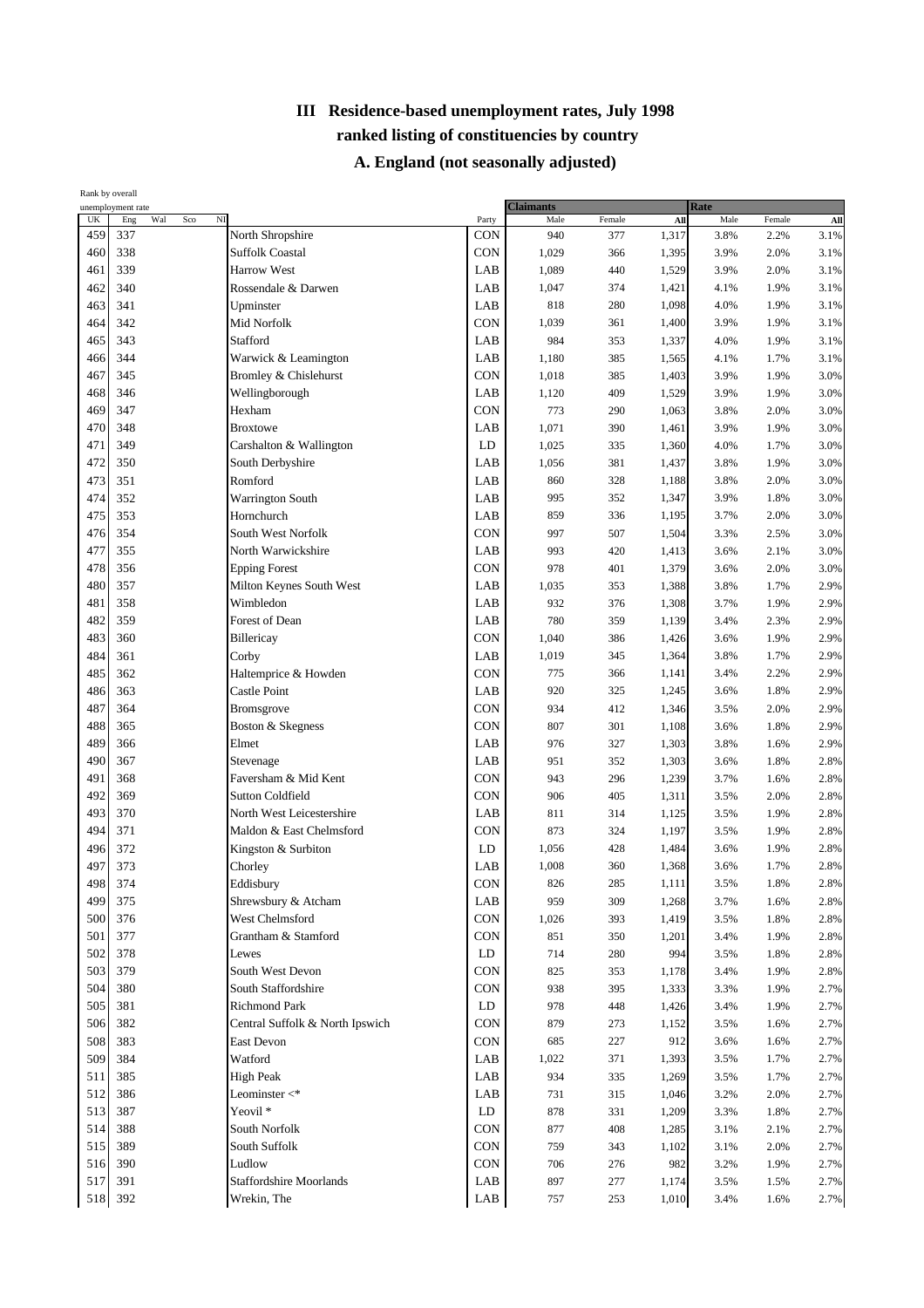| UK<br>Wal<br>Sco<br>$_{\rm NI}$<br>Male<br>Eng<br>Male<br>Female<br>All<br>Female<br>Party<br>Rushcliffe<br>393<br>CON<br>2.7%<br>519<br>984<br>1,320<br>3.5%<br>336<br>1.6%<br>520<br>394<br>Westbury<br>CON<br>873<br>394<br>1,267<br>3.2%<br>1.9%<br>395<br>LAB<br>985<br>3.4%<br>521<br>Rugby & Kenilworth<br>366<br>1,351<br>1.7%<br>CON<br>522<br>396<br><b>West Dorset</b><br>693<br>288<br>981<br>3.2%<br>1.8%<br>523<br>397<br>Uxbridge<br><b>CON</b><br>773<br>302<br>3.3%<br>1,075<br>1.7%<br><b>CON</b><br>524<br>398<br>Tiverton & Honiton<br>813<br>342<br>3.2%<br>1.8%<br>2.6%<br>1,155<br>399<br><b>Bolton West</b><br>LAB<br>762<br>526<br>260<br>1,022<br>3.4%<br>1.5%<br>CON<br>527<br>400<br>Bognor Regis & Littlehampton<br>723<br>203<br>3.6%<br>2.6%<br>926<br>1.3%<br>528<br>401<br>Stroud<br>LAB<br>866<br>1,223<br>3.1%<br>1.8%<br>357<br>529<br>402<br><b>Bury North</b><br>LAB<br>881<br>299<br>1,180<br>2.6%<br>3.4%<br>1.5%<br>403<br>CON<br>531<br>Altrincham & Sale West<br>853<br>259<br>1,112<br>3.4%<br>1.4%<br>532<br>404<br>CON<br>Orpington<br>380<br>956<br>1,336<br>3.1%<br>1.7%<br>533<br>405<br>Richmond<br><b>CON</b><br>748<br>2.9%<br>1.9%<br>335<br>1,083<br>534<br>406<br>LAB<br>833<br>2.5%<br>North East Milton Keynes<br>315<br>1,148<br>3.2%<br>1.6%<br>535<br>407<br>New Forest West<br><b>CON</b><br>638<br>830<br>2.5%<br>192<br>3.4%<br>1.4%<br>408<br>LAB<br>933<br>3.3%<br>536<br><b>Reading East</b><br>296<br>1,229<br>1.4%<br>537<br>409<br>Worthing West<br>CON<br>711<br>179<br>890<br>3.6%<br>1.1%<br>538<br>410<br>Kettering<br>LAB<br>868<br>2.5%<br>322<br>1,190<br>3.2%<br>1.5%<br>539<br>411<br>Harrogate & Knaresborough<br>LD<br>712<br>288<br>3.2%<br>1.6%<br>2.5%<br>1,000<br>CON<br>412<br>540<br>Wycombe<br>995<br>277<br>3.3%<br>1,272<br>1.3%<br>541<br>413<br>Sleaford & North Hykeham<br><b>CON</b><br>704<br>325<br>1,029<br>2.8%<br>1.9%<br>CON<br>542<br>414<br>Old Bexley & Sidcup<br>774<br>309<br>1,083<br>3.1%<br>1.6%<br>543<br>415<br>Croydon South<br><b>CON</b><br>922<br>309<br>1,231<br>3.2%<br>1.4%<br>2.4%<br>CON<br>416<br>West Derbyshire<br>544<br>753<br>3.0%<br>303<br>1,056<br>1.7%<br>545<br>417<br>Maidstone & The Weald<br>CON<br>874<br>292<br>3.2%<br>1,166<br>1.4%<br>418<br>Twickenham<br>LD<br>876<br>546<br>364<br>1,240<br>3.1%<br>1.6%<br>547<br>419<br><b>CON</b><br>781<br>332<br>2.9%<br>1.7%<br><b>Broxbourne</b><br>1,113<br><b>CON</b><br>548<br>420<br><b>Bury St Edmunds</b><br>772<br>347<br>1,119<br>2.9%<br>1.8%<br>549<br>421<br>North Swindon<br>LAB<br>795<br>290<br>1,085<br>3.1%<br>1.5%<br>CON<br>422<br>550<br>Congleton<br>742<br>280<br>3.0%<br>1,022<br>1.5%<br>551<br>423<br>LAB<br>Kingswood<br>890<br>292<br>3.2%<br>2.4%<br>1,182<br>1.4%<br>424<br><b>Hazel Grove</b><br>LD<br>552<br>769<br>217<br>986<br>3.3%<br>1.2%<br>CON<br>553<br>425<br>West Suffolk<br>871<br>366<br>1,237<br>2.8%<br>1.7%<br>554<br>426<br><b>CON</b><br>North West Cambridgeshire<br>845<br>3.0%<br>286<br>1,131<br>1.4%<br>555<br>427<br>LAB<br>Crawley<br>854<br>272<br>1,126<br>3.2%<br>1.3%<br>Somerton & Frome *<br>LD<br>556<br>428<br>749<br>304<br>1,053<br>2.8%<br>1.7%<br>429<br>557<br><b>CON</b><br>659<br>243<br>902<br>3.0%<br>1.5%<br>West Worcestershire<br>558<br>CON<br>430<br>829<br>345<br>1,174<br>2.9%<br>Solihull<br>1.6%<br>559<br>431<br>Lichfield<br>CON<br>688<br>302<br>990<br>2.8%<br>1.7%<br>432<br>Tunbridge Wells<br><b>CON</b><br>560<br>772<br>253<br>1,025<br>3.1%<br>1.3%<br>433<br>CON<br>561<br>Ruislip - Northwood<br>652<br>271<br>2.9%<br>923<br>1.5%<br>562<br>434<br>Sutton & Cheam<br>LD<br>704<br>278<br>982<br>2.9%<br>1.5%<br>563<br>435<br>Pudsey<br>LAB<br>773<br>290<br>1,063<br>3.0%<br>1.4%<br>564<br>436<br>Reading West<br>LAB<br>890<br>241<br>1,131<br>3.1%<br>1.1%<br>437<br>South West Bedfordshire<br>CON<br>565<br>355<br>766<br>1,121<br>2.7%<br>1.7%<br>438<br>CON<br>566<br>Tonbridge & Malling<br>708<br>247<br>955<br>2.9%<br>1.4%<br>CON<br>567<br>439<br>Huntingdon<br>852<br>351<br>1,203<br>2.7%<br>1.6%<br>568<br>440<br>CON<br>600<br>234<br>834<br>2.7%<br>1.5%<br>2.2%<br>Ryedale<br>Chichester<br>CON<br>569<br>441<br>723<br>240<br>963<br>2.9%<br>1.3%<br>570<br>442<br>South Ribble<br>LAB<br>753<br>2.8%<br>283<br>1,036<br>1.4%<br>443<br>Harborough<br><b>CON</b><br>692<br>307<br>999<br>571<br>2.7%<br>1.5%<br>CON<br>572<br>444<br>Mid Worcestershire<br>621<br>290<br>911<br>2.6%<br>1.6%<br>573<br><b>CON</b><br>445<br>Tewkesbury<br>636<br>286<br>922<br>2.6%<br>1.6%<br>574<br>446<br>CON<br>Rayleigh<br>670<br>299<br>969<br>2.6%<br>1.6%<br>575<br>447<br>Hemel Hempstead<br>LAB<br>781<br>273<br>2.8%<br>1,054<br>1.3%<br>576<br>Hertsmere<br>710<br>232<br>942<br>2.8%<br>1.2% | Rank by overall | unemployment rate |     | <b>Claimants</b> |  | Rate |             |
|-----------------------------------------------------------------------------------------------------------------------------------------------------------------------------------------------------------------------------------------------------------------------------------------------------------------------------------------------------------------------------------------------------------------------------------------------------------------------------------------------------------------------------------------------------------------------------------------------------------------------------------------------------------------------------------------------------------------------------------------------------------------------------------------------------------------------------------------------------------------------------------------------------------------------------------------------------------------------------------------------------------------------------------------------------------------------------------------------------------------------------------------------------------------------------------------------------------------------------------------------------------------------------------------------------------------------------------------------------------------------------------------------------------------------------------------------------------------------------------------------------------------------------------------------------------------------------------------------------------------------------------------------------------------------------------------------------------------------------------------------------------------------------------------------------------------------------------------------------------------------------------------------------------------------------------------------------------------------------------------------------------------------------------------------------------------------------------------------------------------------------------------------------------------------------------------------------------------------------------------------------------------------------------------------------------------------------------------------------------------------------------------------------------------------------------------------------------------------------------------------------------------------------------------------------------------------------------------------------------------------------------------------------------------------------------------------------------------------------------------------------------------------------------------------------------------------------------------------------------------------------------------------------------------------------------------------------------------------------------------------------------------------------------------------------------------------------------------------------------------------------------------------------------------------------------------------------------------------------------------------------------------------------------------------------------------------------------------------------------------------------------------------------------------------------------------------------------------------------------------------------------------------------------------------------------------------------------------------------------------------------------------------------------------------------------------------------------------------------------------------------------------------------------------------------------------------------------------------------------------------------------------------------------------------------------------------------------------------------------------------------------------------------------------------------------------------------------------------------------------------------------------------------------------------------------------------------------------------------------------------------------------------------------------------------------------------------------------------------------------------------------------------------------------------------------------------------------------------------------------------------------------------------------------------------------------------------------------------------------------------------------------------------------------------------------------------------------------------------------------------------------------------------------------------|-----------------|-------------------|-----|------------------|--|------|-------------|
|                                                                                                                                                                                                                                                                                                                                                                                                                                                                                                                                                                                                                                                                                                                                                                                                                                                                                                                                                                                                                                                                                                                                                                                                                                                                                                                                                                                                                                                                                                                                                                                                                                                                                                                                                                                                                                                                                                                                                                                                                                                                                                                                                                                                                                                                                                                                                                                                                                                                                                                                                                                                                                                                                                                                                                                                                                                                                                                                                                                                                                                                                                                                                                                                                                                                                                                                                                                                                                                                                                                                                                                                                                                                                                                                                                                                                                                                                                                                                                                                                                                                                                                                                                                                                                                                                                                                                                                                                                                                                                                                                                                                                                                                                                                                                                                               |                 |                   |     |                  |  |      | ${\bf All}$ |
|                                                                                                                                                                                                                                                                                                                                                                                                                                                                                                                                                                                                                                                                                                                                                                                                                                                                                                                                                                                                                                                                                                                                                                                                                                                                                                                                                                                                                                                                                                                                                                                                                                                                                                                                                                                                                                                                                                                                                                                                                                                                                                                                                                                                                                                                                                                                                                                                                                                                                                                                                                                                                                                                                                                                                                                                                                                                                                                                                                                                                                                                                                                                                                                                                                                                                                                                                                                                                                                                                                                                                                                                                                                                                                                                                                                                                                                                                                                                                                                                                                                                                                                                                                                                                                                                                                                                                                                                                                                                                                                                                                                                                                                                                                                                                                                               |                 |                   |     |                  |  |      |             |
|                                                                                                                                                                                                                                                                                                                                                                                                                                                                                                                                                                                                                                                                                                                                                                                                                                                                                                                                                                                                                                                                                                                                                                                                                                                                                                                                                                                                                                                                                                                                                                                                                                                                                                                                                                                                                                                                                                                                                                                                                                                                                                                                                                                                                                                                                                                                                                                                                                                                                                                                                                                                                                                                                                                                                                                                                                                                                                                                                                                                                                                                                                                                                                                                                                                                                                                                                                                                                                                                                                                                                                                                                                                                                                                                                                                                                                                                                                                                                                                                                                                                                                                                                                                                                                                                                                                                                                                                                                                                                                                                                                                                                                                                                                                                                                                               |                 |                   |     |                  |  |      | 2.6%        |
|                                                                                                                                                                                                                                                                                                                                                                                                                                                                                                                                                                                                                                                                                                                                                                                                                                                                                                                                                                                                                                                                                                                                                                                                                                                                                                                                                                                                                                                                                                                                                                                                                                                                                                                                                                                                                                                                                                                                                                                                                                                                                                                                                                                                                                                                                                                                                                                                                                                                                                                                                                                                                                                                                                                                                                                                                                                                                                                                                                                                                                                                                                                                                                                                                                                                                                                                                                                                                                                                                                                                                                                                                                                                                                                                                                                                                                                                                                                                                                                                                                                                                                                                                                                                                                                                                                                                                                                                                                                                                                                                                                                                                                                                                                                                                                                               |                 |                   |     |                  |  |      | 2.6%        |
|                                                                                                                                                                                                                                                                                                                                                                                                                                                                                                                                                                                                                                                                                                                                                                                                                                                                                                                                                                                                                                                                                                                                                                                                                                                                                                                                                                                                                                                                                                                                                                                                                                                                                                                                                                                                                                                                                                                                                                                                                                                                                                                                                                                                                                                                                                                                                                                                                                                                                                                                                                                                                                                                                                                                                                                                                                                                                                                                                                                                                                                                                                                                                                                                                                                                                                                                                                                                                                                                                                                                                                                                                                                                                                                                                                                                                                                                                                                                                                                                                                                                                                                                                                                                                                                                                                                                                                                                                                                                                                                                                                                                                                                                                                                                                                                               |                 |                   |     |                  |  |      | 2.6%        |
|                                                                                                                                                                                                                                                                                                                                                                                                                                                                                                                                                                                                                                                                                                                                                                                                                                                                                                                                                                                                                                                                                                                                                                                                                                                                                                                                                                                                                                                                                                                                                                                                                                                                                                                                                                                                                                                                                                                                                                                                                                                                                                                                                                                                                                                                                                                                                                                                                                                                                                                                                                                                                                                                                                                                                                                                                                                                                                                                                                                                                                                                                                                                                                                                                                                                                                                                                                                                                                                                                                                                                                                                                                                                                                                                                                                                                                                                                                                                                                                                                                                                                                                                                                                                                                                                                                                                                                                                                                                                                                                                                                                                                                                                                                                                                                                               |                 |                   |     |                  |  |      | 2.6%        |
|                                                                                                                                                                                                                                                                                                                                                                                                                                                                                                                                                                                                                                                                                                                                                                                                                                                                                                                                                                                                                                                                                                                                                                                                                                                                                                                                                                                                                                                                                                                                                                                                                                                                                                                                                                                                                                                                                                                                                                                                                                                                                                                                                                                                                                                                                                                                                                                                                                                                                                                                                                                                                                                                                                                                                                                                                                                                                                                                                                                                                                                                                                                                                                                                                                                                                                                                                                                                                                                                                                                                                                                                                                                                                                                                                                                                                                                                                                                                                                                                                                                                                                                                                                                                                                                                                                                                                                                                                                                                                                                                                                                                                                                                                                                                                                                               |                 |                   |     |                  |  |      |             |
|                                                                                                                                                                                                                                                                                                                                                                                                                                                                                                                                                                                                                                                                                                                                                                                                                                                                                                                                                                                                                                                                                                                                                                                                                                                                                                                                                                                                                                                                                                                                                                                                                                                                                                                                                                                                                                                                                                                                                                                                                                                                                                                                                                                                                                                                                                                                                                                                                                                                                                                                                                                                                                                                                                                                                                                                                                                                                                                                                                                                                                                                                                                                                                                                                                                                                                                                                                                                                                                                                                                                                                                                                                                                                                                                                                                                                                                                                                                                                                                                                                                                                                                                                                                                                                                                                                                                                                                                                                                                                                                                                                                                                                                                                                                                                                                               |                 |                   |     |                  |  |      | 2.6%        |
|                                                                                                                                                                                                                                                                                                                                                                                                                                                                                                                                                                                                                                                                                                                                                                                                                                                                                                                                                                                                                                                                                                                                                                                                                                                                                                                                                                                                                                                                                                                                                                                                                                                                                                                                                                                                                                                                                                                                                                                                                                                                                                                                                                                                                                                                                                                                                                                                                                                                                                                                                                                                                                                                                                                                                                                                                                                                                                                                                                                                                                                                                                                                                                                                                                                                                                                                                                                                                                                                                                                                                                                                                                                                                                                                                                                                                                                                                                                                                                                                                                                                                                                                                                                                                                                                                                                                                                                                                                                                                                                                                                                                                                                                                                                                                                                               |                 |                   |     |                  |  |      |             |
|                                                                                                                                                                                                                                                                                                                                                                                                                                                                                                                                                                                                                                                                                                                                                                                                                                                                                                                                                                                                                                                                                                                                                                                                                                                                                                                                                                                                                                                                                                                                                                                                                                                                                                                                                                                                                                                                                                                                                                                                                                                                                                                                                                                                                                                                                                                                                                                                                                                                                                                                                                                                                                                                                                                                                                                                                                                                                                                                                                                                                                                                                                                                                                                                                                                                                                                                                                                                                                                                                                                                                                                                                                                                                                                                                                                                                                                                                                                                                                                                                                                                                                                                                                                                                                                                                                                                                                                                                                                                                                                                                                                                                                                                                                                                                                                               |                 |                   |     |                  |  |      | 2.6%        |
|                                                                                                                                                                                                                                                                                                                                                                                                                                                                                                                                                                                                                                                                                                                                                                                                                                                                                                                                                                                                                                                                                                                                                                                                                                                                                                                                                                                                                                                                                                                                                                                                                                                                                                                                                                                                                                                                                                                                                                                                                                                                                                                                                                                                                                                                                                                                                                                                                                                                                                                                                                                                                                                                                                                                                                                                                                                                                                                                                                                                                                                                                                                                                                                                                                                                                                                                                                                                                                                                                                                                                                                                                                                                                                                                                                                                                                                                                                                                                                                                                                                                                                                                                                                                                                                                                                                                                                                                                                                                                                                                                                                                                                                                                                                                                                                               |                 |                   |     |                  |  |      |             |
|                                                                                                                                                                                                                                                                                                                                                                                                                                                                                                                                                                                                                                                                                                                                                                                                                                                                                                                                                                                                                                                                                                                                                                                                                                                                                                                                                                                                                                                                                                                                                                                                                                                                                                                                                                                                                                                                                                                                                                                                                                                                                                                                                                                                                                                                                                                                                                                                                                                                                                                                                                                                                                                                                                                                                                                                                                                                                                                                                                                                                                                                                                                                                                                                                                                                                                                                                                                                                                                                                                                                                                                                                                                                                                                                                                                                                                                                                                                                                                                                                                                                                                                                                                                                                                                                                                                                                                                                                                                                                                                                                                                                                                                                                                                                                                                               |                 |                   |     |                  |  |      | 2.5%        |
|                                                                                                                                                                                                                                                                                                                                                                                                                                                                                                                                                                                                                                                                                                                                                                                                                                                                                                                                                                                                                                                                                                                                                                                                                                                                                                                                                                                                                                                                                                                                                                                                                                                                                                                                                                                                                                                                                                                                                                                                                                                                                                                                                                                                                                                                                                                                                                                                                                                                                                                                                                                                                                                                                                                                                                                                                                                                                                                                                                                                                                                                                                                                                                                                                                                                                                                                                                                                                                                                                                                                                                                                                                                                                                                                                                                                                                                                                                                                                                                                                                                                                                                                                                                                                                                                                                                                                                                                                                                                                                                                                                                                                                                                                                                                                                                               |                 |                   |     |                  |  |      | 2.5%        |
|                                                                                                                                                                                                                                                                                                                                                                                                                                                                                                                                                                                                                                                                                                                                                                                                                                                                                                                                                                                                                                                                                                                                                                                                                                                                                                                                                                                                                                                                                                                                                                                                                                                                                                                                                                                                                                                                                                                                                                                                                                                                                                                                                                                                                                                                                                                                                                                                                                                                                                                                                                                                                                                                                                                                                                                                                                                                                                                                                                                                                                                                                                                                                                                                                                                                                                                                                                                                                                                                                                                                                                                                                                                                                                                                                                                                                                                                                                                                                                                                                                                                                                                                                                                                                                                                                                                                                                                                                                                                                                                                                                                                                                                                                                                                                                                               |                 |                   |     |                  |  |      | 2.5%        |
|                                                                                                                                                                                                                                                                                                                                                                                                                                                                                                                                                                                                                                                                                                                                                                                                                                                                                                                                                                                                                                                                                                                                                                                                                                                                                                                                                                                                                                                                                                                                                                                                                                                                                                                                                                                                                                                                                                                                                                                                                                                                                                                                                                                                                                                                                                                                                                                                                                                                                                                                                                                                                                                                                                                                                                                                                                                                                                                                                                                                                                                                                                                                                                                                                                                                                                                                                                                                                                                                                                                                                                                                                                                                                                                                                                                                                                                                                                                                                                                                                                                                                                                                                                                                                                                                                                                                                                                                                                                                                                                                                                                                                                                                                                                                                                                               |                 |                   |     |                  |  |      |             |
|                                                                                                                                                                                                                                                                                                                                                                                                                                                                                                                                                                                                                                                                                                                                                                                                                                                                                                                                                                                                                                                                                                                                                                                                                                                                                                                                                                                                                                                                                                                                                                                                                                                                                                                                                                                                                                                                                                                                                                                                                                                                                                                                                                                                                                                                                                                                                                                                                                                                                                                                                                                                                                                                                                                                                                                                                                                                                                                                                                                                                                                                                                                                                                                                                                                                                                                                                                                                                                                                                                                                                                                                                                                                                                                                                                                                                                                                                                                                                                                                                                                                                                                                                                                                                                                                                                                                                                                                                                                                                                                                                                                                                                                                                                                                                                                               |                 |                   |     |                  |  |      |             |
|                                                                                                                                                                                                                                                                                                                                                                                                                                                                                                                                                                                                                                                                                                                                                                                                                                                                                                                                                                                                                                                                                                                                                                                                                                                                                                                                                                                                                                                                                                                                                                                                                                                                                                                                                                                                                                                                                                                                                                                                                                                                                                                                                                                                                                                                                                                                                                                                                                                                                                                                                                                                                                                                                                                                                                                                                                                                                                                                                                                                                                                                                                                                                                                                                                                                                                                                                                                                                                                                                                                                                                                                                                                                                                                                                                                                                                                                                                                                                                                                                                                                                                                                                                                                                                                                                                                                                                                                                                                                                                                                                                                                                                                                                                                                                                                               |                 |                   |     |                  |  |      | 2.5%        |
|                                                                                                                                                                                                                                                                                                                                                                                                                                                                                                                                                                                                                                                                                                                                                                                                                                                                                                                                                                                                                                                                                                                                                                                                                                                                                                                                                                                                                                                                                                                                                                                                                                                                                                                                                                                                                                                                                                                                                                                                                                                                                                                                                                                                                                                                                                                                                                                                                                                                                                                                                                                                                                                                                                                                                                                                                                                                                                                                                                                                                                                                                                                                                                                                                                                                                                                                                                                                                                                                                                                                                                                                                                                                                                                                                                                                                                                                                                                                                                                                                                                                                                                                                                                                                                                                                                                                                                                                                                                                                                                                                                                                                                                                                                                                                                                               |                 |                   |     |                  |  |      | 2.5%        |
|                                                                                                                                                                                                                                                                                                                                                                                                                                                                                                                                                                                                                                                                                                                                                                                                                                                                                                                                                                                                                                                                                                                                                                                                                                                                                                                                                                                                                                                                                                                                                                                                                                                                                                                                                                                                                                                                                                                                                                                                                                                                                                                                                                                                                                                                                                                                                                                                                                                                                                                                                                                                                                                                                                                                                                                                                                                                                                                                                                                                                                                                                                                                                                                                                                                                                                                                                                                                                                                                                                                                                                                                                                                                                                                                                                                                                                                                                                                                                                                                                                                                                                                                                                                                                                                                                                                                                                                                                                                                                                                                                                                                                                                                                                                                                                                               |                 |                   |     |                  |  |      |             |
|                                                                                                                                                                                                                                                                                                                                                                                                                                                                                                                                                                                                                                                                                                                                                                                                                                                                                                                                                                                                                                                                                                                                                                                                                                                                                                                                                                                                                                                                                                                                                                                                                                                                                                                                                                                                                                                                                                                                                                                                                                                                                                                                                                                                                                                                                                                                                                                                                                                                                                                                                                                                                                                                                                                                                                                                                                                                                                                                                                                                                                                                                                                                                                                                                                                                                                                                                                                                                                                                                                                                                                                                                                                                                                                                                                                                                                                                                                                                                                                                                                                                                                                                                                                                                                                                                                                                                                                                                                                                                                                                                                                                                                                                                                                                                                                               |                 |                   |     |                  |  |      |             |
|                                                                                                                                                                                                                                                                                                                                                                                                                                                                                                                                                                                                                                                                                                                                                                                                                                                                                                                                                                                                                                                                                                                                                                                                                                                                                                                                                                                                                                                                                                                                                                                                                                                                                                                                                                                                                                                                                                                                                                                                                                                                                                                                                                                                                                                                                                                                                                                                                                                                                                                                                                                                                                                                                                                                                                                                                                                                                                                                                                                                                                                                                                                                                                                                                                                                                                                                                                                                                                                                                                                                                                                                                                                                                                                                                                                                                                                                                                                                                                                                                                                                                                                                                                                                                                                                                                                                                                                                                                                                                                                                                                                                                                                                                                                                                                                               |                 |                   |     |                  |  |      | 2.5%        |
|                                                                                                                                                                                                                                                                                                                                                                                                                                                                                                                                                                                                                                                                                                                                                                                                                                                                                                                                                                                                                                                                                                                                                                                                                                                                                                                                                                                                                                                                                                                                                                                                                                                                                                                                                                                                                                                                                                                                                                                                                                                                                                                                                                                                                                                                                                                                                                                                                                                                                                                                                                                                                                                                                                                                                                                                                                                                                                                                                                                                                                                                                                                                                                                                                                                                                                                                                                                                                                                                                                                                                                                                                                                                                                                                                                                                                                                                                                                                                                                                                                                                                                                                                                                                                                                                                                                                                                                                                                                                                                                                                                                                                                                                                                                                                                                               |                 |                   |     |                  |  |      | 2.4%        |
|                                                                                                                                                                                                                                                                                                                                                                                                                                                                                                                                                                                                                                                                                                                                                                                                                                                                                                                                                                                                                                                                                                                                                                                                                                                                                                                                                                                                                                                                                                                                                                                                                                                                                                                                                                                                                                                                                                                                                                                                                                                                                                                                                                                                                                                                                                                                                                                                                                                                                                                                                                                                                                                                                                                                                                                                                                                                                                                                                                                                                                                                                                                                                                                                                                                                                                                                                                                                                                                                                                                                                                                                                                                                                                                                                                                                                                                                                                                                                                                                                                                                                                                                                                                                                                                                                                                                                                                                                                                                                                                                                                                                                                                                                                                                                                                               |                 |                   |     |                  |  |      | 2.4%        |
|                                                                                                                                                                                                                                                                                                                                                                                                                                                                                                                                                                                                                                                                                                                                                                                                                                                                                                                                                                                                                                                                                                                                                                                                                                                                                                                                                                                                                                                                                                                                                                                                                                                                                                                                                                                                                                                                                                                                                                                                                                                                                                                                                                                                                                                                                                                                                                                                                                                                                                                                                                                                                                                                                                                                                                                                                                                                                                                                                                                                                                                                                                                                                                                                                                                                                                                                                                                                                                                                                                                                                                                                                                                                                                                                                                                                                                                                                                                                                                                                                                                                                                                                                                                                                                                                                                                                                                                                                                                                                                                                                                                                                                                                                                                                                                                               |                 |                   |     |                  |  |      |             |
|                                                                                                                                                                                                                                                                                                                                                                                                                                                                                                                                                                                                                                                                                                                                                                                                                                                                                                                                                                                                                                                                                                                                                                                                                                                                                                                                                                                                                                                                                                                                                                                                                                                                                                                                                                                                                                                                                                                                                                                                                                                                                                                                                                                                                                                                                                                                                                                                                                                                                                                                                                                                                                                                                                                                                                                                                                                                                                                                                                                                                                                                                                                                                                                                                                                                                                                                                                                                                                                                                                                                                                                                                                                                                                                                                                                                                                                                                                                                                                                                                                                                                                                                                                                                                                                                                                                                                                                                                                                                                                                                                                                                                                                                                                                                                                                               |                 |                   |     |                  |  |      | 2.4%        |
|                                                                                                                                                                                                                                                                                                                                                                                                                                                                                                                                                                                                                                                                                                                                                                                                                                                                                                                                                                                                                                                                                                                                                                                                                                                                                                                                                                                                                                                                                                                                                                                                                                                                                                                                                                                                                                                                                                                                                                                                                                                                                                                                                                                                                                                                                                                                                                                                                                                                                                                                                                                                                                                                                                                                                                                                                                                                                                                                                                                                                                                                                                                                                                                                                                                                                                                                                                                                                                                                                                                                                                                                                                                                                                                                                                                                                                                                                                                                                                                                                                                                                                                                                                                                                                                                                                                                                                                                                                                                                                                                                                                                                                                                                                                                                                                               |                 |                   |     |                  |  |      | 2.4%        |
|                                                                                                                                                                                                                                                                                                                                                                                                                                                                                                                                                                                                                                                                                                                                                                                                                                                                                                                                                                                                                                                                                                                                                                                                                                                                                                                                                                                                                                                                                                                                                                                                                                                                                                                                                                                                                                                                                                                                                                                                                                                                                                                                                                                                                                                                                                                                                                                                                                                                                                                                                                                                                                                                                                                                                                                                                                                                                                                                                                                                                                                                                                                                                                                                                                                                                                                                                                                                                                                                                                                                                                                                                                                                                                                                                                                                                                                                                                                                                                                                                                                                                                                                                                                                                                                                                                                                                                                                                                                                                                                                                                                                                                                                                                                                                                                               |                 |                   |     |                  |  |      | 2.4%        |
|                                                                                                                                                                                                                                                                                                                                                                                                                                                                                                                                                                                                                                                                                                                                                                                                                                                                                                                                                                                                                                                                                                                                                                                                                                                                                                                                                                                                                                                                                                                                                                                                                                                                                                                                                                                                                                                                                                                                                                                                                                                                                                                                                                                                                                                                                                                                                                                                                                                                                                                                                                                                                                                                                                                                                                                                                                                                                                                                                                                                                                                                                                                                                                                                                                                                                                                                                                                                                                                                                                                                                                                                                                                                                                                                                                                                                                                                                                                                                                                                                                                                                                                                                                                                                                                                                                                                                                                                                                                                                                                                                                                                                                                                                                                                                                                               |                 |                   |     |                  |  |      | 2.4%        |
|                                                                                                                                                                                                                                                                                                                                                                                                                                                                                                                                                                                                                                                                                                                                                                                                                                                                                                                                                                                                                                                                                                                                                                                                                                                                                                                                                                                                                                                                                                                                                                                                                                                                                                                                                                                                                                                                                                                                                                                                                                                                                                                                                                                                                                                                                                                                                                                                                                                                                                                                                                                                                                                                                                                                                                                                                                                                                                                                                                                                                                                                                                                                                                                                                                                                                                                                                                                                                                                                                                                                                                                                                                                                                                                                                                                                                                                                                                                                                                                                                                                                                                                                                                                                                                                                                                                                                                                                                                                                                                                                                                                                                                                                                                                                                                                               |                 |                   |     |                  |  |      | 2.4%        |
|                                                                                                                                                                                                                                                                                                                                                                                                                                                                                                                                                                                                                                                                                                                                                                                                                                                                                                                                                                                                                                                                                                                                                                                                                                                                                                                                                                                                                                                                                                                                                                                                                                                                                                                                                                                                                                                                                                                                                                                                                                                                                                                                                                                                                                                                                                                                                                                                                                                                                                                                                                                                                                                                                                                                                                                                                                                                                                                                                                                                                                                                                                                                                                                                                                                                                                                                                                                                                                                                                                                                                                                                                                                                                                                                                                                                                                                                                                                                                                                                                                                                                                                                                                                                                                                                                                                                                                                                                                                                                                                                                                                                                                                                                                                                                                                               |                 |                   |     |                  |  |      | 2.4%        |
|                                                                                                                                                                                                                                                                                                                                                                                                                                                                                                                                                                                                                                                                                                                                                                                                                                                                                                                                                                                                                                                                                                                                                                                                                                                                                                                                                                                                                                                                                                                                                                                                                                                                                                                                                                                                                                                                                                                                                                                                                                                                                                                                                                                                                                                                                                                                                                                                                                                                                                                                                                                                                                                                                                                                                                                                                                                                                                                                                                                                                                                                                                                                                                                                                                                                                                                                                                                                                                                                                                                                                                                                                                                                                                                                                                                                                                                                                                                                                                                                                                                                                                                                                                                                                                                                                                                                                                                                                                                                                                                                                                                                                                                                                                                                                                                               |                 |                   |     |                  |  |      | 2.4%        |
|                                                                                                                                                                                                                                                                                                                                                                                                                                                                                                                                                                                                                                                                                                                                                                                                                                                                                                                                                                                                                                                                                                                                                                                                                                                                                                                                                                                                                                                                                                                                                                                                                                                                                                                                                                                                                                                                                                                                                                                                                                                                                                                                                                                                                                                                                                                                                                                                                                                                                                                                                                                                                                                                                                                                                                                                                                                                                                                                                                                                                                                                                                                                                                                                                                                                                                                                                                                                                                                                                                                                                                                                                                                                                                                                                                                                                                                                                                                                                                                                                                                                                                                                                                                                                                                                                                                                                                                                                                                                                                                                                                                                                                                                                                                                                                                               |                 |                   |     |                  |  |      |             |
|                                                                                                                                                                                                                                                                                                                                                                                                                                                                                                                                                                                                                                                                                                                                                                                                                                                                                                                                                                                                                                                                                                                                                                                                                                                                                                                                                                                                                                                                                                                                                                                                                                                                                                                                                                                                                                                                                                                                                                                                                                                                                                                                                                                                                                                                                                                                                                                                                                                                                                                                                                                                                                                                                                                                                                                                                                                                                                                                                                                                                                                                                                                                                                                                                                                                                                                                                                                                                                                                                                                                                                                                                                                                                                                                                                                                                                                                                                                                                                                                                                                                                                                                                                                                                                                                                                                                                                                                                                                                                                                                                                                                                                                                                                                                                                                               |                 |                   |     |                  |  |      | 2.4%        |
|                                                                                                                                                                                                                                                                                                                                                                                                                                                                                                                                                                                                                                                                                                                                                                                                                                                                                                                                                                                                                                                                                                                                                                                                                                                                                                                                                                                                                                                                                                                                                                                                                                                                                                                                                                                                                                                                                                                                                                                                                                                                                                                                                                                                                                                                                                                                                                                                                                                                                                                                                                                                                                                                                                                                                                                                                                                                                                                                                                                                                                                                                                                                                                                                                                                                                                                                                                                                                                                                                                                                                                                                                                                                                                                                                                                                                                                                                                                                                                                                                                                                                                                                                                                                                                                                                                                                                                                                                                                                                                                                                                                                                                                                                                                                                                                               |                 |                   |     |                  |  |      | 2.4%        |
|                                                                                                                                                                                                                                                                                                                                                                                                                                                                                                                                                                                                                                                                                                                                                                                                                                                                                                                                                                                                                                                                                                                                                                                                                                                                                                                                                                                                                                                                                                                                                                                                                                                                                                                                                                                                                                                                                                                                                                                                                                                                                                                                                                                                                                                                                                                                                                                                                                                                                                                                                                                                                                                                                                                                                                                                                                                                                                                                                                                                                                                                                                                                                                                                                                                                                                                                                                                                                                                                                                                                                                                                                                                                                                                                                                                                                                                                                                                                                                                                                                                                                                                                                                                                                                                                                                                                                                                                                                                                                                                                                                                                                                                                                                                                                                                               |                 |                   |     |                  |  |      | 2.4%        |
|                                                                                                                                                                                                                                                                                                                                                                                                                                                                                                                                                                                                                                                                                                                                                                                                                                                                                                                                                                                                                                                                                                                                                                                                                                                                                                                                                                                                                                                                                                                                                                                                                                                                                                                                                                                                                                                                                                                                                                                                                                                                                                                                                                                                                                                                                                                                                                                                                                                                                                                                                                                                                                                                                                                                                                                                                                                                                                                                                                                                                                                                                                                                                                                                                                                                                                                                                                                                                                                                                                                                                                                                                                                                                                                                                                                                                                                                                                                                                                                                                                                                                                                                                                                                                                                                                                                                                                                                                                                                                                                                                                                                                                                                                                                                                                                               |                 |                   |     |                  |  |      | 2.4%        |
|                                                                                                                                                                                                                                                                                                                                                                                                                                                                                                                                                                                                                                                                                                                                                                                                                                                                                                                                                                                                                                                                                                                                                                                                                                                                                                                                                                                                                                                                                                                                                                                                                                                                                                                                                                                                                                                                                                                                                                                                                                                                                                                                                                                                                                                                                                                                                                                                                                                                                                                                                                                                                                                                                                                                                                                                                                                                                                                                                                                                                                                                                                                                                                                                                                                                                                                                                                                                                                                                                                                                                                                                                                                                                                                                                                                                                                                                                                                                                                                                                                                                                                                                                                                                                                                                                                                                                                                                                                                                                                                                                                                                                                                                                                                                                                                               |                 |                   |     |                  |  |      | 2.4%        |
|                                                                                                                                                                                                                                                                                                                                                                                                                                                                                                                                                                                                                                                                                                                                                                                                                                                                                                                                                                                                                                                                                                                                                                                                                                                                                                                                                                                                                                                                                                                                                                                                                                                                                                                                                                                                                                                                                                                                                                                                                                                                                                                                                                                                                                                                                                                                                                                                                                                                                                                                                                                                                                                                                                                                                                                                                                                                                                                                                                                                                                                                                                                                                                                                                                                                                                                                                                                                                                                                                                                                                                                                                                                                                                                                                                                                                                                                                                                                                                                                                                                                                                                                                                                                                                                                                                                                                                                                                                                                                                                                                                                                                                                                                                                                                                                               |                 |                   |     |                  |  |      | 2.3%        |
|                                                                                                                                                                                                                                                                                                                                                                                                                                                                                                                                                                                                                                                                                                                                                                                                                                                                                                                                                                                                                                                                                                                                                                                                                                                                                                                                                                                                                                                                                                                                                                                                                                                                                                                                                                                                                                                                                                                                                                                                                                                                                                                                                                                                                                                                                                                                                                                                                                                                                                                                                                                                                                                                                                                                                                                                                                                                                                                                                                                                                                                                                                                                                                                                                                                                                                                                                                                                                                                                                                                                                                                                                                                                                                                                                                                                                                                                                                                                                                                                                                                                                                                                                                                                                                                                                                                                                                                                                                                                                                                                                                                                                                                                                                                                                                                               |                 |                   |     |                  |  |      | 2.3%        |
|                                                                                                                                                                                                                                                                                                                                                                                                                                                                                                                                                                                                                                                                                                                                                                                                                                                                                                                                                                                                                                                                                                                                                                                                                                                                                                                                                                                                                                                                                                                                                                                                                                                                                                                                                                                                                                                                                                                                                                                                                                                                                                                                                                                                                                                                                                                                                                                                                                                                                                                                                                                                                                                                                                                                                                                                                                                                                                                                                                                                                                                                                                                                                                                                                                                                                                                                                                                                                                                                                                                                                                                                                                                                                                                                                                                                                                                                                                                                                                                                                                                                                                                                                                                                                                                                                                                                                                                                                                                                                                                                                                                                                                                                                                                                                                                               |                 |                   |     |                  |  |      | 2.3%        |
|                                                                                                                                                                                                                                                                                                                                                                                                                                                                                                                                                                                                                                                                                                                                                                                                                                                                                                                                                                                                                                                                                                                                                                                                                                                                                                                                                                                                                                                                                                                                                                                                                                                                                                                                                                                                                                                                                                                                                                                                                                                                                                                                                                                                                                                                                                                                                                                                                                                                                                                                                                                                                                                                                                                                                                                                                                                                                                                                                                                                                                                                                                                                                                                                                                                                                                                                                                                                                                                                                                                                                                                                                                                                                                                                                                                                                                                                                                                                                                                                                                                                                                                                                                                                                                                                                                                                                                                                                                                                                                                                                                                                                                                                                                                                                                                               |                 |                   |     |                  |  |      | 2.3%        |
|                                                                                                                                                                                                                                                                                                                                                                                                                                                                                                                                                                                                                                                                                                                                                                                                                                                                                                                                                                                                                                                                                                                                                                                                                                                                                                                                                                                                                                                                                                                                                                                                                                                                                                                                                                                                                                                                                                                                                                                                                                                                                                                                                                                                                                                                                                                                                                                                                                                                                                                                                                                                                                                                                                                                                                                                                                                                                                                                                                                                                                                                                                                                                                                                                                                                                                                                                                                                                                                                                                                                                                                                                                                                                                                                                                                                                                                                                                                                                                                                                                                                                                                                                                                                                                                                                                                                                                                                                                                                                                                                                                                                                                                                                                                                                                                               |                 |                   |     |                  |  |      | 2.3%        |
|                                                                                                                                                                                                                                                                                                                                                                                                                                                                                                                                                                                                                                                                                                                                                                                                                                                                                                                                                                                                                                                                                                                                                                                                                                                                                                                                                                                                                                                                                                                                                                                                                                                                                                                                                                                                                                                                                                                                                                                                                                                                                                                                                                                                                                                                                                                                                                                                                                                                                                                                                                                                                                                                                                                                                                                                                                                                                                                                                                                                                                                                                                                                                                                                                                                                                                                                                                                                                                                                                                                                                                                                                                                                                                                                                                                                                                                                                                                                                                                                                                                                                                                                                                                                                                                                                                                                                                                                                                                                                                                                                                                                                                                                                                                                                                                               |                 |                   |     |                  |  |      | 2.3%        |
|                                                                                                                                                                                                                                                                                                                                                                                                                                                                                                                                                                                                                                                                                                                                                                                                                                                                                                                                                                                                                                                                                                                                                                                                                                                                                                                                                                                                                                                                                                                                                                                                                                                                                                                                                                                                                                                                                                                                                                                                                                                                                                                                                                                                                                                                                                                                                                                                                                                                                                                                                                                                                                                                                                                                                                                                                                                                                                                                                                                                                                                                                                                                                                                                                                                                                                                                                                                                                                                                                                                                                                                                                                                                                                                                                                                                                                                                                                                                                                                                                                                                                                                                                                                                                                                                                                                                                                                                                                                                                                                                                                                                                                                                                                                                                                                               |                 |                   |     |                  |  |      | 2.3%        |
|                                                                                                                                                                                                                                                                                                                                                                                                                                                                                                                                                                                                                                                                                                                                                                                                                                                                                                                                                                                                                                                                                                                                                                                                                                                                                                                                                                                                                                                                                                                                                                                                                                                                                                                                                                                                                                                                                                                                                                                                                                                                                                                                                                                                                                                                                                                                                                                                                                                                                                                                                                                                                                                                                                                                                                                                                                                                                                                                                                                                                                                                                                                                                                                                                                                                                                                                                                                                                                                                                                                                                                                                                                                                                                                                                                                                                                                                                                                                                                                                                                                                                                                                                                                                                                                                                                                                                                                                                                                                                                                                                                                                                                                                                                                                                                                               |                 |                   |     |                  |  |      | 2.3%        |
|                                                                                                                                                                                                                                                                                                                                                                                                                                                                                                                                                                                                                                                                                                                                                                                                                                                                                                                                                                                                                                                                                                                                                                                                                                                                                                                                                                                                                                                                                                                                                                                                                                                                                                                                                                                                                                                                                                                                                                                                                                                                                                                                                                                                                                                                                                                                                                                                                                                                                                                                                                                                                                                                                                                                                                                                                                                                                                                                                                                                                                                                                                                                                                                                                                                                                                                                                                                                                                                                                                                                                                                                                                                                                                                                                                                                                                                                                                                                                                                                                                                                                                                                                                                                                                                                                                                                                                                                                                                                                                                                                                                                                                                                                                                                                                                               |                 |                   |     |                  |  |      | 2.3%        |
|                                                                                                                                                                                                                                                                                                                                                                                                                                                                                                                                                                                                                                                                                                                                                                                                                                                                                                                                                                                                                                                                                                                                                                                                                                                                                                                                                                                                                                                                                                                                                                                                                                                                                                                                                                                                                                                                                                                                                                                                                                                                                                                                                                                                                                                                                                                                                                                                                                                                                                                                                                                                                                                                                                                                                                                                                                                                                                                                                                                                                                                                                                                                                                                                                                                                                                                                                                                                                                                                                                                                                                                                                                                                                                                                                                                                                                                                                                                                                                                                                                                                                                                                                                                                                                                                                                                                                                                                                                                                                                                                                                                                                                                                                                                                                                                               |                 |                   |     |                  |  |      | 2.3%        |
|                                                                                                                                                                                                                                                                                                                                                                                                                                                                                                                                                                                                                                                                                                                                                                                                                                                                                                                                                                                                                                                                                                                                                                                                                                                                                                                                                                                                                                                                                                                                                                                                                                                                                                                                                                                                                                                                                                                                                                                                                                                                                                                                                                                                                                                                                                                                                                                                                                                                                                                                                                                                                                                                                                                                                                                                                                                                                                                                                                                                                                                                                                                                                                                                                                                                                                                                                                                                                                                                                                                                                                                                                                                                                                                                                                                                                                                                                                                                                                                                                                                                                                                                                                                                                                                                                                                                                                                                                                                                                                                                                                                                                                                                                                                                                                                               |                 |                   |     |                  |  |      | 2.2%        |
|                                                                                                                                                                                                                                                                                                                                                                                                                                                                                                                                                                                                                                                                                                                                                                                                                                                                                                                                                                                                                                                                                                                                                                                                                                                                                                                                                                                                                                                                                                                                                                                                                                                                                                                                                                                                                                                                                                                                                                                                                                                                                                                                                                                                                                                                                                                                                                                                                                                                                                                                                                                                                                                                                                                                                                                                                                                                                                                                                                                                                                                                                                                                                                                                                                                                                                                                                                                                                                                                                                                                                                                                                                                                                                                                                                                                                                                                                                                                                                                                                                                                                                                                                                                                                                                                                                                                                                                                                                                                                                                                                                                                                                                                                                                                                                                               |                 |                   |     |                  |  |      |             |
|                                                                                                                                                                                                                                                                                                                                                                                                                                                                                                                                                                                                                                                                                                                                                                                                                                                                                                                                                                                                                                                                                                                                                                                                                                                                                                                                                                                                                                                                                                                                                                                                                                                                                                                                                                                                                                                                                                                                                                                                                                                                                                                                                                                                                                                                                                                                                                                                                                                                                                                                                                                                                                                                                                                                                                                                                                                                                                                                                                                                                                                                                                                                                                                                                                                                                                                                                                                                                                                                                                                                                                                                                                                                                                                                                                                                                                                                                                                                                                                                                                                                                                                                                                                                                                                                                                                                                                                                                                                                                                                                                                                                                                                                                                                                                                                               |                 |                   |     |                  |  |      | 2.2%        |
|                                                                                                                                                                                                                                                                                                                                                                                                                                                                                                                                                                                                                                                                                                                                                                                                                                                                                                                                                                                                                                                                                                                                                                                                                                                                                                                                                                                                                                                                                                                                                                                                                                                                                                                                                                                                                                                                                                                                                                                                                                                                                                                                                                                                                                                                                                                                                                                                                                                                                                                                                                                                                                                                                                                                                                                                                                                                                                                                                                                                                                                                                                                                                                                                                                                                                                                                                                                                                                                                                                                                                                                                                                                                                                                                                                                                                                                                                                                                                                                                                                                                                                                                                                                                                                                                                                                                                                                                                                                                                                                                                                                                                                                                                                                                                                                               |                 |                   |     |                  |  |      | 2.2%        |
|                                                                                                                                                                                                                                                                                                                                                                                                                                                                                                                                                                                                                                                                                                                                                                                                                                                                                                                                                                                                                                                                                                                                                                                                                                                                                                                                                                                                                                                                                                                                                                                                                                                                                                                                                                                                                                                                                                                                                                                                                                                                                                                                                                                                                                                                                                                                                                                                                                                                                                                                                                                                                                                                                                                                                                                                                                                                                                                                                                                                                                                                                                                                                                                                                                                                                                                                                                                                                                                                                                                                                                                                                                                                                                                                                                                                                                                                                                                                                                                                                                                                                                                                                                                                                                                                                                                                                                                                                                                                                                                                                                                                                                                                                                                                                                                               |                 |                   |     |                  |  |      | 2.2%        |
|                                                                                                                                                                                                                                                                                                                                                                                                                                                                                                                                                                                                                                                                                                                                                                                                                                                                                                                                                                                                                                                                                                                                                                                                                                                                                                                                                                                                                                                                                                                                                                                                                                                                                                                                                                                                                                                                                                                                                                                                                                                                                                                                                                                                                                                                                                                                                                                                                                                                                                                                                                                                                                                                                                                                                                                                                                                                                                                                                                                                                                                                                                                                                                                                                                                                                                                                                                                                                                                                                                                                                                                                                                                                                                                                                                                                                                                                                                                                                                                                                                                                                                                                                                                                                                                                                                                                                                                                                                                                                                                                                                                                                                                                                                                                                                                               |                 |                   |     |                  |  |      | 2.2%        |
|                                                                                                                                                                                                                                                                                                                                                                                                                                                                                                                                                                                                                                                                                                                                                                                                                                                                                                                                                                                                                                                                                                                                                                                                                                                                                                                                                                                                                                                                                                                                                                                                                                                                                                                                                                                                                                                                                                                                                                                                                                                                                                                                                                                                                                                                                                                                                                                                                                                                                                                                                                                                                                                                                                                                                                                                                                                                                                                                                                                                                                                                                                                                                                                                                                                                                                                                                                                                                                                                                                                                                                                                                                                                                                                                                                                                                                                                                                                                                                                                                                                                                                                                                                                                                                                                                                                                                                                                                                                                                                                                                                                                                                                                                                                                                                                               |                 |                   |     |                  |  |      | 2.2%        |
|                                                                                                                                                                                                                                                                                                                                                                                                                                                                                                                                                                                                                                                                                                                                                                                                                                                                                                                                                                                                                                                                                                                                                                                                                                                                                                                                                                                                                                                                                                                                                                                                                                                                                                                                                                                                                                                                                                                                                                                                                                                                                                                                                                                                                                                                                                                                                                                                                                                                                                                                                                                                                                                                                                                                                                                                                                                                                                                                                                                                                                                                                                                                                                                                                                                                                                                                                                                                                                                                                                                                                                                                                                                                                                                                                                                                                                                                                                                                                                                                                                                                                                                                                                                                                                                                                                                                                                                                                                                                                                                                                                                                                                                                                                                                                                                               |                 |                   |     |                  |  |      | 2.2%        |
|                                                                                                                                                                                                                                                                                                                                                                                                                                                                                                                                                                                                                                                                                                                                                                                                                                                                                                                                                                                                                                                                                                                                                                                                                                                                                                                                                                                                                                                                                                                                                                                                                                                                                                                                                                                                                                                                                                                                                                                                                                                                                                                                                                                                                                                                                                                                                                                                                                                                                                                                                                                                                                                                                                                                                                                                                                                                                                                                                                                                                                                                                                                                                                                                                                                                                                                                                                                                                                                                                                                                                                                                                                                                                                                                                                                                                                                                                                                                                                                                                                                                                                                                                                                                                                                                                                                                                                                                                                                                                                                                                                                                                                                                                                                                                                                               |                 |                   |     |                  |  |      | 2.2%        |
|                                                                                                                                                                                                                                                                                                                                                                                                                                                                                                                                                                                                                                                                                                                                                                                                                                                                                                                                                                                                                                                                                                                                                                                                                                                                                                                                                                                                                                                                                                                                                                                                                                                                                                                                                                                                                                                                                                                                                                                                                                                                                                                                                                                                                                                                                                                                                                                                                                                                                                                                                                                                                                                                                                                                                                                                                                                                                                                                                                                                                                                                                                                                                                                                                                                                                                                                                                                                                                                                                                                                                                                                                                                                                                                                                                                                                                                                                                                                                                                                                                                                                                                                                                                                                                                                                                                                                                                                                                                                                                                                                                                                                                                                                                                                                                                               |                 | 448               | CON |                  |  |      | 2.1%        |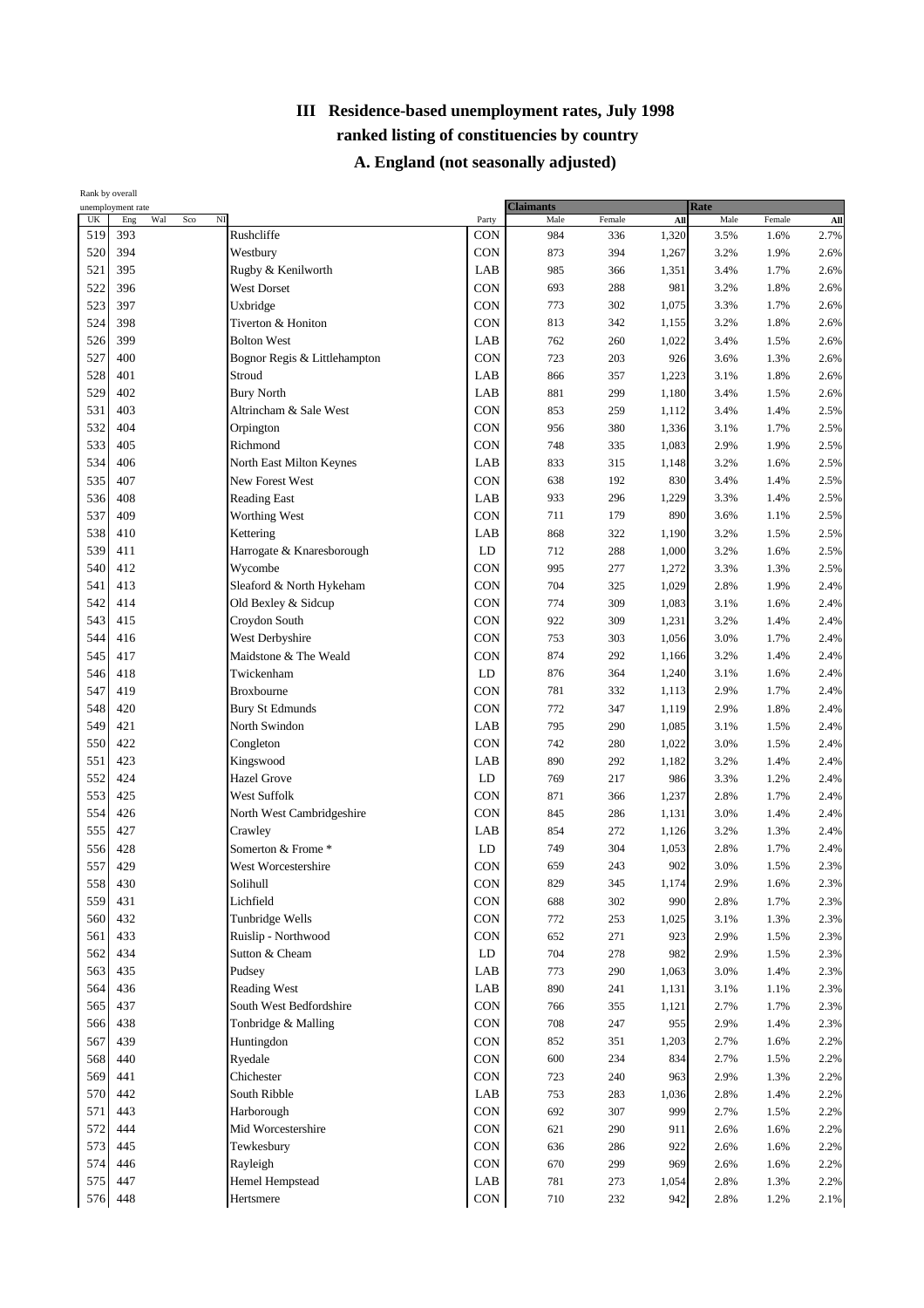|                                 | Rank by overall<br>unemployment rate |                              |            | <b>Claimants</b> |        |       | Rate |        |      |
|---------------------------------|--------------------------------------|------------------------------|------------|------------------|--------|-------|------|--------|------|
| $\ensuremath{\text{UK}}\xspace$ | $_{\rm NI}$<br>Wal<br>Sco<br>Eng     |                              | Party      | Male             | Female | AII   | Male | Female | AII  |
| 577                             | 449                                  | Christchurch                 | <b>CON</b> | 523              | 188    | 711   | 2.7% | 1.3%   | 2.1% |
| 578                             | 450                                  | Penrith & The Border         | <b>CON</b> | 610              | 266    | 876   | 2.5% | 1.6%   | 2.1% |
| 579                             | 451                                  | East Worthing & Shoreham     | <b>CON</b> | 670              | 238    | 908   | 2.8% | 1.3%   | 2.1% |
| 580                             | 452                                  | North Essex                  | CON        | 639              | 223    | 862   | 2.7% | 1.3%   | 2.1% |
| 581                             | 453                                  | Salisbury                    | CON        | 795              | 276    | 1,071 | 2.7% | 1.3%   | 2.1% |
| 582                             | 454                                  | <b>New Forest East</b>       | CON        | 659              | 214    | 873   | 2.7% | 1.2%   | 2.1% |
| 583                             | 455                                  | Devizes                      | <b>CON</b> | 738              | 321    | 1,059 | 2.5% | 1.5%   | 2.1% |
| 584                             | 456                                  | East Hampshire               | CON        | 771              | 243    | 1,014 | 2.7% | 1.1%   | 2.0% |
| 585                             | 457                                  | Sevenoaks                    | CON        | 624              | 263    | 887   | 2.5% | 1.4%   | 2.0% |
| 586                             | 458                                  | Macclesfield                 | CON        | 757              | 209    | 966   | 2.8% | 1.0%   | 2.0% |
| 588                             | 459                                  | Aylesbury                    | CON        | 839              | 290    | 1,129 | 2.6% | 1.2%   | 2.0% |
| 589                             | 460                                  | Tatton                       | <b>IND</b> | 571              | 205    | 776   | 2.5% | 1.2%   | 2.0% |
| 590                             | 461                                  | Bosworth                     | CON        | 584              | 302    | 886   | 2.3% | 1.6%   | 2.0% |
| 591                             | 462                                  | Stone                        | CON        | 568              | 267    | 835   | 2.3% | 1.5%   | 2.0% |
| 592                             | 463                                  | Eastleigh                    | LD         | 689              | 231    | 920   | 2.5% | 1.2%   | 2.0% |
| 593                             | 464                                  | Mid Dorset & North Poole     | <b>CON</b> | 618              | 201    | 819   | 2.5% | 1.1%   | 1.9% |
| 594                             | 465                                  | South Holland & The Deepings | CON        | 491              | 278    | 769   | 2.1% | 1.7%   | 1.9% |
| 595                             | 466                                  | Hitchin & Harpenden          | CON        | 628              | 222    | 850   | 2.4% | 1.2%   | 1.9% |
| 596                             | 467                                  | Wansdyke $\lt^*$             | LAB        | 613              | 247    | 860   | 2.4% | 1.3%   | 1.9% |
| 597                             | 468                                  | Charnwood                    | CON        | 636              | 304    | 940   | 2.3% | 1.4%   | 1.9% |
| 598                             | 469                                  | North East Bedfordshire      | CON        | 555              | 258    | 813   | 2.2% | 1.4%   | 1.9% |
| 599                             | 470                                  | Vale of York                 | <b>CON</b> | 548              | 275    | 823   | 2.1% | 1.5%   | 1.9% |
| 600                             | 471                                  | Skipton & Ripon              | <b>CON</b> | 578              | 252    | 830   | 2.2% | 1.3%   | 1.9% |
| 601                             | 472                                  | Stratford-on-Avon            | <b>CON</b> | 671              | 285    | 956   | 2.3% | 1.3%   | 1.8% |
| 602                             | 473                                  | South West Hertfordshire     | CON        | 641              | 230    | 871   | 2.3% | 1.2%   | 1.8% |
| 603                             | 474                                  | North Wiltshire              | CON        | 601              | 299    | 900   | 2.1% | 1.5%   | 1.8% |
| 604                             | 475                                  | Brentwood & Ongar            | CON        | 587              | 209    | 796   | 2.3% | 1.2%   | 1.8% |
| 605                             | 476                                  | South East Cambridgeshire    | <b>CON</b> | 640              | 256    | 896   | 2.2% | 1.2%   | 1.8% |
| 606                             | 477                                  | Cheadle                      | CON        | 579              | 207    | 786   | 2.4% | 1.1%   | 1.8% |
| 607                             | 478                                  | Fylde                        | <b>CON</b> | 527              | 208    | 735   | 2.3% | 1.2%   | 1.8% |
| 608                             | 479                                  | North East Hertfordshire     | CON        | 581              | 217    | 798   | 2.2% | 1.2%   | 1.8% |
| 609                             | 480                                  | Welwyn Hatfield              | LAB        | 570              | 232    | 802   | 2.2% | 1.2%   | 1.8% |
| 610                             | 481                                  | Saffron Walden               | CON        | 570              | 268    | 838   | 2.0% | 1.4%   | 1.8% |
| 611                             | 482                                  | Daventry                     | <b>CON</b> | 624              | 307    | 931   | 2.0% | 1.4%   | 1.8% |
| 613                             | 483                                  | Basingstoke *                | CON        | 704              | 247    | 951   | 2.2% | 1.0%   | 1.7% |
| 614                             | 484                                  | Fareham                      | CON        | 535              | 215    | 750   | 2.1% | 1.1%   | 1.7% |
| 615                             | 485                                  | Maidenhead                   | <b>CON</b> | 602              | 178    | 780   | 2.3% | 0.9%   | 1.7% |
| 616                             | 486                                  | Winchester                   | ${\rm LD}$ | 612              | 207    | 819   | 2.2% | 1.0%   | 1.7% |
| 617                             | 487                                  | Woodspring                   | CON        | 532              | 200    | 732   | 2.1% | 1.1%   | 1.7% |
| 618                             | 488                                  | Westmorland & Lonsdale       | <b>CON</b> | 467              | 200    | 667   | 2.1% | 1.1%   | 1.7% |
| 619                             | 489                                  | Blaby                        | <b>CON</b> | 560              | 222    | 782   | 2.1% | 1.1%   | 1.6% |
| 620                             | 490                                  | North Dorset                 | CON        | 446              | 185    | 631   | 2.0% | 1.2%   | 1.6% |
| 621                             | 491                                  | South Cambridgeshire         | <b>CON</b> | 562              | 195    | 757   | 2.1% | 1.0%   | 1.6% |
| 622                             | 492                                  | Romsey                       | CON        | 502              | 183    | 685   | 2.0% | 1.0%   | 1.6% |
| 623                             | 493                                  | Banbury                      | <b>CON</b> | 622              | 224    | 846   | 2.0% | 1.0%   | 1.6% |
| 624                             | 494                                  | Mid Bedfordshire             | <b>CON</b> | 487              | 209    | 696   | 1.9% | 1.2%   | 1.6% |
| 625                             | 495                                  | Windsor                      | CON        | 562              | 206    | 768   | 2.0% | 1.0%   | 1.6% |
| 626                             | 496                                  | St Albans                    | LAB        | 511              | 192    | 703   | 2.0% | 1.0%   | 1.5% |
| 627                             | 497                                  | Rutland & Melton             | <b>CON</b> | 482              | 216    | 698   | 1.8% | 1.1%   | 1.5% |
| 628                             | 498                                  | Oxford West & Abingdon       | LD         | 570              | 190    | 760   | 2.0% | 0.9%   | 1.5% |
| 629                             | 499                                  | Spelthorne                   | <b>CON</b> | 572              | 204    | 776   | 2.0% | 0.9%   | 1.5% |
| 630                             | 500                                  | Hertford & Stortford         | CON        | 543              | 204    | 747   | 1.9% | 1.0%   | 1.5% |
| 631                             | 501                                  | <b>Bracknell</b>             | <b>CON</b> | 673              | 168    | 841   | 2.1% | 0.7%   | 1.5% |
| 632                             | 502                                  | Guildford                    | <b>CON</b> | 564              | 181    | 745   | 2.0% | 0.8%   | 1.5% |
| 633                             | 503                                  | Cotswold                     | CON        | 440              | 149    | 589   | 1.9% | 0.9%   | 1.5% |
| 634                             | 504                                  | Wealden                      | CON        | 515              | 192    | 707   | 1.9% | 1.0%   | 1.5% |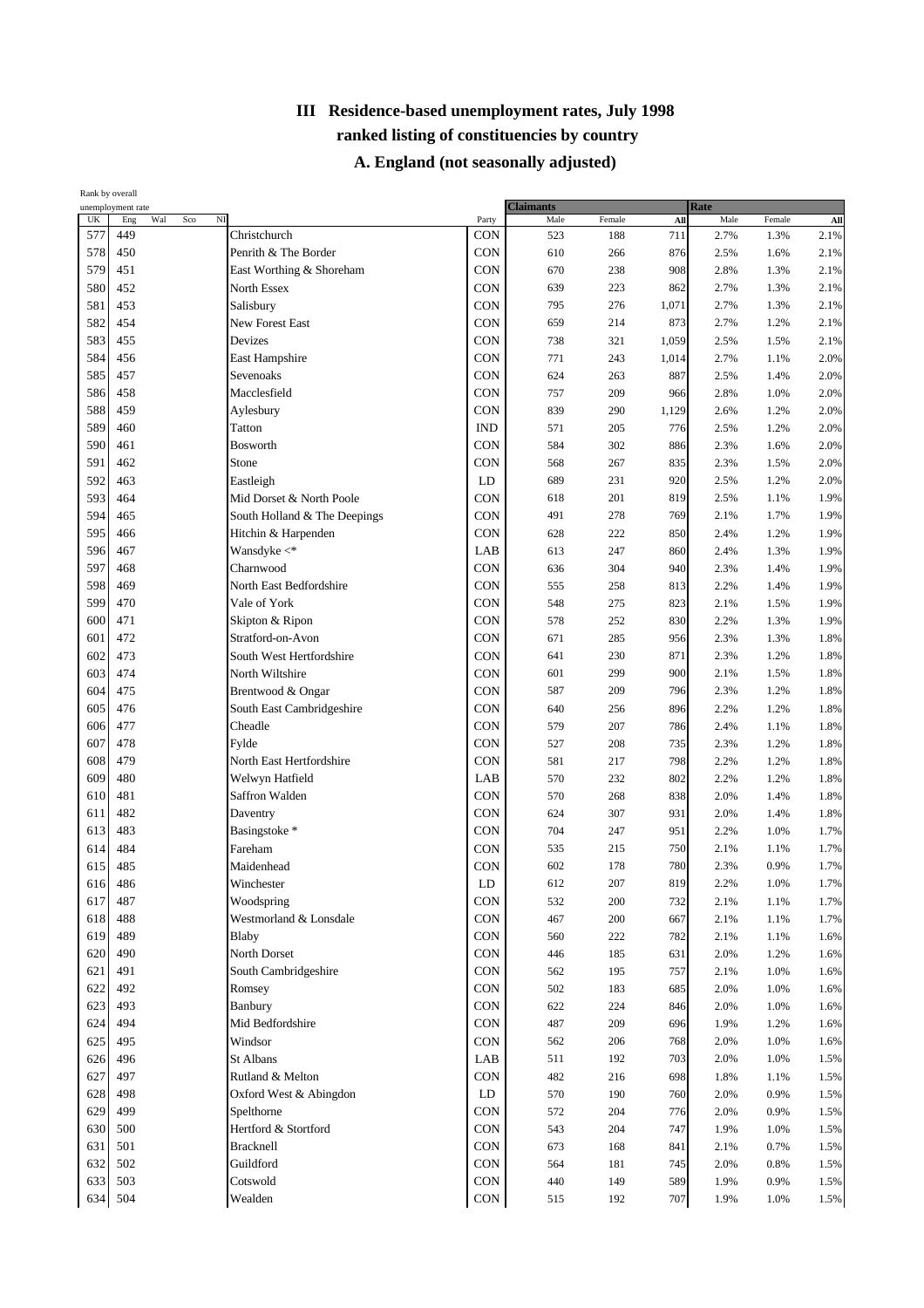| Rank by overall |                                     |                        |            |                  |         |           |      |        |      |
|-----------------|-------------------------------------|------------------------|------------|------------------|---------|-----------|------|--------|------|
|                 | unemployment rate                   |                        |            | <b>Claimants</b> |         |           | Rate |        |      |
| UK              | Wal<br>N <sub>I</sub><br>Eng<br>Sco |                        | Party      | Male             | Female  | All       | Male | Female | All  |
| 635             | 505                                 | <b>Ribble Valley</b>   | <b>CON</b> | 489              | 186     | 675       | 1.9% | 0.9%   | 1.5% |
| 636             | 506                                 | Wantage                | <b>CON</b> | 495              | 187     | 682       | 1.8% | 0.9%   | 1.4% |
| 637             | 507                                 | Aldershot              | <b>CON</b> | 645              | 242     | 887       | 1.8% | 0.9%   | 1.4% |
| 638             | 508                                 | Beaconsfield           | <b>CON</b> | 465              | 178     | 643       | 1.7% | 0.9%   | 1.4% |
| 639             | 509                                 | Epsom & Ewell          | <b>CON</b> | 489              | 172     | 661       | 1.8% | 0.8%   | 1.4% |
| 640             | 510                                 | Northavon              | LD         | 499              | 212     | 711       | 1.6% | 0.9%   | 1.3% |
| 641             | 511                                 | North West Hampshire * | CON        | 490              | 184     | 674       | 1.6% | 0.9%   | 1.3% |
| 642             | 512                                 | Esher & Walton         | <b>CON</b> | 449              | 180     | 629       | 1.6% | 0.9%   | 1.3% |
| 643             | 513                                 | Reigate                | <b>CON</b> | 414              | 128     | 542       | 1.7% | 0.7%   | 1.3% |
| 644             | 514                                 | Runnymede & Weybridge  | <b>CON</b> | 454              | 169     | 623       | 1.7% | 0.8%   | 1.3% |
| 645             | 515                                 | <b>East Surrey</b>     | CON        | 460              | 184     | 644       | 1.6% | 0.9%   | 1.3% |
| 646             | 516                                 | Buckingham             | <b>CON</b> | 371              | 136     | 507       | 1.6% | 0.8%   | 1.2% |
| 647             | 517                                 | Arundel & South Downs  | <b>CON</b> | 345              | 135     | 480       | 1.5% | 0.8%   | 1.2% |
| 648             | 518                                 | South West Surrey      | <b>CON</b> | 418              | 134     | 552       | 1.6% | 0.7%   | 1.2% |
| 649             | 519                                 | Woking                 | <b>CON</b> | 443              | 146     | 589       | 1.5% | 0.7%   | 1.2% |
| 650             | 520                                 | Horsham                | <b>CON</b> | 427              | 155     | 582       | 1.5% | 0.7%   | 1.2% |
| 651             | 521                                 | Chesham & Amersham     | <b>CON</b> | 389              | 141     | 530       | 1.5% | 0.7%   | 1.2% |
| 652             | 522                                 | Newbury                | LD         | 435              | 141     | 576       | 1.5% | 0.7%   | 1.2% |
| 653             | 523                                 | North East Hampshire   | <b>CON</b> | 410              | 136     | 546       | 1.5% | 0.7%   | 1.2% |
| 654             | 524                                 | <b>Mid Sussex</b>      | CON        | 385              | 145     | 530       | 1.4% | 0.7%   | 1.1% |
| 655             | 525                                 | Henley                 | <b>CON</b> | 357              | 126     | 483       | 1.4% | 0.6%   | 1.1% |
| 656             | 526                                 | Witney                 | <b>CON</b> | 385              | 146     | 531       | 1.3% | 0.7%   | 1.1% |
| 657             | 527                                 | Mole Valley            | CON        | 334              | 118     | 452       | 1.3% | 0.6%   | 1.0% |
| 658             | 528                                 | Surrey Heath           | <b>CON</b> | 396              | 133     | 529       | 1.3% | 0.6%   | 1.0% |
| 659             | 529                                 | Wokingham              | <b>CON</b> | 309              | 126     | 435       | 1.1% | 0.6%   | 0.9% |
|                 |                                     | England                |            | 821,821          | 267,651 | 1,089,472 | 6.2% | 2.7%   | 4.7% |
|                 |                                     |                        |            |                  |         |           |      |        |      |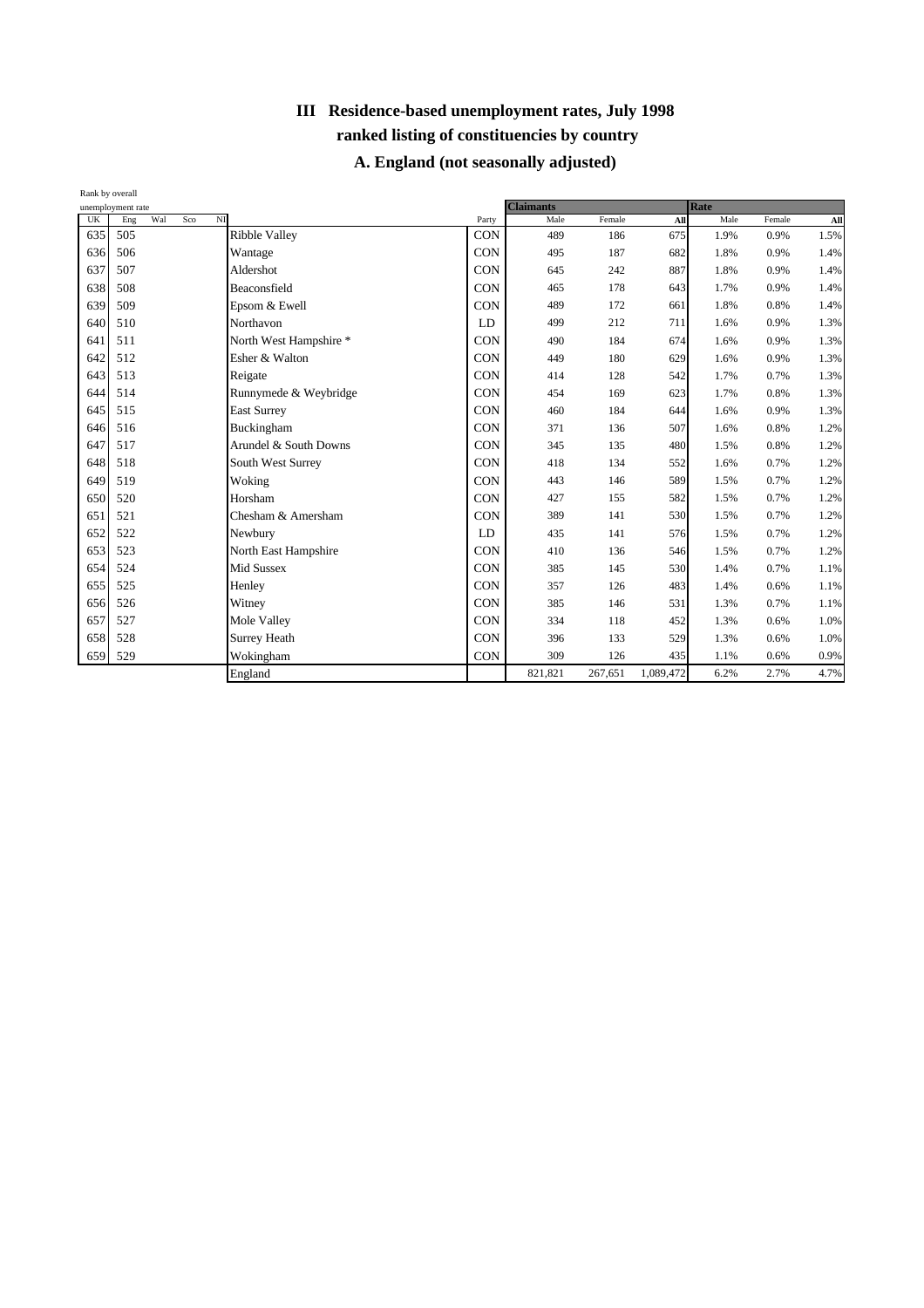#### **B. Wales (not seasonally adjusted)**

| Rank by overall |                                 |                       |                                       |       |                          |        |        |              |        |      |
|-----------------|---------------------------------|-----------------------|---------------------------------------|-------|--------------------------|--------|--------|--------------|--------|------|
| UK              | unemployment rate<br>Wal<br>Eng | $\overline{M}$<br>Sco |                                       | Party | <b>Claimants</b><br>Male | Female | All    | Rate<br>Male | Female | All  |
| 95              | $\mathbf{1}$                    |                       | <b>Blaenau Gwent</b>                  | LAB   | 1,910                    | 483    | 2,393  | 10.8%        | 4.0%   | 8.0% |
| 110             | $\overline{c}$                  |                       | Merthyr Tydfil & Rhymney              | LAB   | 1,876                    | 447    | 2,323  | 10.5%        | 3.5%   | 7.6% |
| 116             | 3                               |                       | Cardiff South & Penarth               | LAB   | 2,217                    | 516    | 2,733  | 10.6%        | 3.3%   | 7.5% |
| 120             | $\overline{4}$                  |                       | Ynys-Mon                              | PC    | 1,708                    | 532    | 2,240  | 9.5%         | 4.5%   | 7.5% |
| 126             | 5                               |                       | Conwy                                 | LAB   | 1,648                    | 465    | 2,113  | 10.3%        | 3.7%   | 7.4% |
| 133             | 6                               |                       | Cynon Valley                          | LAB   | 1,514                    | 416    | 1,930  | 9.8%         | 3.7%   | 7.3% |
| 148             | $\tau$                          |                       | Rhondda                               | LAB   | 1,687                    | 476    | 2,163  | 9.3%         | 3.9%   | 7.1% |
| 150             | $\,$ 8 $\,$                     |                       | Swansea West                          | LAB   | 1,680                    | 488    | 2,168  | 9.6%         | 3.7%   | 7.1% |
| 152             | 9                               |                       | <b>Cardiff West</b>                   | LAB   | 2,001                    | 492    | 2,493  | 10.0%        | 3.2%   | 7.0% |
| 159             | 10                              |                       | Caernarfon                            | PC    | 1,374                    | 403    | 1,777  | 9.0%         | 3.8%   | 6.9% |
| 161             | 11                              |                       | <b>Cardiff Central</b>                | LAB   | 1,768                    | 561    | 2,329  | 9.4%         | 3.7%   | 6.9% |
| 178             | 12                              |                       | Preseli Pembrokeshire                 | LAB   | 1,566                    | 502    | 2,068  | 8.3%         | 4.0%   | 6.6% |
| 185             | 13                              |                       | Newport West                          | LAB   | 1,720                    | 538    | 2,258  | 8.7%         | 3.6%   | 6.5% |
| 187             | 14                              |                       | Caerphilly                            | LAB   | 1,857                    | 522    | 2,379  | 8.7%         | 3.4%   | 6.4% |
| 191             | 15                              |                       | Llanelli                              | LAB   | 1,449                    | 457    | 1,906  | 8.2%         | 3.6%   | 6.3% |
| 206             | 16                              |                       | Carmarthen West & South Pembrokeshire | LAB   | 1,438                    | 416    | 1,854  | 8.1%         | 3.3%   | 6.1% |
| 223             | 17                              |                       | Swansea East                          | LAB   | 1,639                    | 395    | 2,034  | 8.3%         | 2.7%   | 5.9% |
| 239             | 18                              |                       | Aberavon                              | LAB   | 1,185                    | 330    | 1,515  | 7.6%         | 3.0%   | 5.7% |
| 241             | 19                              |                       | Neath                                 | LAB   | 1,292                    | 427    | 1,719  | 7.3%         | 3.3%   | 5.6% |
| 245             | 20                              |                       | <b>Newport East</b>                   | LAB   | 1,437                    | 439    | 1,876  | 7.4%         | 3.2%   | 5.6% |
| 247             | 21                              |                       | Meirionnydd Nant Conwy                | PC    | 783                      | 264    | 1,047  | 7.2%         | 3.4%   | 5.6% |
| 267             | 22                              |                       | Ogmore                                | LAB   | 1,257                    | 369    | 1,626  | 7.2%         | 2.9%   | 5.4% |
| 277             | 23                              |                       | Torfaen                               | LAB   | 1,432                    | 446    | 1,878  | 6.8%         | 2.9%   | 5.2% |
| 283             | 24                              |                       | Ceredigion                            | PC    | 999                      | 393    | 1,392  | 6.2%         | 3.4%   | 5.0% |
| 286             | 25                              |                       | Vale of Clwyd                         | LAB   | 1,126                    | 289    | 1,415  | 7.1%         | 2.3%   | 5.0% |
| 291             | 26                              |                       | <b>Bridgend</b>                       | LAB   | 1,267                    | 443    | 1,710  | 6.5%         | 3.0%   | 5.0% |
| 313             | 27                              |                       | Pontypridd                            | LAB   | 1,382                    | 468    | 1,850  | 6.3%         | 2.8%   | 4.7% |
| 315             | 28                              |                       | Vale of Glamorgan                     | LAB   | 1,517                    | 488    | 2,005  | 6.2%         | 2.7%   | 4.7% |
| 347             | 29                              |                       | Islwyn                                | LAB   | 915                      | 365    | 1,280  | 5.4%         | 2.9%   | 4.4% |
| 348             | 30                              |                       | Wrexham                               | LAB   | 999                      | 327    | 1,326  | 5.8%         | 2.5%   | 4.3% |
| 349             | 31                              |                       | Clwyd West $\lt^*$                    | LAB   | 981                      | 278    | 1,259  | 5.9%         | 2.2%   | 4.3% |
| 352             | 32                              |                       | Gower                                 | LAB   | 1,013                    | 356    | 1,369  | 5.6%         | 2.6%   | 4.3% |
| 354             | 33                              |                       | Carmarthen East & Dinefwr             | LAB   | 891                      | 327    | 1,218  | 5.3%         | 2.8%   | 4.3% |
| 386             | 34                              |                       | Brecon & Radnorshire                  | LD    | 846                      | 332    | 1,178  | 4.9%         | 2.7%   | 4.0% |
| 390             | 35                              |                       | Clwyd South *>                        | LAB   | 908                      | 285    | 1,193  | 5.1%         | 2.3%   | 3.9% |
| 405             | 36                              |                       | Alyn & Deeside                        | LAB   | 1,047                    | 348    | 1,395  | 4.9%         | 2.2%   | 3.8% |
| 415             | 37                              |                       | Monmouth                              | LAB   | 960                      | 347    | 1,307  | 4.8%         | 2.3%   | 3.7% |
| 446             | 38                              |                       | Delyn                                 | LAB   | 787                      | 279    | 1,066  | 4.2%         | 2.0%   | 3.3% |
| 495             | 39                              |                       | <b>Cardiff North</b>                  | LAB   | 716                      | 223    | 939    | 3.9%         | 1.5%   | 2.8% |
| 510             | 40                              |                       | Montgomeryshire                       | LD    | 476                      | 215    | 691    | 3.2%         | 2.1%   | 2.7% |
|                 |                                 |                       | Wales                                 |       | 53,268                   | 16,147 | 69,415 | 7.3%         | 3.0%   | 5.5% |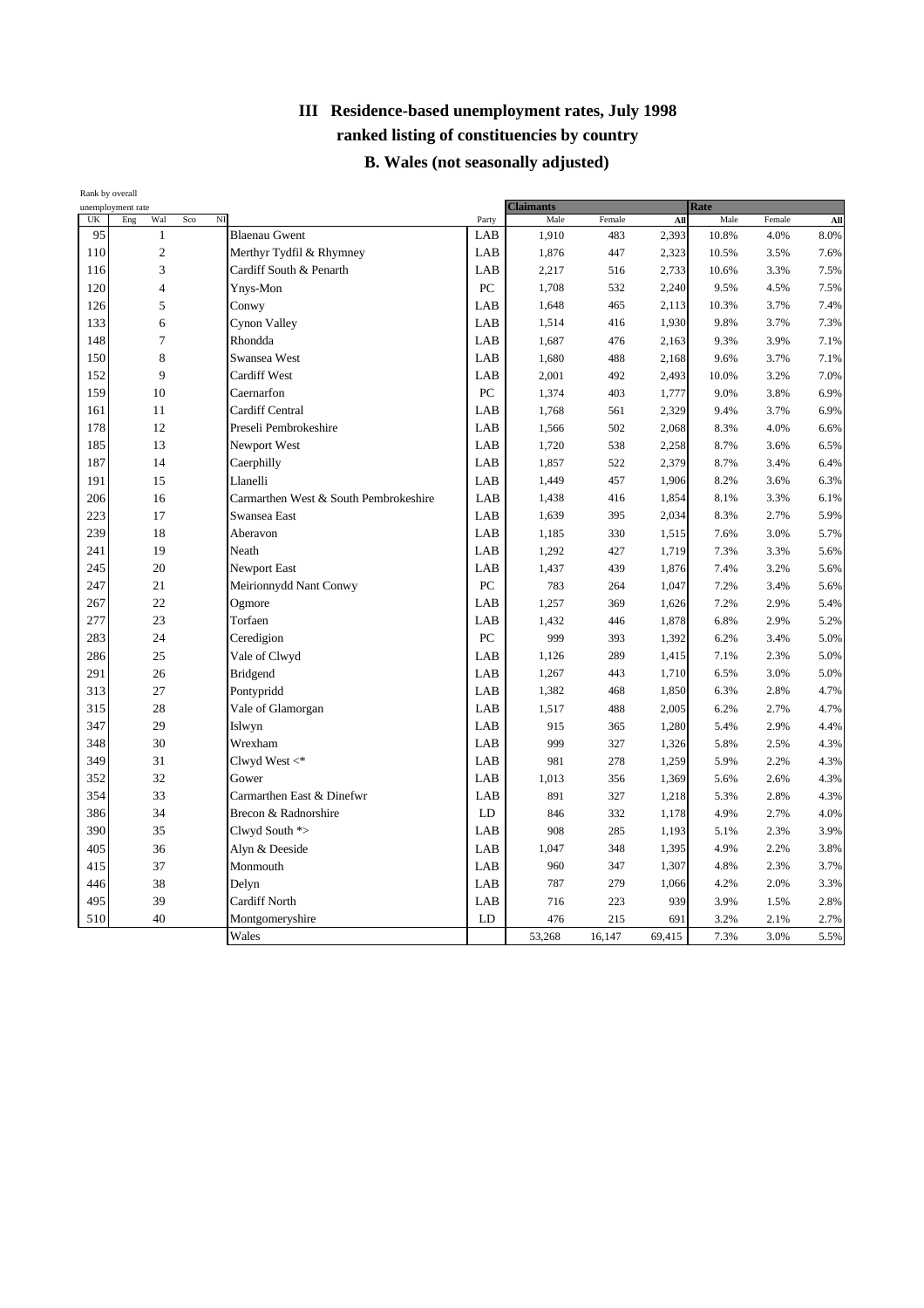## **C. Scotland (not seasonally adjusted)**

|     | Rank by overall<br>unemployment rate        |                                     |            | <b>Claimants</b> |        |                 | Rate  |              |                |
|-----|---------------------------------------------|-------------------------------------|------------|------------------|--------|-----------------|-------|--------------|----------------|
| UK  | $\rm N\hspace{-.1em}I$<br>Eng<br>Wal<br>Sco |                                     | Party      | Male             | Female | A <sub>II</sub> | Male  | Female       | $\mathbf{All}$ |
| 18  | $\mathbf{1}$                                | <b>Glasgow Maryhill</b>             | LAB        | 2,879            | 937    | 3,816           | 16.8% | 7.1%         | 12.5%          |
| 19  | $\sqrt{2}$                                  | <b>Glasgow Shettleston</b>          | LAB        | 2,369            | 574    | 2,943           | 17.2% | 5.9%         | 12.5%          |
| 23  | 3                                           | Glasgow Springburn                  | LAB        | 2,711            | 787    | 3,498           | 17.0% | 6.1%         | 12.1%          |
| 47  | 4                                           | Glasgow Kelvin                      | LAB        | 2,219            | 838    | 3,057           | 13.0% | 6.1%         | 9.9%           |
| 48  | 5                                           | <b>Glasgow Pollok</b>               | LAB        | 2,300            | 665    | 2,965           | 13.6% | 5.1%         | 9.9%           |
| 56  | 6                                           | <b>Glasgow Govan</b>                | LAB        | 2,395            | 696    | 3,091           | 13.2% | 4.9%         | 9.5%           |
| 57  | 7                                           | Cunninghame South                   | LAB        | 2,126            | 857    | 2,983           | 11.8% | 6.4%         | 9.5%           |
| 59  | 8                                           | Dundee East                         | LAB        | 2,596            | 855    | 3,451           | 12.8% | 5.2%         | 9.4%           |
| 63  | 9                                           | Kirkcaldy                           | LAB        | 2,109            | 807    | 2,916           | 11.9% | 5.9%         | 9.3%           |
| 65  | 10                                          | <b>Glasgow Anniesland</b>           | LAB        | 1,931            | 524    | 2,455           | 13.3% | 4.3%         | 9.2%           |
| 66  | 11                                          | <b>Glasgow Baillieston</b>          | LAB        | 2,183            | 666    | 2,849           | 12.3% | 5.0%         | 9.1%           |
| 68  | 12                                          | Dundee West                         | LAB        | 2,246            | 705    | 2,951           | 12.7% | 4.6%         | 9.0%           |
| 75  | 13                                          | Motherwell & Wishaw                 | LAB        | 1,862            | 638    | 2,500           | 11.4% | 5.2%         | 8.7%           |
| 78  | 14                                          | Western Isles                       | LAB        | 868              | 297    | 1,165           | 10.4% | 5.8%         | 8.6%           |
| 84  | 15                                          | Central Fife                        | LAB        | 2,133            | 845    | 2,978           | 10.7% | 5.5%         | 8.5%           |
| 99  | 16                                          | Paisley North                       | LAB        | 1,732            | 612    | 2,344           | 10.8% | 4.6%         | 8.0%           |
| 100 | 17                                          | Kilmarnock & Loudoun                | LAB        | 2,185            | 840    | 3,025           | 10.1% | 5.1%         | 7.9%           |
| 101 | 18                                          | Clydebank & Milngavie               | LAB        | 1,791            | 609    | 2,400           | 10.5% | 4.6%         | 7.9%           |
| 103 | 19                                          | Paisley South                       | LAB        | 1,969            | 663    | 2,632           | 10.6% | 4.4%         | 7.8%           |
| 105 | 20                                          | Airdrie & Shotts                    | LAB        | 2,028            | 789    | 2,817           | 9.6%  | 5.2%         | 7.8%           |
| 107 | 21                                          | Coatbridge & Chryston               | LAB        | 1,652            | 669    | 2,321           | 9.6%  | 5.2%         | 7.7%           |
| 109 | 22                                          | Hamilton North & Bellshill          | LAB        | 1,977            | 680    | 2,657           | 9.8%  | 4.6%         | 7.6%           |
| 119 | 23                                          | Carrick, Cumnock & Doon Valley      | LAB        | 2,236            | 770    | 3,006           | 9.6%  | 4.6%         | 7.5%           |
| 121 | 24                                          | Cunninghame North                   | LAB        | 1,662            | 649    | 2,311           | 9.2%  | 5.0%         | 7.4%           |
| 125 | 25                                          | Dunfermline East                    | LAB        | 1,717            | 629    | 2,346           | 9.2%  | 4.8%         | 7.4%           |
| 132 | 26                                          | Glasgow Rutherglen                  | LAB        | 1,529            | 487    | 2,016           | 9.8%  | 4.0%         | 7.3%           |
| 135 | 27                                          | <b>Hamilton South</b>               | LAB        | 1,474            | 504    | 1,978           | 9.5%  | 4.3%         | 7.3%           |
| 143 | 28                                          | Dumbarton                           | LAB        | 2,000            | 676    | 2,676           | 9.3%  | 4.2%         | 7.1%           |
| 145 | 29                                          | Caithness, Sutherland & Easter Ross | LD         | 1,367            | 435    | 1,802           | 9.0%  | 4.3%         | 7.1%           |
| 149 | 30                                          | Ayr                                 | LAB        | 1,591            | 627    | 2,218           | 8.9%  | 4.6%         | 7.1%           |
| 153 | 31                                          | <b>Glasgow Cathcart</b>             | LAB        | 1,518            | 509    | 2,027           | 9.6%  | 3.9%         | 7.0%           |
| 163 | 32                                          | Falkirk West                        | LAB        | 1,661            | 575    | 2,236           | 9.0%  | 4.0%         | 6.8%           |
| 176 | 33                                          | Greenock & Inverclyde               | LAB        | 1,458            | 501    | 1,959           | 9.0%  | 3.8%         | 6.7%           |
| 180 | 34                                          | Edinburgh Central                   | LAB        | 1,648            | 589    | 2,237           | 9.1%  | 3.7%         | 6.6%           |
| 181 | 35                                          | Ochil                               | LAB        | 1,584            | 601    | 2,185           | 8.4%  | 4.1%         | 6.5%           |
| 199 | 36                                          | Dunfermline West                    | LAB        | 1,463            | 575    | 2,038           | 7.8%  | 4.1%         | 6.2%           |
| 209 | 37                                          | Edinburgh North & Leith             | LAB        | 1,914            | 618    | 2,532           | 8.6%  | 3.2%         | 6.1%           |
| 214 | 38                                          | Angus                               | <b>SNP</b> | 1,518            | 709    | 2,227           | 7.2%  | 4.4%         | 6.0%           |
| 217 | 39                                          | Galloway & Upper Nithsdale          | <b>SNP</b> | 1,363            | 550    | 1,913           | 7.3%  | 4.2%         | 6.0%           |
| 219 | 40                                          | Ross, Skye & Inverness West         | LD         | 1,458            | 530    | 1,988           | 7.4%  | 3.9%         | 5.9%           |
| 220 | 41                                          | Cumbernauld & Kilsyth               | LAB        | 1,384            | 538    | 1,922           | 7.7%  | 3.7%         | 5.9%           |
| 236 | 42                                          | Argyll & Bute                       | LD         | 1,322            | 425    | 1,747           | 7.4%  | 3.3%         | 5.7%           |
| 243 | 43                                          | Clydesdale                          | LAB        | 1,618            | 556    | 2,174           | 7.3%  | 3.4%         | 5.6%           |
| 251 | 44                                          | Dumfries                            | LAB        | 1,539            | 656    | 2,195           | 6.8%  | 3.9%         | 5.5%           |
| 259 | 45                                          | <b>Falkirk East</b>                 | LAB        | 1,462            | 524    | 1,986           | 7.1%  | 3.3%         | 5.4%           |
| 282 | 46                                          | <b>Stirling</b>                     | LAB        | 1,165            | 454    | 1,619           | 6.5%  | 3.2%         | 5.1%           |
| 288 | 47                                          | Aberdeen Central                    | LAB        | 1,204            | 395    | 1,599           | 6.8%  | 2.8%         | 5.0%           |
| 293 | 48                                          | East Kilbride                       | LAB        | 1,488            | 688    | 2,176           | 6.1%  | 3.5%         | 5.0%           |
| 308 | 49                                          | Edinburgh South                     | LAB        | 1,170            | 416    | 1,586           | 6.6%  | 2.7%         | 4.8%           |
| 322 | 50                                          | Perth                               | <b>SNP</b> | 1,258            | 434    | 1,692           | 6.2%  | 2.6%         | 4.6%           |
| 323 | 51                                          | Moray                               | <b>SNP</b> | 1,141            | 552    | 1,693           | 5.1%  | 3.8%         | 4.6%           |
| 328 | 52                                          | Livingston                          | LAB        | 1,351            | 427    | 1,778           | 6.2%  | 2.4%         | 4.5%           |
| 330 | 53                                          | Edinburgh East & Musselburgh        | LAB        | 1,256            | 344    | 1,600           | 6.5%  | 2.1%         | 4.5%           |
| 331 | 54                                          | Linlithgow                          | LAB        |                  |        |                 |       |              | 4.5%           |
| 342 | 55                                          | West Renfrewshire                   | LAB        | 1,245            | 362    | 1,607           | 6.2%  | 2.3%<br>3.0% | 4.4%           |
| 350 | 56                                          | Strathkelvin & Bearsden             | LAB        | 1,018            | 433    | 1,451           | 5.5%  |              |                |
|     |                                             |                                     |            | 1,257            | 551    | 1,808           | 5.4%  | 3.0%         | 4.3%           |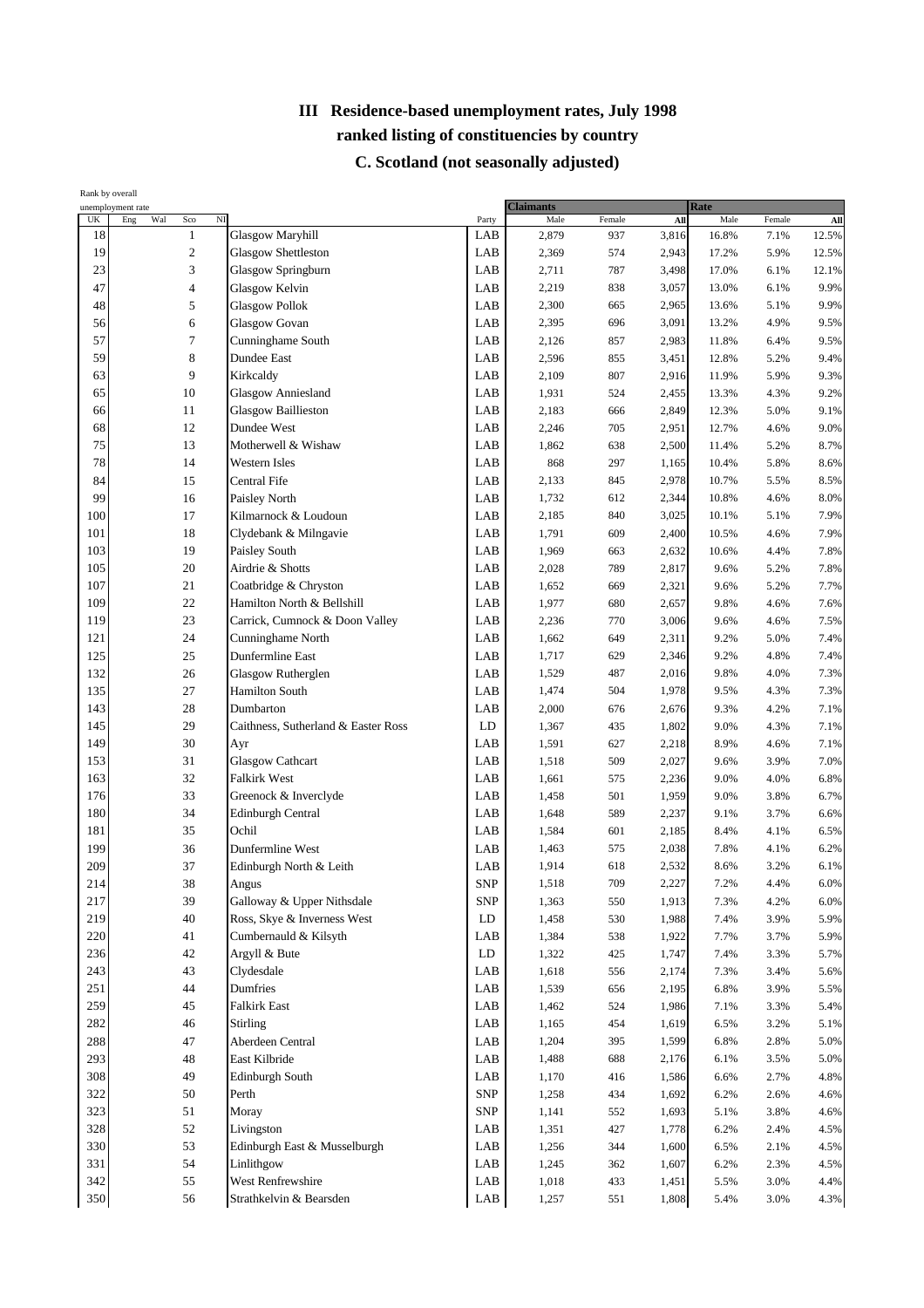| Rank by overall | unemployment rate |     |                                  |            | <b>Claimants</b> |        |         | Rate |        |      |
|-----------------|-------------------|-----|----------------------------------|------------|------------------|--------|---------|------|--------|------|
| UK              | Wal<br>Eng        | Sco | NI                               | Party      | Male             | Female | All     | Male | Female | All  |
| 359             |                   | 57  | Inverness East, Nairn & Lochaber | LAB        | 1,345            | 420    | 1,765   | 5.7% | 2.3%   | 4.3% |
| 362             |                   | 58  | North East Fife                  | LD         | 874              | 472    | 1,346   | 4.8% | 3.5%   | 4.2% |
| 369             |                   | 59  | <b>Edinburgh Pentlands</b>       | LAB        | 1,202            | 342    | 1,544   | 5.9% | 2.0%   | 4.2% |
| 381             |                   | 60  | North Tayside                    | <b>SNP</b> | 1,064            | 433    | 1,497   | 5.0% | 2.7%   | 4.0% |
| 382             |                   | 61  | Eastwood                         | LAB        | 1,076            | 553    | 1,629   | 4.7% | 3.1%   | 4.0% |
| 396             |                   | 62  | Roxburgh & Berwickshire          | LD         | 809              | 348    | 1,157   | 4.8% | 2.7%   | 3.9% |
| 404             |                   | 63  | East Lothian                     | LAB        | 982              | 315    | 1,297   | 5.1% | 2.1%   | 3.8% |
| 436             |                   | 64  | Midlothian                       | LAB        | 817              | 252    | 1,069   | 4.8% | 1.8%   | 3.5% |
| 455             |                   | 65  | Orkney & Shetland                | LD         | 483              | 193    | 676     | 3.8% | 2.3%   | 3.2% |
| 458             |                   | 66  | Edinburgh West                   | LD         | 1,009            | 299    | 1,308   | 4.4% | 1.6%   | 3.2% |
| 479             |                   | 67  | Tweeddale, Ettrick & Lauderdale  | LD         | 678              | 268    | 946     | 3.8% | 1.9%   | 2.9% |
| 507             |                   | 68  | Banff & Buchan                   | <b>SNP</b> | 710              | 288    | 998     | 3.2% | 2.0%   | 2.7% |
| 525             |                   | 69  | Aberdeen South                   | LAB        | 752              | 278    | 1,030   | 3.3% | 1.6%   | 2.6% |
| 530             |                   | 70  | Aberdeen North                   | LAB        | 701              | 217    | 918     | 3.4% | 1.4%   | 2.5% |
| 587             |                   | 71  | Gordon                           | LD         | 517              | 242    | 759     | 2.3% | 1.6%   | 2.0% |
| 612             |                   | 72  | West Aberdeenshire & Kincardine  | LD         | 463              | 201    | 664     | 2.0% | 1.3%   | 1.7% |
|                 |                   |     | Scotland                         |            | 109,782          | 38,963 | 148,745 | 8.1% | 3.7%   | 6.2% |

## **C. Scotland (not seasonally adjusted)**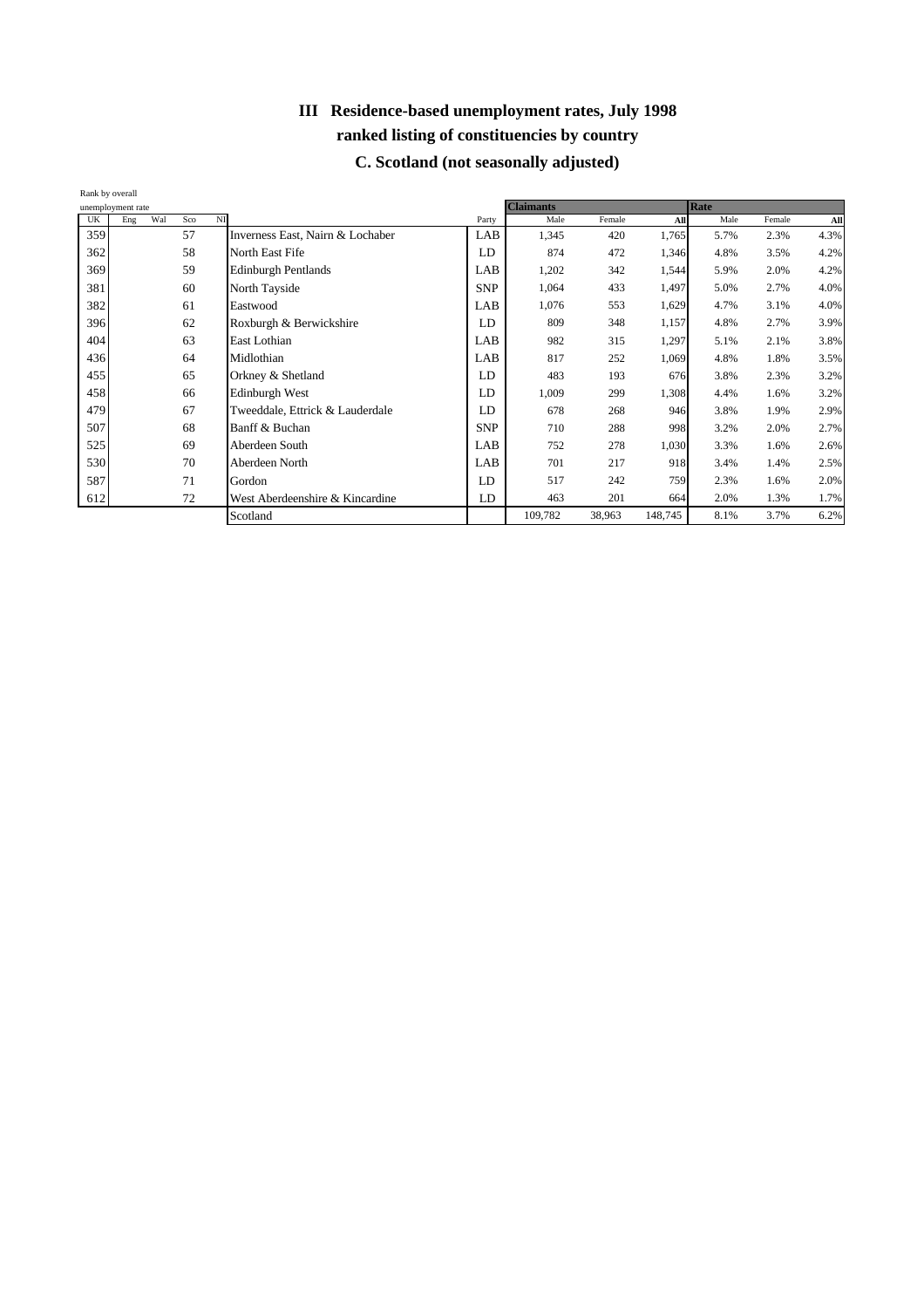## **III Residence-based unemployment rates, July 1998 ranked listing of constituencies by country D. Northern Ireland (not seasonally adjusted)**

|     |                                     |                            |             | <b>Claimants</b> |        |        | Rate  |        |       |
|-----|-------------------------------------|----------------------------|-------------|------------------|--------|--------|-------|--------|-------|
| UK  | N <sub>I</sub><br>Wal<br>Eng<br>Sco |                            | Party       | Male             | Female | All    | Male  | Female | All   |
| 4   |                                     | 1 Foyle                    | <b>SDLP</b> | 4,717            | 1321   | 6,038  | 20.5% | 8.8%   | 15.9% |
| 5   |                                     | 2 Belfast West             | <b>SF</b>   | 4,656            | 842    | 5,498  | 22.9% | 5.9%   | 15.9% |
| 14  |                                     | 3 West Tyrone              | UU          | 3,143            | 1006   | 4,149  | 15.4% | 8.5%   | 12.9% |
| 16  |                                     | 4 Belfast North            | UU          | 3,206            | 748    | 3,954  | 17.7% | 5.8%   | 12.8% |
| 36  |                                     | 5 Newry & Armagh           | SDLP        | 3,304            | 1040   | 4,344  | 13.4% | 7.0%   | 11.0% |
| 37  |                                     | 6 Fermanagh & South Tyrone | UU          | 2,679            | 1020   | 3,699  | 12.3% | 8.0%   | 10.7% |
| 46  |                                     | 7 East Londonderry         | UU          | 2,609            | 874    | 3,483  | 12.3% | 6.4%   | 10.0% |
| 55  |                                     | 8 Mid Ulster               | <b>SF</b>   | 2,207            | 826    | 3,033  | 11.0% | 7.0%   | 9.5%  |
| 71  |                                     | 9 Belfast South            | UU          | 2,436            | 1131   | 3,567  | 11.3% | 6.1%   | 8.9%  |
| 73  |                                     | 10 South Down              | <b>SDLP</b> | 2,419            | 988    | 3,407  | 10.2% | 6.6%   | 8.8%  |
| 124 |                                     | 11 North Antrim            | DU          | 2,327            | 779    | 3,106  | 9.1%  | 4.8%   | 7.4%  |
| 151 |                                     | 12 Belfast East            | DU          | 1,957            | 667    | 2,624  | 9.3%  | 4.1%   | 7.0%  |
| 190 |                                     | 13 East Antrim             | UU          | 1,878            | 669    | 2,547  | 8.0%  | 4.0%   | 6.3%  |
| 204 |                                     | 14 North Down              | <b>UKU</b>  | 1,506            | 725    | 2,231  | 7.1%  | 4.7%   | 6.1%  |
| 205 |                                     | 15 Upper Bann              | UU          | 1,847            | 728    | 2,575  | 7.4%  | 4.2%   | 6.1%  |
| 262 |                                     | 16 Strangford              | UU          | 1,568            | 620    | 2,188  | 6.6%  | 3.7%   | 5.4%  |
| 298 |                                     | 17 South Antrim            | UU          | 1,518            | 676    | 2,194  | 5.9%  | 3.6%   | 4.9%  |
| 320 |                                     | 18 Lagan Valley            | UU          | 1,383            | 643    | 2,026  | 5.3%  | 3.6%   | 4.6%  |
|     |                                     | Northern Ireland           |             | 45,360           | 15,303 | 60,663 | 11.2% | 5.6%   | 8.9%  |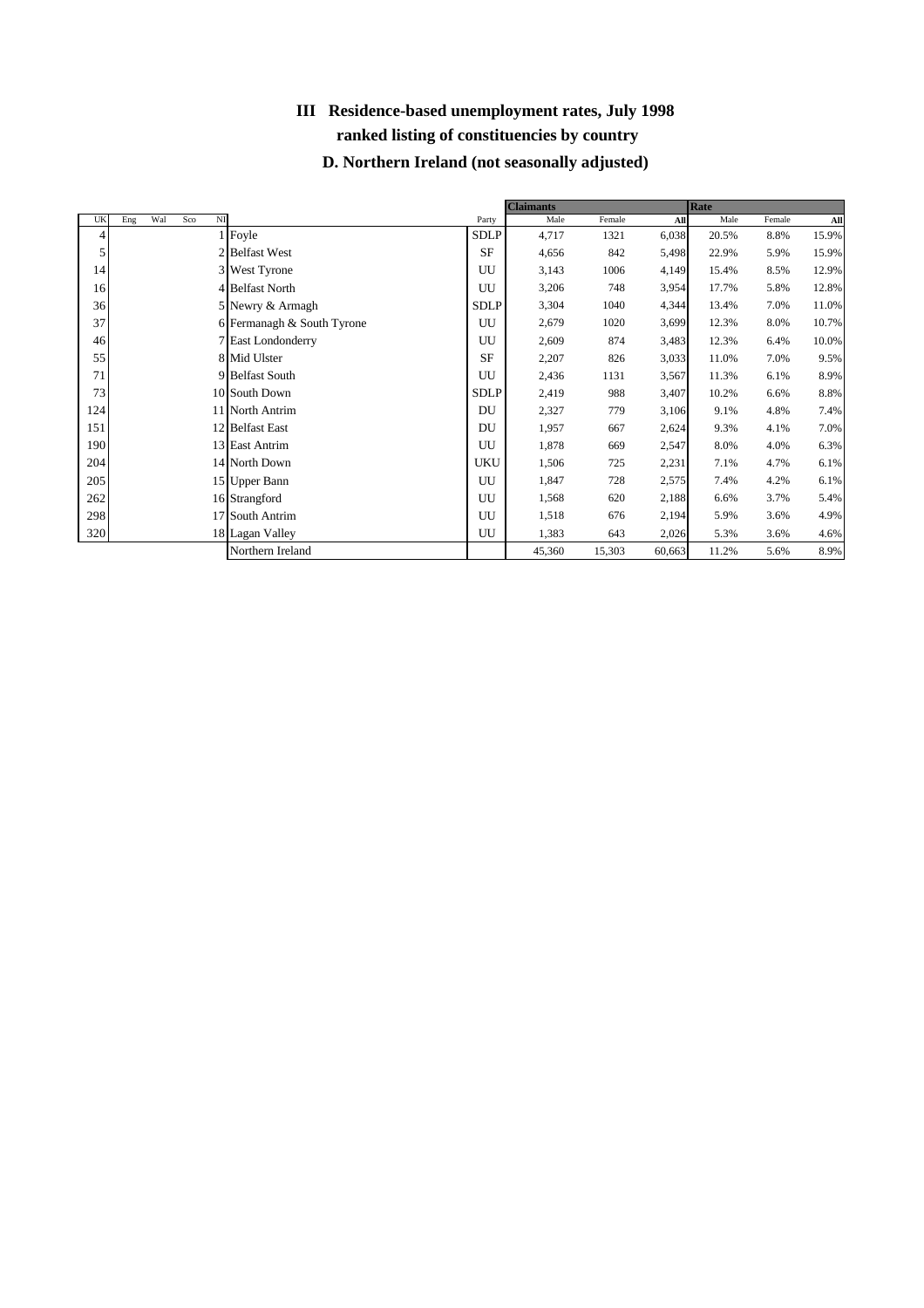| (largest fall first) |                                              |                   |                | <b>Unemployed Claimants</b> |                | Change Jul 96 - 98   |                      | Change Jul 97 -98 |                      |
|----------------------|----------------------------------------------|-------------------|----------------|-----------------------------|----------------|----------------------|----------------------|-------------------|----------------------|
| 97-98<br>359         | 96-98                                        | Party<br>LAB      | Jul 96         | Jul 97                      | Jul 98         | Number               | Percentage           | Number            | Percentage           |
|                      | 621 Aberavon                                 |                   | 1,965          | 1,759                       | 1,515          | -450                 | $-22.9%$             | -244              | $-13.9%$             |
| 97                   | 210 Aberdeen Central                         | LAB               | 2,830          | 2,056                       | 1,599          | $-1,231$             | $-43.5%$             | $-457$            | $-22.2%$             |
| 135                  | 130 Aberdeen North                           | LAB               | 1,754          | 1,158                       | 918            | $-836$               | $-47.7%$             | $-240$            | $-20.7%$             |
| 62                   | 93 Aberdeen South                            | LAB               | 2,069          | 1,364                       | 1,030          | $-1,039$             | $-50.2%$             | $-334$            | $-24.5%$             |
| 596                  | 632 Airdrie & Shotts                         | LAB               | 3,599          | 2,988                       | 2,817          | $-782$               | $-21.7%$             | $-171$            | $-5.7%$              |
| 83                   | 105 Aldershot                                | <b>CON</b>        | 1,762          | 1,151                       | 887            | $-875$               | $-49.7%$             | $-264$            | $-22.9%$             |
| 392                  | 286 Aldridge - Brownhills                    | <b>CON</b>        | 2,435          | 1,680                       | 1,458          | $-977$               | $-40.1%$             | $-222$            | $-13.2%$             |
| 82                   | 109 Altrincham & Sale West                   | CON               | 2,184          | 1,443                       | 1,112          | $-1,072$             | $-49.1%$             | $-331$            | $-22.9%$             |
| 616                  | 383 Alyn & Deeside                           | LAB               | 2,191          | 1,459                       | 1,395          | $-796$               | $-36.3%$             | $-64$             | $-4.4%$              |
| 152<br>408           | 229 Amber Valley                             | LAB<br><b>SNP</b> | 2,691          | 1,936                       | 1,548          | $-1,143$             | $-42.5%$             | -388              | $-20.0%$             |
| 615                  | 571 Angus                                    | LD                | 3,085          | 2,553                       | 2,227<br>1,747 | $-858$               | $-27.8%$             | $-326$<br>$-83$   | $-12.8%$             |
| 11                   | 575 Argyll & Bute<br>4 Arundel & South Downs | CON               | 2,408          | 1,830                       |                | $-661$               | $-27.5%$             |                   | $-4.5%$              |
| 410                  | 401 Ashfield                                 | LAB               | 1,342<br>3,696 | 698<br>2,731                | 480<br>2,384   | $-862$<br>$-1,312$   | $-64.2%$             | $-218$<br>$-347$  | $-31.2%$<br>$-12.7%$ |
|                      |                                              | <b>CON</b>        | 2,785          |                             | 1,503          |                      | $-35.5%$<br>$-46.0%$ | $-406$            |                      |
| 115<br>192           | 156 Ashford                                  | LAB               | 3,614          | 1,909<br>2,536              | 2,063          | $-1,282$<br>$-1,551$ | $-42.9%$             | $-473$            | $-21.3%$<br>$-18.7%$ |
| 147                  | 221 Ashton under Lyne                        | <b>CON</b>        |                |                             |                | $-1,138$             |                      | $-288$            |                      |
|                      | 94 Aylesbury                                 |                   | 2,267          | 1,417                       | 1,129          |                      | $-50.2%$             |                   | $-20.3%$             |
| 526                  | 535 Ayr                                      | LAB               | 3,145          | 2,439                       | 2,218          | $-927$               | $-29.5%$             | $-221$            | $-9.1%$              |
| 35                   | 17 Banbury                                   | <b>CON</b>        | 2,107          | 1,154                       | 846            | $-1,261$             | $-59.8%$             | $-308$            | $-26.7%$             |
| 98                   | 179 Banff & Buchan                           | <b>SNP</b>        | 1,810          | 1,283                       | 998            | $-812$               | $-44.9%$             | $-285$            | $-22.2%$             |
| 125                  | 325 Barking*                                 | LAB               | 3,402          | 2,646                       | 2,090          | $-1,312$             | $-38.6%$             | $-556$            | $-21.0%$             |
| 569                  | 613 Barnsley Central                         | LAB               | 3,314          | 2,732                       | 2,536          | $-778$               | $-23.5%$             | $-196$            | $-7.2%$              |
| 542                  | 574 Barnsley East & Mexborough               | LAB               | 3,726          | 2,956                       | 2,703          | $-1,023$             | $-27.5%$             | $-253$            | $-8.6%$              |
| 529                  | 589 Barnsley West & Penistone                | LAB               | 2,757          | 2,236                       | 2,037          | $-720$               | $-26.1%$             | $-199$            | $-8.9%$              |
| 521                  | 510 Barrow & Furness                         | LAB               | 3,602          | 2,752                       | 2494           | $-1,108$             | $-30.8%$             | $-258$            | $-9.4%$              |
| 47                   | 119 Basildon                                 | LAB               | 3,814          | 2,645                       | 1,969          | $-1,845$             | $-48.4%$             | $-676$            | $-25.6%$             |
| 33                   | 46 Basingstoke *                             | <b>CON</b>        | 2,101          | 1,300                       | 951            | $-1,150$             | $-54.7%$             | $-349$            | $-26.8%$             |
| 302                  | 371 Bassetlaw                                | LAB               | 3,416          | 2,557                       | 2,165          | $-1,251$             | $-36.6%$             | $-392$            | $-15.3%$             |
| 32                   | 77 Bath *>                                   | LD                | 3,608          | 2,395                       | 1,752          | $-1,856$             | $-51.4%$             | $-643$            | $-26.8%$             |
| 389                  | 358 Batley & Spen                            | LAB               | 2,934          | 2,130                       | 1,846          | $-1,088$             | $-37.1%$             | $-284$            | $-13.3%$             |
| 119                  | 144 Battersea                                | LAB               | 5,388          | 3,622                       | 2,857          | $-2,531$             | $-47.0%$             | $-765$            | $-21.1%$             |
| 88                   | 36 Beaconsfield                              | <b>CON</b>        | 1,459          | 832                         | 643            | $-816$               | $-55.9%$             | $-189$            | $-22.7%$             |
| 299                  | 192 Beckenham                                | CON               | 3,800          | 2,500                       | 2,114          | $-1,686$             | $-44.4%$             | $-386$            | $-15.4%$             |
| 295                  | 352 Bedford                                  | LAB               | 3,556          | 2,643                       | 2,230          | $-1,326$             | $-37.3%$             | $-413$            | $-15.6%$             |
| 496                  | 354 Belfast East                             | DU                | 4,179          | 2,928                       | 2,624          | $-1,555$             | $-37.2%$             | $-304$            | $-10.4%$             |
| 586                  | 531 Belfast North                            | UU                | 5,621          | 4,220                       | 3,954          | $-1,667$             | $-29.7%$             | $-266$            | $-6.3%$              |
| 226                  | 180 Belfast South                            | UU                | 6,461          | 4,337                       | 3,567          | $-2,894$             | $-44.8%$             | $-770$            | $-17.8%$             |
| 631                  | 540 Belfast West                             | SF                | 7,777          | 5,688                       | 5,498          | $-2,279$             | $-29.3%$             | $-190$            | $-3.3%$              |
| 486                  | 360 Berwick-upon-Tweed                       | LD                | 2,475          | 1,743                       | 1,558          | -917                 | $-37.1%$             | $-185$            | $-10.6%$             |
| 600                  | 524 Bethnal Green & Bow                      | LAB               | 8,680          | 6,425                       | 6,078          | $-2,602$             | $-30.0\%$            | -347              | $-5.4%$              |
| 626                  | 561 Beverley & Holderness                    | <b>CON</b>        | 2,626          | 1,957                       | 1,883          | $-743$               | $-28.3%$             | $-74$             | $-3.8%$              |
| 413                  | 203 Bexhill & Battle                         | <b>CON</b>        | 1,842          | 1,185                       | 1,036          | $-806$               | $-43.8%$             | $-149$            | $-12.6%$             |
| 50                   | 118 Bexleyheath & Crayford                   | LAB               | 2,616          | 1,802                       | 1,345          | $-1,271$             | $-48.6%$             | $-457$            | $-25.4%$             |
| 38                   | 55 Billericay                                | CON               | 3,068          | 1,936                       | 1,426          | $-1,642$             | $-53.5%$             | $-510$            | $-26.3%$             |
| 323                  | 546 Birkenhead                               | LAB               | 5,772          | 4,819                       | 4,107          | $-1,665$             | $-28.8%$             | $-712$            | $-14.8%$             |
| 563                  | 521 Birmingham, Edgbaston                    | LAB               | 4,546          | 3,431                       | 3,177          | $-1,369$             | $-30.1%$             | $-254$            | $-7.4%$              |
| 208                  | 350 Birmingham, Erdington                    | LAB               | 5,239          | 4,018                       | 3,283          | $-1,956$             | $-37.3%$             | $-735$            | $-18.3%$             |
| 372                  | 443 Birmingham, Hall Green                   | LAB               | 3,417          | 2,624                       | 2,267          | $-1,150$             | $-33.7%$             | $-357$            | $-13.6%$             |
| 628                  | 584 Birmingham, Hodge Hill                   | LAB               | 4,731          | 3,591                       | 3,469          | $-1,262$             | $-26.7%$             | $-122$            | $-3.4%$              |
| 588                  | 597 Birmingham, Ladywood                     | LAB               | 10,201         | 8,111                       | 7,618          | $-2,583$             | $-25.3%$             | $-493$            | $-6.1%$              |
| 517                  | 505 Birmingham, Northfield                   | LAB               | 3,302          | 2,518                       | 2,278          | $-1,024$             | $-31.0%$             | $-240$            | $-9.5%$              |
| 393                  | 385 Birmingham, Perry Barr                   | LAB               | 5,729          | 4,203                       | 3,648          | $-2,081$             | $-36.3%$             | $-555$            | $-13.2%$             |
| 340                  | 361 Birmingham, Selly Oak                    | LAB               | 4,743          | 3,486                       | 2,986          | $-1,757$             | $-37.0%$             | $-500$            | $-14.3%$             |
| 551                  | 592 Birmingham, Sparkbrook & Small Heath     | LAB               | 8,775          | 7,080                       | 6,514          | $-2,261$             | $-25.8%$             | $-566$            | $-8.0%$              |
| 603                  | 463 Birmingham, Yardley                      | LAB               | 3,345          | 2,377                       | 2,250          | $-1,095$             | $-32.7%$             | $-127$            | $-5.3%$              |
| 592                  | 651 Bishop Auckland                          | LAB               | 2,872          | 2,474                       | 2,328          | $-544$               | $-18.9%$             | $-146$            | $-5.9%$              |
| 201                  | 123 Blaby                                    | <b>CON</b>        | 1,507          | 959                         | 782            | $-725$               | $-48.1%$             | $-177$            | $-18.5%$             |
| 657                  | 628 Blackburn                                | LAB               | 3,830          | 2,869                       | 2,972          | $-858$               | $-22.4%$             | 103               | 3.6%                 |
| 330                  | 375 Blackpool North & Fleetwood              | LAB               | 2,993          | 2,226                       | 1,901          | $-1,092$             | $-36.5%$             | $-325$            | $-14.6%$             |
| 244                  | 415 Blackpool South                          | LAB               | 3,763          | 2,956                       | 2,447          | $-1,316$             | $-35.0%$             | $-509$            | $-17.2%$             |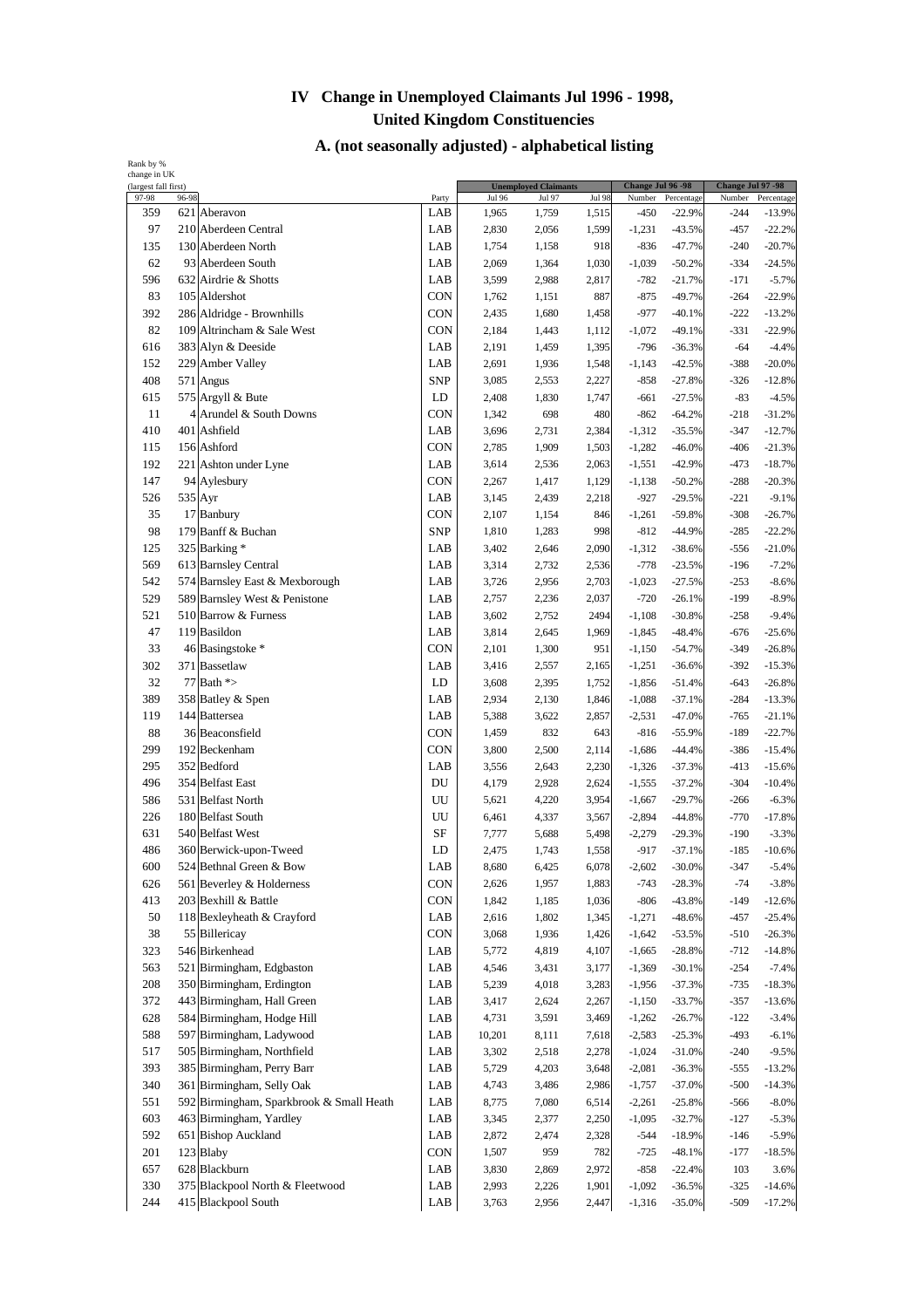| Rank by %<br>change in UK |       |                                           |            |        |                             |               |                   |            |                   |            |
|---------------------------|-------|-------------------------------------------|------------|--------|-----------------------------|---------------|-------------------|------------|-------------------|------------|
| (largest fall first)      |       |                                           |            |        | <b>Unemployed Claimants</b> |               | Change Jul 96 -98 |            | Change Jul 97 -98 |            |
| 97-98                     | 96-98 |                                           | Party      | Jul 96 | Jul 97                      | <b>Jul 98</b> | Number            | Percentage | Number            | Percentage |
| 594                       |       | 648 Blaenau Gwent                         | LAB        | 2,974  | 2,541                       | 2,393         | $-581$            | $-19.5%$   | $-148$            | $-5.8%$    |
| 348                       |       | 378 Blaydon                               | LAB        | 3,149  | 2,332                       | 2,001         | $-1,148$          | $-36.5%$   | $-331$            | $-14.2%$   |
| 407                       |       | 450 Blyth Valley                          | LAB        | 3,326  | 2,549                       | 2,222         | $-1,104$          | $-33.2%$   | $-327$            | $-12.8%$   |
| 116                       |       | 28 Bognor Regis & Littlehampton           | CON        | 2,141  | 1,176                       | 926           | $-1,215$          | $-56.7%$   | $-250$            | $-21.3%$   |
| 466                       |       | 368 Bolsover                              | LAB        | 3,206  | 2,283                       | 2,028         | $-1,178$          | $-36.7%$   | $-255$            | $-11.2%$   |
| 353                       |       | 339 Bolton North East                     | LAB        | 3,200  | 2,325                       | 1,997         | $-1,203$          | $-37.6%$   | $-328$            | $-14.1%$   |
| 493                       |       | 489 Bolton South East                     | LAB        | 3,176  | 2,423                       | 2,170         | $-1,006$          | $-31.7%$   | $-253$            | $-10.4%$   |
| 282                       |       | 195 Bolton West                           | LAB        | 1,831  | 1,218                       | 1,022         | $-809$            | $-44.2%$   | $-196$            | $-16.1%$   |
| 475                       |       | 559 Bootle                                | LAB        | 5,343  | 4,292                       | 3,825         | $-1,518$          | $-28.4%$   | $-467$            | $-10.9%$   |
| 71                        |       | 39 Boston & Skegness                      | <b>CON</b> | 2,498  | 1,451                       | 1,108         | $-1,390$          | $-55.6%$   | $-343$            | $-23.6%$   |
| 619                       |       | 329 Bosworth                              | <b>CON</b> | 1,434  | 925                         | 886           | $-548$            | $-38.2%$   | $-39$             | $-4.2%$    |
| 428                       |       | 165 Bournemouth East                      | <b>CON</b> | 3,335  | 2,061                       | 1,811         | $-1,524$          | $-45.7%$   | $-250$            | $-12.1%$   |
| 272                       |       | 268 Bournemouth West                      | CON        | 3,532  | 2,508                       | 2,095         | $-1,437$          | $-40.7%$   | $-413$            | $-16.5%$   |
| 136                       |       | 45 Bracknell                              | CON        | 1,873  | 1,060                       | 841           | $-1,032$          | $-55.1%$   | $-219$            | $-20.7%$   |
| 557                       |       | 601 Bradford North                        | LAB        | 4,791  | 3,908                       | 3,606         | $-1,185$          | $-24.7%$   | $-302$            | $-7.7%$    |
| 564                       |       | 579 Bradford South                        | LAB        | 3,713  | 2,924                       | 2,710         | $-1,003$          | $-27.0%$   | $-214$            | $-7.3%$    |
| 577                       |       | 630 Bradford West                         | LAB        | 5,739  | 4,808                       | 4,486         | $-1,253$          | $-21.8%$   | $-322$            | $-6.7%$    |
| 397                       |       | 199 Braintree                             | LAB        | 2,677  | 1,729                       | 1,503         | $-1,174$          | $-43.9%$   | $-226$            | $-13.1%$   |
| 601                       |       | 525 Brecon & Radnorshire                  | LD         | 1,682  | 1,245                       | 1,178         | $-504$            | $-30.0%$   | $-67$             | $-5.4%$    |
| 197                       |       | 233 Brent East                            | LAB        | 6,895  | 4,878                       | 3,973         | $-2,922$          | $-42.4%$   | $-905$            | $-18.6%$   |
| 281                       |       | 307 Brent North                           | LAB        | 3,190  | 2,318                       | 1,944         | $-1,246$          | $-39.1%$   | $-374$            | $-16.1%$   |
| 202                       |       | 362 Brent South                           | LAB        | 7,177  | 5,543                       | 4,520         | $-2,657$          | $-37.0%$   | $-1,023$          | $-18.5%$   |
| 45                        |       | 102 Brentford & Isleworth                 | LAB        | 4,462  | 3,015                       | 2,243         | $-2,219$          | $-49.7%$   | $-772$            | $-25.6%$   |
| 36                        |       | 30 Brentwood & Ongar                      | CON        | 1,832  | 1,085                       | 796           | $-1,036$          | $-56.6%$   | $-289$            | $-26.6%$   |
| 562                       |       | 640 Bridgend                              | LAB        | 2,155  | 1,847                       | 1,710         | $-445$            | $-20.6%$   | $-137$            | $-7.4%$    |
| 305                       |       | 392 Bridgwater                            | <b>CON</b> | 2,901  | 2,193                       | 1,858         | $-1,043$          | $-36.0%$   | $-335$            | $-15.3%$   |
| 535                       |       | 512 Brigg & Goole                         | LAB        | 2,638  | 2,004                       | 1,828         | $-810$            | $-30.7%$   | $-176$            | $-8.8%$    |
| 149                       |       | 234 Brighton, Kemptown                    | LAB        | 4,999  | 3,615                       | 2,884         | $-2,115$          | $-42.3%$   | $-731$            | $-20.2%$   |
| 155                       |       | 247 Brighton, Pavilion                    | LAB        | 6,453  | 4,688                       | 3,756         | $-2,697$          | $-41.8%$   | $-932$            | $-19.9%$   |
| 168                       |       | 235 Bristol East                          | LAB        | 4,797  | 3,448                       | 2,773         | $-2,024$          | $-42.2%$   | $-675$            | $-19.6%$   |
| 8                         |       | 53 Bristol North West                     | LAB        | 3,679  | 2,495                       | 1,693         | $-1,986$          | $-54.0%$   | $-802$            | $-32.1%$   |
| 129                       |       | 284 Bristol South                         | LAB        | 4,642  | 3,512                       | 2,779         | $-1,863$          | $-40.1%$   | $-733$            | $-20.9%$   |
| 183                       |       | 137 Bristol West                          | LAB        | 5,404  | 3,523                       | 2,848         | $-2,556$          | $-47.3%$   | $-675$            | $-19.2%$   |
| 334                       |       | 197 Bromley & Chislehurst                 | CON        | 2,512  | 1,641                       | 1,403         | $-1,109$          | $-44.1%$   | $-238$            | $-14.5%$   |
| 289                       |       | 278 Bromsgrove                            | <b>CON</b> | 2,254  | 1,599                       | 1,346         | $-908$            | $-40.3%$   | $-253$            | $-15.8%$   |
| 29                        |       | 34 Broxbourne                             | <b>CON</b> | 2,538  | 1,534                       | 1,113         | $-1,425$          | $-56.1%$   | $-421$            | $-27.4%$   |
| 229                       |       | 164 Broxtowe                              | LAB        | 2,695  | 1,774                       | 1,461         | $-1,234$          | $-45.8%$   | $-313$            | $-17.6%$   |
| 44                        |       | 31 Buckingham                             | <b>CON</b> | 1,163  | 683                         | 507           | $-656$            | $-56.4%$   | $-176$            | $-25.8%$   |
| 343                       |       | 518 Burnley                               | LAB        | 1,961  | 1,593                       | 1,365         | $-596$            | $-30.4%$   | $-228$            | $-14.3%$   |
| 280                       |       | 370 Burton                                | LAB        | 3,057  | 2,310                       | 1,937         | $-1,120$          | $-36.6%$   | $-373$            | $-16.1%$   |
| 568                       |       | 205 Bury North                            | LAB        | 2,097  | 1,272                       | 1180          | $-917$            | $-43.7%$   | $-92$             | $-7.2%$    |
| 329                       |       | 227 Bury South                            | LAB        | 2,390  | 1,611                       | 1,374         | $-1,016$          | $-42.5%$   | $-237$            | $-14.7%$   |
| 249                       |       | 139 Bury St Edmunds                       | CON        | 2,118  | 1,350                       | 1,119         | -999              | $-47.2%$   | $-231$            | $-17.1%$   |
| 378                       |       | 465 Caernarfon                            | PC         | 2,637  | 2,055                       | 1,777         | $-860$            | $-32.6%$   | $-278$            | $-13.5%$   |
| 448                       |       | 448 Caerphilly                            | LAB        | 3,564  | 2,691                       | 2,379         | $-1,185$          | $-33.2%$   | $-312$            | $-11.6%$   |
| 246                       |       | 511 Caithness, Sutherland & Easter Ross   | LD         | 2,601  | 2,176                       | 1802          | $-799$            | $-30.7%$   | $-374$            | $-17.2%$   |
| 412                       |       | 506 Calder Valley                         | LAB        | 2,563  | 2,024                       | 1,769         | $-794$            | $-31.0%$   | $-255$            | $-12.6%$   |
| 479                       |       | 452 Camberwell & Peckham                  | LAB        | 7,415  | 5,559                       | 4,958         | $-2,457$          | $-33.1%$   | $-601$            | $-10.8%$   |
| 434                       |       | 174 Cambridge                             | LAB        | 3,326  | 2,077                       | 1,829         | $-1,497$          | $-45.0%$   | $-248$            | $-11.9%$   |
| 543                       |       | 328 Cannock Chase                         | LAB        | 2,925  | 1,973                       | 1,805         | $-1,120$          | $-38.3%$   | $-168$            | $-8.5%$    |
| 403                       |       | 310 Canterbury                            | <b>CON</b> | 3,005  | 2,108                       | 1,835         | $-1,170$          | $-38.9%$   | $-273$            | $-13.0%$   |
| 191                       |       | 302 Cardiff Central                       | LAB        | 3,836  | 2,864                       | 2,329         | $-1,507$          | $-39.3%$   | $-535$            | $-18.7%$   |
| 99                        |       | 150 Cardiff North                         | LAB        | 1,761  | 1,207                       | 939           | $-822$            | $-46.7%$   | $-268$            | $-22.2%$   |
| 429                       |       | 426 Cardiff South & Penarth               | LAB        | 4,176  | 3,109                       | 2,733         | $-1,443$          | $-34.6%$   | $-376$            | $-12.1%$   |
| 365                       |       | 344 Cardiff West                          | LAB        | 3,985  | 2,890                       | 2,493         | $-1,492$          | $-37.4%$   | $-397$            | $-13.7%$   |
| 380                       |       | 317 Carlisle                              | LAB        | 3,022  | 2,139                       | 1,850         | $-1,172$          | $-38.8%$   | $-289$            | $-13.5%$   |
| 164                       |       | 271 Carmarthen East & Dinefwr             | LAB        | 2,050  | 1,516                       | 1,218         | $-832$            | $-40.6%$   | $-298$            | $-19.7%$   |
| 173                       |       | 440 Carmarthen West & South Pembrokeshire | LAB        | 2,802  | 2,301                       | 1,854         | $-948$            | $-33.8%$   | $-447$            | $-19.4%$   |
| 648                       |       | 576 Carrick, Cumnock & Doon Valley        | LAB        | 4,138  | 3,019                       | 3,006         | $-1,132$          | $-27.4%$   | $-13$             | $-0.4%$    |
| 60                        |       | 82 Carshalton & Wallington                | LD         |        |                             |               |                   |            |                   |            |
|                           |       |                                           |            | 2,786  | 1,805                       | 1,360         | $-1,426$          | $-51.2%$   | $-445$            | $-24.7%$   |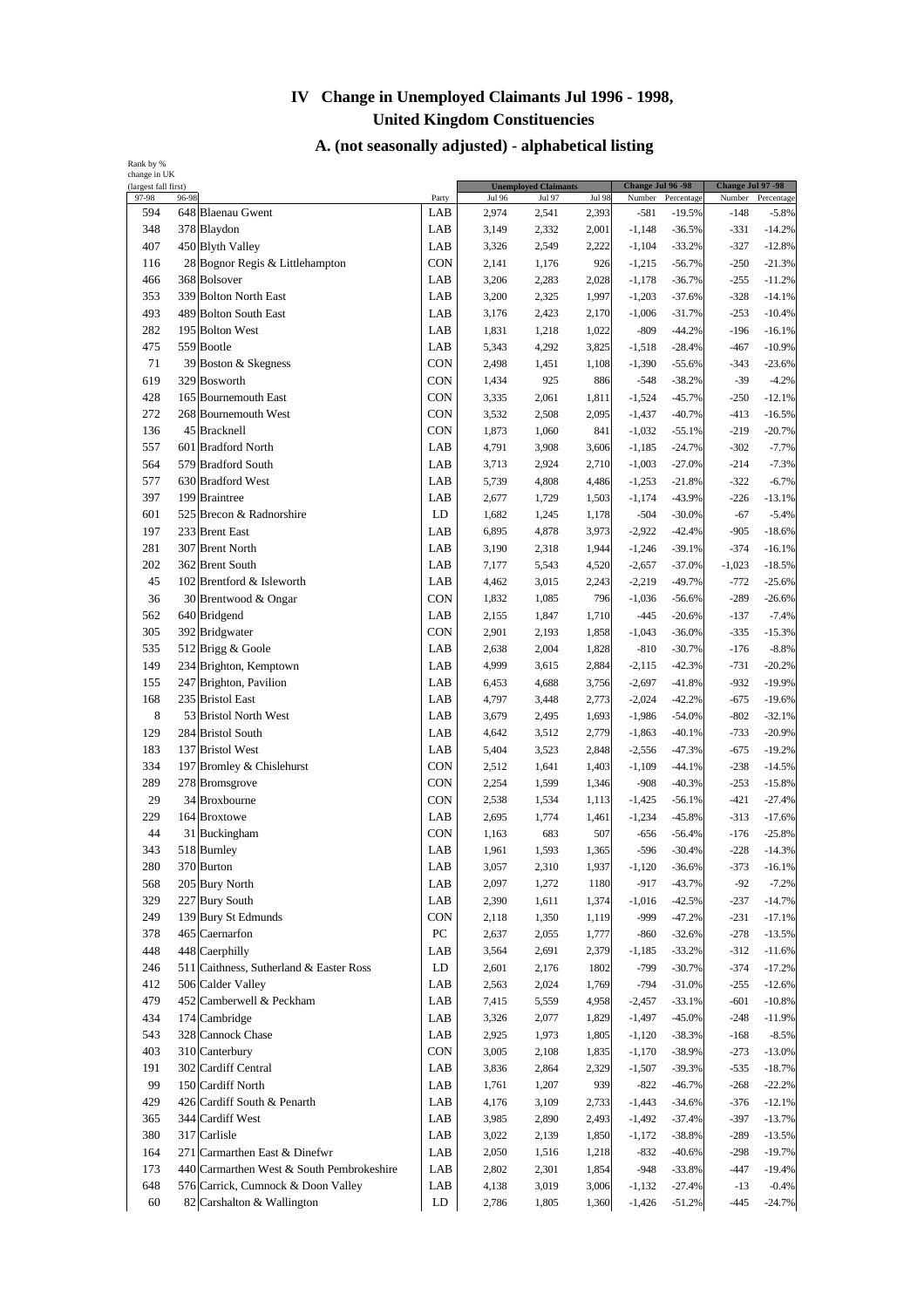| (largest fall first)<br>97-98 | 96-98 |                                     | Party      | <b>Jul 96</b> | <b>Unemployed Claimants</b><br>Jul 97 | <b>Jul 98</b> | Number   | Change Jul 96 - 98<br>Percentage | Change Jul 97 -98<br>Number | Percentage |
|-------------------------------|-------|-------------------------------------|------------|---------------|---------------------------------------|---------------|----------|----------------------------------|-----------------------------|------------|
| 16                            |       | 49 Castle Point                     | LAB        | 2,742         | 1,782                                 | 1,245         | $-1,497$ | $-54.6%$                         | -537                        | $-30.1%$   |
| 655                           |       | 650 Central Fife                    | LAB        | 3,691         | 2,941                                 | 2,978         | $-713$   | $-19.3%$                         | 37                          | 1.3%       |
|                               |       |                                     |            |               |                                       |               |          |                                  |                             |            |
| 112                           |       | 193 Central Suffolk & North Ipswich | CON        | 2,069         | 1,464                                 | 1,152         | $-917$   | $-44.3%$                         | $-312$                      | $-21.3%$   |
| 417                           |       | 372 Ceredigion                      | PC         | 2,196         | 1,592                                 | 1392          | $-804$   | $-36.6%$                         | $-200$                      | $-12.6%$   |
| 350                           |       | 185 Charnwood                       | <b>CON</b> | 1,698         | 1,095                                 | 940           | $-758$   | $-44.6%$                         | $-155$                      | $-14.2%$   |
| 133                           |       | 110 Chatham & Aylesford             | LAB        | 3,385         | 2,178                                 | 1726          | $-1,659$ | $-49.0%$                         | $-452$                      | $-20.8%$   |
| 189                           |       | 116 Cheadle                         | <b>CON</b> | 1,533         | 968                                   | 786           | $-747$   | $-48.7%$                         | $-182$                      | $-18.8%$   |
| 148                           |       | 231 Cheltenham                      | LD         | 3,131         | 2,261                                 | 1,802         | $-1,329$ | $-42.4%$                         | $-459$                      | $-20.3%$   |
| 72                            |       | 13 Chesham & Amersham               | <b>CON</b> | 1,363         | 694                                   | 530           | $-833$   | $-61.1%$                         | $-164$                      | $-23.6%$   |
| 223                           |       | 225 Chester, City of                | LAB        | 2,914         | 2,035                                 | 1,672         | $-1,242$ | $-42.6%$                         | $-363$                      | $-17.8%$   |
| 516                           |       | 558 Chesterfield                    | LAB        | 3,740         | 2,959                                 | 2,675         | $-1,065$ | $-28.5%$                         | $-284$                      | $-9.6%$    |
| 463                           |       | 216 Chichester                      | CON        | 1,693         | 1,085                                 | 963           | $-730$   | $-43.1%$                         | $-122$                      | $-11.2%$   |
| 150                           |       | 176 Chingford & Woodford Green      | CON        | 2,674         | 1,840                                 | 1,471         | $-1,203$ | $-45.0%$                         | $-369$                      | $-20.1%$   |
| 228                           |       | 306 Chipping Barnet                 | <b>CON</b> | 2,610         | 1,930                                 | 1,589         | $-1,021$ | $-39.1%$                         | $-341$                      | $-17.7%$   |
| 227                           |       | 196 Chorley                         | LAB        | 2,450         | 1,663                                 | 1,368         | $-1,082$ | $-44.2%$                         | $-295$                      | $-17.7%$   |
| 56                            |       | 50 Christchurch                     | CON        | 1,563         | 946                                   | 711           | $-852$   | $-54.5%$                         | $-235$                      | $-24.8%$   |
|                               |       |                                     |            |               |                                       |               |          |                                  |                             |            |
| 609                           |       | 585 Cities of London & Westminster  | <b>CON</b> | 4,266         | 3,299                                 | 3,133         | $-1,133$ | $-26.6%$                         | $-166$                      | $-5.0%$    |
| 533                           |       | 599 Cleethorpes                     | LAB        | 3,443         | 2,836                                 | 2,586         | $-857$   | $-24.9%$                         | $-250$                      | $-8.8%$    |
| 469                           |       | 228 Clwyd South *>                  | LAB        | 2,074         | 1,341                                 | 1,193         | $-881$   | $-42.5%$                         | $-148$                      | $-11.0%$   |
| 492                           |       | 218 Clwyd West <*                   | LAB        | 2,211         | 1,406                                 | 1,259         | $-952$   | $-43.1%$                         | $-147$                      | $-10.5%$   |
| 629                           |       | 646 Clydebank & Milngavie           | LAB        | 2,986         | 2,484                                 | 2,400         | $-586$   | $-19.6%$                         | $-84$                       | $-3.4%$    |
| 602                           |       | 607 Clydesdale                      | LAB        | 2,858         | 2,297                                 | 2,174         | $-684$   | $-23.9%$                         | $-123$                      | $-5.4%$    |
| 636                           |       | 652 Coatbridge & Chryston           | LAB        | 2,845         | 2,385                                 | 2,321         | $-524$   | $-18.4%$                         | $-64$                       | $-2.7%$    |
| 230                           |       | 152 Colchester                      | LD         | 3,156         | 2,052                                 | 1690          | $-1,466$ | $-46.5%$                         | $-362$                      | $-17.6%$   |
| 530                           |       | 471 Colne Valley                    | LAB        | 2,698         | 2,006                                 | 1,828         | $-870$   | $-32.2%$                         | $-178$                      | $-8.9%$    |
| 426                           |       | 215 Congleton                       | <b>CON</b> | 1,797         | 1,165                                 | 1,022         | $-775$   | $-43.1%$                         | $-143$                      | $-12.3%$   |
| 467                           |       | 485 Conwy                           | LAB        | 3,102         | 2,376                                 | 2,113         | $-989$   | $-31.9%$                         | $-263$                      | $-11.1%$   |
| 617                           |       | 620 Copeland                        | LAB        | 3,323         | 2,677                                 | 2,561         | $-762$   | $-22.9%$                         | $-116$                      | $-4.3%$    |
| 238                           |       | 127 Corby                           | LAB        | 2,624         | 1,650                                 | 1,364         | $-1,260$ | $-48.0%$                         | $-286$                      | $-17.3%$   |
| 74                            |       | 32 Cotswold                         | <b>CON</b> | 1,348         | 770                                   | 589           | $-759$   | $-56.3%$                         | $-181$                      | $-23.5%$   |
|                               |       |                                     |            |               |                                       |               |          |                                  |                             |            |
| 541                           |       | 453 Coventry North East             | LAB        | 5,190         | 3,800                                 | 3474          | $-1,716$ | $-33.1%$                         | $-326$                      | $-8.6%$    |
| 326                           |       | 349 Coventry North West             | LAB        | 3,755         | 2,760                                 | 2,353         | $-1,402$ | $-37.3%$                         | $-407$                      | $-14.7%$   |
| 446                           |       | 384 Coventry South                  | LAB        | 4,085         | 2,943                                 | 2,601         | $-1,484$ | $-36.3%$                         | $-342$                      | $-11.6%$   |
| 274                           |       | 97 Crawley                          | LAB        | 2,259         | 1,347                                 | 1,126         | $-1,133$ | $-50.2%$                         | $-221$                      | $-16.4%$   |
| 309                           |       | 321 Crewe & Nantwich                | LAB        | 2,866         | 2,069                                 | 1756          | $-1,110$ | $-38.7%$                         | $-313$                      | $-15.1%$   |
| 287                           |       | 319 Crosby                          | LAB        | 3,028         | 2,209                                 | 1,855         | $-1,173$ | $-38.7%$                         | $-354$                      | $-16.0%$   |
| 196                           |       | 269 Croydon Central                 | LAB        | 4,873         | 3,551                                 | 2891          | $-1,982$ | $-40.7%$                         | $-660$                      | $-18.6%$   |
| 303                           |       | 299 Croydon North                   | LAB        | 6,862         | 4,908                                 | 4156          | $-2,706$ | $-39.4%$                         | $-752$                      | $-15.3%$   |
| 128                           |       | 98 Croydon South                    | CON        | 2,466         | 1,556                                 | 1,231         | $-1,235$ | $-50.1%$                         | $-325$                      | $-20.9%$   |
| 649                           |       | 649 Cumbernauld & Kilsyth           | LAB        | 2,387         | 1,930                                 | 1,922         | $-465$   | $-19.5%$                         | -8                          | $-0.4%$    |
| 540                           |       | 622 Cunninghame North               | LAB        | 2,997         | 2,529                                 | 2,311         | $-686$   | $-22.9%$                         | $-218$                      | $-8.6%$    |
| 653                           |       | 658 Cunninghame South               | LAB        | 3,501         | 2,954                                 | 2983          | $-518$   | $-14.8%$                         | 29                          | 1.0%       |
| 593                           |       | 474 Cynon Valley                    | LAB        | 2,846         | 2,051                                 | 1,930         | $-916$   | $-32.2%$                         | $-121$                      | $-5.9%$    |
| 304                           |       | 209 Dagenham                        | LAB        |               |                                       |               |          |                                  |                             |            |
|                               |       |                                     |            | 3,268         | 2,176                                 | 1,843         | $-1,425$ | $-43.6%$                         | $-333$                      | $-15.3%$   |
| 503                           |       | 598 Darlington                      | LAB        | 4,000         | 3,328                                 | 2,990         | $-1,010$ | $-25.3%$                         | $-338$                      | $-10.2%$   |
| 48                            |       | 188 Dartford                        | LAB        | 2,957         | 2,200                                 | 1,639         | $-1,318$ | $-44.6%$                         | $-561$                      | $-25.5%$   |
| 105                           |       | 157 Daventry                        | CON        | 1,725         | 1,192                                 | 931           | $-794$   | $-46.0%$                         | $-261$                      | $-21.9%$   |
| 178                           |       | 253 Delyn                           | LAB        | 1,823         | 1,321                                 | 1,066         | $-757$   | $-41.5%$                         | $-255$                      | $-19.3%$   |
| 284                           |       | 261 Denton & Reddish                | LAB        | 2,821         | 1,977                                 | 1,659         | $-1,162$ | $-41.2%$                         | $-318$                      | $-16.1%$   |
| 130                           |       | 236 Derby North                     | LAB        | 3,917         | 2,863                                 | 2,266         | $-1,651$ | $-42.1%$                         | $-597$                      | $-20.9%$   |
| 285                           |       | 411 Derby South                     | LAB        | 5,866         | 4,534                                 | 3,805         | $-2,061$ | $-35.1%$                         | $-729$                      | $-16.1%$   |
| 231                           |       | 111 Devizes                         | CON        | 2,076         | 1,284                                 | 1,059         | $-1,017$ | $-49.0%$                         | $-225$                      | $-17.5%$   |
| 482                           |       | 406 Dewsbury                        | LAB        | 2,666         | 1,933                                 | 1,725         | $-941$   | $-35.3%$                         | $-208$                      | $-10.8%$   |
| 370                           |       | 504 Don Valley                      | LAB        | 3,365         | 2,680                                 | 2,315         | $-1,050$ | $-31.2%$                         | $-365$                      | $-13.6%$   |
| 405                           |       | 529 Doncaster Central               | LAB        | 5,123         | 4,135                                 | 3,602         | $-1,521$ | $-29.7%$                         | $-533$                      | $-12.9%$   |
|                               |       |                                     |            |               |                                       |               |          |                                  |                             |            |
| 498                           |       | 490 Doncaster North                 | LAB        | 4,051         | 3,088                                 | 2,768         | $-1,283$ | $-31.7%$                         | $-320$                      | $-10.4%$   |
| 322                           |       | 555 Dover                           | LAB        | 3,499         | 2,936                                 | 2,501         | $-998$   | $-28.5%$                         | $-435$                      | $-14.8%$   |
| 240                           |       | 348 Dudley North                    | LAB        | 3,815         | 2,890                                 | 2,390         | $-1,425$ | $-37.4%$                         | $-500$                      | $-17.3%$   |
| 368                           |       | 408 Dudley South                    | LAB        | 2,962         | 2,222                                 | 1,918         | $-1,044$ | $-35.2%$                         | $-304$                      | $-13.7%$   |
| 254                           |       | 270 Dulwich & West Norwood          | LAB        | 6,874         | 4,915                                 | 4,081         | $-2,793$ | $-40.6%$                         | $-834$                      | $-17.0%$   |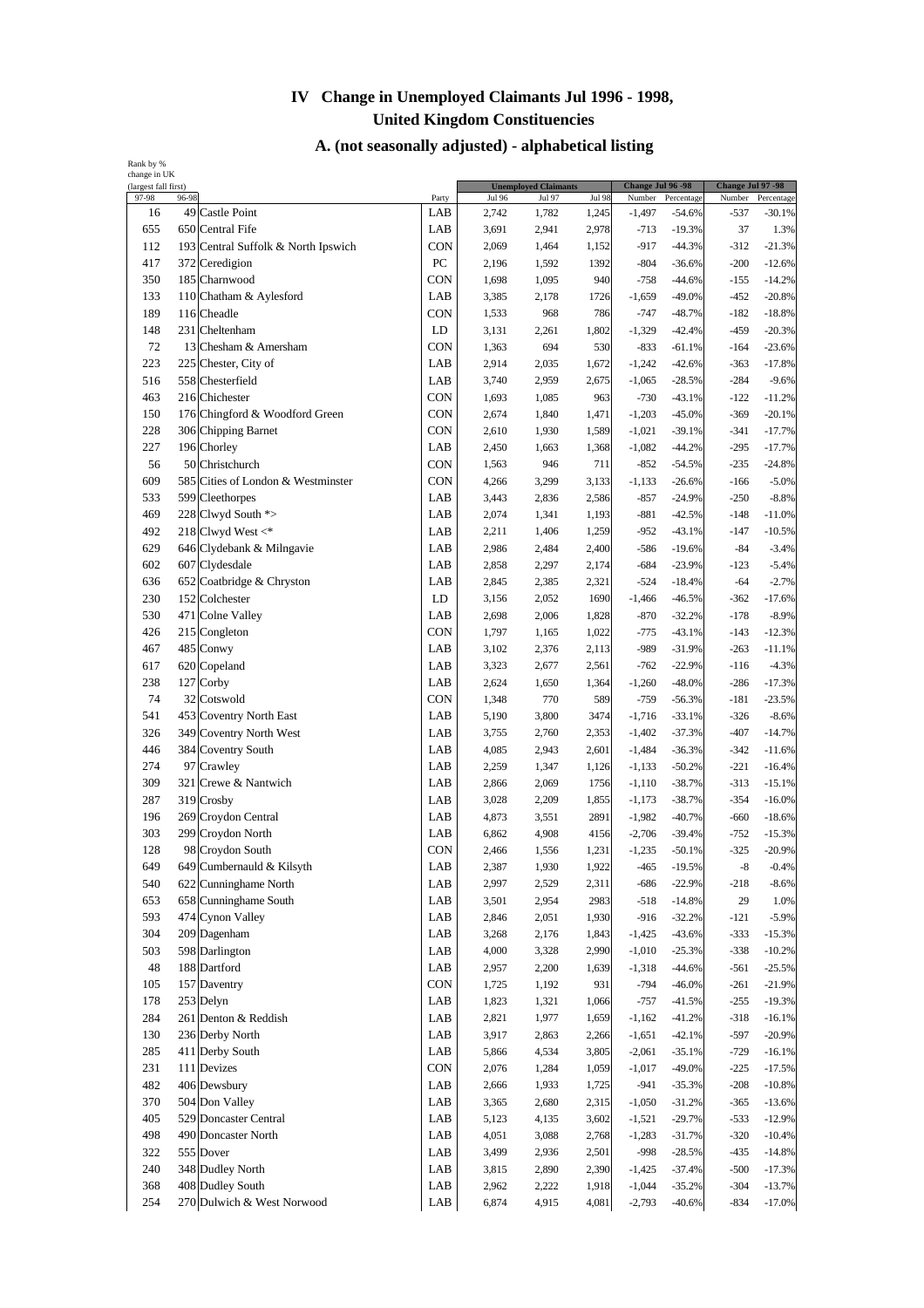| (largest fall first)<br>97-98 | 96-98 |                                                   | Party            | <b>Jul 96</b> | <b>Unemployed Claimants</b><br>Jul 97 | <b>Jul 98</b> | Change Jul 96 -98<br>Number | Percentage           | Change Jul 97 -98<br>Number | Percentage |
|-------------------------------|-------|---------------------------------------------------|------------------|---------------|---------------------------------------|---------------|-----------------------------|----------------------|-----------------------------|------------|
| 556                           |       | 583 Dumbarton                                     | LAB              | 3,652         | 2,903                                 | 2,676         | $-976$                      | $-26.7%$             | -227                        | $-7.8%$    |
| 576                           |       | 530 Dumfries                                      | LAB              | 3,121         | 2,354                                 | 2195          | $-926$                      | $-29.7%$             | $-159$                      | $-6.8%$    |
| 528                           |       | 586 Dundee East                                   | LAB              | 4,697         | 3,789                                 | 3,451         | $-1,246$                    | $-26.5%$             | $-338$                      | $-8.9%$    |
| 461                           |       | 595 Dundee West                                   | LAB              | 3,972         | 3,326                                 | 2,951         | $-1,021$                    | $-25.7%$             | $-375$                      | $-11.3%$   |
| 583                           |       | 596 Dunfermline East                              | LAB              | 3,144         | 2,507                                 | 2,346         | $-798$                      | $-25.4%$             | $-161$                      | $-6.4%$    |
| 658                           |       | 616 Dunfermline West                              | LAB              | 2,658         | 1,963                                 | 2,038         | $-620$                      | $-23.3%$             | 75                          | 3.8%       |
| 298                           |       | 446 Durham, City of                               | LAB              | 2,737         | 2,160                                 | 1,826         | $-911$                      | $-33.3%$             | $-334$                      | $-15.5%$   |
| 234                           |       | 189 Ealing North *                                | LAB              | 4,524         | 3,037                                 | 2,508         | $-2,016$                    | $-44.6%$             | $-529$                      | $-17.4%$   |
| 519                           |       | 394 Ealing Southall                               | LAB              | 5,381         | 3,816                                 | 3,453         | $-1,928$                    | $-35.8%$             | $-363$                      | $-9.5%$    |
| 268                           |       | 365 Ealing, Acton & Shepherd's Bush               | LAB              | 6,854         | 5,176                                 | 4,319         | $-2,535$                    | $-37.0%$             | $-857$                      | $-16.6%$   |
| 553                           |       | 552 Easington                                     | LAB              | 2,865         | 2,220                                 | 2,044         | $-821$                      | $-28.7%$             | $-176$                      | $-7.9%$    |
| 362                           |       | 260 East Antrim                                   | UU               | 4,335         | 2,954                                 | 2,547         | $-1,788$                    | $-41.2%$             | $-407$                      | $-13.8%$   |
| 352                           |       | 239 East Devon                                    | <b>CON</b>       | 1,571         | 1,062                                 | 912           | $-659$                      | $-41.9%$             | $-150$                      | $-14.1%$   |
| 531                           |       | 478 East Ham                                      | LAB              | 6,789         | 5,056                                 | 4,609         | $-2,180$                    | $-32.1%$             | $-447$                      | $-8.8%$    |
| 84                            |       | 90 East Hampshire                                 | <b>CON</b>       | 2,045         | 1,315                                 | 1,014         | $-1,031$                    | $-50.4%$             | $-301$                      | $-22.9%$   |
| 618                           |       | 551 East Kilbride                                 | LAB              | 3,052         | 2,273                                 | 2,176         | $-876$                      | $-28.7%$             | $-97$                       | $-4.3%$    |
| 523                           |       | 461 East Londonderry                              | UU               | 5,180         | 3,838                                 | 3483          | $-1,697$                    | $-32.8%$             | $-355$                      | $-9.2%$    |
| 321                           |       | 431 East Lothian                                  | LAB              | 1,975         |                                       |               | $-678$                      |                      | $-226$                      | $-14.8%$   |
| 31                            |       |                                                   | CON              | 1,611         | 1,523<br>884                          | 1,297<br>644  | $-967$                      | $-34.3%$<br>$-60.0%$ | $-240$                      | $-27.1%$   |
|                               |       | 15 East Surrey                                    | CON              |               |                                       | 908           |                             |                      |                             |            |
| 15<br>558                     |       | 40 East Worthing & Shoreham<br>517 East Yorkshire | CON              | 2,047         | 1,305                                 |               | $-1,139$                    | $-55.6%$             | $-397$                      | $-30.4%$   |
|                               |       |                                                   |                  | 2,750         | 2,073                                 | 1,914         | $-836$                      | $-30.4%$<br>$-46.4%$ | $-159$                      | $-7.7%$    |
| 131                           |       | 154 Eastbourne                                    | <b>CON</b>       | 2,673         | 1,809                                 | 1,432         | $-1,241$<br>$-949$          |                      | $-377$<br>$-99$             | $-20.8%$   |
| 510                           |       | 86 Eastleigh                                      | LD               | 1,869         | 1,019                                 | 920           |                             | $-50.8%$             |                             | $-9.7%$    |
| 587                           |       | 516 Eastwood                                      | LAB              | 2,341         | 1,737                                 | 1629          | $-712$                      | $-30.4%$             | $-108$                      | $-6.2%$    |
| 508                           |       | 403 Eccles                                        | LAB              | 2,989         | 2,145                                 | 1,932         | $-1,057$                    | $-35.4%$             | $-213$                      | $-9.9%$    |
| 195                           |       | 187 Eddisbury                                     | CON              | 2,006         | 1,365                                 | 1,111         | $-895$                      | $-44.6%$             | $-254$                      | $-18.6%$   |
| 248                           |       | 418 Edinburgh Central                             | LAB              | 3,436         | 2,699                                 | 2,237         | $-1,199$                    | $-34.9%$             | $-462$                      | $-17.1%$   |
| 124                           |       | 405 Edinburgh East & Musselburgh                  | LAB              | 2,474         | 2026                                  | 1600          | $-874$                      | $-35.3%$             | $-426$                      | $-21.0%$   |
| 142                           |       | 320 Edinburgh North & Leith                       | LAB              | 4,133         | 3,182                                 | 2,532         | $-1,601$                    | $-38.7%$             | $-650$                      | $-20.4%$   |
| 107                           |       | 423 Edinburgh Pentlands                           | LAB              | 2,365         | 1,973                                 | 1,544         | $-821$                      | $-34.7%$             | $-429$                      | $-21.7%$   |
| 69                            |       | 263 Edinburgh South                               | LAB              | 2,694         | 2,079                                 | 1,586         | $-1,108$                    | $-41.1%$             | $-493$                      | $-23.7%$   |
| 188                           |       | 313 Edinburgh West                                | LD               | 2,140         | 1,613                                 | 1,308         | $-832$                      | $-38.9%$             | $-305$                      | $-18.9%$   |
| 399                           |       | 455 Edmonton                                      | LAB              | 4,786         | 3,685                                 | 3,205         | $-1,581$                    | $-33.0%$             | $-480$                      | $-13.0%$   |
| 276                           |       | 274 Ellesmere Port & Neston                       | LAB              | 2,824         | 2,011                                 | 1,682         | $-1,142$                    | $-40.4%$             | $-329$                      | $-16.4%$   |
| 212                           |       | 238 Elmet                                         | LAB              | 2,245         | 1,592                                 | 1,303         | $-942$                      | $-42.0%$             | $-289$                      | $-18.2%$   |
| 347                           |       | 442 Eltham                                        | LAB              | 3,398         | 2,625                                 | 2,251         | $-1,147$                    | $-33.8%$             | $-374$                      | $-14.2%$   |
| 257                           |       | 380 Enfield North                                 | LAB              | 3,716         | 2,843                                 | 2,362         | $-1,354$                    | $-36.4%$             | $-481$                      | $-16.9%$   |
| 455                           |       | 382 Enfield, Southgate                            | LAB              | 3,350         | 2,408                                 | 2,132         | $-1,218$                    | $-36.4%$             | $-276$                      | $-11.5%$   |
| 198                           |       | 129 Epping Forest                                 | <b>CON</b>       | 2,639         | 1,692                                 | 1379          | $-1,260$                    | $-47.7%$             | $-313$                      | $-18.5%$   |
| 14                            |       | 11 Epsom & Ewell                                  | CON              | 1,753         | 953                                   | 661           | $-1,092$                    | $-62.3%$             | $-292$                      | $-30.6%$   |
| 185                           |       | 167 Erewash                                       | LAB              | 3,338         | 2,249                                 | 1,821         | $-1,517$                    | $-45.4%$             | $-428$                      | $-19.0%$   |
| 311                           |       | 460 Erith & Thamesmead                            | LAB              | 5,608         | 4,438                                 | 3,767         | $-1,841$                    | $-32.8%$             | $-671$                      | $-15.1%$   |
| $\mathbf{1}$                  |       | 6 Esher & Walton                                  | CON              | 1,723         | 977                                   | 629           | $-1,094$                    | $-63.5%$             | $-348$                      | $-35.6%$   |
| 484                           |       | 420 Exeter                                        | LAB              | 3,656         | 2,669                                 | 2,383         | $-1,273$                    | $-34.8%$             | $-286$                      | $-10.7%$   |
| 584                           |       | 614 Falkirk East                                  | LAB              | 2,593         | 2,121                                 | 1,986         | $-607$                      | $-23.4%$             | $-135$                      | $-6.4%$    |
| 633                           |       | 631 Falkirk West                                  | LAB              | 2,860         | 2,303                                 | 2,236         | $-624$                      | $-21.8%$             | $-67$                       | $-2.9%$    |
| 341                           |       | 347 Falmouth & Camborne                           | LAB              | 4,187         | 3,061                                 | 2,622         | $-1,565$                    | $-37.4%$             | $-439$                      | $-14.3%$   |
| 75                            |       | 16 Fareham                                        | CON              | 1,873         | 980                                   | 750           | $-1,123$                    | $-60.0\%$            | $-230$                      | $-23.5%$   |
| 49                            |       | 99 Faversham & Mid Kent                           | <b>CON</b>       | 2,477         | 1,661                                 | 1,239         | $-1,238$                    | $-50.0\%$            | $-422$                      | $-25.4%$   |
| 61                            |       | 131 Feltham & Heston                              | LAB              | 3,947         | 2,747                                 | 2,070         | $-1,877$                    | $-47.6%$             | $-677$                      | $-24.6%$   |
| 608                           |       | 570 Fermanagh & South Tyrone                      | ${\rm U}{\rm U}$ | 5,133         | 3,899                                 | 3,699         | $-1,434$                    | $-27.9%$             | $-200$                      | $-5.1%$    |
| 166                           |       | 258 Finchley & Golders Green                      | LAB              | 3,759         | 2,744                                 | 2,206         | $-1,553$                    | $-41.3%$             | $-538$                      | $-19.6%$   |
| 104                           |       | 413 Folkestone & Hythe                            | CON              | 4,006         | 3,331                                 | 2,600         | $-1,406$                    | $-35.1%$             | $-731$                      | $-21.9%$   |
| 419                           |       | 186 Forest of Dean                                | LAB              | 2,057         | 1,302                                 | 1139          | $-918$                      | $-44.6%$             | $-163$                      | $-12.5%$   |
| 647                           |       | 636 Foyle                                         | <b>SDLP</b>      | 7,658         | 6,066                                 | 6,038         | $-1,620$                    | $-21.2%$             | $-28$                       | $-0.5%$    |
| 92                            |       | 112 Fylde                                         | <b>CON</b>       | 1,440         | 948                                   | 735           | $-705$                      | $-49.0%$             | $-213$                      | $-22.5%$   |
| 471                           |       | 343 Gainsborough                                  | <b>CON</b>       | 2,477         | 1,739                                 | 1,548         | $-929$                      | $-37.5%$             | -191                        | $-11.0%$   |
| 625                           |       | 496 Galloway & Upper Nithsdale                    | <b>SNP</b>       | 2,791         | 1,989                                 | 1913          | $-878$                      | $-31.5%$             | $-76$                       | $-3.8%$    |
| 167                           |       | 282 Gateshead East & Washington West              | LAB              | 3,438         | 2,558                                 | 2,057         | $-1,381$                    | $-40.2%$             | $-501$                      | $-19.6%$   |
| 316                           |       | 241 Gedling                                       | LAB              | 2,940         | 2,007                                 | 1,708         | $-1,232$                    | $-41.9%$             | $-299$                      | $-14.9%$   |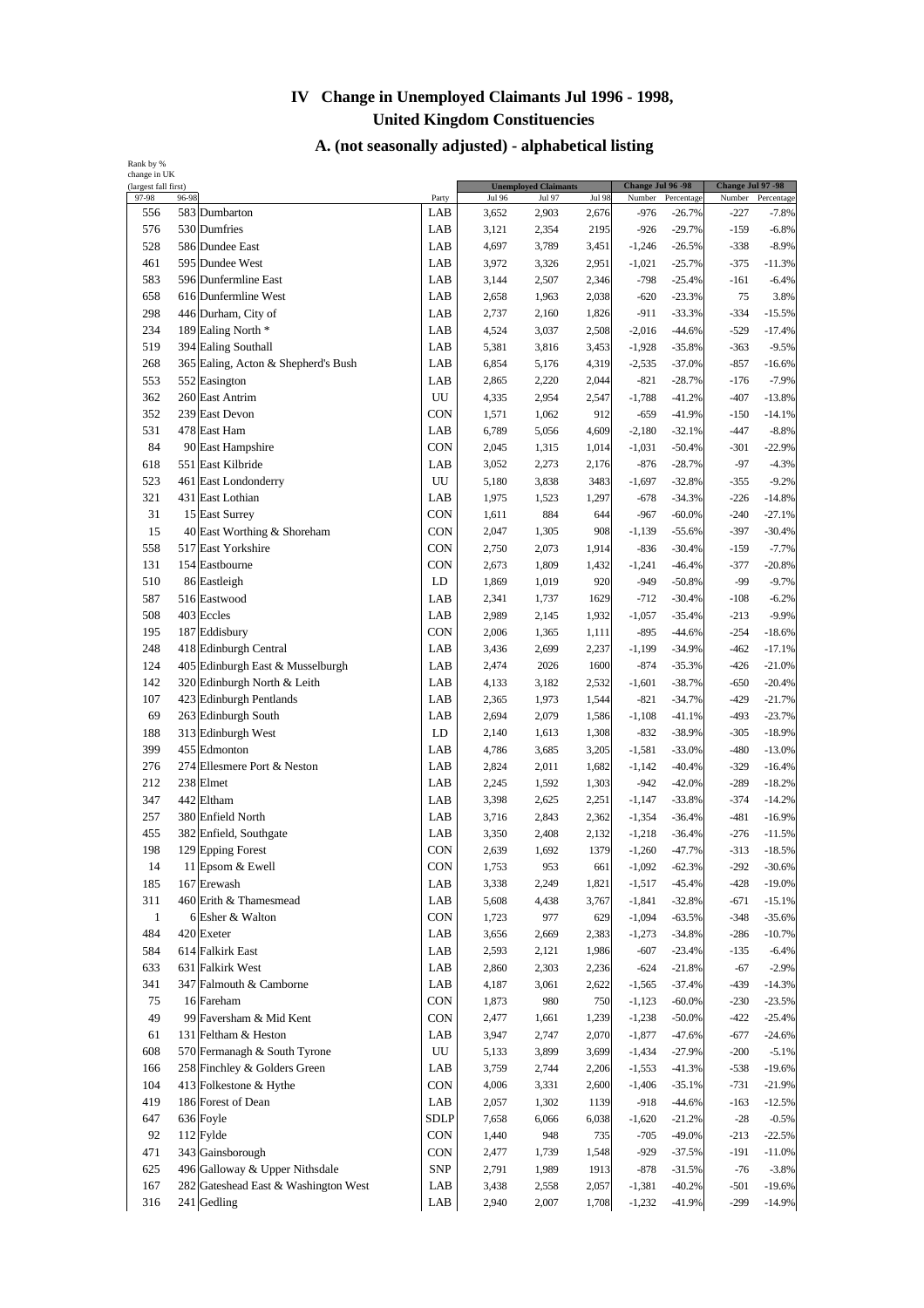| (largest fall first)<br>97-98 | 96-98 |                                             | Party      | <b>Jul 96</b>  | <b>Unemployed Claimants</b><br>Jul 97 | <b>Jul 98</b>  | Change Jul 96 - 98<br>Number | Percentage           | Change Jul 97 -98<br>Number | Percentage         |
|-------------------------------|-------|---------------------------------------------|------------|----------------|---------------------------------------|----------------|------------------------------|----------------------|-----------------------------|--------------------|
| 40                            |       | 58 Gillingham                               | LAB        | 3,537          | 2,245                                 | 1,657          | $-1,880$                     | $-53.2%$             | -588                        | $-26.2%$           |
| 575                           |       | 645 Glasgow Anniesland                      | LAB        | 3,060          | 2,633                                 | 2,455          | $-605$                       | $-19.8%$             | $-178$                      | $-6.8%$            |
| 367                           |       | 563 Glasgow Baillieston                     | LAB        | 3,969          | 3,301                                 | 2,849          | $-1,120$                     | $-28.2%$             | $-452$                      | $-13.7%$           |
| 495                           |       | 619 Glasgow Cathcart                        | LAB        | 2,636          | 2,262                                 | 2,027          | $-609$                       | $-23.1%$             | $-235$                      | $-10.4%$           |
| 478                           |       | 626 Glasgow Govan                           | LAB        | 3,984          | 3,466                                 | 3,091          | $-893$                       | $-22.4%$             | $-375$                      | $-10.8%$           |
| 215                           |       | 468 Glasgow Kelvin                          | LAB        | 4,516          | 3,730                                 | 3,057          | $-1,459$                     | $-32.3%$             | $-673$                      | $-18.0%$           |
| 318                           |       | 588 Glasgow Maryhill                        | LAB        | 5,184          | 4,483                                 | 3,816          | $-1,368$                     | $-26.4%$             | $-667$                      | $-14.9%$           |
| 606                           |       | 637 Glasgow Pollok                          | LAB        | 3,753          | 3,127                                 | 2,965          | $-788$                       | $-21.0%$             | $-162$                      | $-5.2%$            |
| 550                           |       | 594 Glasgow Rutherglen                      | LAB        | 2,715          | 2,192                                 | 2,016          | $-699$                       | $-25.7%$             | $-176$                      | $-8.0%$            |
| 567                           |       | 647 Glasgow Shettleston                     | LAB        | 3,658          | 3,173                                 | 2,943          | $-715$                       | $-19.5%$             | $-230$                      | $-7.2%$            |
| 555                           |       | 641 Glasgow Springburn                      | LAB        | 4,388          | 3,797                                 | 3,498          | $-890$                       | $-20.3%$             | $-299$                      | $-7.9%$            |
| 199                           |       | 337 Gloucester                              | LAB        | 3,692          | 2,822                                 | 2,300          | $-1,392$                     | $-37.7%$             | $-522$                      | $-18.5%$           |
| 37                            |       | 65 Gordon                                   | LD         | 1,598          | 1,033                                 | 759            | $-839$                       | $-52.5%$             | $-274$                      | $-26.5%$           |
| 489                           |       | 367 Gosport                                 | <b>CON</b> | 2,330          | 1,646                                 | 1,473          | $-857$                       | $-36.8%$             | $-173$                      | $-10.5%$           |
| 266                           |       | 364 Gower                                   | LAB        | 2,173          | 1,643                                 | 1,369          | $-804$                       | $-37.0%$             | $-274$                      | $-16.7%$           |
| 140                           |       | 184 Grantham & Stamford                     | <b>CON</b> | 2,172          | 1,511                                 | 1,201          | $-971$                       | $-44.7%$             | $-310$                      | $-20.5%$           |
| 369                           |       | 255 Gravesham                               | LAB        | 3,796          | 2,578                                 | 2,226          | $-1,570$                     | $-41.4%$             | $-352$                      | $-13.7%$           |
| 589                           |       | 657 Great Grimsby                           | LAB        | 4,670          | 4,171                                 | 3,920          | $-750$                       | $-16.1%$             | $-251$                      | $-6.0%$            |
| 415                           |       | 612 Great Yarmouth                          | LAB        | 3,832          | 3,350                                 | 2,929          | $-903$                       | $-23.6%$             | $-421$                      | $-12.6%$           |
| 643                           |       | 656 Greenock & Inverclyde                   | LAB        | 2,363          | 1,981                                 | 1,959          | $-404$                       | $-17.1%$             | $-22$                       | $-1.1%$            |
| 512                           |       | 569 Greenwich & Woolwich                    | LAB        | 6,137          | 4,894                                 | 4,422          | $-1,715$                     | $-27.9%$             | $-472$                      | $-9.6%$            |
| 126                           |       | 52 Guildford                                | <b>CON</b> | 1,620          | 943                                   | 745            | $-875$                       | $-54.0%$             | $-198$                      | $-21.0%$           |
| 477                           |       | 523 Hackney North & Stoke Newington         | LAB        | 9,560          | 7,498                                 | 6,684          | $-2,876$                     | $-30.1%$             | $-814$                      | $-10.9%$           |
| 443                           |       | 536 Hackney South & Shoreditch              | LAB        | 9,565          | 7,651                                 | 6,751          | $-2,814$                     | $-29.4%$             | $-900$                      | $-11.8%$           |
| 450                           |       |                                             | LAB        | 2,960          | 2,157                                 | 1,908          | $-1,052$                     | $-35.5%$             | $-249$                      | $-11.5%$           |
| 473                           |       | 399 Halesowen & Rowley Regis<br>587 Halifax | LAB        | 3,877          | 3,202                                 | 2,852          | $-1,025$                     | $-26.4%$             | $-350$                      | $-10.9%$           |
| 582                           |       | 456 Haltemprice & Howden                    | CON        |                |                                       |                |                              |                      | $-79$                       |                    |
|                               |       | 481 Halton                                  | LAB        | 1,703          | 1,220                                 | 1,141          | $-562$                       | $-33.0%$             |                             | $-6.5%$            |
| 336<br>607                    |       | 635 Hamilton North & Bellshill              | LAB        | 3,771          | 2,996                                 | 2,563          | $-1,208$                     | $-32.0%$             | $-433$                      | $-14.5%$           |
|                               |       | 634 Hamilton South                          |            | 3,374<br>2,514 | 2,802<br>2,073                        | 2,657          | $-717$<br>$-536$             | $-21.3%$<br>$-21.3%$ | $-145$<br>$-95$             | $-5.2%$<br>$-4.6%$ |
| 613<br>253                    |       | 266 Hammersmith & Fulham                    | LAB<br>LAB | 6,752          | 4,820                                 | 1,978<br>4,000 | $-2,752$                     | $-40.8%$             | $-820$                      | $-17.0%$           |
| 391                           |       |                                             | LAB        |                | 4,149                                 | 3,599          | $-1,891$                     | $-34.4%$             | $-550$                      | $-13.3%$           |
| 358                           |       | 429 Hampstead & Highgate<br>359 Harborough  | CON        | 5,490          |                                       | 999            |                              |                      | $-161$                      |                    |
|                               |       | 158 Harlow                                  |            | 1,587          | 1,160                                 |                | $-588$                       | $-37.1%$             |                             | $-13.9%$           |
| 132                           |       |                                             | LAB        | 2,917          | 1,990                                 | 1,576          | $-1,341$                     | $-46.0%$             | $-414$                      | $-20.8%$           |
| 90                            |       | 76 Harrogate & Knaresborough                | LD         | 2,061          | 1,292                                 | 1,000          | $-1,061$                     | $-51.5%$             | $-292$                      | $-22.6%$           |
| 219                           |       | 314 Harrow East                             | LAB        | 3,519          | 2,620                                 | 2151           | $-1,368$                     | $-38.9%$             | $-469$                      | $-17.9%$           |
| 157                           |       | 245 Harrow West                             | LAB        | 2,628          | 1,908                                 | 1,529          | $-1,099$                     | $-41.8%$             | $-379$                      | $-19.9%$           |
| 640                           |       | 659 Hartlepool                              | LAB        | 4,812          | 4,270                                 | 4,193          | $-619$                       | $-12.9%$             | $-77$                       | $-1.8%$            |
| 398                           |       | 332 Harwich                                 | LAB        | 3,536          | 2,520                                 | 2,191          | $-1,345$                     | $-38.0%$             | $-329$                      | $-13.1%$           |
| 283                           |       | 338 Hastings & Rye                          | LAB        | 4,494          | 3,338                                 | 2,801          | $-1,693$                     | $-37.7%$             | $-537$                      | $-16.1%$           |
| 438                           |       | 281 Havant                                  | CON        | 2,982          | 2,024                                 | 1,784          | $-1,198$                     | $-40.2%$             | $-240$                      | $-11.9%$           |
| 100                           |       | 200 Hayes & Harlington                      | LAB        | 2,835          | 2,047                                 | 1,594          | $-1,241$                     | $-43.8%$             | $-453$                      | $-22.1%$           |
| 297                           |       | 291 Hazel Grove                             | ${\rm LD}$ | 1,637          | 1,167                                 | 986            | $-651$                       | $-39.8%$             | $-181$                      | $-15.5%$           |
| 256                           |       | 66 Hemel Hempstead                          | LAB        | 2,219          | 1,269                                 | 1,054          | $-1,165$                     | $-52.5%$             | $-215$                      | $-16.9%$           |
| 548                           |       | 449 Hemsworth                               | LAB        | 3,289          | 2,395                                 | 2,196          | $-1,093$                     | $-33.2%$             | $-199$                      | $-8.3%$            |
| 416                           |       | 509 Hendon                                  | LAB        | 3,881          | 3,072                                 | 2,686          | $-1,195$                     | $-30.8%$             | $-386$                      | $-12.6%$           |
| 25                            |       | 8 Henley                                    | <b>CON</b> | 1,307          | 675                                   | 483            | $-824$                       | $-63.0%$             | $-192$                      | $-28.4%$           |
| 290                           |       | 308 Hereford *>                             | LD         | 2,664          | 1,928                                 | 1,624          | $-1,040$                     | $-39.0%$             | $-304$                      | $-15.8%$           |
| 68                            |       | 22 Hertford & Stortford                     | <b>CON</b> | 1,806          | 982                                   | 747            | $-1,059$                     | $-58.6%$             | $-235$                      | $-23.9%$           |
| 138                           |       | 48 Hertsmere                                | <b>CON</b> | 2,076          | 1,187                                 | 942            | $-1,134$                     | $-54.6%$             | $-245$                      | $-20.6%$           |
| 436                           |       | 243 Hexham                                  | CON        | 1,829          | 1,207                                 | 1,063          | $-766$                       | $-41.9%$             | $-144$                      | $-11.9%$           |
| 400                           |       | 419 Heywood & Middleton                     | LAB        | 3,674          | 2,751                                 | 2,393          | $-1,281$                     | $-34.9%$             | $-358$                      | $-13.0%$           |
| 165                           |       | 219 High Peak                               | LAB        | 2,225          | 1,579                                 | 1,269          | $-956$                       | $-43.0%$             | $-310$                      | $-19.6%$           |
| 235                           |       | 115 Hitchin & Harpenden                     | <b>CON</b> | 1,660          | 1,029                                 | 850            | $-810$                       | $-48.8%$             | $-179$                      | $-17.4%$           |
| 506                           |       | 581 Holborn & St Pancras                    | LAB        | 6,631          | 5,378                                 | 4,841          | $-1,790$                     | $-27.0%$             | $-537$                      | $-10.0%$           |
| 265                           |       | 161 Hornchurch                              | LAB        | 2,210          | 1,435                                 | 1,195          | $-1,015$                     | $-45.9%$             | $-240$                      | $-16.7%$           |
| 401                           |       | 294 Hornsey & Wood Green                    | LAB        | 7,430          | 5,160                                 | 4489           | $-2,941$                     | $-39.6%$             | $-671$                      | $-13.0%$           |
| 18                            |       | 35 Horsham                                  | CON        | 1,326          | 827                                   | 582            | $-744$                       | $-56.1%$             | $-245$                      | $-29.6%$           |
| 414                           |       | 387 Houghton & Washington East              | LAB        | 3,646          | 2,657                                 | 2,323          | $-1,323$                     | $-36.3%$             | $-334$                      | $-12.6%$           |
| 175                           |       | 191 Hove                                    | LAB        | 4,619          | 3,186                                 | 2,569          | $-2,050$                     | $-44.4%$             | $-617$                      | $-19.4%$           |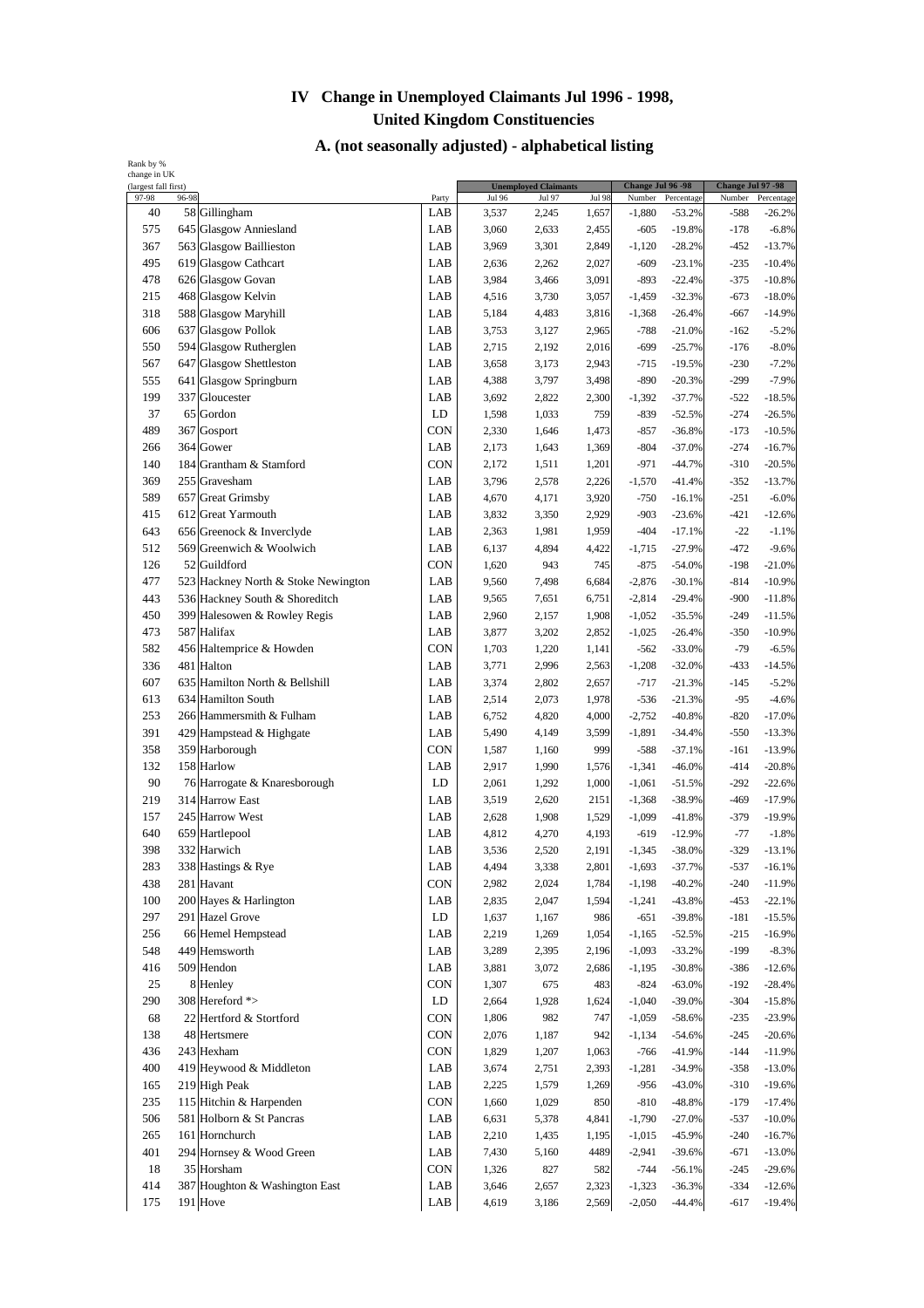| (largest fall first) | change in UK |                                      |                   |                | <b>Unemployed Claimants</b> |              | Change Jul 96 -98  |                      | Change Jul 97 -98 |                      |
|----------------------|--------------|--------------------------------------|-------------------|----------------|-----------------------------|--------------|--------------------|----------------------|-------------------|----------------------|
| 97-98                | 96-98        |                                      | Party             | Jul 96         | Jul 97                      | Jul 98       | Number             | Percentage           | Number            | Percentage           |
| 599                  |              | 602 Huddersfield                     | LAB               | 4,252          | 3,384                       | 3,201        | $-1,051$           | $-24.7%$             | $-183$            | $-5.4%$              |
| 402                  |              | 162 Huntingdon                       | <b>CON</b>        | 2,221          | 1,382                       | 1,203        | $-1,018$           | $-45.8%$             | $-179$            | $-13.0%$             |
| 632                  |              | 568 Hyndburn                         | LAB               | 2,129          | 1,580                       | 1,533        | $-596$             | $-28.0%$             | $-47$             | $-3.0%$              |
| 52                   |              | 183 Ilford North                     | LAB               | 2,971          | 2,193                       | 1,642        | $-1,329$           | $-44.7%$             | $-551$            | $-25.1%$             |
| 243                  |              | 355 Ilford South *                   | LAB               | 5,280          | 4,010                       | 3,318        | $-1,962$           | $-37.2%$             | $-692$            | $-17.3%$             |
| 106                  |              | 248 Inverness East, Nairn & Lochaber | LAB               | 3,032          | 2,259                       | 1,765        | $-1,267$           | $-41.8%$             | $-494$            | $-21.9%$             |
| 442                  |              | 515 Ipswich                          | LAB               | 3,530          | 2,783                       | 2,455        | $-1,075$           | $-30.5%$             | $-328$            | $-11.8%$             |
| 422                  |              | 503 Isle of Wight                    | LD                | 4,837          | 3,796                       | 3,327        | $-1,510$           | $-31.2%$             | $-469$            | $-12.4%$             |
| 520                  |              | 547 Islington North                  | LAB               | 8,021          | 6,303                       | 5,708        | $-2,313$           | $-28.8%$             | $-595$            | $-9.4%$              |
| 339                  |              | 447 Islington South & Finsbury       | LAB               | 6,529          | 5,086                       | 4,356        | $-2,173$           | $-33.3%$             | $-730$            | $-14.4%$             |
| 312                  |              | 296 Islwyn                           | LAB               | 2,115          | 1,507                       | 1280         | $-835$             | $-39.5%$             | $-227$            | $-15.1%$             |
| 291                  |              | 486 Jarrow                           | LAB               | 3,790          | 3,065                       | 2,583        | $-1,207$           | $-31.8%$             | $-482$            | $-15.7%$             |
| 610                  |              | 544 Keighley                         | LAB               | 2,723          | 2,033                       | 1,932        | $-791$             | $-29.0%$             | $-101$            | $-5.0%$              |
| 356                  |              | 208 Kensington & Chelsea             | CON               | 4,172          | 2,733                       | 2,352        | $-1,820$           | $-43.6%$             | $-381$            | $-13.9%$             |
| 114                  |              | 108 Kettering                        | LAB               | 2,344          | 1,512                       | 1,190        | $-1,154$           | $-49.2%$             | $-322$            | -21.3%               |
| 579                  |              | 644 Kilmarnock & Loudoun             | LAB               | 3,772          | 3,242                       | 3,025        | $-747$             | $-19.8%$             | $-217$            | $-6.7%$              |
| 139                  |              | 166 Kingston & Surbiton              | LD                | 2,724          | 1,868                       | 1,484        | $-1,240$           | $-45.5%$             | $-384$            | $-20.6%$             |
| 654                  |              | 653 Kingston upon Hull East          | LAB               | 4,649          | 3,747                       | 3,794        | $-855$             | $-18.4%$             | 47                | 1.3%                 |
| 644                  |              | 611 Kingston upon Hull North         | LAB               | 5,885          | 4,538                       | 4,492        | $-1,393$           | $-23.7%$             | $-46$             | $-1.0%$              |
| 652                  |              | 608 Kingston upon Hull West & Hessle | LAB               | 5,019          | 3,804                       | 3,825        | $-1,194$           | $-23.8%$             | 21                | 0.6%                 |
| 6                    |              | 41 Kingswood                         | LAB               | 2,645          | 1,772                       | 1,182        | $-1,463$           | $-55.3%$             | $-590$            | $-33.3%$             |
| 642                  |              | 633 Kirkcaldy                        | LAB               | 3,723          | 2,960                       | 2,916        | $-807$             | $-21.7%$             | $-44$             | $-1.5%$              |
| 424                  |              | 457 Knowsley North & Sefton East     | LAB               | 5,006          | 3,834                       | 3,362        | $-1,644$           | $-32.8%$             | $-472$            | $-12.3%$             |
| 527                  |              | 627 Knowsley South                   | LAB               | 5,356          | 4,565                       | 4,156        | $-1,200$           | $-22.4%$             | $-409$            | $-9.0%$              |
| 623                  |              | 353 Lagan Valley                     | UU                | 3,228          | 2,107                       | 2,026        | $-1,202$           | $-37.2%$             | $-81$             | $-3.8%$              |
| 328                  |              | 414 Lancaster & Wyre                 | LAB               | 2,329          | 1,773                       | 1,512        | $-817$             | $-35.1%$             | $-261$            | $-14.7%$             |
| 552                  |              | 593 Leeds Central                    | LAB               | 6,501          | 5,245                       | 4,827        | $-1,674$           | $-25.7%$             | $-418$            | $-8.0%$              |
| 314                  |              | 526 Leeds East                       | LAB               | 4,706          | 3,878                       | 3,298        | $-1,408$           | $-29.9%$             | $-580$            | $-15.0%$             |
| 373                  |              | 441 Leeds North East                 | LAB               | 3,435          | 2,632                       | 2,274        | $-1,161$           | $-33.8%$             | $-358$            | $-13.6%$             |
| 203                  |              | 293 Leeds North West                 | LAB               | 2,653          | 1,964                       | 1602         | $-1,051$           | $-39.6%$             | $-362$            | $-18.4%$             |
| 439                  |              | 472 Leeds West                       | LAB               | 3,830          | 2,945                       | 2,596        | $-1,234$           | $-32.2%$             | $-349$            | $-11.9%$             |
| 327                  |              | 267 Leicester East                   | LAB               | 3,949          | 2,744                       | 2,340        | $-1,609$           | $-40.7%$             | $-404$            | $-14.7%$             |
| 242                  |              | 366 Leicester South                  | LAB               | 5,286          | 4,036                       | 3,338        | $-1,948$           | $-36.9%$             | $-698$            | $-17.3%$             |
| 233                  |              | 298 Leicester West                   | LAB               | 4,969          | 3,645                       | 3,009        | $-1,960$           | $-39.4%$             | $-636$            | $-17.4%$             |
| 355                  |              | 335 Leigh                            | LAB               | 2,966          | 2,147                       | 1,845        | $-1,121$           | $-37.8%$             | $-302$            | $-14.1%$             |
| 331                  |              | 168 Leominster $\lt^*$               | LAB               | 1,917          | 1,224                       | 1,046        | $-871$             | $-45.4%$             | $-178$            | $-14.5%$             |
| 293                  |              | 126 Lewes                            | LD                | 1,913          | 1,179                       | 994          | $-919$             | $-48.0%$             | $-185$            | $-15.7%$             |
| 346                  |              | 345 Lewisham East                    | LAB               | 4,400          | 3,212                       | 2,753        | $-1,647$           | $-37.4%$             | $-459$            | $-14.3%$             |
| 267                  |              | 379 Lewisham West                    | LAB               | 5,430          | 4,137                       | 3,451        | $-1,979$           | 36.4%                | -686              | $-16.6%$             |
| 421                  |              | 381 Lewisham, Deptford               | LAB               | 7,629          | 5,544                       | 4,853        | $-2,776$           | $-36.4%$             | $-691$            | $-12.5%$             |
| 87                   |              | 163 Leyton & Wanstead                | LAB               | 5,928          | 4,155                       | 3,211        | $-2,717$           | $-45.8%$             | $-944$            | $-22.7%$             |
| 211                  |              | 160 Lichfield                        | <b>CON</b>        | 1,831          | 1,210                       | 990          | $-841$             | $-45.9%$             | $-220$            | $-18.2%$             |
| 263                  |              | 301 Lincoln                          | LAB               | 4,773          | 3,479                       | 2,896        | $-1,877$           | $-39.3%$             | $-583$            | $-16.8%$             |
| 624                  |              | 507 Linlithgow                       | LAB               | 2,328          | 1,671                       | 1,607        | $-721$             | $-31.0%$             | $-64$             | $-3.8%$              |
| 425                  |              | 549 Liverpool, Garston               | LAB               | 4,472          | 3,632                       | 3,186        | $-1,286$           | $-28.8%$             | $-446$            | $-12.3%$             |
| 500                  |              | 578 Liverpool, Riverside             | LAB               | 8,432          | 6,848                       | 6147         | $-2,285$           | $-27.1%$             | $-701$            | $-10.2%$             |
| 574                  |              | 629 Liverpool, Walton                | LAB               | 6,244          | 5,203                       | 4,851        | $-1,393$           | $-22.3%$             | $-352$            | $-6.8%$              |
| 483                  |              | 582 Liverpool, Wavertree             | LAB               | 6,076          | 4,972                       | 4,438        | $-1,638$           | $-27.0%$             | $-534$            | $-10.7%$             |
| 371                  |              | 560 Liverpool, West Derby            | LAB               | 6,396          | 5,305                       | 4,583        | $-1,813$           | $-28.3%$             | $-722$            | $-13.6%$             |
| 630                  |              | 435 Livingston                       | LAB               | 2,695          | 1,840                       | 1,778        | $-917$             | $-34.0%$             | $-62$             | $-3.4%$              |
| 262                  |              | 541 Llanelli                         | LAB               | 2,696          | 2,290                       | 1,906        | $-790$             | $-29.3%$             | $-384$            | $-16.8%$             |
| 505                  |              | 377 Loughborough                     | LAB               | 2,473          | 1,748                       | 1,571        | $-902$             | $-36.5%$             | $-177$            | $-10.1%$             |
| 260                  |              | 272 Louth & Horncastle               | CON               | 2,363          | 1,691                       | 1,406        | $-957$             | $-40.5%$             | $-285$            | $-16.9%$             |
| 554                  |              | 374 Ludlow                           | <b>CON</b>        | 1,547          | 1,066                       | 982          | -565               | $-36.5%$             | $-84$             | $-7.9%$              |
| 427                  |              | 309 Luton North                      | LAB               | 3,182          | 2,209                       | 1,940        | $-1,242$           | $-39.0%$             | $-269$            | $-12.2%$             |
| 349                  |              | 334 Luton South                      | LAB               | 4,215          | 3,054                       | 2,621        | $-1,594$           | $-37.8%$             | $-433$            | $-14.2%$             |
| 86                   |              | 177 Macclesfield                     | CON               | 1,756          | 1,251                       | 966          | $-790$             | $-45.0%$             | $-285$            | $-22.8%$             |
| 278                  |              | 88 Maidenhead                        | CON<br><b>CON</b> | 1,582<br>2,498 | 931<br>1,591                | 780<br>1,166 | $-802$<br>$-1,332$ | $-50.7%$<br>$-53.3%$ | -151<br>$-425$    | $-16.2%$<br>$-26.7%$ |
| 34                   |              | 57 Maidstone & The Weald             |                   |                |                             |              |                    |                      |                   |                      |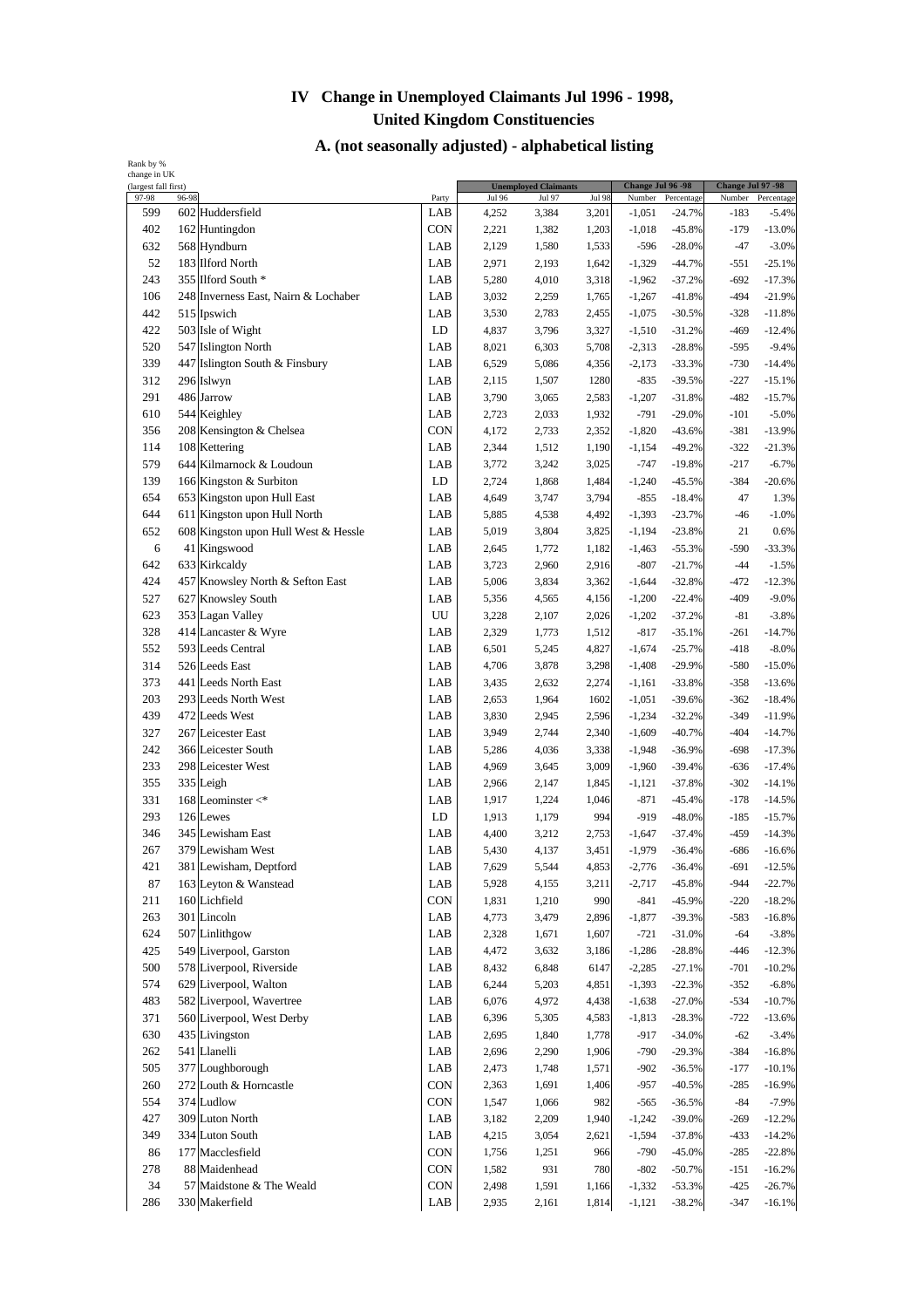| (largest fall first) |       |                                          |             |               | <b>Unemployed Claimants</b> |               | Change Jul 96 -98 |            | Change Jul 97 -98 |            |
|----------------------|-------|------------------------------------------|-------------|---------------|-----------------------------|---------------|-------------------|------------|-------------------|------------|
| 97-98                | 96-98 | 135 Maldon & East Chelmsford             | Party       | <b>Jul 96</b> | Jul 97                      | <b>Jul 98</b> | Number            | Percentage | Number            | Percentage |
| 320                  |       |                                          | CON         | 2,274         | 1,406                       | 1,197         | $-1,077$          | $-47.4%$   | -209              | $-14.9%$   |
| 511                  |       | 476 Manchester, Blackley                 | LAB         | 4,806         | 3,609                       | 3,260         | $-1,546$          | $-32.2%$   | $-349$            | $-9.7%$    |
| 345                  |       | 522 Manchester, Central                  | LAB         | 7,576         | 6,179                       | 5295          | $-2,281$          | $-30.1%$   | $-884$            | $-14.3%$   |
| 354                  |       | 493 Manchester, Gorton                   | LAB         | 5,910         | 4,710                       | 4,047         | $-1,863$          | $-31.5%$   | -663              | $-14.1%$   |
| 145                  |       | 289 Manchester, Withington               | LAB         | 5,104         | 3,855                       | 3071          | $-2,033$          | $-39.8%$   | $-784$            | $-20.3%$   |
| 420                  |       | 483 Mansfield                            | LAB         | 3,491         | 2,711                       | 2,373         | $-1,118$          | $-32.0%$   | $-338$            | $-12.5%$   |
| 252                  |       | 280 Medway                               | LAB         | 3,432         | 2,471                       | 2,050         | $-1,382$          | $-40.3%$   | $-421$            | $-17.0%$   |
| 507                  |       | 454 Meirionnydd Nant Conwy               | PC          | 1,564         | 1,163                       | 1,047         | $-517$            | $-33.1%$   | $-116$            | $-10.0%$   |
| 237                  |       | 262 Meriden                              | <b>CON</b>  | 3,857         | 2,746                       | 2,270         | $-1,587$          | $-41.1%$   | $-476$            | $-17.3%$   |
| 534                  |       | 500 Merthyr Tydfil & Rhymney             | LAB         | 3,384         | 2,547                       | 2323          | $-1,061$          | $-31.4%$   | $-224$            | $-8.8%$    |
| 96                   |       | 80 Mid Bedfordshire                      | CON         | 1,428         | 895                         | 696           | $-732$            | $-51.3%$   | $-199$            | $-22.2%$   |
| 19                   |       | 25 Mid Dorset & North Poole              | <b>CON</b>  | 1,924         | 1,163                       | 819           | $-1,105$          | $-57.4%$   | $-344$            | $-29.6%$   |
| 275                  |       | 427 Mid Norfolk                          | CON         | 2,139         | 1,674                       | 1,400         | $-739$            | $-34.5%$   | $-274$            | $-16.4%$   |
| 2                    |       | 2 Mid Sussex                             | <b>CON</b>  | 1,528         | 815                         | 530           | $-998$            | $-65.3%$   | $-285$            | $-35.0%$   |
| 536                  |       | 276 Mid Ulster                           | <b>SF</b>   | 5,089         | 3,325                       | 3,033         | $-2,056$          | $-40.4%$   | $-292$            | $-8.8%$    |
| 376                  |       | 120 Mid Worcestershire                   | CON         | 1,762         | 1,054                       | 911           | $-851$            | $-48.3%$   | $-143$            | $-13.6%$   |
| 560                  |       | 591 Middlesbrough                        | LAB         | 6,948         | 5,573                       | 5,152         | $-1,796$          | $-25.8%$   | $-421$            | $-7.6%$    |
| 476                  |       | 543 Middlesbrough South & East Cleveland | LAB         | 4,324         | 3,441                       | 3,067         | $-1,257$          | $-29.1%$   | $-374$            | $-10.9%$   |
| 109                  |       | 279 Midlothian                           | LAB         | 1,790         | 1,361                       | 1,069         | $-721$            | $-40.3%$   | $-292$            | $-21.5%$   |
| 26                   |       | 74 Milton Keynes South West              | LAB         | 2,873         | 1,935                       | 1,388         | $-1,485$          | $-51.7%$   | $-547$            | $-28.3%$   |
| 73                   |       | 211 Mitcham & Morden                     | LAB         | 4,132         | 3,058                       | 2,336         | $-1,796$          | $-43.5%$   | $-722$            | $-23.6%$   |
| 30                   |       | 10 Mole Valley                           | <b>CON</b>  | 1,202         | 622                         | 452           | $-750$            | $-62.4%$   | $-170$            | $-27.3%$   |
| 501                  |       | 397 Monmouth                             | LAB         | 2,032         | 1,456                       | 1,307         | $-725$            | $-35.7%$   | $-149$            | $-10.2%$   |
| 612                  |       | 514 Montgomeryshire                      | LD          | 995           | 726                         | 691           | $-304$            | $-30.6%$   | $-35$             | $-4.8%$    |
| 216                  |       | 398 Moray                                | <b>SNP</b>  | 2,629         | 2,065                       | 1,693         | $-936$            | $-35.6%$   | $-372$            | $-18.0%$   |
| 423                  |       | 467 Morecambe & Lunesdale                | LAB         | 3,282         | 2,532                       | 2220          | $-1,062$          | $-32.4%$   | $-312$            | $-12.3%$   |
| 308                  |       | 437 Morley & Rothwell                    | LAB         | 2,509         | 1,953                       | 1,657         | $-852$            | $-34.0%$   | $-296$            | $-15.2%$   |
| 656                  |       | 642 Motherwell & Wishaw                  | LAB         | 3,128         | 2,438                       | 2,500         | $-628$            | $-20.1%$   | 62                | 2.5%       |
| 480                  |       | 618 Neath                                | LAB         | 2,236         | 1,927                       | 1,719         | $-517$            | $-23.1%$   | $-208$            | $-10.8%$   |
| 390                  |       | 61 New Forest East                       | <b>CON</b>  | 1,851         | 1,007                       | 873           | $-978$            | $-52.8%$   | $-134$            | $-13.3%$   |
| 319                  |       | 146 New Forest West                      | <b>CON</b>  | 1,564         | 975                         | 830           | $-734$            | $-46.9%$   | $-145$            | $-14.9%$   |
| 301                  |       | 389 Newark                               | LAB         | 2,786         | 2,100                       | 1,778         | $-1,008$          | $-36.2%$   | $-322$            | $-15.3%$   |
| 17                   |       | 1 Newbury                                | LD          | 1,702         | 824                         | 576           | $-1,126$          | $-66.2%$   | $-248$            | $-30.1%$   |
| 288                  |       | 341 Newcastle upon Tyne Central          | LAB         | 5,038         | 3,745                       | 3,146         | $-1,892$          | $-37.6%$   | -599              | $-16.0%$   |
| 504                  |       | 539 Newcastle upon Tyne East & Wallsend  | LAB         | 5,035         | 3,960                       | 3,559         | $-1,476$          | $-29.3%$   | $-401$            | $-10.1%$   |
| 220                  |       | 264 Newcastle upon Tyne North            | LAB         | 3,705         | 2,658                       | 2,183         | $-1,522$          | $-41.1%$   | $-475$            | $-17.9%$   |
| 207                  |       | 145 Newcastle-under-Lyme                 | LAB         | 2,429         | 1,578                       | 1,289         | $-1,140$          | $-46.9%$   | $-289$            | $-18.3%$   |
| 444                  |       | 391 Newport East                         | LAB         | 2,931         | 2,126                       | 1,876         | $-1,055$          | $-36.0%$   | $-250$            | $-11.8%$   |
| 431                  |       | 470 Newport West                         | LAB         | 3,334         | 2,567                       | 2,258         | $-1,076$          | $-32.3%$   | $-309$            | $-12.0%$   |
| 597                  |       | 459 Newry & Armagh                       | <b>SDLP</b> | 6,467         | 4,598                       | 4,344         | $-2,123$          | $-32.8%$   | $-254$            | $-5.5%$    |
| 524                  |       | 424 Normanton                            | LAB         | 2,358         | 1,696                       | 1,540         | $-818$            | $-34.7%$   | $-156$            | $-9.2%$    |
| 565                  |       | 388 North Antrim                         | DU          | 4,872         | 3,351                       | 3,106         | $-1,766$          | $-36.2%$   | $-245$            | $-7.3%$    |
| 525                  |       | 312 North Cornwall                       | LD          | 3,546         | 2,383                       | 2,166         | $-1,380$          | $-38.9%$   | $-217$            | $-9.1%$    |
| 544                  |       | 331 North Devon                          | LD          | 2,790         | 1,886                       | 1,726         | $-1,064$          | $-38.1%$   | $-160$            | $-8.5%$    |
| 146                  |       | 103 North Dorset                         | <b>CON</b>  | 1,255         | 792                         | 631           | $-624$            | $-49.7%$   | $-161$            | $-20.3%$   |
| 614                  |       | 412 North Down                           | <b>UKU</b>  | 3,438         | 2,337                       | 2,231         | $-1,207$          | $-35.1%$   | $-106$            | $-4.5%$    |
| 381                  |       | 565 North Durham                         | LAB         | 3,075         | 2,552                       | 2,208         | $-867$            | $-28.2%$   | $-344$            | $-13.5%$   |
| 171                  |       | 29 North East Bedfordshire               | CON         | 1,872         | 1,010                       | 813           | $-1,059$          | $-56.6%$   | $-197$            | $-19.5%$   |
| 259                  |       | 285 North East Cambridgeshire            | <b>CON</b>  | 2,883         | 2,077                       | 1,726         | $-1,157$          | $-40.1%$   | $-351$            | $-16.9%$   |
| 384                  |       | 322 North East Derbyshire                | LAB         | 3,215         | 2,276                       | 1,971         | $-1,244$          | $-38.7%$   | $-305$            | $-13.4%$   |
| 605                  |       | 477 North East Fife                      | ${\rm LD}$  | 1,984         | 1,421                       | 1,346         | $-638$            | $-32.2%$   | $-75$             | $-5.3%$    |
| 12                   |       | 38 North East Hampshire                  | CON         | 1,237         | 788                         | 546           | $-691$            | $-55.9%$   | $-242$            | $-30.7%$   |
| 39                   |       | 23 North East Hertfordshire              | CON         | 1,883         | 1,082                       | 798           | $-1,085$          | $-57.6%$   | $-284$            | $-26.2%$   |
| 24                   |       | 106 North East Milton Keynes             | LAB         | 2,280         | 1,605                       | 1,148         | $-1,132$          | $-49.6%$   | $-457$            | $-28.5%$   |
| 270                  |       | 101 North Essex                          | <b>CON</b>  | 1,717         | 1,032                       | 862           | $-855$            | $-49.8%$   | $-170$            | $-16.5%$   |
| 182                  |       | 288 North Norfolk                        | <b>CON</b>  | 2,351         | 1,748                       | 1,413         | $-938$            | -39.9%     | $-335$            | $-19.2%$   |
| 456                  |       | 336 North Shropshire                     | <b>CON</b>  | 2,116         | 1,487                       | 1,317         | $-799$            | $-37.8%$   | $-170$            | $-11.4%$   |
| 406                  |       | 425 North Southwark & Bermondsey         | LD          | 7,609         | 5,714                       | 4,979         | $-2,630$          | $-34.6%$   | $-735$            | $-12.9%$   |
| 460                  |       | 124 North Swindon                        | LAB         | 2,090         | 1,223                       | 1,085         | $-1,005$          | $-48.1%$   | $-138$            | $-11.3%$   |
|                      |       | 458 North Tayside                        | SNP         | 2,229         | 1,702                       | 1,497         | $-732$            | $-32.8%$   | $-205$            | $-12.0%$   |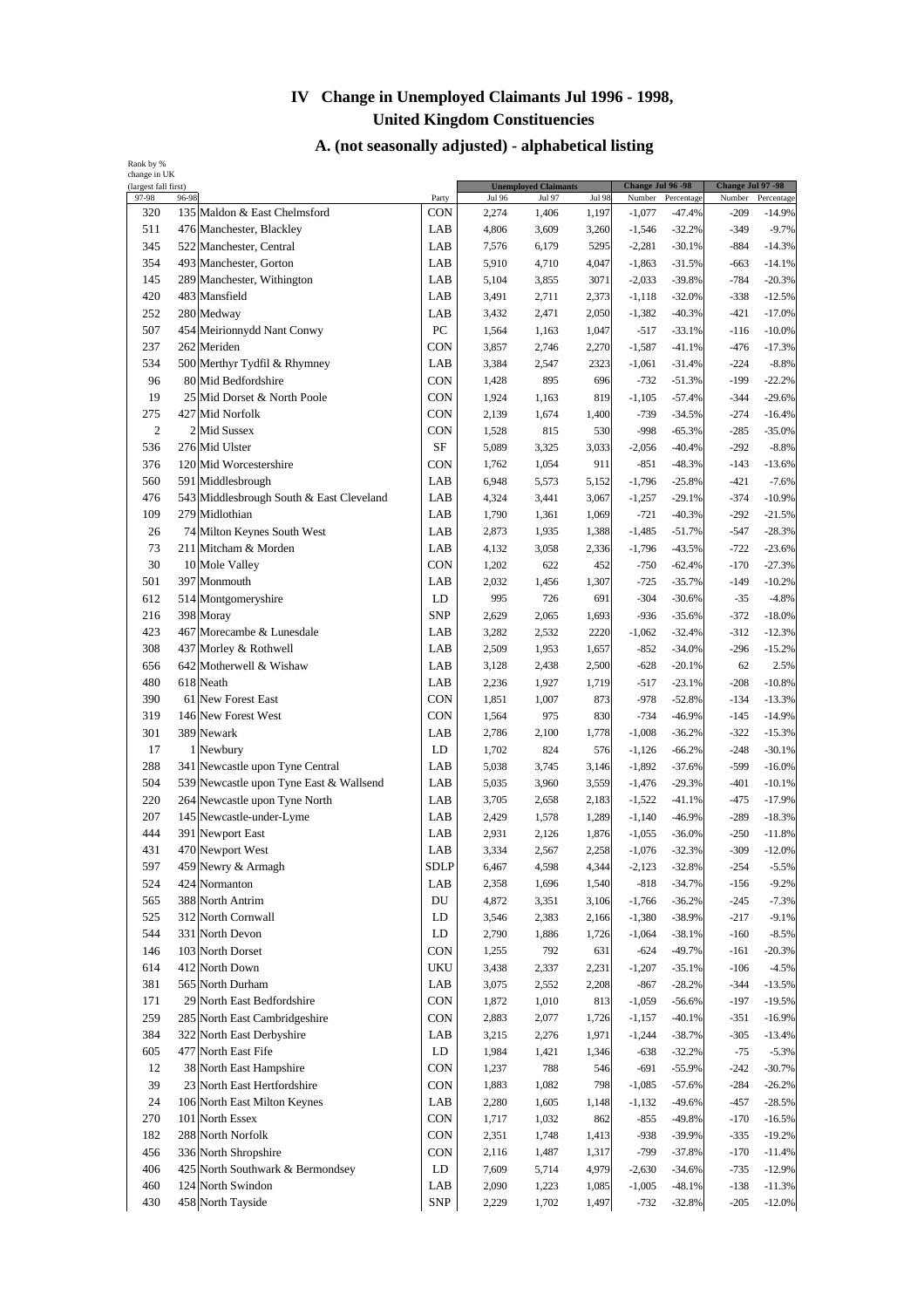| (largest fall first)    |       |                                      |                        |                        | <b>Unemployed Claimants</b> |                        | Change Jul 96 -98  |                        | Change Jul 97 -98 |                        |
|-------------------------|-------|--------------------------------------|------------------------|------------------------|-----------------------------|------------------------|--------------------|------------------------|-------------------|------------------------|
| 97-98<br>435            | 96-98 | 297 North Thanet                     | Party<br><b>CON</b>    | <b>Jul 96</b><br>4,438 | Jul 97<br>3,050             | <b>Jul 98</b><br>2,686 | Number<br>$-1,752$ | Percentage<br>$-39.5%$ | Number<br>-364    | Percentage<br>$-11.9%$ |
| 375                     |       | 492 North Tyneside                   | LAB                    | 4,187                  | 3,316                       | 2,866                  | $-1,321$           | $-31.6%$               | $-450$            | $-13.6%$               |
| 224                     |       | 259 North Warwickshire               | LAB                    | 2,406                  | 1,719                       | 1,413                  | $-993$             | $-41.3%$               | $-306$            | $-17.8%$               |
| 43                      |       | 71 North West Cambridgeshire         | <b>CON</b>             | 2,352                  | 1,525                       | 1,131                  | $-1,221$           | $-51.9%$               | $-394$            | $-25.8%$               |
| 292                     |       | 497 North West Durham                | LAB                    | 3,128                  | 2,546                       | 2,146                  | $-982$             | $-31.4%$               | $-400$            | $-15.7%$               |
| 151                     |       | 140 North West Hampshire *           | <b>CON</b>             | 1,275                  | 843                         | 674                    | $-601$             | $-47.1%$               | $-169$            | $-20.0%$               |
| 315                     |       | 170 North West Leicestershire        | LAB                    |                        |                             |                        |                    |                        | $-197$            | $-14.9%$               |
| 300                     |       | 462 North West Norfolk               | LAB                    | 2,058                  | 1,322                       | 1,125                  | $-933$<br>$-934$   | $-45.3%$               | $-348$            |                        |
|                         |       | 42 North Wiltshire                   | CON                    | 2,852                  | 2,266                       | 1,918<br>900           |                    | $-32.7%$               | $-271$            | $-15.4%$               |
| 78                      |       |                                      |                        | 2,009                  | 1,171                       |                        | $-1,109$           | $-55.2%$               |                   | $-23.1%$               |
| 158                     |       | 300 Northampton North                | LAB                    | 3,328                  | 2,515                       | 2,016                  | $-1,312$           | $-39.4%$               | -499              | $-19.8%$               |
| 120<br>5                |       | 252 Northampton South                | LAB                    | 3,014                  | 2,233                       | 1,762                  | $-1,252$           | $-41.5%$               | -471              | $-21.1%$               |
|                         |       | 5 Northavon                          | LD                     | 1,952                  | 1,075                       | 711                    | $-1,241$           | $-63.6%$               | $-364$            | $-33.9%$               |
| 357                     |       | 538 Norwich North                    | LAB                    | 2,998                  | 2,460                       | 2,118                  | $-880$             | $-29.4%$               | $-342$            | $-13.9%$               |
| 379                     |       | 532 Norwich South                    | LAB                    | 4,353                  | 3,542                       | 3,063                  | $-1,290$           | $-29.6%$               | $-479$            | $-13.5%$               |
| 310                     |       | 376 Nottingham East                  | LAB                    | 7,538                  | 5,641                       | 4,788                  | $-2,750$           | $-36.5%$               | $-853$            | $-15.1%$               |
| 491                     |       | 527 Nottingham North                 | LAB                    | 4,948                  | 3,878                       | 3,472                  | $-1,476$           | $-29.8%$               | $-406$            | $-10.5%$               |
| 374                     |       | 395 Nottingham South                 | LAB                    | 5,159                  | 3,832                       | 3,311                  | $-1,848$           | $-35.8%$               | $-521$            | $-13.6%$               |
| 549                     |       | 480 Nuneaton                         | LAB                    | 2,484                  | 1,838                       | 1,688                  | $-796$             | $-32.0%$               | $-150$            | $-8.2%$                |
| 559                     |       | 624 Ochil                            | LAB                    | 2,826                  | 2,364                       | 2,185                  | $-641$             | $-22.7%$               | $-179$            | $-7.6%$                |
| 518                     |       | 655 Ogmore                           | LAB                    | 1,983                  | 1,797                       | 1,626                  | $-357$             | $-18.0%$               | $-171$            | $-9.5%$                |
| 9                       |       | 47 Old Bexley & Sidcup               | <b>CON</b>             | 2,391                  | 1,592                       | 1,083                  | $-1,308$           | $-54.7%$               | $-509$            | $-32.0%$               |
| 499                     |       | 242 Oldham East & Saddleworth        | LAB                    | 3,341                  | 2,163                       | 1,941                  | $-1,400$           | $-41.9%$               | $-222$            | $-10.3%$               |
| 515                     |       | 315 Oldham West & Royton             | LAB                    | 3,833                  | 2,593                       | 2,344                  | $-1,489$           | $-38.8%$               | $-249$            | $-9.6%$                |
| 509                     |       | 639 Orkney & Shetland                | LD                     | 853                    | 749                         | 676                    | $-177$             | $-20.8%$               | $-73$             | $-9.7%$                |
| 217                     |       | 107 Orpington                        | <b>CON</b>             | 2,645                  | 1,629                       | 1,336                  | $-1,309$           | $-49.5%$               | $-293$            | $-18.0%$               |
| 101                     |       | 138 Oxford East                      | LAB                    | 3,619                  | 2,454                       | 1,911                  | $-1,708$           | $-47.2%$               | $-543$            | $-22.1%$               |
| 53                      |       | 67 Oxford West & Abingdon            | LD                     | 1,596                  | 1,014                       | 760                    | $-836$             | $-52.4%$               | $-254$            | $-25.0%$               |
| 650                     |       | 643 Paisley North                    | LAB                    | 2,930                  | 2,352                       | 2,344                  | $-586$             | $-20.0%$               | $-8$              | $-0.3%$                |
| 645                     |       | 610 Paisley South                    | LAB                    | 3,452                  | 2,658                       | 2632                   | $-820$             | $-23.8%$               | $-26$             | $-1.0%$                |
| 604                     |       | 494 Pendle                           | LAB                    | 2,089                  | 1,511                       | 1,431                  | $-658$             | $-31.5%$               | $-80$             | $-5.3%$                |
| 172                     |       | 181 Penrith & The Border             | <b>CON</b>             | 1,586                  | 1,088                       | 876                    | $-710$             | $-44.8%$               | $-212$            | $-19.5%$               |
| 222                     |       | 566 Perth                            | <b>SNP</b>             | 2,351                  | 2,060                       | 1,692                  | $-659$             | $-28.0%$               | $-368$            | $-17.9%$               |
| 51                      |       | 134 Peterborough                     | LAB                    | 4,121                  | 2,891                       | 2,164                  | $-1,957$           | $-47.5%$               | $-727$            | $-25.1%$               |
| 388                     |       | 275 Plymouth, Devonport              | LAB                    | 4,762                  | 3,274                       | 2,837                  | $-1,925$           | $-40.4%$               | $-437$            | $-13.3%$               |
| 437                     |       | 430 Plymouth, Sutton                 | LAB                    | 6,409                  | 4,774                       | 4,207                  | $-2,202$           | $-34.4%$               | -567              | $-11.9%$               |
| 627                     |       | 537 Pontefract & Castleford          | LAB                    | 3,181                  | 2,331                       | 2,246                  | $-935$             | $-29.4%$               | $-85$             | $-3.6%$                |
| 472                     |       | 464 Pontypridd                       | LAB                    | 2,747                  | 2,078                       | 1,850                  | $-897$             | $-32.7%$               | $-228$            | $-11.0%$               |
| 79                      |       | 104 Poole                            | CON                    | 2,352                  | 1,539                       | 1,183                  | $-1,169$           | $-49.7%$               | $-356$            | $-23.1%$               |
| 620                     |       | 513 Poplar & Canning Town            | LAB                    | 8,078                  | 5,841                       | 5599                   | $-2,479$           | $-30.7%$               | $-242$            | $-4.1%$                |
| 76                      |       | 89 Portsmouth North                  | LAB                    | 3,277                  | 2,114                       | 1,620                  | $-1,657$           | $-50.6%$               | $-494$            | $-23.4%$               |
| 186                     |       | 295 Portsmouth South                 | ${\rm LD}$             | 5,238                  | 3,911                       | 3,168                  | $-2,070$           | $-39.5%$               | $-743$            | $-19.0%$               |
| 261                     |       | 556 Preseli Pembrokeshire            | LAB                    | 2,893                  | 2,485                       | 2068                   | $-825$             | $-28.5%$               | $-417$            | $-16.8%$               |
| 236                     |       | 428 Preston                          | LAB                    | 4,356                  | 3,454                       | 2,854                  | $-1,502$           | $-34.5%$               | $-600$            | $-17.4%$               |
| 497                     |       | 305 Pudsey                           | LAB                    | 1,748                  | 1,186                       | 1,063                  | $-685$             | $-39.2%$               | $-123$            | $-10.4%$               |
| 118                     |       | 122 Putney                           | LAB                    | 3,555                  | 2,338                       | 1,844                  | $-1,711$           | $-48.1%$               | -494              | $-21.1%$               |
| 85                      |       | 24 Rayleigh                          | CON                    | 2,280                  | 1,255                       | 969                    | $-1,311$           | $-57.5%$               | $-286$            | $-22.8%$               |
| 110                     |       | 44 Reading East                      | LAB                    | 2,739                  | 1,563                       | 1,229                  | $-1,510$           | $-55.1%$               | $-334$            | $-21.4%$               |
| 170                     |       | 69 Reading West                      | LAB                    | 2,367                  | 1,406                       | 1,131                  | $-1,236$           | $-52.2%$               | $-275$            | $-19.6%$               |
| 487                     |       | 580 Redcar                           | LAB                    | 4,918                  | 4,016                       | 3,590                  | $-1,328$           | $-27.0%$               | $-426$            | $-10.6%$               |
| 180                     |       | 326 Redditch                         | LAB                    | 2,643                  | 2,015                       | 1,628                  | $-1,015$           | $-38.4%$               | $-387$            | $-19.2%$               |
| 532                     |       | 548 Regent's Park & Kensington North | LAB                    | 7,281                  | 5,683                       | 5,182                  | $-2,099$           | $-28.8%$               | $-501$            | $-8.8%$                |
| $\overline{\mathbf{4}}$ |       | 7 Reigate                            | CON                    | 1,467                  | 824                         | 542                    | $-925$             | $-63.1%$               | $-282$            | $-34.2%$               |
| 571                     |       | 638 Rhondda                          | LAB                    | 2,733                  | 2,327                       | 2,163                  | $-570$             | $-20.9%$               | $-164$            | $-7.0%$                |
| 64                      |       | 83 Ribble Valley                     | <b>CON</b>             | 1,382                  | 890                         | 675                    | $-707$             | $-51.2%$               | $-215$            | $-24.2%$               |
| 277                     |       | 230 Richmond                         | CON                    | 1,882                  | 1,294                       | 1,083                  | $-799$             | $-42.5%$               | $-211$            | $-16.3%$               |
| 123                     |       | 148 Richmond Park                    | $\mathbf{L}\mathbf{D}$ | 2,675                  | 1,806                       | 1,426                  | $-1,249$           | $-46.7%$               | $-380$            | $-21.0%$               |
| 622                     |       | 617 Rochdale                         | LAB                    | 3,937                  | 3,148                       | 3,021                  | $-916$             | $-23.3%$               | $-127$            | $-4.0%$                |
| 160                     |       | 484 Rochford & Southend East         | CON                    | 4,997                  | 4,233                       | 3,398                  | $-1,599$           | $-32.0%$               | $-835$            | $-19.7%$               |
| 383                     |       | 172 Romford                          | LAB                    | 2,169                  | 1,372                       | 1188                   | $-981$             | $-45.2%$               | $-184$            | $-13.4%$               |
|                         |       | 51 Romsey                            | CON                    | 1,495                  | 927                         | 685                    | $-810$             | $-54.2%$               | $-242$            | $-26.1%$               |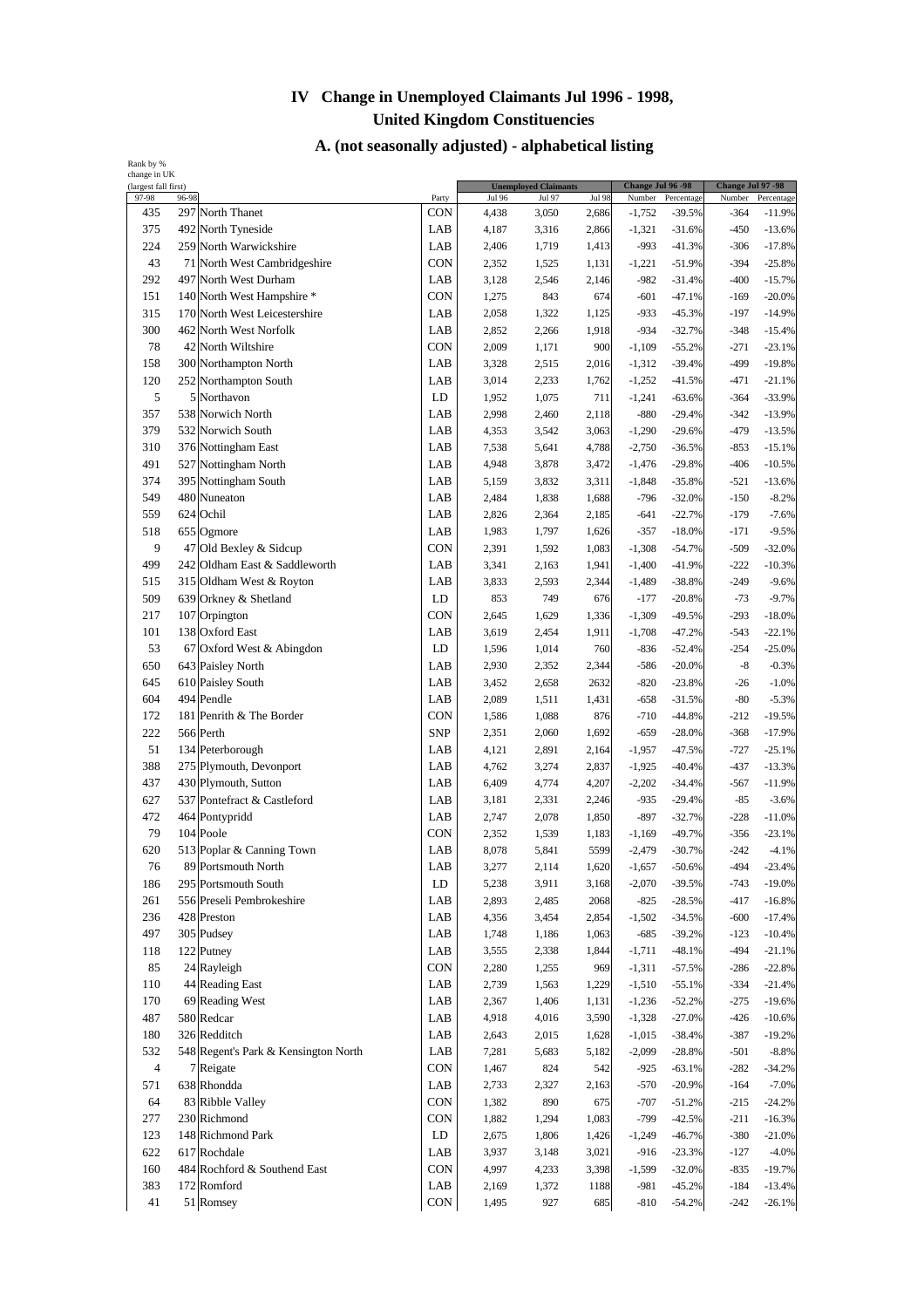| (largest fall first) |       |                                    |                   |                        | <b>Unemployed Claimants</b> |                        | Change Jul 96 -98  |                        | Change Jul 97 -98 |                        |
|----------------------|-------|------------------------------------|-------------------|------------------------|-----------------------------|------------------------|--------------------|------------------------|-------------------|------------------------|
| 97-98<br>66          | 96-98 | 386 Ross, Skye & Inverness West    | Party<br>LD       | <b>Jul 96</b><br>3,121 | Jul 97<br>2,614             | <b>Jul 98</b><br>1,988 | Number<br>$-1,133$ | Percentage<br>$-36.3%$ | Number<br>-626    | Percentage<br>$-23.9%$ |
| 641                  |       | 577 Rossendale & Darwen            | LAB               | 1,951                  | 1,444                       | 1,421                  | $-530$             | $-27.2%$               | $-23$             | $-1.6%$                |
| 313                  |       | 482 Rother Valley                  | LAB               | 3,506                  | 2,804                       | 2,383                  | $-1,123$           | $-32.0%$               | $-421$            | $-15.0%$               |
| 232                  |       | 600 Rotherham                      | LAB               | 4,057                  | 3,698                       | 3,052                  | $-1,005$           | $-24.8%$               | $-646$            | $-17.5%$               |
| 659                  |       | 609 Roxburgh & Berwickshire        | LD                | 1,518                  | 1,015                       | 1,157                  | $-361$             | $-23.8%$               | 142               | 14.0%                  |
| 154                  |       | 250 Rugby & Kenilworth             | LAB               | 2,319                  | 1,688                       | 1,351                  | $-968$             | $-41.7%$               | $-337$            | $-20.0%$               |
| 184                  |       | 133 Ruislip - Northwood            | <b>CON</b>        | 1,758                  | 1,141                       | 923                    | $-835$             | $-47.5%$               | $-218$            | $-19.1%$               |
| 3                    |       | 12 Runnymede & Weybridge           | CON               |                        | 949                         |                        | $-1,014$           |                        | $-326$            |                        |
| 58                   |       | 75 Rushcliffe                      | CON               | 1,637<br>2,725         |                             | 623                    |                    | $-61.9%$               | $-434$            | $-34.4%$<br>$-24.7%$   |
|                      |       |                                    |                   |                        | 1,754<br>887                | 1,320                  | $-1,405$           | $-51.6%$               |                   |                        |
| 113<br>194           |       | 91 Rutland & Melton<br>151 Ryedale | CON<br><b>CON</b> | 1,407                  |                             | 698                    | $-709$             | $-50.4%$               | $-189$            | $-21.3%$               |
|                      |       |                                    |                   | 1,564                  | 1,025                       | 834                    | $-730$             | $-46.7%$               | -191              | $-18.6%$               |
| 127                  |       | 70 Saffron Walden                  | CON               | 1,751                  | 1,060                       | 838                    | $-913$             | $-52.1%$               | $-222$            | $-20.9%$               |
| 225                  |       | 240 Salford                        | LAB               | 4,121                  | 2,911                       | 2,393                  | $-1,728$           | $-41.9%$               | $-518$            | $-17.8%$               |
| 241                  |       | 113 Salisbury                      | CON               | 2,096                  | 1,295                       | 1,071                  | $-1,025$           | $-48.9%$               | $-224$            | $-17.3%$               |
| 580                  |       | 557 Scarborough & Whitby           | LAB               | 3,307                  | 2,533                       | 2,365                  | $-942$             | $-28.5%$               | $-168$            | $-6.6%$                |
| 570                  |       | 603 Scunthorpe                     | LAB               | 3,047                  | 2,470                       | 2,295                  | $-752$             | $-24.7%$               | $-175$            | $-7.1%$                |
| 578                  |       | 605 Sedgefield                     | LAB               | 2,543                  | 2,061                       | 1,923                  | $-620$             | $-24.4%$               | $-138$            | $-6.7%$                |
| 451                  |       | 373 Selby                          | LAB               | 2,493                  | 1,787                       | 1,581                  | $-912$             | $-36.6%$               | $-206$            | $-11.5%$               |
| 65                   |       | 54 Sevenoaks                       | <b>CON</b>        | 1,916                  | 1,167                       | 887                    | $-1,029$           | $-53.7%$               | $-280$            | $-24.0%$               |
| 325                  |       | 495 Sheffield, Attercliffe         | LAB               | 3,529                  | 2,837                       | 2,418                  | $-1,111$           | $-31.5%$               | $-419$            | $-14.8%$               |
| 271                  |       | 550 Sheffield, Brightside          | LAB               | 4,795                  | 4,092                       | 3,418                  | $-1,377$           | $-28.7%$               | $-674$            | $-16.5%$               |
| 342                  |       | 488 Sheffield, Central             | LAB               | 7,643                  | 6,084                       | 5213                   | $-2,430$           | $-31.8%$               | $-871$            | $-14.3%$               |
| 103                  |       | 201 Sheffield, Hallam              | LD                | 2,337                  | 1,684                       | 1,314                  | $-1,023$           | $-43.8%$               | $-370$            | $-22.0%$               |
| 474                  |       | 501 Sheffield, Heeley              | LAB               | 4,514                  | 3,479                       | 3,099                  | $-1,415$           | $-31.3%$               | $-380$            | $-10.9%$               |
| 205                  |       | 316 Sheffield, Hillsborough        | LAB               | 3,633                  | 2,723                       | 2,223                  | $-1,410$           | $-38.8%$               | $-500$            | $-18.4%$               |
| 333                  |       | 356 Sherwood                       | LAB               | 3,112                  | 2,288                       | 1,956                  | $-1,156$           | $-37.1%$               | $-332$            | $-14.5%$               |
| 572                  |       | 564 Shipley                        | LAB               | 2,297                  | 1,774                       | 1,649                  | $-648$             | $-28.2%$               | $-125$            | $-7.0%$                |
| 264                  |       | 207 Shrewsbury & Atcham            | LAB               | 2,251                  | 1,523                       | 1,268                  | $-983$             | $-43.7%$               | $-255$            | $-16.7%$               |
| 162                  |       | 212 Sittingbourne & Sheppey        | LAB               | 3,644                  | 2,576                       | 2,068                  | $-1,576$           | $-43.2%$               | $-508$            | $-19.7%$               |
| 204                  |       | 147 Skipton & Ripon                | <b>CON</b>        | 1,558                  | 1,017                       | 830                    | $-728$             | $-46.7%$               | $-187$            | $-18.4%$               |
| 57                   |       | 100 Sleaford & North Hykeham       | <b>CON</b>        | 2,051                  | 1,369                       | 1,029                  | $-1,022$           | $-49.8%$               | $-340$            | $-24.8%$               |
| 395                  |       | 206 Slough                         | LAB               | 3,827                  | 2,481                       | 2,155                  | $-1,672$           | $-43.7%$               | $-326$            | $-13.1%$               |
| 250                  |       | 217 Solihull                       | CON               | 2,063                  | 1,416                       | 1174                   | $-889$             | $-43.1%$               | $-242$            | $-17.1%$               |
| 42                   |       | 63 Somerton & Frome *              | LD                | 2,232                  | 1,422                       | 1053                   | $-1,179$           | $-52.8%$               | $-369$            | $-25.9%$               |
| 590                  |       | 346 South Antrim                   | UU                | 3,506                  | 2,334                       | 2,194                  | $-1,312$           | $-37.4%$               | $-140$            | $-6.0%$                |
| 385                  |       | 43 South Cambridgeshire            | CON               | 1,688                  | 874                         | 757                    | $-931$             | $-55.2%$               | $-117$            | $-13.4%$               |
| 102                  |       | 256 South Derbyshire               | LAB               | 2,450                  | 1,843                       | 1,437                  | $-1,013$           | $-41.3%$               | $-406$            | $-22.0%$               |
| 121                  |       | 173 South Dorset                   | CON               | 2,560                  | 1,778                       | 1,403                  | $-1,157$           | $-45.2%$               | $-375$            | $-21.1%$               |
| 585                  |       | 445 South Down                     | <b>SDLP</b>       | 5,128                  | 3,637                       | 3,407                  | $-1,721$           | $-33.6%$               | $-230$            | $-6.3%$                |
| 294                  |       | 84 South East Cambridgeshire       | CON               | 1,834                  | 1,062                       | 896                    | $-938$             | $-51.1%$               | $-166$            | $-15.6%$               |
| 214                  |       | 149 South East Cornwall            | LD                | 3,014                  | 1,961                       | 1,607                  | $-1,407$           | $-46.7%$               | $-354$            | $-18.1%$               |
| 159                  |       | 95 South Holland & The Deepings    | CON               | 1,543                  | 958                         | 769                    | $-774$             | $-50.2%$               | $-189$            | $-19.7%$               |
| 94                   |       | 194 South Norfolk                  | CON               | 2,304                  | 1,656                       | 1,285                  | $-1,019$           | $-44.2%$               | $-371$            | $-22.4%$               |
| 143                  |       | 153 South Ribble                   | LAB               | 1,934                  | 1,301                       | 1,036                  | $-898$             | $-46.4%$               | $-265$            | $-20.4%$               |
| 296                  |       | 528 South Shields                  | LAB               | 4,930                  | 4,098                       | 3,462                  | $-1,468$           | $-29.8%$               | $-636$            | $-15.5%$               |
| 363                  |       | 169 South Staffordshire            | CON               | 2,439                  | 1,546                       | 1,333                  | $-1,106$           | $-45.3%$               | $-213$            | $-13.8%$               |
| 324                  |       | 214 South Suffolk                  | <b>CON</b>        | 1,938                  | 1,293                       | 1,102                  | $-836$             | $-43.1%$               | -191              | $-14.8%$               |
| 611                  |       | 273 South Swindon                  | LAB               | 2,952                  | 1,848                       | 1,757                  | $-1,195$           | $-40.5%$               | $-91$             | $-4.9%$                |
| 513                  |       | 519 South Thanet                   | LAB               | 3,417                  | 2,634                       | 2,380                  | $-1,037$           | $-30.3%$               | $-254$            | $-9.6%$                |
| 156                  |       | 132 South West Bedfordshire        | <b>CON</b>        | 2,136                  | 1,399                       | 1,121                  | $-1,015$           | $-47.5%$               | $-278$            | $-19.9%$               |
| 332                  |       | 178 South West Devon               | CON               | 2,137                  | 1,378                       | 1,178                  | $-959$             | $-44.9%$               | $-200$            | $-14.5%$               |
| 394                  |       | 117 South West Hertfordshire       | <b>CON</b>        | 1,698                  | 1,003                       | 871                    | $-827$             | $-48.7%$               | $-132$            | $-13.2%$               |
| 247                  |       | 226 South West Norfolk             | CON               | 2,619                  | 1,816                       | 1,504                  | $-1,115$           | $-42.6%$               | $-312$            | $-17.2%$               |
| 55                   |       | 27 South West Surrey               | <b>CON</b>        | 1,282                  | 735                         | 552                    | $-730$             | $-56.9%$               | $-183$            | $-24.9%$               |
| 502                  |       | 249 Southampton, Itchen            | LAB               | 4,503                  | 2,920                       | 2,623                  | $-1,880$           | $-41.7%$               | $-297$            | $-10.2%$               |
| 187                  |       | 220 Southampton, Test              | LAB               | 4,464                  | 3,141                       | 2,547                  | $-1,917$           | $-42.9%$               | $-594$            | $-18.9%$               |
| 54                   |       | 237 Southend West                  | <b>CON</b>        | 3,356                  | 2,593                       | 1,946                  | $-1,410$           | $-42.0%$               | $-647$            | $-25.0%$               |
| 494                  |       | 402 Southport                      | LD                | 3,149                  | 2,271                       | 2,035                  | $-1,114$           | $-35.4%$               | $-236$            | $-10.4%$               |
| 13                   |       | 19 Spelthorne                      | <b>CON</b>        | 1,902                  | 1,119                       | 776                    | $-1,126$           | $-59.2%$               | $-343$            | $-30.7%$               |
| 21                   |       | 33 St Albans                       | LAB               | 1,608                  | 987                         | 703                    | $-905$             | $-56.3%$               | $-284$            | $-28.8%$               |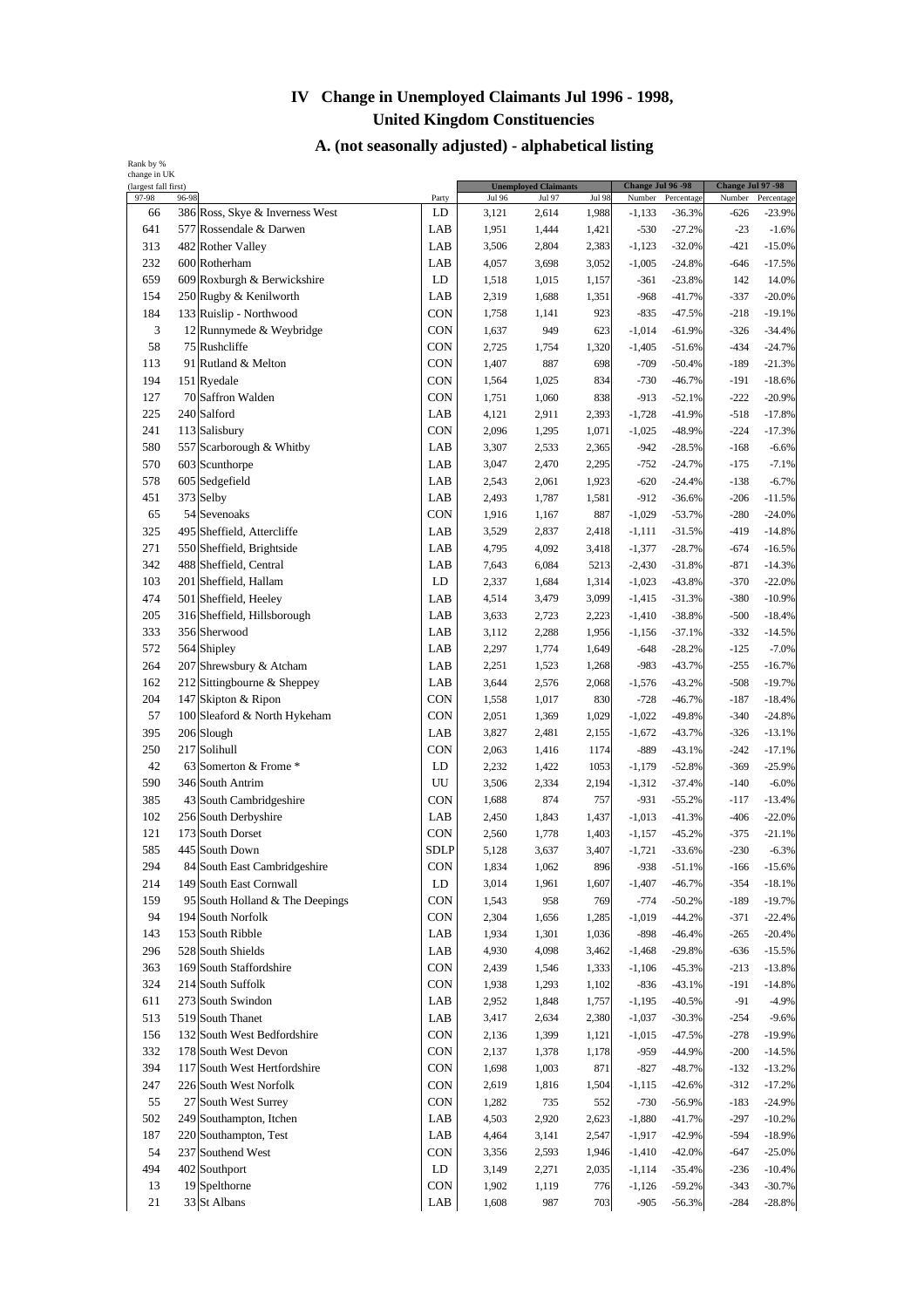| (largest fall first) |       |                                     |                  |        | <b>Unemployed Claimants</b> |               | Change Jul 96 -98 |            | Change Jul 97 -98 |            |
|----------------------|-------|-------------------------------------|------------------|--------|-----------------------------|---------------|-------------------|------------|-------------------|------------|
| 97-98                | 96-98 |                                     | Party            | Jul 96 | Jul 97                      | <b>Jul 98</b> | Number            | Percentage | Number            | Percentage |
| 481                  |       | 444 St Helens North                 | LAB              | 3,486  | 2,592                       | 2,313         | $-1,173$          | $-33.6%$   | $-279$            | $-10.8%$   |
| 547                  |       | 534 St Helens South                 | LAB              | 3,856  | 2,966                       | 2,719         | $-1,137$          | $-29.5%$   | $-247$            | $-8.3%$    |
| 598                  |       | 573 St Ives                         | LD               | 3,687  | 2,830                       | 2,674         | $-1,013$          | $-27.5%$   | $-156$            | $-5.5%$    |
| 538                  |       | 400 Stafford                        | LAB              | 2,073  | 1,464                       | 1,337         | $-736$            | $-35.5%$   | $-127$            | $-8.7%$    |
| 433                  |       | 499 Staffordshire Moorlands         | LAB              | 1,711  | 1,334                       | 1,174         | $-537$            | $-31.4%$   | $-160$            | $-12.0%$   |
| 255                  |       | 246 Stalybridge & Hyde              | LAB              | 3,139  | 2,200                       | 1,827         | $-1,312$          | $-41.8%$   | $-373$            | $-17.0%$   |
| 10                   |       | 26 Stevenage                        | LAB              | 3,054  | 1,911                       | 1,303         | $-1,751$          | $-57.3%$   | $-608$            | $-31.8%$   |
| 581                  |       | 520 Stirling                        | LAB              | 2,319  | 1,734                       | 1,619         | $-700$            | $-30.2%$   | $-115$            | $-6.6%$    |
| 137                  |       | 277 Stockport                       | LAB              | 2,889  | 2,174                       | 1,725         | $-1,164$          | $-40.3%$   | $-449$            | $-20.7%$   |
| 545                  |       | 654 Stockton North                  | LAB              | 4,767  | 4,261                       | 3,900         | $-867$            | $-18.2%$   | $-361$            | $-8.5%$    |
| 218                  |       | 436 Stockton South                  | LAB              | 4,045  | 3,254                       | 2,670         | $-1,375$          | $-34.0%$   | $-584$            | $-17.9%$   |
| 364                  |       | 562 Stoke-on-Trent Central          | LAB              | 3,227  | 2,685                       | 2,316         | $-911$            | $-28.2%$   | $-369$            | $-13.7%$   |
| 344                  |       | 421 Stoke-on-Trent North            | LAB              | 2,351  | 1,789                       | 1,533         | $-818$            | $-34.8%$   | $-256$            | $-14.3%$   |
| 646                  |       | 542 Stoke-on-Trent South            | LAB              | 2,658  | 1,900                       | 1,884         | $-774$            | $-29.1%$   | $-16$             | $-0.8%$    |
| 539                  |       | 213 Stone                           | <b>CON</b>       | 1,470  | 914                         | 835           | $-635$            | $-43.2%$   | $-79$             | $-8.6%$    |
| 432                  |       | 407 Stourbridge                     | LAB              | 2,606  | 1,917                       | 1,687         | $-919$            | $-35.3%$   | $-230$            | $-12.0%$   |
| 447                  |       | 417 Strangford                      | UU               | 3,361  | 2,475                       | 2,188         | $-1,173$          | $-34.9%$   | $-287$            | $-11.6%$   |
| 67                   |       | 136 Stratford-on-Avon               | <b>CON</b>       | 1,816  | 1,257                       | 956           | $-860$            | $-47.4%$   | $-301$            | $-23.9%$   |
| 459                  |       | 479 Strathkelvin & Bearsden         | LAB              | 2,662  | 2,039                       | 1,808         | $-854$            | $-32.1%$   | $-231$            | $-11.3%$   |
| 193                  |       | 324 Streatham                       | LAB              | 8,554  | 6,452                       | 5,249         | $-3,305$          | $-38.6%$   | $-1,203$          | $-18.6%$   |
| 387                  |       | 466 Stretford & Urmston             | LAB              | 3,399  | 2,649                       | 2,295         | $-1,104$          | $-32.5%$   | $-354$            | $-13.4%$   |
| 111                  |       | 155 Stroud                          | LAB              | 2,279  | 1,555                       | 1,223         | $-1,056$          | $-46.3%$   | $-332$            | $-21.4%$   |
| 80                   |       | 290 Suffolk Coastal                 | CON              | 2,317  | 1,813                       | 1,395         | $-922$            | $-39.8%$   | $-418$            | $-23.1%$   |
| 591                  |       | 491 Sunderland North                | LAB              | 4,387  | 3,193                       | 3,002         | $-1,385$          | $-31.6%$   | $-191$            | $-6.0%$    |
| 386                  |       | 396 Sunderland South                | LAB              | 5,642  | 4,185                       | 3625          | $-2,017$          | $-35.7%$   | $-560$            | $-13.4%$   |
| 108                  |       | 14 Surrey Heath                     | CON              | 1,353  | 674                         | 529           | $-824$            | $-60.9%$   | $-145$            | $-21.5%$   |
| 95                   |       | 56 Sutton & Cheam                   | LD               | 2,112  | 1,265                       | 982           | $-1,130$          | $-53.5%$   | $-283$            | $-22.4%$   |
| 366                  |       | 251 Sutton Coldfield                | CON              | 2,245  | 1,519                       | 1,311         | $-934$            | $-41.6%$   | $-208$            | $-13.7%$   |
| 404                  |       | 553 Swansea East                    | LAB              | 2,846  | 2,336                       | 2,034         | $-812$            | $-28.5%$   | $-302$            | $-12.9%$   |
| 239                  |       | 432 Swansea West                    | LAB              | 3,300  | 2,622                       | 2,168         | $-1,132$          | $-34.3%$   | $-454$            | $-17.3%$   |
| 351                  |       | 283 Tamworth                        | LAB              | 2,475  | 1,725                       | 1,481         | $-994$            | $-40.2%$   | $-244$            | $-14.1%$   |
| 46                   |       | 81 Tatton                           | <b>IND</b>       | 1,590  | 1,043                       | 776           | $-814$            | $-51.2%$   | $-267$            | $-25.6%$   |
| 179                  |       | 190 Taunton *                       | LD               | 3,097  | 2,130                       | 1,720         | $-1,377$          | $-44.5%$   | $-410$            | $-19.2%$   |
| 462                  |       | 342 Teignbridge                     | <b>CON</b>       | 2,577  | 1,814                       | 1,610         | $-967$            | $-37.5%$   | $-204$            | $-11.2%$   |
| 465                  |       | 410 Telford                         | LAB              | 2,409  | 1,759                       | 1,562         | $-847$            | $-35.2%$   | $-197$            | $-11.2%$   |
| 213                  |       | 125 Tewkesbury                      | CON              | 1,775  | 1,126                       | 922           | $-853$            | $-48.1%$   | $-204$            | $-18.1%$   |
| 307                  |       | 363 Thurrock                        | LAB              | 3,927  | 2,917                       | 2,474         | $-1,453$          | $-37.0%$   | $-443$            | $-15.2%$   |
| 440                  |       | 232 Tiverton & Honiton              | CON              | 2,006  | 1,310                       | 1,155         | $-851$            | $-42.4%$   | $-155$            | $-11.8%$   |
| 144                  |       | 128 Tonbridge & Malling             | CON              | 1,834  | 1,199                       | 955           | $-879$            | $-47.9%$   | $-244$            | $-20.4%$   |
| 93                   |       | 204 Tooting                         | LAB              | 5,558  | 4033                        | 3127          | $-2,431$          | $-43.7%$   | $-906$            | $-22.5%$   |
| 651                  |       | 438 Torbay                          | LD               | 4,098  | 2,706                       | 2,707         | $-1,391$          | $-33.9%$   | $\mathbf{1}$      | 0.0%       |
| 411                  |       | 390 Torfaen                         | LAB              | 2,941  | 2,149                       | 1,878         | $-1,063$          | $-36.1%$   | $-271$            | $-12.6%$   |
| 621                  |       | 404 Torridge & West Devon           | LD               | 3,005  | 2,026                       | 1,943         | $-1,062$          | $-35.3%$   | $-83$             | $-4.1%$    |
| 566                  |       | 318 Totnes                          | CON              | 2,540  | 1,677                       | 1,555         | $-985$            | $-38.8%$   | $-122$            | $-7.3%$    |
| 635                  |       | 623 Tottenham                       | LAB              | 10,334 | 8,213                       | 7,981         | $-2,353$          | $-22.8%$   | $-232$            | $-2.8%$    |
| 458                  |       | 327 Truro & St Austell              | ${\rm LD}$       | 3,438  | 2,391                       | 2,120         | $-1,318$          | $-38.3%$   | $-271$            | $-11.3%$   |
| 470                  |       | 114 Tunbridge Wells                 | <b>CON</b>       | 2,003  | 1,152                       | 1,025         | $-978$            | $-48.8%$   | $-127$            | $-11.0%$   |
| 634                  |       | 469 Tweeddale, Ettrick & Lauderdale | LD               | 1,397  | 974                         | 946           | $-451$            | $-32.3%$   | $-28$             | $-2.9%$    |
| 63                   |       | 85 Twickenham                       | LD               | 2,535  | 1,639                       | 1,240         | $-1,295$          | $-51.1%$   | $-399$            | $-24.3%$   |
| 360                  |       | 439 Tyne Bridge                     | LAB              | 6,413  | 4,923                       | 4,243         | $-2,170$          | $-33.8%$   | $-680$            | $-13.8%$   |
| 490                  |       | 487 Tynemouth                       | LAB              | 3,632  | 2,767                       | 2,477         | $-1,155$          | $-31.8%$   | $-290$            | $-10.5%$   |
| 70                   |       | 141 Upminster                       | LAB              | 2,074  | 1,438                       | 1098          | $-976$            | $-47.1%$   | $-340$            | $-23.6%$   |
| 561                  |       | 422 Upper Bann                      | ${\rm U}{\rm U}$ | 3,947  | 2,785                       | 2,575         | $-1,372$          | $-34.8%$   | $-210$            | $-7.5%$    |
| 28                   |       | 79 Uxbridge                         | <b>CON</b>       | 2,211  | 1,494                       | 1,075         | $-1,136$          | $-51.4%$   | $-419$            | $-28.0%$   |
| 245                  |       | 222 Vale of Clwyd                   | LAB              | 2,477  | 1,709                       | 1,415         | $-1,062$          | $-42.9%$   | $-294$            | $-17.2%$   |
| 269                  |       | 304 Vale of Glamorgan               | LAB              | 3,299  | 2,401                       | 2,005         | $-1,294$          | $-39.2%$   | $-396$            | $-16.5%$   |
| 317                  |       | 143 Vale of York                    | CON              | 1,553  | 967                         | 823           | $-730$            | $-47.0%$   | $-144$            | $-14.9%$   |
| 221                  |       | 433 Vauxhall                        | LAB              | 9,540  | 7,640                       | 6,275         | $-3,265$          | $-34.2%$   | $-1,365$          | $-17.9%$   |
| 595                  |       | 572 Wakefield                       | LAB              | 3,519  | 2,701                       | 2,545         | $-974$            | $-27.7%$   | $-156$            | $-5.8%$    |
| 169                  |       | 475 Wallasey                        | LAB              | 4,684  | 3,950                       | 3,177         | $-1,507$          | $-32.2%$   | $-773$            | $-19.6%$   |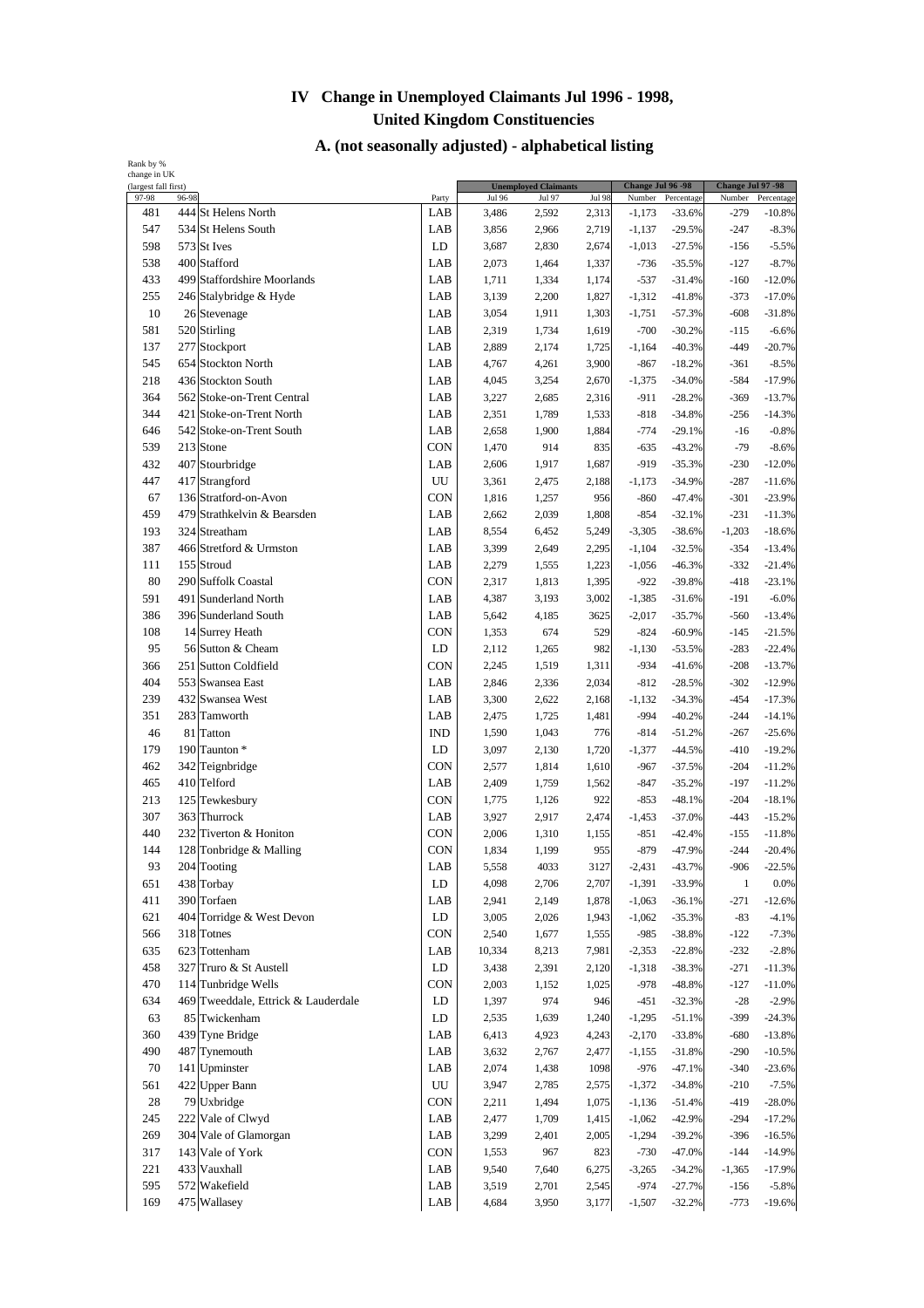| Rank by %<br>change in UK |       |                                    |                  |                 |                               |                 |                    |                        |                   |                        |
|---------------------------|-------|------------------------------------|------------------|-----------------|-------------------------------|-----------------|--------------------|------------------------|-------------------|------------------------|
| (largest fall first)      |       |                                    |                  |                 | <b>Unemployed Claimants</b>   |                 | Change Jul 96 - 98 |                        | Change Jul 97 -98 |                        |
| 97-98<br>418              | 96-98 | 533 Walsall North                  | Party<br>LAB     | Jul 96<br>4,334 | Jul 97<br>3,487               | Jul 98<br>3,050 | Number<br>$-1,284$ | Percentage<br>$-29.6%$ | Number<br>$-437$  | Percentage<br>$-12.5%$ |
| 453                       |       | 545 Walsall South                  | LAB              | 4,553           | 3,656                         | 3,236           | $-1,317$           | $-28.9%$               | $-420$            | $-11.5%$               |
| 396                       |       | 409 Walthamstow                    | LAB              | 5,758           | 4,292                         | 3,730           | $-2,028$           | $-35.2%$               | $-562$            | $-13.1%$               |
| 522                       |       | 473 Wansbeck                       | LAB              | 3,685           | 2,754                         | 2,498           | $-1,187$           | $-32.2%$               | $-256$            | $-9.3%$                |
| 91                        |       | 21 Wansdyke $\lt^*$                | LAB              | 2,102           | 1,110                         | 860             | $-1,242$           | $-59.1%$               | $-250$            | $-22.5%$               |
| 163                       |       | 72 Wantage                         | <b>CON</b>       | 1,418           | 849                           | 682             | $-736$             | $-51.9%$               | $-167$            | $-19.7%$               |
| 409                       |       | 357 Warley                         | LAB              | 4,402           | 3,173                         | 2769            | $-1,633$           | $-37.1%$               | $-404$            | $-12.7%$               |
| 335                       |       | 303 Warrington North               | LAB              | 2,814           | 2,000                         | 1710            | $-1,104$           | $-39.2%$               | $-290$            | $-14.5%$               |
| 117                       |       | 257 Warrington South               | LAB              | 2,296           | 1,708                         | 1347            | $-949$             | $-41.3%$               | $-361$            | $-21.1%$               |
| 449                       |       | 333 Warwick & Leamington           | LAB              | 2,522           | 1,770                         | 1,565           | $-957$             | $-37.9%$               | $-205$            | $-11.6%$               |
| 273                       |       | 142 Watford                        | LAB              | 2,630           | 1,667                         | 1,393           | $-1,237$           | $-47.0%$               | $-274$            | $-16.4%$               |
| 161                       |       | 567 Waveney                        | LAB              | 4,003           | 3,590                         | 2,882           | $-1,121$           | $-28.0%$               | $-708$            | $-19.7%$               |
| 190                       |       | 20 Wealden                         | CON              | 1,732           | 870                           | 707             | $-1,025$           | $-59.2%$               | $-163$            | $-18.7%$               |
| 181                       |       | 416 Weaver Vale                    | LAB              | 3,203           | 2,577                         | 2,083           | $-1,120$           | $-35.0%$               | $-494$            | $-19.2%$               |
| 445                       |       | 244 Wellingborough                 | LAB              | 2,630           | 1,732                         | 1,529           | $-1,101$           | $-41.9%$               | $-203$            | $-11.7%$               |
| 200                       |       | 121 Wells                          | <b>CON</b>       | 2,617           | 1,661                         | 1,354           | $-1,263$           | $-48.3%$               | $-307$            | $-18.5%$               |
| 23                        |       | 37 Welwyn Hatfield                 | LAB              | 1,818           | 1,123                         | 802             | $-1,016$           | $-55.9%$               | $-321$            | $-28.6%$               |
| 452                       |       | 604 Wentworth                      | LAB              | 3,651           | 3,111                         | 2,753           | $-898$             | $-24.6%$               | $-358$            | $-11.5%$               |
| 20                        |       | 64 West Aberdeenshire & Kincardine | LD               | 1,402           | 939                           | 664             | $-738$             | $-52.6%$               | $-275$            | $-29.3%$               |
| 306                       |       | 434 West Bromwich East             | LAB              | 4,148           | 3,226                         | 2,736           | $-1,412$           | $-34.0%$               | $-490$            | $-15.2%$               |
| 441                       |       | 508 West Bromwich West             | SPKR             | 4,401           | 3,447                         | 3,040           | $-1,361$           | $-30.9%$               | $-407$            | $-11.8%$               |
| 464                       |       | 224 West Chelmsford                | <b>CON</b>       | 2,474           | 1,598                         | 1,419           | $-1,055$           | $-42.6%$               | $-179$            | $-11.2%$               |
| 361                       |       | 292 West Derbyshire                | <b>CON</b>       | 1,749           | 1,225                         | 1,056           | $-693$             | $-39.6%$               | $-169$            | $-13.8%$               |
| 573                       |       | 287 West Dorset                    | CON              | 1,636           | 1,055                         | 981             | $-655$             | $-40.0%$               | $-74$             | $-7.0%$                |
| 514                       |       | 502 West Ham                       | LAB              | 7,228           | 5,495                         | 4,966           | $-2,262$           | $-31.3%$               | $-529$            | $-9.6%$                |
| 638                       |       | 606 West Lancashire                | LAB              | 3,327           | 2,573                         | 2,523           | $-804$             | $-24.2%$               | $-50$             | $-1.9%$                |
| 639                       |       | 625 West Renfrewshire              | LAB              | 1,871           | 1,478                         | 1,451           | $-420$             | $-22.4%$               | $-27$             | $-1.8%$                |
| 279                       |       | 159 West Suffolk                   | CON              | 2,288           | 1,476                         | 1,237           | $-1,051$           | $-45.9%$               | $-239$            | $-16.2%$               |
| 637                       |       | 615 West Tyrone                    | UU               | 5,415           | 4,256                         | 4,149           | $-1,266$           | $-23.4%$               | $-107$            | $-2.5%$                |
| 177                       |       | 171 West Worcestershire            | <b>CON</b>       | 1,650           | 1,118                         | 902             | $-748$             | $-45.3%$               | $-216$            | $-19.3%$               |
| 27                        |       | 96 Westbury                        | <b>CON</b>       | 2,542           | 1,766                         | 1,267           | $-1,275$           | $-50.2%$               | $-499$            | $-28.3%$               |
| 546                       |       | 590 Western Isles                  | LAB              | 1,573           | 1,272                         | 1165            | $-408$             | $-25.9%$               | $-107$            | $-8.4%$                |
| 251                       |       | 68 Westmorland & Lonsdale          | CON              | 1,399           | 804                           | 667             | $-732$             | $-52.3%$               | $-137$            | $-17.0%$               |
| 22                        |       | 59 Weston-Super-Mare               | LD               | 3,107           | 2,046                         | 1,461           | $-1,646$           | $-53.0%$               | $-585$            | $-28.6%$               |
| 206                       |       | 351 Wigan                          | LAB              | 3,327           | 2,555                         | 2,086           | $-1,241$           | $-37.3%$               | $-469$            | $-18.4%$               |
| 77                        |       | 87 Wimbledon                       | LAB              | 2,655           | 1,705                         | 1,308           | $-1,347$           | $-50.7%$               | $-397$            | $-23.3%$               |
| 337                       |       | 60 Winchester                      | LD               | 1,740           | 957                           | 819             | $-921$             | $-52.9%$               | $-138$            | $-14.4%$               |
| 89                        |       | 62 Windsor                         | CON              | 1,628           | 993                           | 768             | $-860$             | $-52.8%$               | $-225$            | $-22.7%$               |
| 59                        |       | 223 Wirral South                   | LAB              | 2,527           | 1,918                         | 1,444           | $-1,083$           | $-42.9%$               | $-474$            | $-24.7%$               |
| 134                       |       | 323 Wirral West                    | LAB              | 2,751           | 2,130                         | 1,688           | $-1,063$           | $-38.6%$               | $-442$            | $-20.8%$               |
| $\boldsymbol{7}$          |       | 3 Witney                           | <b>CON</b>       | 1,495           | 783                           | 531             | $-964$             | $-64.5%$               | $-252$            | $-32.2%$               |
| 122                       |       | 73 Woking                          | <b>CON</b>       | 1,224           | 746                           | 589             | $-635$             | $-51.9%$               | $-157$            | $-21.0%$               |
| 210                       |       | 9 Wokingham                        | <b>CON</b>       | 1,171           | 532                           | 435             | $-736$             | $-62.9%$               | $-97$             | $-18.2%$               |
| 377                       |       | 369 Wolverhampton North East       | LAB              | 4,109           | 3,011                         | 2,603           | $-1,506$           | $-36.7%$               | $-408$            | $-13.6%$               |
| 457                       |       | 393 Wolverhampton South East       | LAB              | 4,026           | 2,914                         | 2,581           | -1,445             | $-35.9%$               | $-333$            | $-11.4%$               |
| 454                       |       | 340 Wolverhampton South West       | LAB              | 4,150           | 2,927                         | 2,591           | $-1,559$           | $-37.6%$               | $-336$            | $-11.5%$               |
| 141                       |       | 18 Woodspring                      | <b>CON</b>       | 1,814           | 920                           | 732             | $-1,082$           | $-59.6%$               | $-188$            | $-20.4%$               |
| 338                       |       | 182 Worcester                      | LAB              | 2,931           | 1,891                         | 1,619           | $-1,312$           | $-44.8%$               | $-272$            | $-14.4%$               |
| 468                       |       | 554 Workington                     | LAB              | 3,555           | 2,857                         | 2,541           | $-1,014$           | $-28.5%$               | $-316$            | $-11.1%$               |
| 382                       |       | 451 Worsley                        | LAB              | 2,512           | 1,940                         | 1,679           | $-833$             | $-33.2%$               | $-261$            | $-13.5%$               |
| $81\,$                    |       | 92 Worthing West                   | <b>CON</b>       | 1,794           | 1,156                         | 890             | $-904$             | $-50.4%$               | $-266$            | $-23.0%$               |
| 485                       |       | 202 Wrekin, The                    | LAB              | 1,796           | 1,131                         | 1,010           | $-786$             | $-43.8%$               | $-121$            | $-10.7%$               |
| 258                       |       | 311 Wrexham                        | LAB              | 2,171           | 1,596                         | 1,326           | $-845$             | $-38.9%$               | $-270$            | $-16.9%$               |
| 174                       |       | 78 Wycombe                         | CON              | 2,617           | 1,578                         | 1,272           | $-1,345$           | $-51.4%$               | $-306$            | $-19.4%$               |
| 488                       |       | 198 Wyre Forest                    | LAB              | 2,803           | 1,751                         | 1,566           | $-1,237$           | $-44.1%$               | $-185$            | $-10.6%$               |
| 176                       |       | 265 Wythenshawe & Sale East        | LAB              | 4,401           | 3,229                         | 2604            | $-1,797$           | $-40.8%$               | $-625$            | $-19.4%$               |
| 153                       |       | 175 Yeovil *                       | LD               | 2,198           | 1,511                         | 1,209           | $-989$             | $-45.0%$               | $-302$            | $-20.0\%$              |
| 537                       |       | 498 Ynys-Mon                       | ${\rm P}{\bf C}$ | 3,265           | 2,453                         | 2,240           | $-1,025$           | $-31.4%$               | $-213$            | $-8.7%$                |
| 209                       |       | 254 York, City of                  | LAB              | 4,134           | 2,964                         | 2,423           | $-1,711$           | $-41.4%$               | $-541$            | $-18.3%$               |
|                           |       | <b>United Kingdom</b>              |                  |                 | 2,158,073 1,585,272 1,368,295 |                 | $-789,778$         | $-36.6%$               | $-216,977$        | $-13.7%$               |